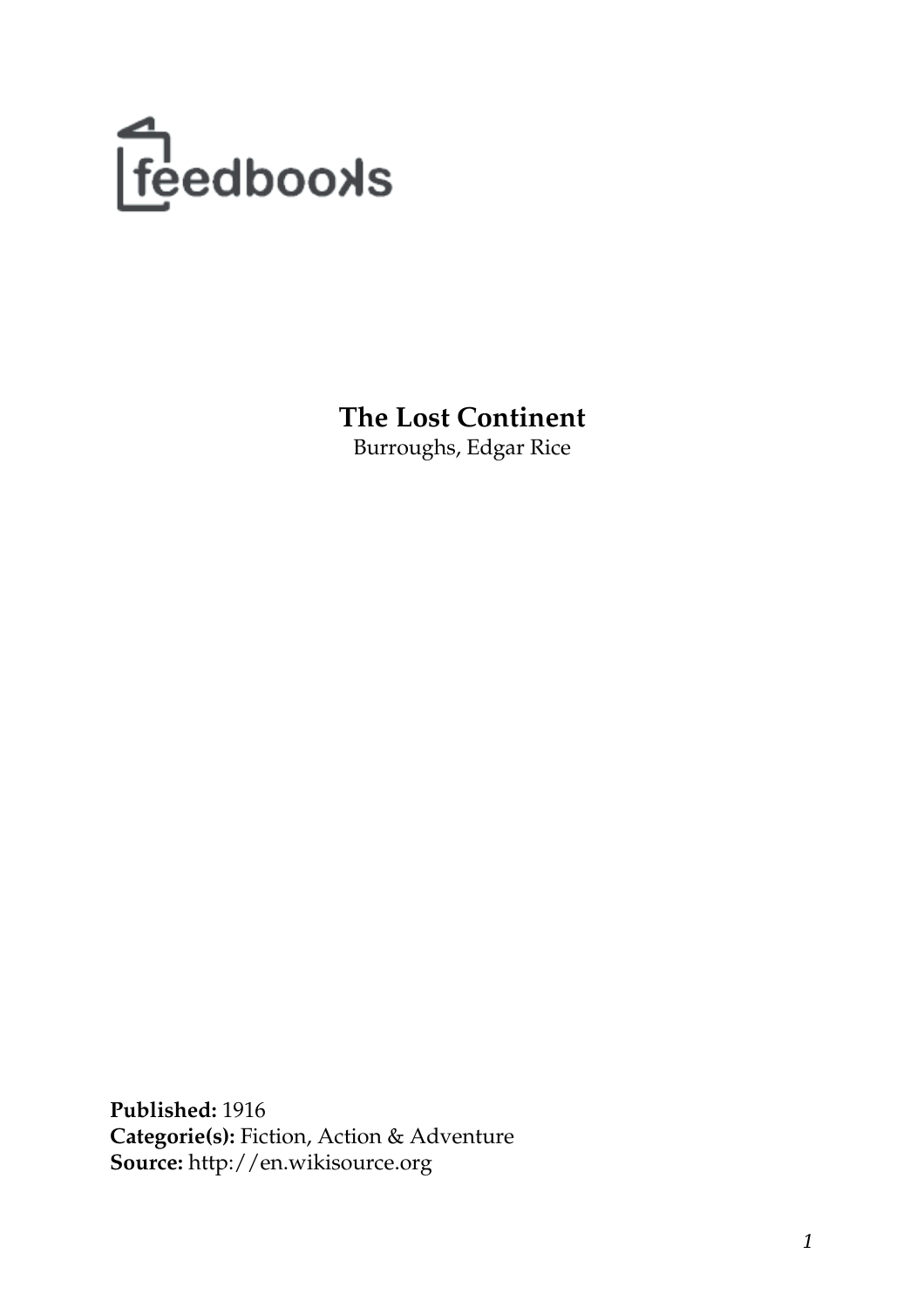#### **About Burroughs:**

Edgar Rice Burroughs (September 1, 1875 – March 19, 1950) was an American author, best known for his creation of the jungle hero Tarzan, although he also produced works in many genres. Source: Wikipedia

#### **Also available on Feedbooks for Burroughs:**

- *[Tarzan of the Apes](http://generation.feedbooks.com/book/69.pdf)* (1912)
- *[A Princess of Mars](http://generation.feedbooks.com/book/80.pdf)* (1912)
- *[The Gods of Mars](http://generation.feedbooks.com/book/163.pdf)* (1918)
- *[A Fighting Man of Mars](http://generation.feedbooks.com/book/1214.pdf)* (1930)
- *[The Warlord of Mars](http://generation.feedbooks.com/book/189.pdf)* (1918)
- *[The Chessmen of Mars](http://generation.feedbooks.com/book/438.pdf)* (1922)
- *[John Carter and the Giant of Mars](http://generation.feedbooks.com/book/1217.pdf)* (1940)
- *[Thuvia Maid of Mars](http://generation.feedbooks.com/book/437.pdf)* (1920)
- *[Swords of Mars](http://generation.feedbooks.com/book/1215.pdf)* (1934)
- *[The Master Mind of Mars](http://generation.feedbooks.com/book/1213.pdf)* (1927)

**Copyright:** This work is available for countries where copyright is [Life+50](http://en.wikisource.org/wiki/Help:Public_domain#Copyright_terms_by_country) or in the USA (published before 1923).

**Note:** This book is brought to you by Feedbooks

<http://www.feedbooks.com>

Strictly for personal use, do not use this file for commercial purposes.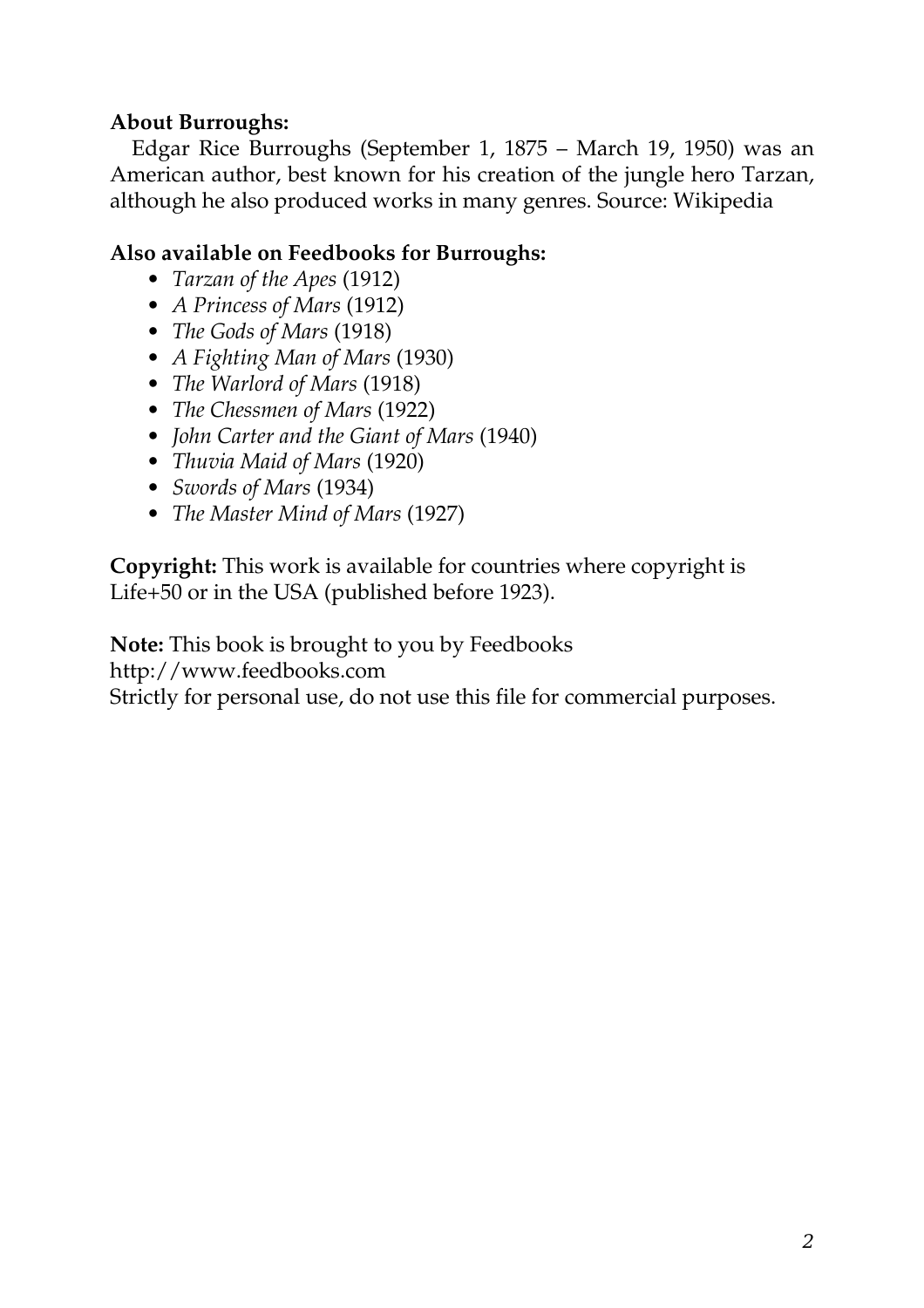### Chapter

Since earliest childhood I have been strangely fascinated by the mystery surrounding the history of the last days of twentieth century Europe. My interest is keenest, perhaps, not so much in relation to known facts as to speculation upon the unknowable of the two centuries that have rolled by since human intercourse between the Western and Eastern Hemispheres ceased—the mystery of Europe's state following the termination of the Great War—provided, of course, that the war had been terminated.

From out of the meagerness of our censored histories we learned that for fifteen years after the cessation of diplomatic relations between the United States of North America and the belligerent nations of the Old World, news of more or less doubtful authenticity filtered, from time to time, into the Western Hemisphere from the Eastern.

Then came the fruition of that historic propaganda which is best described by its own slogan: "The East for the East—the West for the West," and all further intercourse was stopped by statute.

Even prior to this, transoceanic commerce had practically ceased, owing to the perils and hazards of the mine-strewn waters of both the Atlantic and Pacific Oceans. Just when submarine activities ended we do not know but the last vessel of this type sighted by a Pan-American merchantman was the huge Q 138, which discharged twenty-nine torpedoes at a Brazilian tank steamer off the Bermudas in the fall of 1972. A heavy sea and the excellent seamanship of the master of the Brazilian permitted the Pan-American to escape and report this last of a long series of outrages upon our commerce. God alone knows how many hundreds of our ancient ships fell prey to the roving steel sharks of blood-frenzied Europe. Countless were the vessels and men that passed over our eastern and western horizons never to return; but whether they met their fates before the belching tubes of submarines or among the aimlessly drifting mine fields, no man lived to tell.

And then came the great Pan-American Federation which linked the Western Hemisphere from pole to pole under a single flag, which joined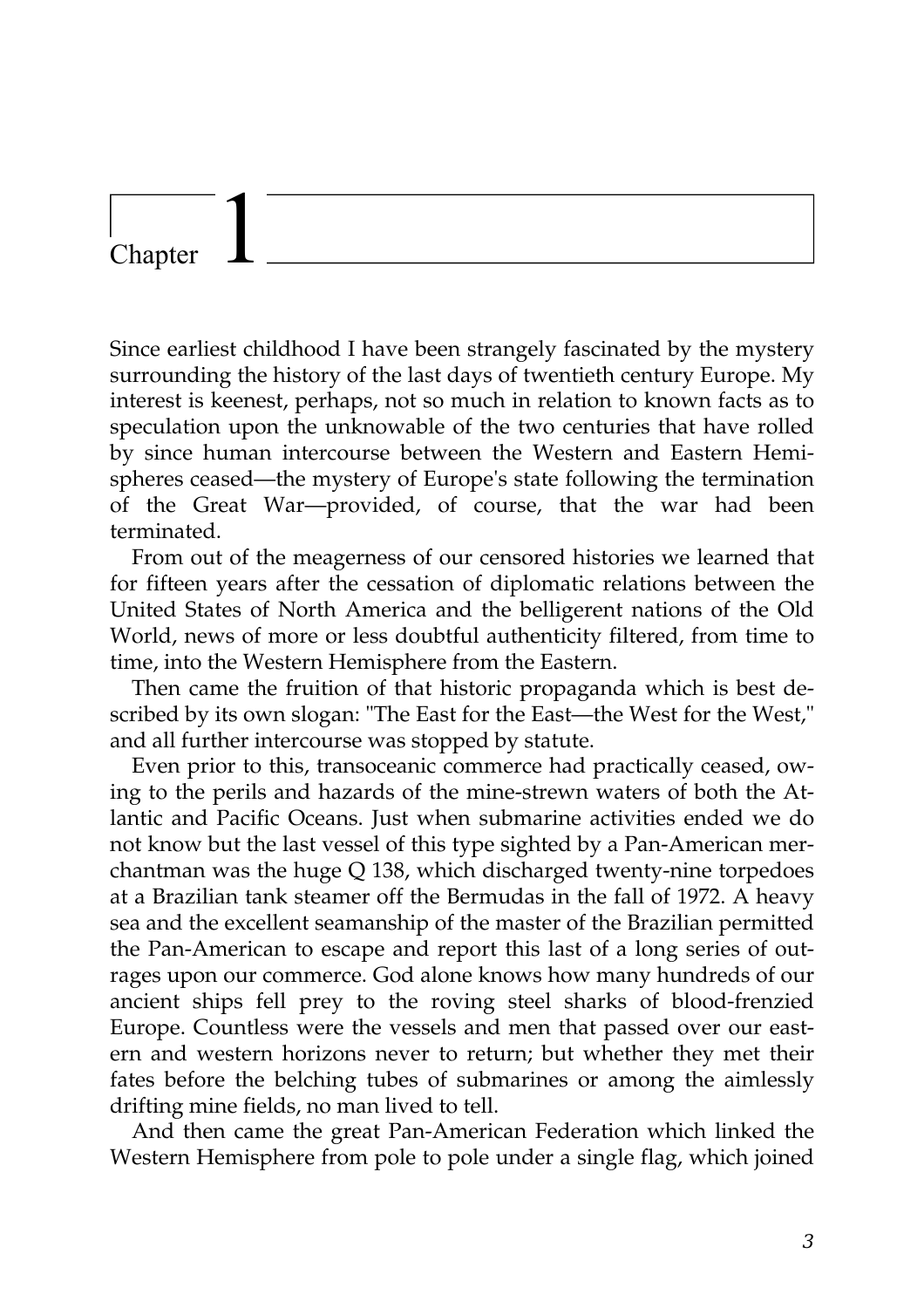the navies of the New World into the mightiest fighting force that ever sailed the seven seas—the greatest argument for peace the world had ever known.

Since that day peace had reigned from the western shores of the Azores to the western shores of the Hawaiian Islands, nor has any man of either hemisphere dared cross 30dW. or 175dW. From 30d to 175d is ours—from 30d to 175d is peace, prosperity and happiness.

Beyond was the great unknown. Even the geographies of my boyhood showed nothing beyond. We were taught of nothing beyond. Speculation was discouraged. For two hundred years the Eastern Hemisphere had been wiped from the maps and histories of Pan-America. Its mention in fiction, even, was forbidden.

Our ships of peace patrol thirty and one hundred seventy- five. What ships from beyond they have warned only the secret archives of government show; but, a naval officer myself, I have gathered from the traditions of the service that it has been fully two hundred years since smoke or sail has been sighted east of 30d or west of 175d. The fate of the relinquished provinces which lay beyond the dead lines we could only speculate upon. That they were taken by the military power, which rose so suddenly in China after the fall of the republic, and which wrested Manchuria and Korea from Russia and Japan, and also absorbed the Philippines, is quite within the range of possibility.

It was the commander of a Chinese man-of-war who received a copy of the edict of 1972 from the hand of my illustrious ancestor, Admiral Turck, on one hundred seventy-five, two hundred and six years ago, and from the yellowed pages of the admiral's diary I learned that the fate of the Philippines was even then presaged by these Chinese naval officers.

Yes, for over two hundred years no man crossed 30d to 175d and lived to tell his story—not until chance drew me across and back again, and public opinion, revolting at last against the drastic regulations of our long-dead forbears, demanded that my story be given to the world, and that the narrow interdict which commanded peace, prosperity, and happiness to halt at 30d and 175d be removed forever.

I am glad that it was given to me to be an instrument in the hands of Providence for the uplifting of benighted Europe, and the amelioration of the suffering, degradation, and abysmal ignorance in which I found her.

I shall not live to see the complete regeneration of the savage hordes of the Eastern Hemisphere—that is a work which will require many generations, perhaps ages, so complete has been their reversion to savagery;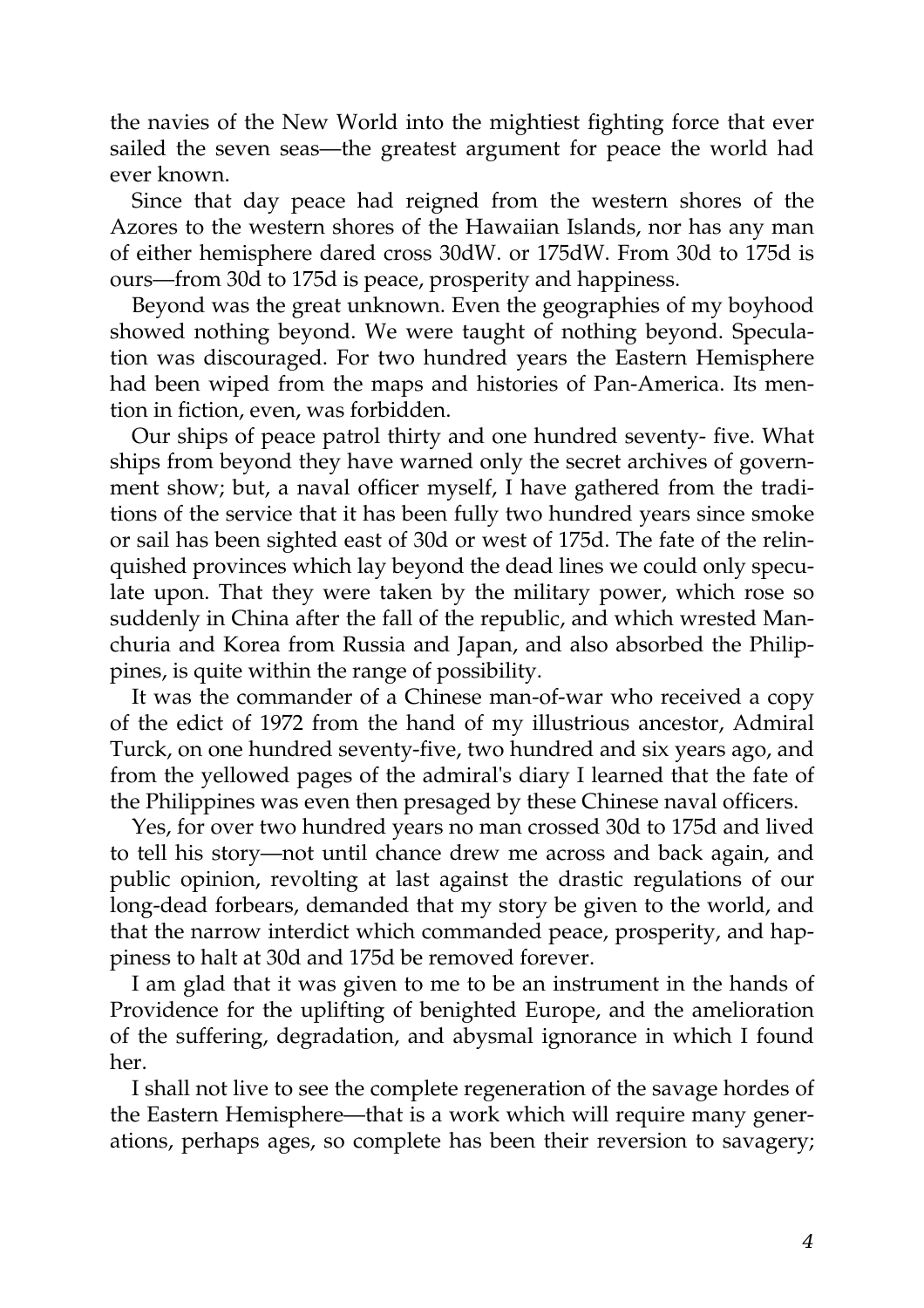but I know that the work has been started, and I am proud of the share in it which my generous countrymen have placed in my hands.

The government already possesses a complete official report of my adventures beyond thirty. In the narrative I purpose telling my story in a less formal, and I hope, a more entertaining, style; though, being only a naval officer and without claim to the slightest literary ability, I shall most certainly fall far short of the possibilities which are inherent in my subject. That I have passed through the most wondrous adventures that have befallen a civilized man during the past two centuries encourages me in the belief that, however ill the telling, the facts themselves will command your interest to the final page.

Beyond thirty! Romance, adventure, strange peoples, fearsome beasts—all the excitement and scurry of the lives of the twentieth century ancients that have been denied us in these dull days of peace and prosaic prosperity—all, all lay beyond thirty, the invisible barrier between the stupid, commercial present and the carefree, barbarous past.

What boy has not sighed for the good old days of wars, revolutions, and riots; how I used to pore over the chronicles of those old days, those dear old days, when workmen went armed to their labors; when they fell upon one another with gun and bomb and dagger, and the streets ran red with blood! Ah, but those were the times when life was worth the living; when a man who went out by night knew not at which dark corner a "footpad" might leap upon and slay him; when wild beasts roamed the forest and the jungles, and there were savage men, and countries yet unexplored.

Now, in all the Western Hemisphere dwells no man who may not find a school house within walking distance of his home, or at least within flying distance.

The wildest beast that roams our waste places lairs in the frozen north or the frozen south within a government reserve, where the curious may view him and feed him bread crusts from the hand with perfect impunity.

But beyond thirty! And I have gone there, and come back; and now you may go there, for no longer is it high treason, punishable by disgrace or death, to cross 30d or 175d.

My name is Jefferson Turck. I am a lieutenant in the navy—in the great Pan-American navy, the only navy which now exists in all the world.

I was born in Arizona, in the United States of North America, in the year of our Lord 2116. Therefore, I am twenty-one years old.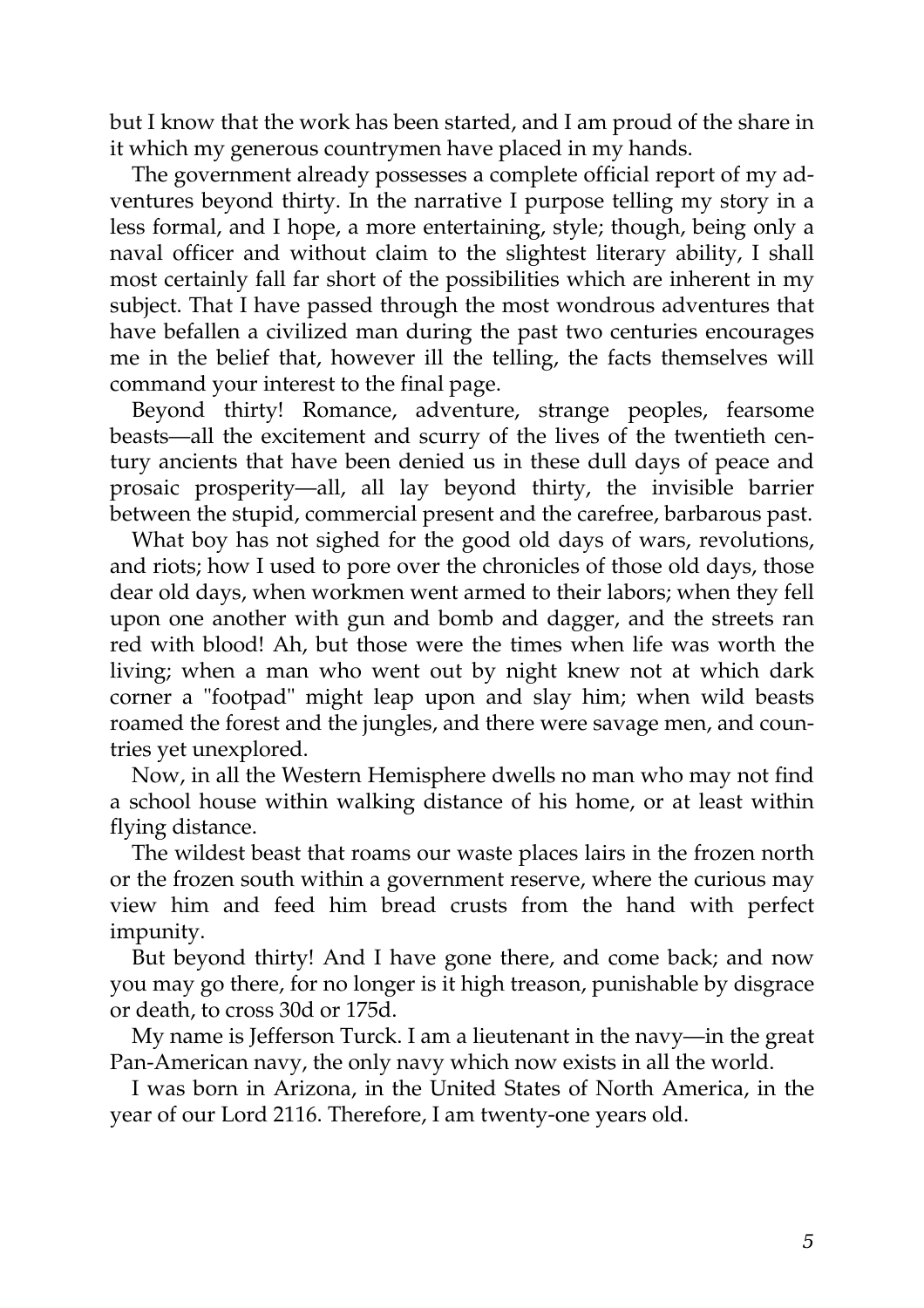In early boyhood I tired of the teeming cities and overcrowded rural districts of Arizona. Every generation of Turcks for over two centuries has been represented in the navy. The navy called to me, as did the free, wide, unpeopled spaces of the mighty oceans. And so I joined the navy, coming up from the ranks, as we all must, learning our craft as we advance. My promotion was rapid, for my family seems to inherit naval lore. We are born officers, and I reserve to myself no special credit for an early advancement in the service.

At twenty I found myself a lieutenant in command of the aero-submarine Coldwater, of the SS-96 class. The Coldwater was one of the first of the air and underwater craft which have been so greatly improved since its launching, and was possessed of innumerable weaknesses which, fortunately, have been eliminated in more recent vessels of similar type.

Even when I took command, she was fit only for the junk pile; but the world-old parsimony of government retained her in active service, and sent two hundred men to sea in her, with myself, a mere boy, in command of her, to patrol thirty from Iceland to the Azores.

Much of my service had been spent aboard the great merchantmen-ofwar. These are the utility naval vessels that have transformed the navies of old, which burdened the peoples with taxes for their support, into the present day fleets of self-supporting ships that find ample time for target practice and gun drill while they bear freight and the mails from the continents to the far-scattered island of Pan-America.

This change in service was most welcome to me, especially as it brought with it coveted responsibilities of sole command, and I was prone to overlook the deficiencies of the Coldwater in the natural pride I felt in my first ship.

The Coldwater was fully equipped for two months' patrolling—the ordinary length of assignment to this service—and a month had already passed, its monotony entirely unrelieved by sight of another craft, when the first of our misfortunes befell.

We had been riding out a storm at an altitude of about three thousand feet. All night we had hovered above the tossing billows of the moonlight clouds. The detonation of the thunder and the glare of lightning through an occasional rift in the vaporous wall proclaimed the continued fury of the tempest upon the surface of the sea; but we, far above it all, rode in comparative ease upon the upper gale. With the coming of dawn the clouds beneath us became a glorious sea of gold and silver, soft and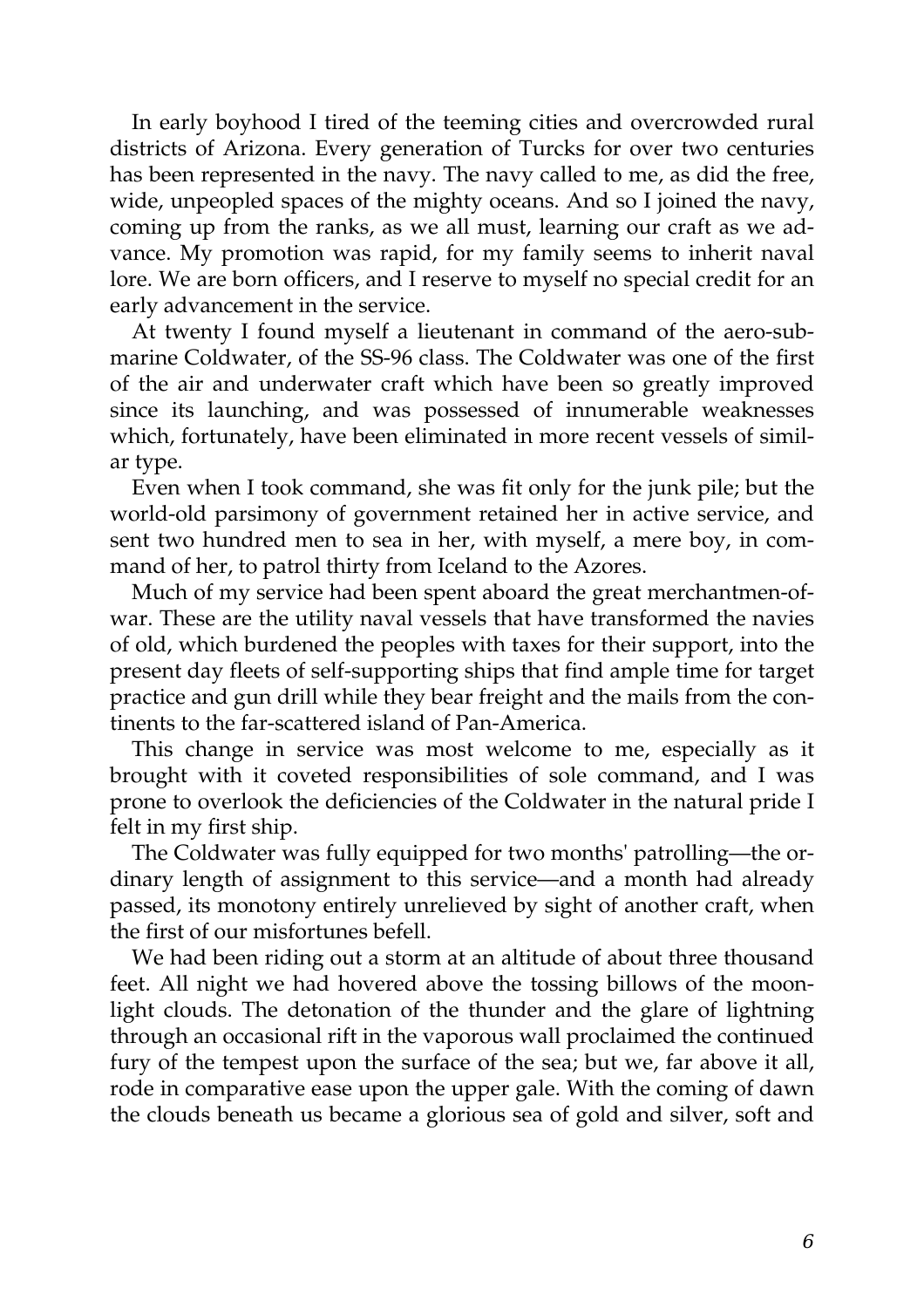beautiful; but they could not deceive us as to the blackness and the terrors of the storm-lashed ocean which they hid.

I was at breakfast when my chief engineer entered and saluted. His face was grave, and I thought he was even a trifle paler than usual.

"Well?" I asked.

He drew the back of his forefinger nervously across his brow in a gesture that was habitual with him in moments of mental stress.

"The gravitation-screen generators, sir," he said. "Number one went to the bad about an hour and a half ago. We have been working upon it steadily since; but I have to report, sir, that it is beyond repair."

"Number two will keep us supplied," I answered. "In the meantime we will send a wireless for relief."

"But that is the trouble, sir," he went on. "Number two has stopped. I knew it would come, sir. I made a report on these generators three years ago. I advised then that they both be scrapped. Their principle is entirely wrong. They're done for." And, with a grim smile, "I shall at least have the satisfaction of knowing my report was accurate."

"Have we sufficient reserve screen to permit us to make land, or, at least, meet our relief halfway?" I asked.

"No, sir," he replied gravely; "we are sinking now."

"Have you anything further to report?" I asked.

"No, sir," he said.

"Very good," I replied; and, as I dismissed him, I rang for my wireless operator. When he appeared, I gave him a message to the secretary of the navy, to whom all vessels in service on thirty and one hundred seventyfive report direct. I explained our predicament, and stated that with what screening force remained I should continue in the air, making as rapid headway toward St. Johns as possible, and that when we were forced to take to the water I should continue in the same direction.

The accident occurred directly over 30d and about 52d N. The surface wind was blowing a tempest from the west. To attempt to ride out such a storm upon the surface seemed suicidal, for the Coldwater was not designed for surface navigation except under fair weather conditions. Submerged, or in the air, she was tractable enough in any sort of weather when under control; but without her screen generators she was almost helpless, since she could not fly, and, if submerged, could not rise to the surface.

All these defects have been remedied in later models; but the knowledge did not help us any that day aboard the slowly settling Coldwater,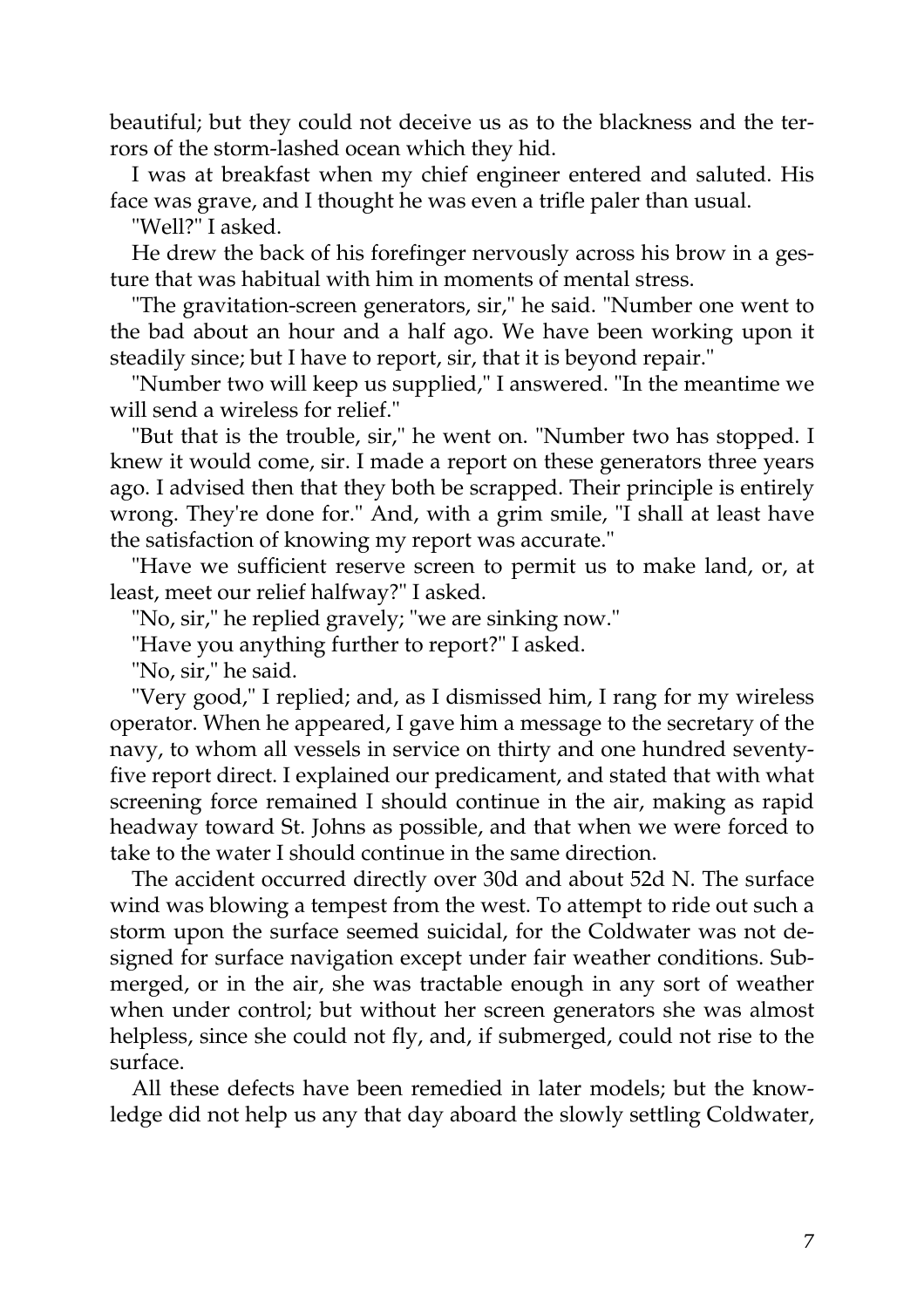with an angry sea roaring beneath, a tempest raging out of the west, and 30d only a few knots astern.

To cross thirty or one hundred seventy-five has been, as you know, the direst calamity that could befall a naval commander. Court-martial and degradation follow swiftly, unless as is often the case, the unfortunate man takes his own life before this unjust and heartless regulation can hold him up to public scorn.

There has been in the past no excuse, no circumstance, that could palliate the offense.

"He was in command, and he took his ship across thirty!" That was sufficient. It might not have been in any way his fault, as, in the case of the Coldwater, it could not possibly have been justly charged to my account that the gravitation-screen generators were worthless; but well I knew that should chance have it that we were blown across thirty today—as we might easily be before the terrific west wind that we could hear howling below us, the responsibility would fall upon my shoulders.

In a way, the regulation was a good one, for it certainly accomplished that for which it was intended. We all fought shy of 30d on the east and 175d on the west, and, though we had to skirt them pretty close, nothing but an act of God ever drew one of us across. You all are familiar with the naval tradition that a good officer could sense proximity to either line, and for my part, I am firmly convinced of the truth of this as I am that the compass finds the north without recourse to tedious processes of reasoning.

Old Admiral Sanchez was wont to maintain that he could smell thirty, and the men of the first ship in which I sailed claimed that Coburn, the navigating officer, knew by name every wave along thirty from 60dN. to 60dS. However, I'd hate to vouch for this.

Well, to get back to my narrative; we kept on dropping slowly toward the surface the while we bucked the west wind, clawing away from thirty as fast as we could. I was on the bridge, and as we dropped from the brilliant sunlight into the dense vapor of clouds and on down through them to the wild, dark storm strata beneath, it seemed that my spirits dropped with the falling ship, and the buoyancy of hope ran low in sympathy.

The waves were running to tremendous heights, and the Coldwater was not designed to meet such waves head on. Her elements were the blue ether, far above the raging storm, or the greater depths of ocean, which no storm could ruffle.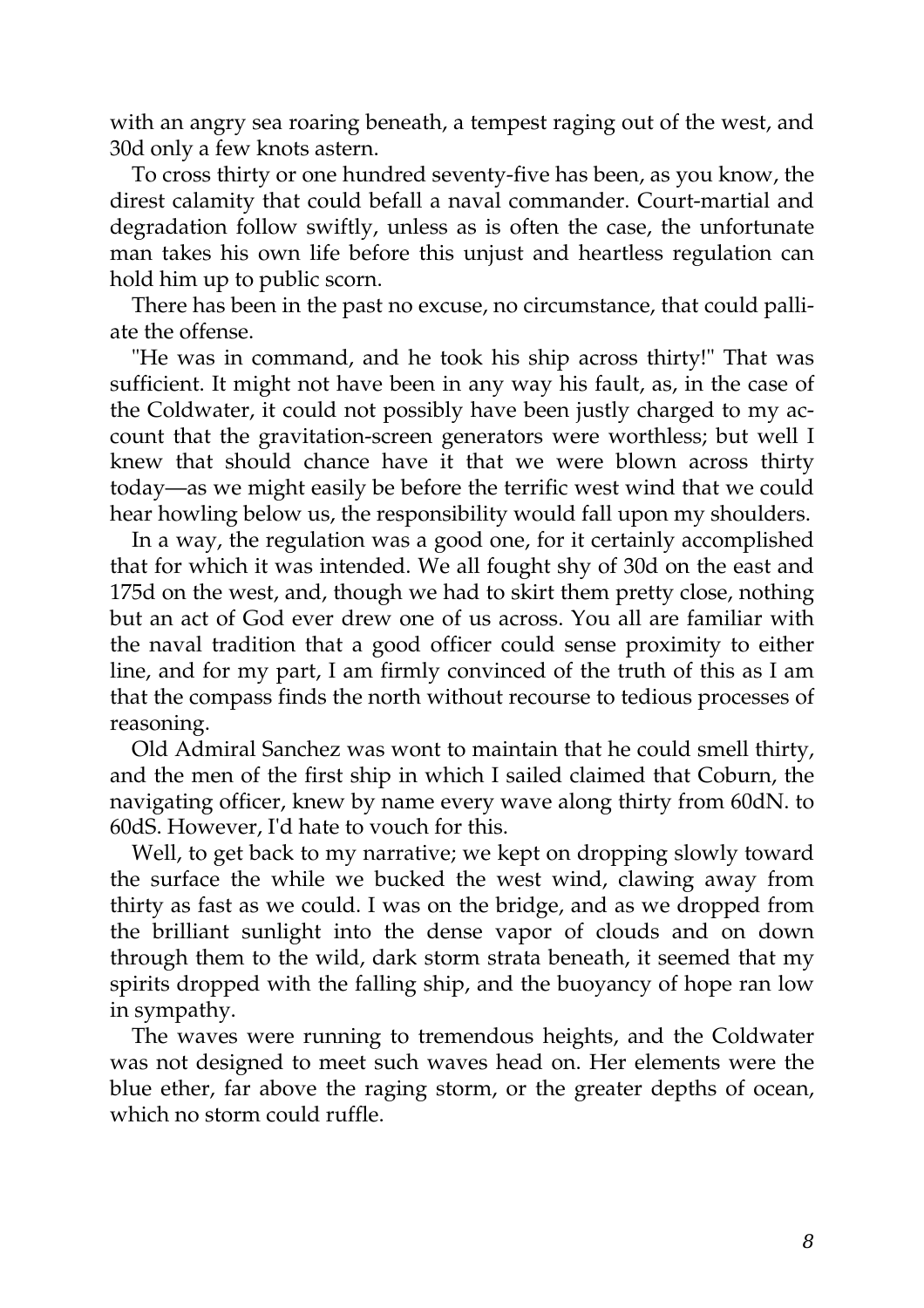As I stood speculating upon our chances once we settled into the frightful Maelstrom beneath us and at the same time mentally computing the hours which must elapse before aid could reach us, the wireless operator clambered up the ladder to the bridge, and, disheveled and breathless, stood before me at salute. It needed but a glance at him to assure me that something was amiss.

"What now?" I asked.

"The wireless, sir!" he cried. "My God, sir, I cannot send."

"But the emergency outfit?" I asked.

"I have tried everything, sir. I have exhausted every resource. We cannot send," and he drew himself up and saluted again.

I dismissed him with a few kind words, for I knew that it was through no fault of his that the mechanism was antiquated and worthless, in common with the balance of the Coldwater's equipment. There was no finer operator in Pan- America than he.

The failure of the wireless did not appear as momentous to me as to him, which is not unnatural, since it is but human to feel that when our own little cog slips, the entire universe must necessarily be put out of gear. I knew that if this storm were destined to blow us across thirty, or send us to the bottom of the ocean, no help could reach us in time to prevent it. I had ordered the message sent solely because regulations required it, and not with any particular hope that we could benefit by it in our present extremity.

I had little time to dwell upon the coincidence of the simultaneous failure of the wireless and the buoyancy generators, since very shortly after the Coldwater had dropped so low over the waters that all my attention was necessarily centered upon the delicate business of settling upon the waves without breaking my ship's back. With our buoyancy generators in commission it would have been a simple thing to enter the water, since then it would have been but a trifling matter of a forty-five degree dive into the base of a huge wave. We should have cut into the water like a hot knife through butter, and have been totally submerged with scarce a jar—I have done it a thousand times—but I did not dare submerge the Coldwater for fear that it would remain submerged to the end of time—a condition far from conducive to the longevity of commander or crew.

Most of my officers were older men than I. John Alvarez, my first officer, is twenty years my senior. He stood at my side on the bridge as the ship glided closer and closer to those stupendous waves. He watched my every move, but he was by far too fine an officer and gentleman to embarrass me by either comment or suggestion.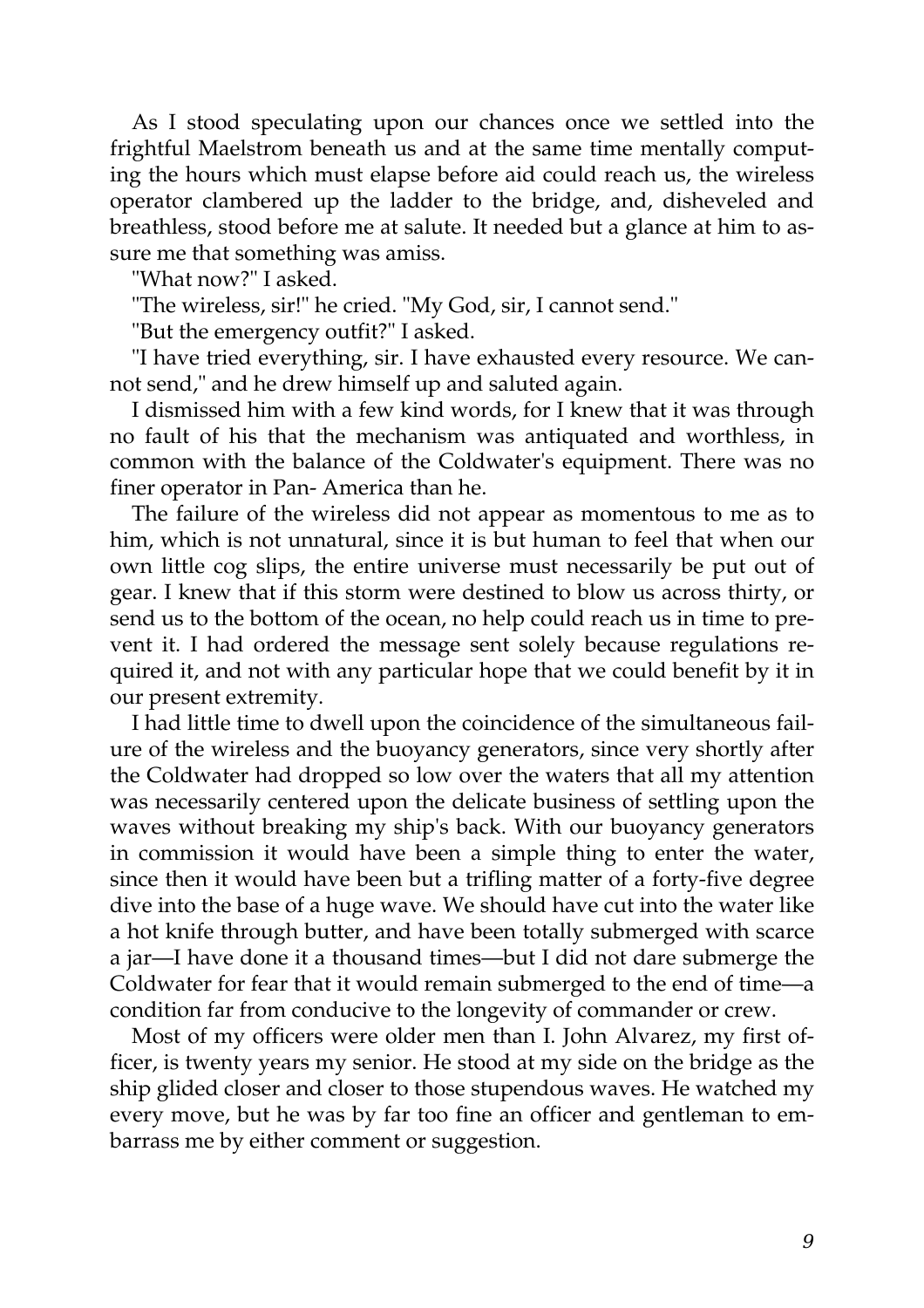When I saw that we soon would touch, I ordered the ship brought around broadside to the wind, and there we hovered a moment until a huge wave reached up and seized us upon its crest, and then I gave the order that suddenly reversed the screening force, and let us into the ocean. Down into the trough we went, wallowing like the carcass of a dead whale, and then began the fight, with rudder and propellers, to force the Coldwater back into the teeth of the gale and drive her on and on, farther and farther from relentless thirty.

I think that we should have succeeded, even though the ship was wracked from stem to stern by the terrific buffetings she received, and though she were half submerged the greater part of the time, had no further accident befallen us.

We were making headway, though slowly, and it began to look as though we were going to pull through. Alvarez never left my side, though I all but ordered him below for much-needed rest. My second officer, Porfirio Johnson, was also often on the bridge. He was a good officer, but a man for whom I had conceived a rather unreasoning aversion almost at the first moment of meeting him, an aversion which was not lessened by the knowledge which I subsequently gained that he looked upon my rapid promotion with jealousy. He was ten years my senior both in years and service, and I rather think he could never forget the fact that he had been an officer when I was a green apprentice.

As it became more and more apparent that the Coldwater, under my seamanship, was weathering the tempest and giving promise of pulling through safely, I could have sworn that I perceived a shade of annoyance and disappointment growing upon his dark countenance. He left the bridge finally and went below. I do not know that he is directly responsible for what followed so shortly after; but I have always had my suspicions, and Alvarez is even more prone to place the blame upon him than I.

It was about six bells of the forenoon watch that Johnson returned to the bridge after an absence of some thirty minutes. He seemed nervous and ill at ease—a fact which made little impression on me at the time, but which both Alvarez and I recalled subsequently.

Not three minutes after his reappearance at my side the Coldwater suddenly commenced to lose headway. I seized the telephone at my elbow, pressing upon the button which would call the chief engineer to the instrument in the bowels of the ship, only to find him already at the receiver attempting to reach me.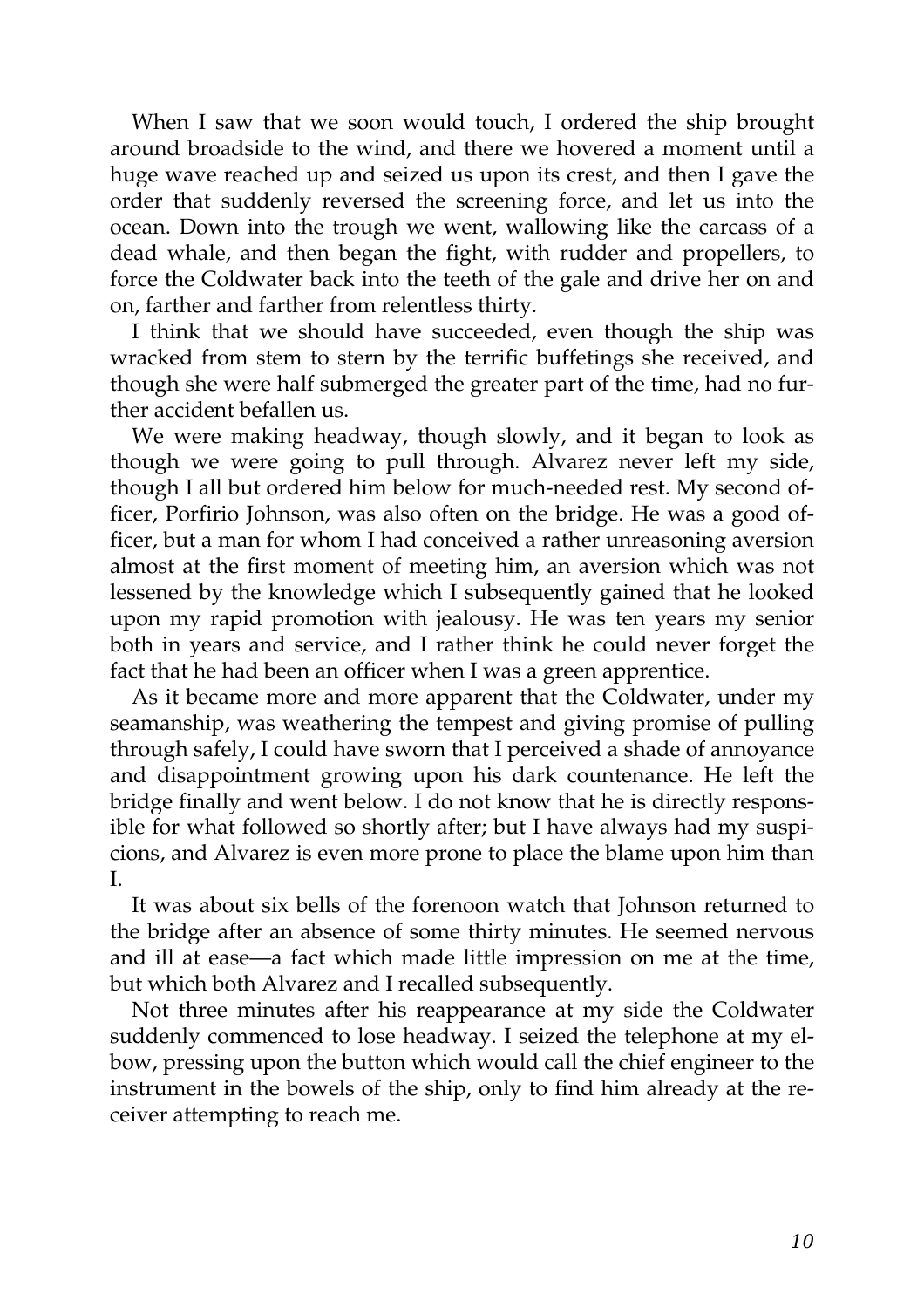"Numbers one, two, and five engines have broken down, sir," he called. "Shall we force the remaining three?"

"We can do nothing else," I bellowed into the transmitter.

"They won't stand the gaff, sir," he returned.

"Can you suggest a better plan?" I asked.

"No, sir," he replied.

"Then give them the gaff, lieutenant," I shouted back, and hung up the receiver.

For twenty minutes the Coldwater bucked the great seas with her three engines. I doubt if she advanced a foot; but it was enough to keep her nose in the wind, and, at least, we were not drifting toward thirty.

Johnson and Alvarez were at my side when, without warning, the bow swung swiftly around and the ship fell into the trough of the sea.

"The other three have gone," I said, and I happened to be looking at Johnson as I spoke. Was it the shadow of a satisfied smile that crossed his thin lips? I do not know; but at least he did not weep.

"You always have been curious, sir, about the great unknown beyond thirty," he said. "You are in a good way to have your curiosity satisfied." And then I could not mistake the slight sneer that curved his upper lip. There must have been a trace of disrespect in his tone or manner which escaped me, for Alvarez turned upon him like a flash.

"When Lieutenant Turck crosses thirty," he said, "we shall all cross with him, and God help the officer or the man who reproaches him!"

"I shall not be a party to high treason," snapped Johnson. "The regulations are explicit, and if the Coldwater crosses thirty it devolves upon you to place Lieutenant Turck under arrest and immediately exert every endeavor to bring the ship back into Pan-American waters."

"I shall not know," replied Alvarez, "that the Coldwater passes thirty; nor shall any other man aboard know it," and, with his words, he drew a revolver from his pocket, and before either I or Johnson could prevent it had put a bullet into every instrument upon the bridge, ruining them beyond repair.

And then he saluted me, and strode from the bridge, a martyr to loyalty and friendship, for, though no man might know that Lieutenant Jefferson Turck had taken his ship across thirty, every man aboard would know that the first officer had committed a crime that was punishable by both degradation and death. Johnson turned and eyed me narrowly.

"Shall I place him under arrest?" he asked.

"You shall not," I replied. "Nor shall anyone else."

"You become a party to his crime!" he cried angrily.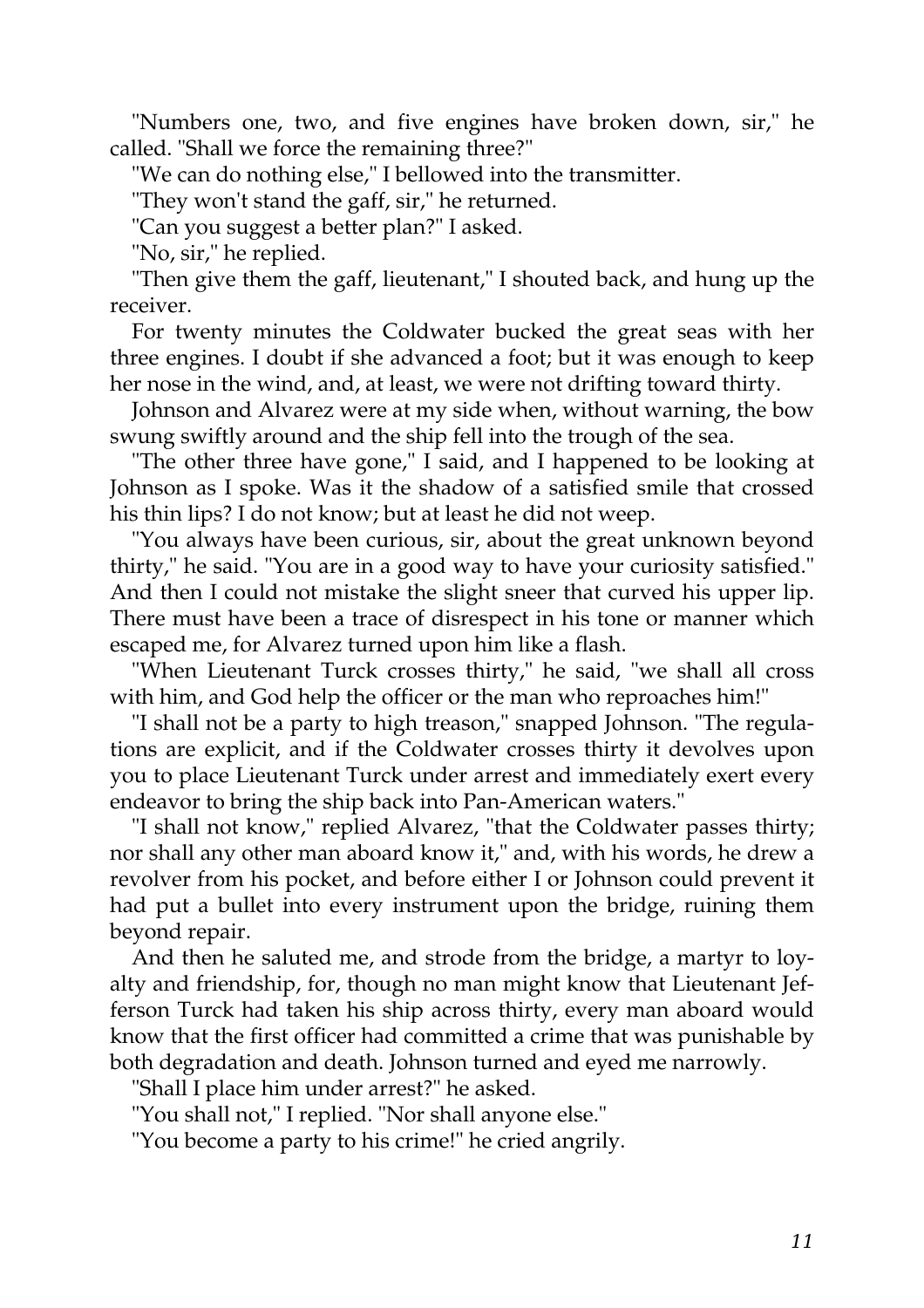"You may go below, Mr. Johnson," I said, "and attend to the work of unpacking the extra instruments and having them properly set upon the bridge."

He saluted, and left me, and for some time I stood, gazing out upon the angry waters, my mind filled with unhappy reflections upon the unjust fate that had overtaken me, and the sorrow and disgrace that I had unwittingly brought down upon my house.

I rejoiced that I should leave neither wife nor child to bear the burden of my shame throughout their lives.

As I thought upon my misfortune, I considered more clearly than ever before the unrighteousness of the regulation which was to prove my doom, and in the natural revolt against its injustice my anger rose, and there mounted within me a feeling which I imagine must have paralleled that spirit that once was prevalent among the ancients called anarchy.

For the first time in my life I found my sentiments arraying themselves against custom, tradition, and even government. The wave of rebellion swept over me in an instant, beginning with an heretical doubt as to the sanctity of the established order of things—that fetish which has ruled Pan-Americans for two centuries, and which is based upon a blind faith in the infallibility of the prescience of the long-dead framers of the articles of Pan-American federation—and ending in an adamantine determination to defend my honor and my life to the last ditch against the blind and senseless regulation which assumed the synonymity of misfortune and treason.

I would replace the destroyed instruments upon the bridge; every officer and man should know when we crossed thirty. But then I should assert the spirit which dominated me, I should resist arrest, and insist upon bringing my ship back across the dead line, remaining at my post until we had reached New York. Then I should make a full report, and with it a demand upon public opinion that the dead lines be wiped forever from the seas.

I knew that I was right. I knew that no more loyal officer wore the uniform of the navy. I knew that I was a good officer and sailor, and I didn't propose submitting to degradation and discharge because a lot of old, preglacial fossils had declared over two hundred years before that no man should cross thirty.

Even while these thoughts were passing through my mind I was busy with the details of my duties. I had seen to it that a sea anchor was rigged, and even now the men had completed their task, and the Coldwater was swinging around rapidly, her nose pointing once more into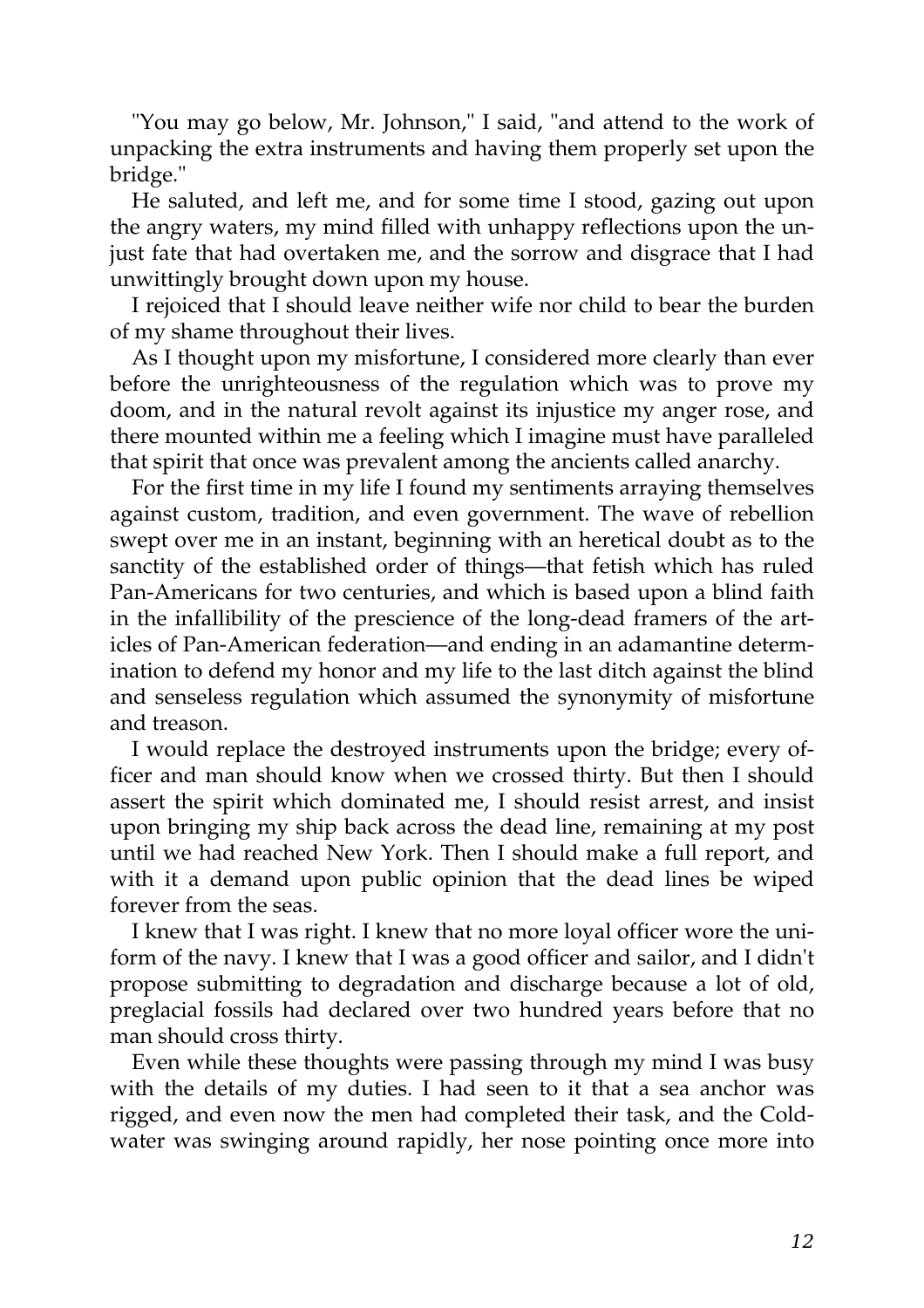the wind, and the frightful rolling consequent upon her wallowing in the trough was happily diminishing.

It was then that Johnson came hurrying to the bridge. One of his eyes was swollen and already darkening, and his lip was cut and bleeding. Without even the formality of a salute, he burst upon me, white with fury.

"Lieutenant Alvarez attacked me!" he cried. "I demand that he be placed under arrest. I found him in the act of destroying the reserve instruments, and when I would have interfered to protect them he fell upon me and beat me. I demand that you arrest him!"

"You forget yourself, Mr. Johnson," I said. "You are not in command of the ship. I deplore the action of Lieutenant Alvarez, but I cannot expunge from my mind the loyalty and self-sacrificing friendship which has prompted him to his acts. Were I you, sir, I should profit by the example he has set. Further, Mr. Johnson, I intend retaining command of the ship, even though she crosses thirty, and I shall demand implicit obedience from every officer and man aboard until I am properly relieved from duty by a superior officer in the port of New York."

"You mean to say that you will cross thirty without submitting to arrest?" he almost shouted.

"I do, sir," I replied. "And now you may go below, and, when again you find it necessary to address me, you will please be so good as to bear in mind the fact that I am your commanding officer, and as such entitled to a salute."

He flushed, hesitated a moment, and then, saluting, turned upon his heel and left the bridge. Shortly after, Alvarez appeared. He was pale, and seemed to have aged ten years in the few brief minutes since I last had seen him. Saluting, he told me very simply what he had done, and asked that I place him under arrest.

I put my hand on his shoulder, and I guess that my voice trembled a trifle as, while reproving him for his act, I made it plain to him that my gratitude was no less potent a force than his loyalty to me. Then it was that I outlined to him my purpose to defy the regulation that had raised the dead lines, and to take my ship back to New York myself.

I did not ask him to share the responsibility with me. I merely stated that I should refuse to submit to arrest, and that I should demand of him and every other officer and man implicit obedience to my every command until we docked at home.

His face brightened at my words, and he assured me that I would find him as ready to acknowledge my command upon the wrong side of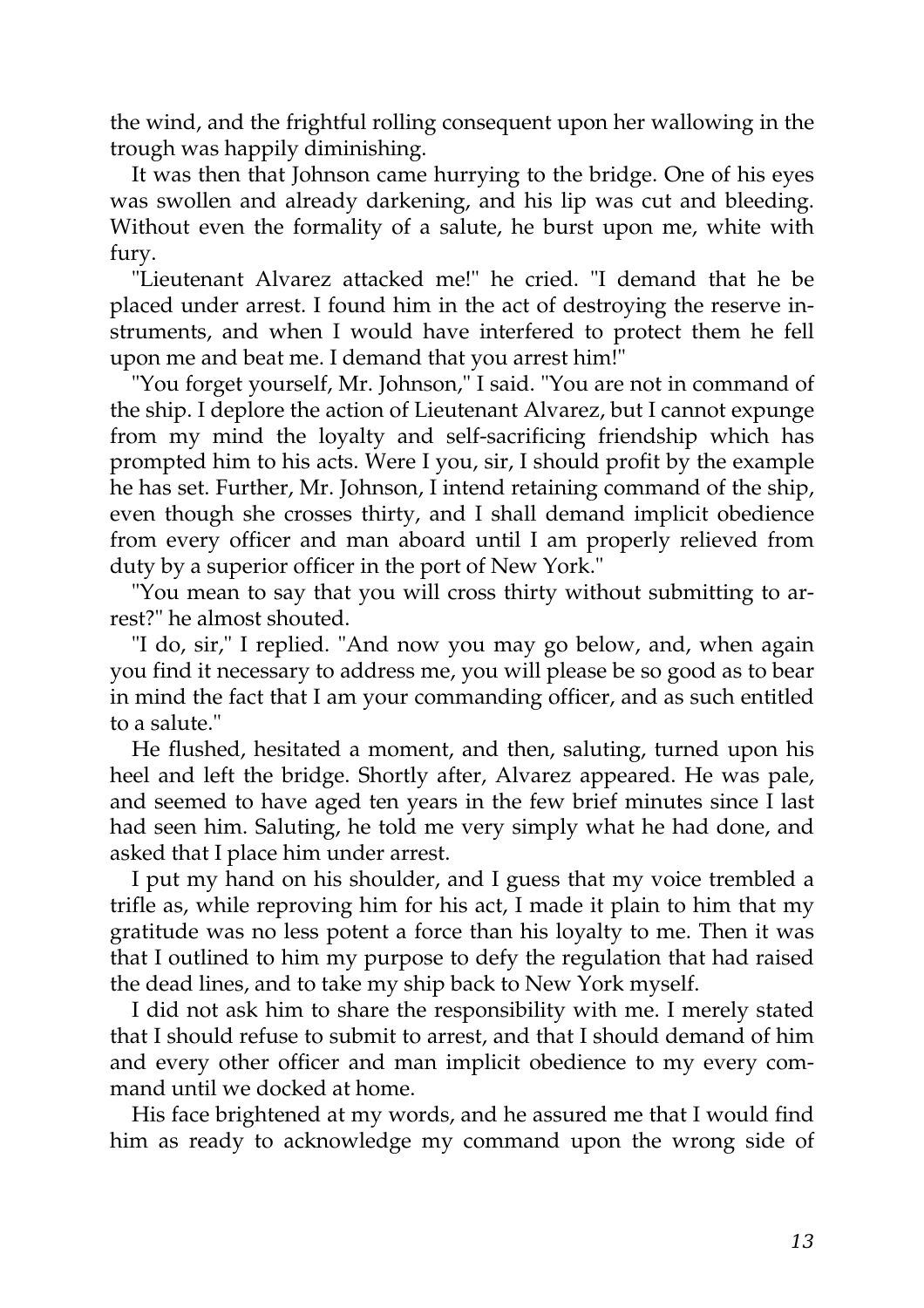thirty as upon the right, an assurance which I hastened to tell him I did not need.

The storm continued to rage for three days, and as far as the wind scarce varied a point during all that time, I knew that we must be far beyond thirty, drifting rapidly east by south. All this time it had been impossible to work upon the damaged engines or the gravity-screen generators; but we had a full set of instruments upon the bridge, for Alvarez, after discovering my intentions, had fetched the reserve instruments from his own cabin, where he had hidden them. Those which Johnson had seen him destroy had been a third set which only Alvarez had known was aboard the Coldwater.

We waited impatiently for the sun, that we might determine our exact location, and upon the fourth day our vigil was rewarded a few minutes before noon.

Every officer and man aboard was tense with nervous excitement as we awaited the result of the reading. The crew had known almost as soon as I that we were doomed to cross thirty, and I am inclined to believe that every man jack of them was tickled to death, for the spirits of adventure and romance still live in the hearts of men of the twentysecond century, even though there be little for them to feed upon between thirty and one hundred seventy-five.

The men carried none of the burdens of responsibility. They might cross thirty with impunity, and doubtless they would return to be heroes at home; but how different the home- coming of their commanding officer!

The wind had dropped to a steady blow, still from west by north, and the sea had gone down correspondingly. The crew, with the exception of those whose duties kept them below, were ranged on deck below the bridge. When our position was definitely fixed I personally announced it to the eager, waiting men.

"Men," I said, stepping forward to the handrail and looking down into their upturned, bronzed faces, "you are anxiously awaiting information as to the ship's position. It has been determined at latitude fifty degrees seven minutes north, longitude twenty degrees sixteen minutes west."

I paused and a buzz of animated comment ran through the massed men beneath me. "Beyond thirty. But there will be no change in commanding officers, in routine or in discipline, until after we have docked again in New York."

As I ceased speaking and stepped back from the rail there was a roar of applause from the deck such as I never before had heard aboard a ship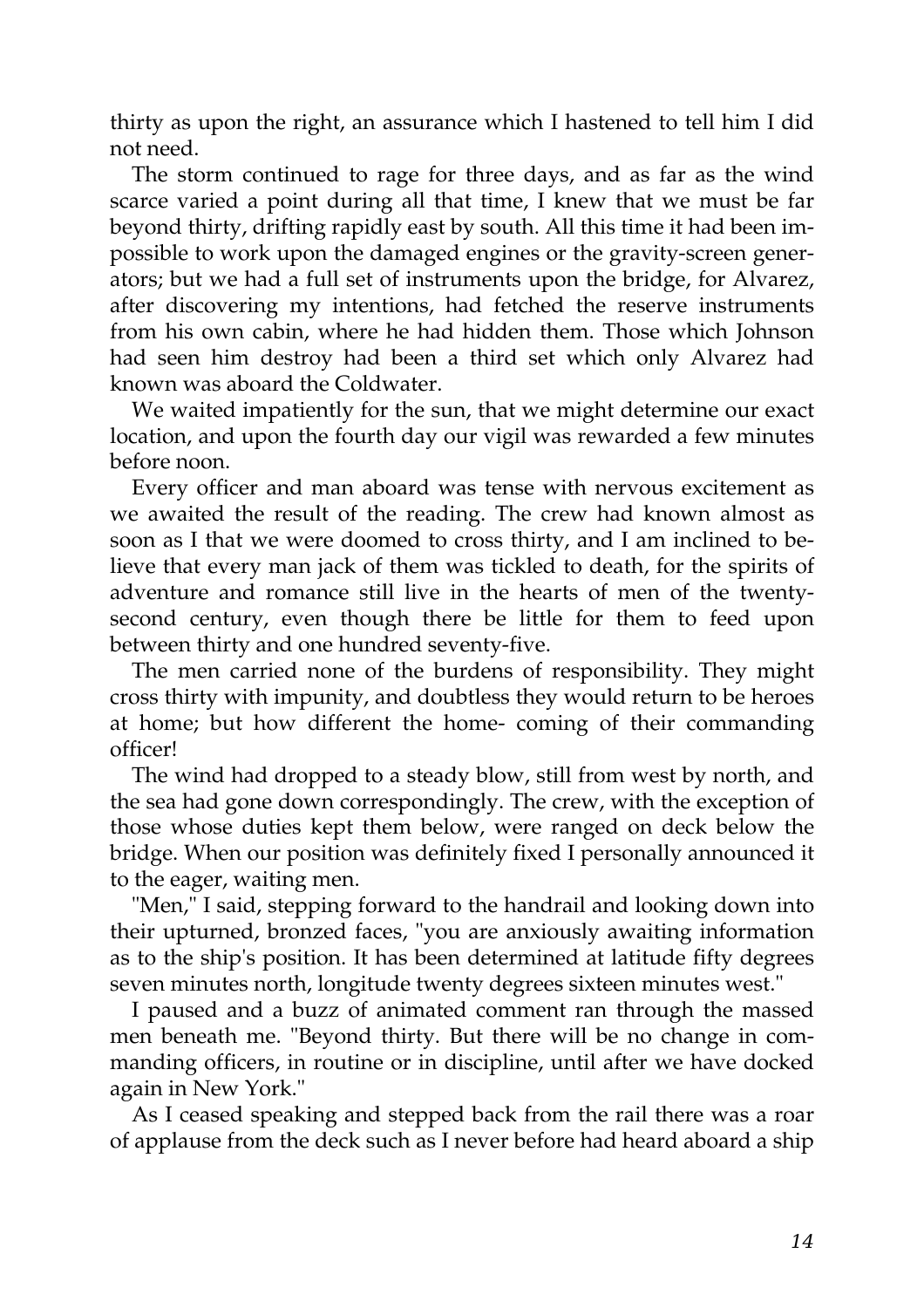of peace. It recalled to my mind tales that I had read of the good old days when naval vessels were built to fight, when ships of peace had been man-of-war, and guns had flashed in other than futile target practice, and decks had run red with blood.

With the subsistence of the sea, we were able to go to work upon the damaged engines to some effect, and I also set men to examining the gravitation-screen generators with a view to putting them in working order should it prove not beyond our resources.

For two weeks we labored at the engines, which indisputably showed evidence of having been tampered with. I appointed a board to investigate and report upon the disaster. But it accomplished nothing other than to convince me that there were several officers upon it who were in full sympathy with Johnson, for, though no charges had been preferred against him, the board went out of its way specifically to exonerate him in its findings.

All this time we were drifting almost due east. The work upon the engines had progressed to such an extent that within a few hours we might expect to be able to proceed under our own power westward in the direction of Pan- American waters.

To relieve the monotony I had taken to fishing, and early that morning I had departed from the Coldwater in one of the boats on such an excursion. A gentle west wind was blowing. The sea shimmered in the sunlight. A cloudless sky canopied the west for our sport, as I had made it a point never voluntarily to make an inch toward the east that I could avoid. At least, they should not be able to charge me with a willful violation of the dead lines regulation.

I had with me only the boat's ordinary complement of men—three in all, and more than enough to handle any small power boat. I had not asked any of my officers to accompany me, as I wished to be alone, and very glad am I now that I had not. My only regret is that, in view of what befell us, it had been necessary to bring the three brave fellows who manned the boat.

Our fishing, which proved excellent, carried us so far to the west that we no longer could see the Coldwater. The day wore on, until at last, about mid-afternoon, I gave the order to return to the ship.

We had proceeded but a short distance toward the east when one of the men gave an exclamation of excitement, at the same time pointing eastward. We all looked on in the direction he had indicated, and there, a short distance above the horizon, we saw the outlines of the Coldwater silhouetted against the sky.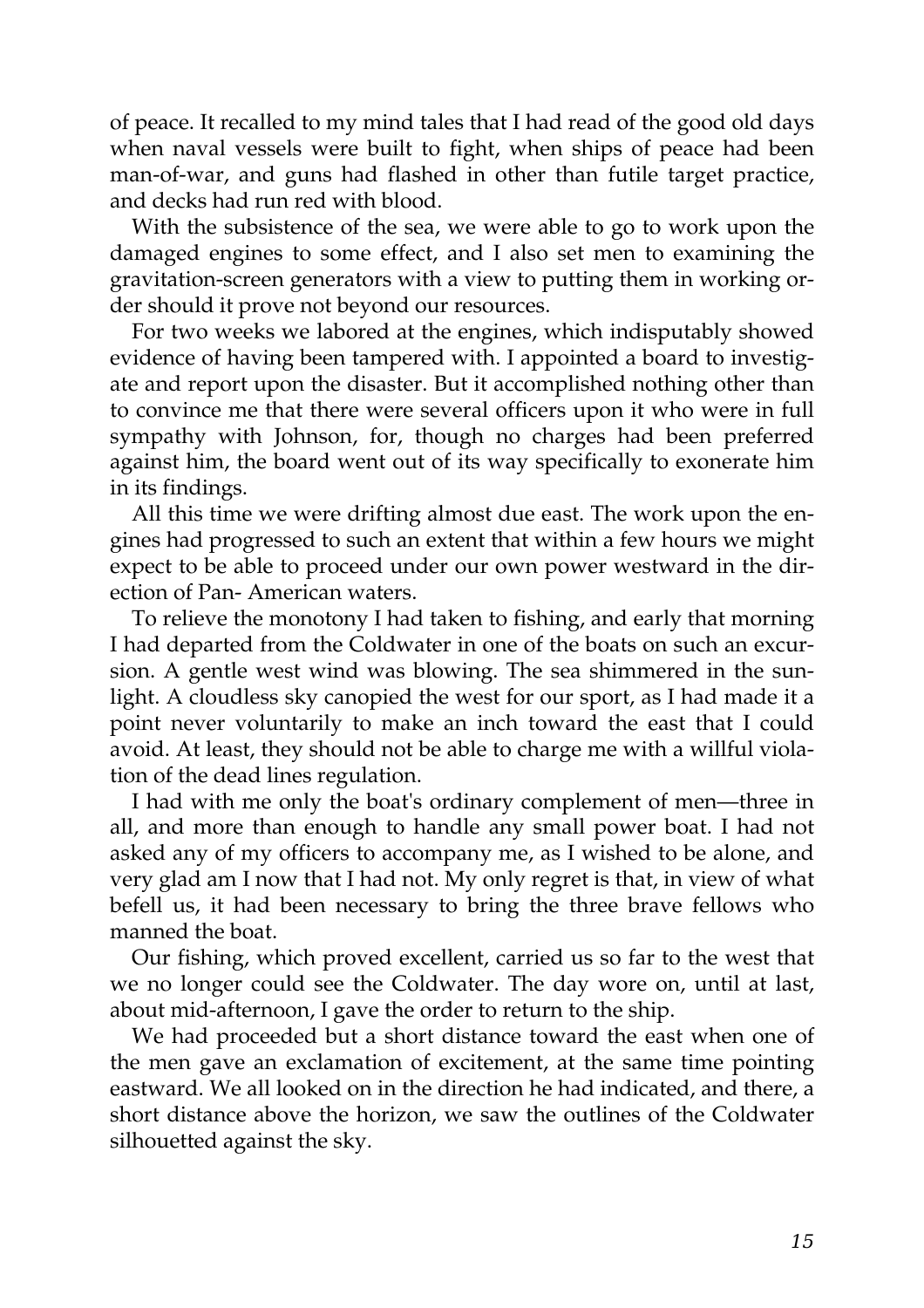"They've repaired the engines and the generators both," exclaimed one of the men.

It seemed impossible, but yet it had evidently been done. Only that morning, Lieutenant Johnson had told me that he feared that it would be impossible to repair the generators. I had put him in charge of this work, since he always had been accounted one of the best gravitation-screen men in the navy. He had invented several of the improvements that are incorporated in the later models of these generators, and I am convinced that he knows more concerning both the theory and the practice of screening gravitation than any living Pan-American.

At the sight of the Coldwater once more under control, the three men burst into a glad cheer. But, for some reason which I could not then account, I was strangely overcome by a premonition of personal misfortune. It was not that I now anticipated an early return to Pan-America and a board of inquiry, for I had rather looked forward to the fight that must follow my return. No, there was something else, something indefinable and vague that cast a strange gloom upon me as I saw my ship rising farther above the water and making straight in our direction.

I was not long in ascertaining a possible explanation of my depression, for, though we were plainly visible from the bridge of the aero-submarine and to the hundreds of men who swarmed her deck, the ship passed directly above us, not five hundred feet from the water, and sped directly westward.

We all shouted, and I fired my pistol to attract their attention, though I knew full well that all who cared to had observed us, but the ship moved steadily away, growing smaller and smaller to our view until at last she passed completely out of sight.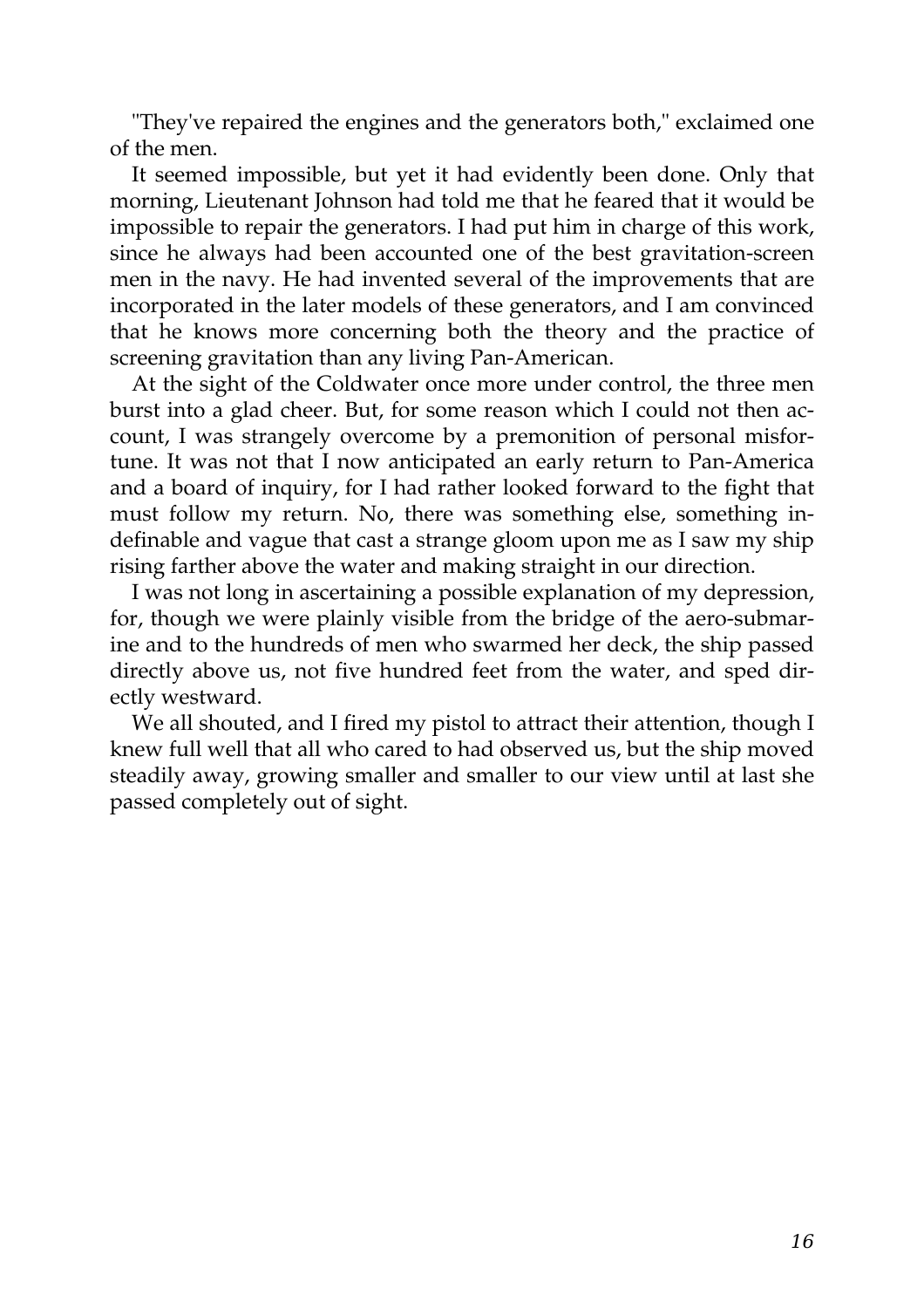### Chapter

What could it mean? I had left Alvarez in command. He was my most loyal subordinate. It was absolutely beyond the pale of possibility that Alvarez should desert me. No, there was some other explanation. Something occurred to place my second officer, Porfirio Johnson, in command. I was sure of it but why speculate? The futility of conjecture was only too palpable. The Coldwater had abandoned us in midocean. Doubtless none of us would survive to know why.

The young man at the wheel of the power boat had turned her nose about as it became evident that the ship intended passing over us, and now he still held her in futile pursuit of the Coldwater.

"Bring her about, Snider," I directed, "and hold her due east. We can't catch the Coldwater, and we can't cross the Atlantic in this. Our only hope lies in making the nearest land, which, unless I am mistaken, is the Scilly Islands, off the southwest coast of England. Ever heard of England, Snider?"

"There's a part of the United States of North America that used to be known to the ancients as New England," he replied. "Is that where you mean, sir?"

"No, Snider," I replied. "The England I refer to was an island off the continent of Europe. It was the seat of a very powerful kingdom that flourished over two hundred years ago. A part of the United States of North America and all of the Federated States of Canada once belonged to this ancient England."

"Europe," breathed one of the men, his voice tense with excitement. "My grandfather used to tell me stories of the world beyond thirty. He had been a great student, and he had read much from forbidden books."

"In which I resemble your grandfather," I said, "for I, too, have read more even than naval officers are supposed to read, and, as you men know, we are permitted a greater latitude in the study of geography and history than men of other professions.

"Among the books and papers of Admiral Porter Turck, who lived two hundred years ago, and from whom I am descended, many volumes still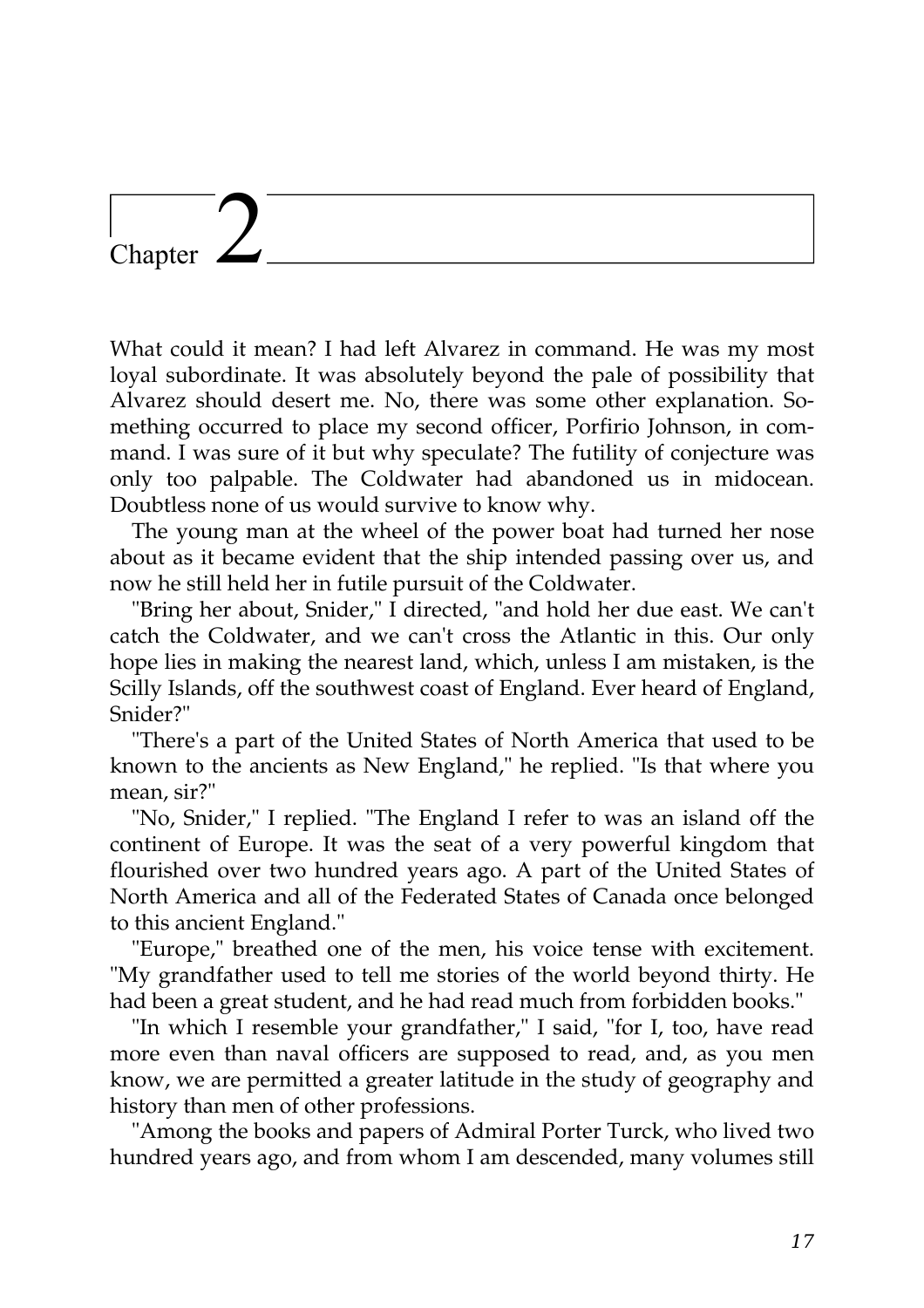exist, and are in my possession, which deal with the history and geography of ancient Europe. Usually I bring several of these books with me upon a cruise, and this time, among others, I have maps of Europe and her surrounding waters. I was studying them as we came away from the Coldwater this morning, and luckily I have them with me."

"You are going to try to make Europe, sir?" asked Taylor, the young man who had last spoken.

"It is the nearest land," I replied. "I have always wanted to explore the forgotten lands of the Eastern Hemisphere. Here's our chance. To remain at sea is to perish. None of us ever will see home again. Let us make the best of it, and enjoy while we do live that which is forbidden the balance of our race—the adventure and the mystery which lie beyond thirty."

Taylor and Delcarte seized the spirit of my mood but Snider, I think, was a trifle sceptical.

"It is treason, sir," I replied, "but there is no law which compels us to visit punishment upon ourselves. Could we return to Pan-America, I should be the first to insist that we face it. But we know that's not possible. Even if this craft would carry us so far, we haven't enough water or food for more than three days.

"We are doomed, Snider, to die far from home and without ever again looking upon the face of another fellow countryman than those who sit here now in this boat. Isn't that punishment sufficient for even the most exacting judge?"

Even Snider had to admit that it was.

"Very well, then, let us live while we live, and enjoy to the fullest whatever of adventure or pleasure each new day brings, since any day may be our last, and we shall be dead for a considerable while."

I could see that Snider was still fearful, but Taylor and Delcarte responded with a hearty, "Aye, aye, sir!"

They were of different mold. Both were sons of naval officers. They represented the aristocracy of birth, and they dared to think for themselves.

Snider was in the minority, and so we continued toward the east. Beyond thirty, and separated from my ship, my authority ceased. I held leadership, if I was to hold it at all, by virtue of personal qualifications only, but I did not doubt my ability to remain the director of our destinies in so far as they were amenable to human agencies. I have always led. While my brain and brawn remain unimpaired I shall continue always to lead. Following is an art which Turcks do not easily learn.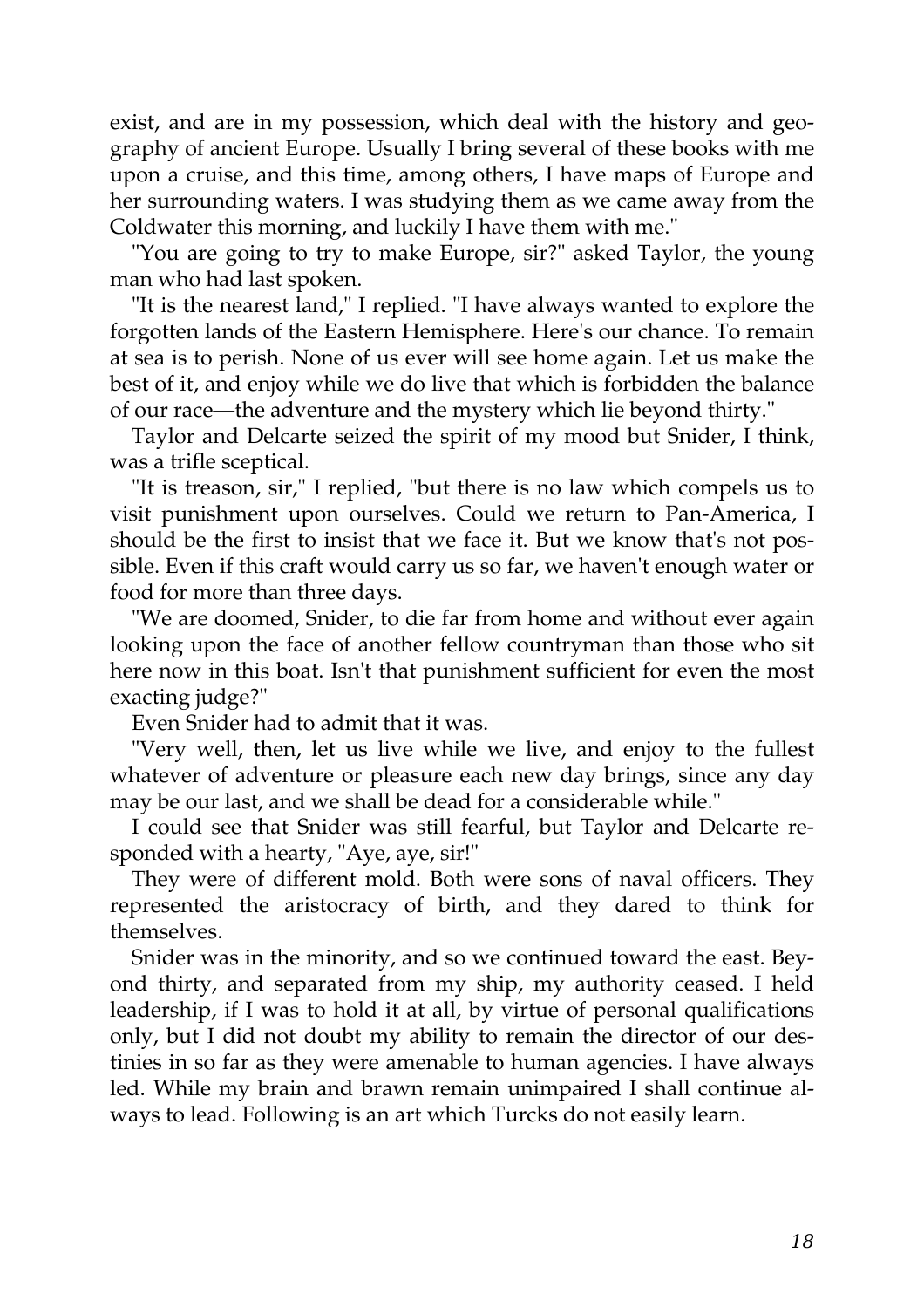It was not until the third day that we raised land, dead ahead, which I took, from my map, to be the isles of Scilly. But such a gale was blowing that I did not dare attempt to land, and so we passed to the north of them, skirted Land's End, and entered the English Channel.

I think that up to that moment I had never experienced such a thrill as passed through me when I realized that I was navigating these historic waters. The lifelong dreams that I never had dared hope to see fulfilled were at last a reality—but under what forlorn circumstances!

Never could I return to my native land. To the end of my days I must remain in exile. Yet even these thoughts failed to dampen my ardor.

My eyes scanned the waters. To the north I could see the rockbound coast of Cornwall. Mine were the first American eyes to rest upon it for more than two hundred years. In vain, I searched for some sign of ancient commerce that, if history is to be believed, must have dotted the bosom of the Channel with white sails and blackened the heavens with the smoke of countless funnels, but as far as eye could reach the tossing waters of the Channel were empty and deserted.

Toward midnight the wind and sea abated, so that shortly after dawn I determined to make inshore in an attempt to effect a landing, for we were sadly in need of fresh water and food.

According to my observations, we were just off Ram Head, and it was my intention to enter Plymouth Bay and visit Plymouth. From my map it appeared that this city lay back from the coast a short distance, and there was another city given as Devonport, which appeared to lie at the mouth of the river Tamar.

However, I knew that it would make little difference which city we entered, as the English people were famed of old for their hospitality toward visiting mariners. As we approached the mouth of the bay I looked for the fishing craft which I expected to see emerging thus early in the day for their labors. But even after we rounded Ram Head and were well within the waters of the bay I saw no vessel. Neither was there buoy nor light nor any other mark to show larger ships the channel, and I wondered much at this.

The coast was densely overgrown, nor was any building or sign of man apparent from the water. Up the bay and into the River Tamar we motored through a solitude as unbroken as that which rested upon the waters of the Channel. For all we could see, there was no indication that man had ever set his foot upon this silent coast.

I was nonplused, and then, for the first time, there crept over me an intuition of the truth.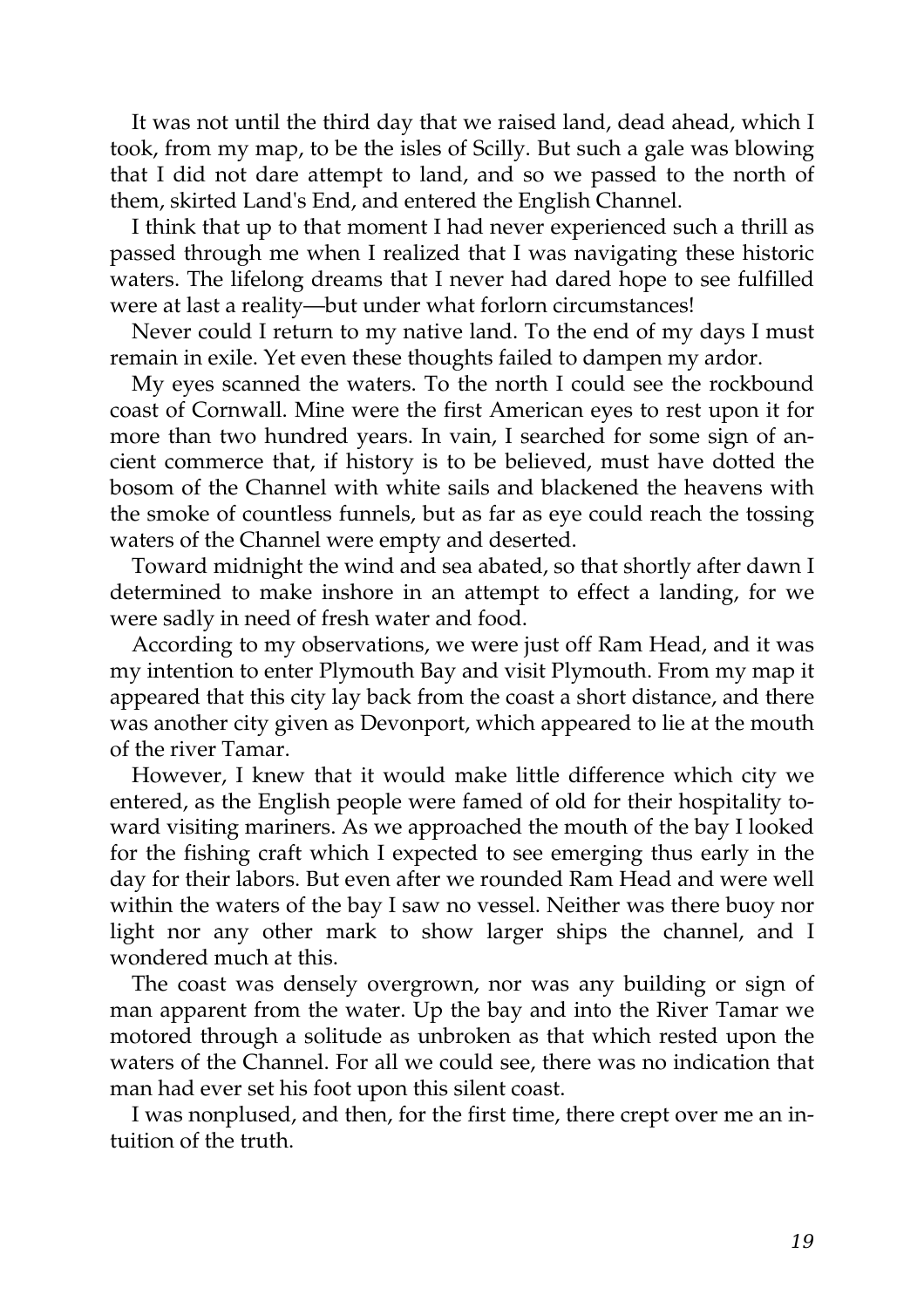Here was no sign of war. As far as this portion of the Devon coast was concerned, that seemed to have been over for many years, but neither were there any people. Yet I could not find it within myself to believe that I should find no inhabitants in England. Reasoning thus, I discovered that it was improbable that a state of war still existed, and that the people all had been drawn from this portion of England to some other, where they might better defend themselves against an invader.

But what of their ancient coast defenses? What was there here in Plymouth Bay to prevent an enemy landing in force and marching where they wished? Nothing. I could not believe that any enlightened military nation, such as the ancient English are reputed to have been, would have voluntarily so deserted an exposed coast and an excellent harbor to the mercies of an enemy.

I found myself becoming more and more deeply involved in quandary. The puzzle which confronted me I could not unravel. We had landed, and I now stood upon the spot where, according to my map, a large city should rear its spires and chimneys. There was nothing but rough, broken ground covered densely with weeds and brambles, and tall, rank, grass.

Had a city ever stood there, no sign of it remained. The roughness and unevenness of the ground suggested something of a great mass of debris hidden by the accumulation of centuries of undergrowth.

I drew the short cutlass with which both officers and men of the navy are, as you know, armed out of courtesy to the traditions and memories of the past, and with its point dug into the loam about the roots of the vegetation growing at my feet.

The blade entered the soil for a matter of seven inches, when it struck upon something stonelike. Digging about the obstacle, I presently loosened it, and when I had withdrawn it from its sepulcher I found the thing to be an ancient brick of clay, baked in an oven.

Delcarte we had left in charge of the boat; but Snider and Taylor were with me, and following my example, each engaged in the fascinating sport of prospecting for antiques. Each of us uncovered a great number of these bricks, until we commenced to weary of the monotony of it, when Snider suddenly gave an exclamation of excitement, and, as I turned to look, he held up a human skull for my inspection.

I took it from him and examined it. Directly in the center of the forehead was a small round hole. The gentleman had evidently come to his end defending his country from an invader.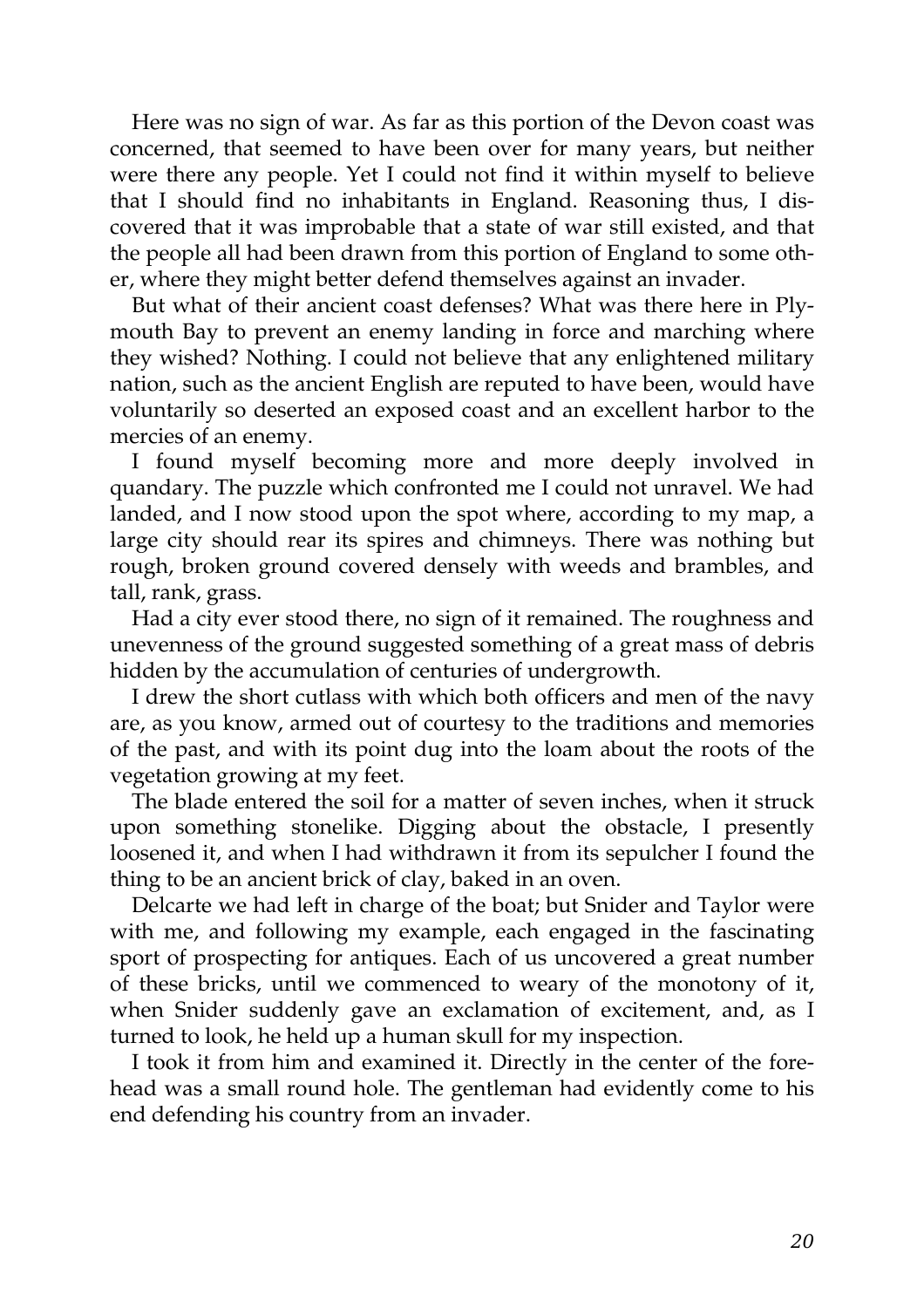Snider again held aloft another trophy of the search—a metal spike and some tarnished and corroded metal ornaments. They had lain close beside the skull.

With the point of his cutlass Snider scraped the dirt and verdigris from the face of the larger ornament.

"An inscription," he said, and handed the thing to me.

They were the spike and ornaments of an ancient German helmet. Before long we had uncovered many other indications that a great battle had been fought upon the ground where we stood. But I was then, and still am, at loss to account for the presence of German soldiers upon the English coast so far from London, which history suggests would have been the natural goal of an invader.

I can only account for it by assuming that either England was temporarily conquered by the Teutons, or that an invasion of so vast proportions was undertaken that German troops were hurled upon the England coast in huge numbers and that landings were necessarily effected at many places simultaneously. Subsequent discoveries tend to strengthen this view.

We dug about for a short time with our cutlasses until I became convinced that a city had stood upon the spot at some time in the past, and that beneath our feet, crumbled and dead, lay ancient Devonport.

I could not repress a sigh at the thought of the havoc war had wrought in this part of England, at least. Farther east, nearer London, we should find things very different. There would be the civilization that two centuries must have wrought upon our English cousins as they had upon us. There would be mighty cities, cultivated fields, happy people. There we would be welcomed as long-lost brothers. There would we find a great nation anxious to learn of the world beyond their side of thirty, as I had been anxious to learn of that which lay beyond our side of the dead line.

I turned back toward the boat.

"Come, men!" I said. "We will go up the river and fill our casks with fresh water, search for food and fuel, and then tomorrow be in readiness to push on toward the east. I am going to London."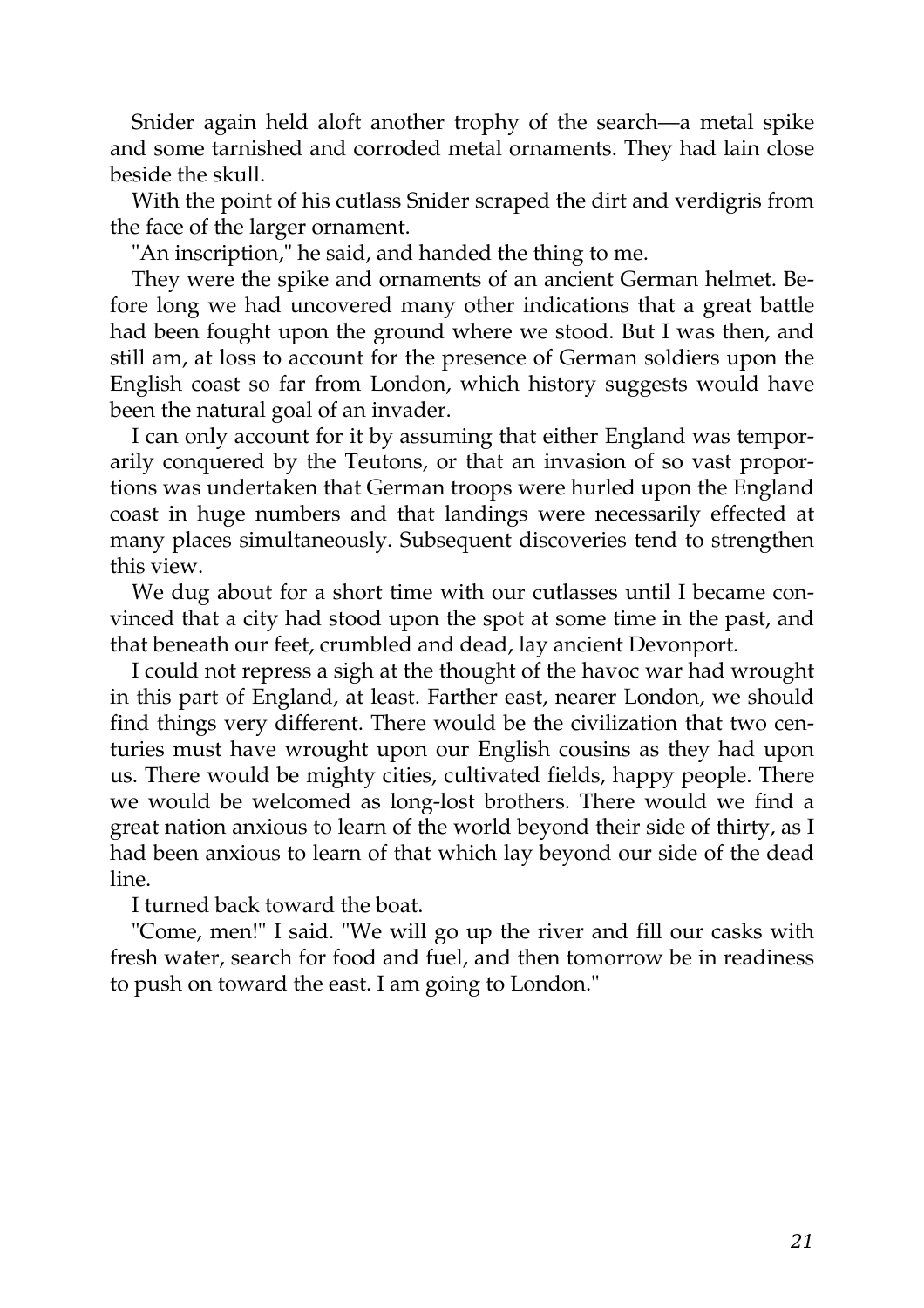## Chapter

The report of a gun blasted the silence of a dead Devonport with startling abruptness.

It came from the direction of the launch, and in an instant we three were running for the boat as fast as our legs would carry us. As we came in sight of it we saw Delcarte a hundred yards inland from the launch, leaning over something which lay upon the ground. As we called to him he waved his cap, and stooping, lifted a small deer for our inspection.

I was about to congratulate him on his trophy when we were startled by a horrid, half-human, half-bestial scream a little ahead and to the right of us. It seemed to come from a clump of rank and tangled bush not far from where Delcarte stood. It was a horrid, fearsome sound, the like of which never had fallen upon my ears before.

We looked in the direction from which it came. The smile had died from Delcarte's lips. Even at the distance we were from him I saw his face go suddenly white, and he quickly threw his rifle to his shoulder. At the same moment the thing that had given tongue to the cry moved from the concealing brushwood far enough for us, too, to see it.

Both Taylor and Snider gave little gasps of astonishment and dismay.

"What is it, sir?" asked the latter.

The creature stood about the height of a tall man's waist, and was long and gaunt and sinuous, with a tawny coat striped with black, and with white throat and belly. In conformation it was similar to a cat—a huge cat, exaggerated colossal cat, with fiendish eyes and the most devilish cast of countenance, as it wrinkled its bristling snout and bared its great yellow fangs.

It was pacing, or rather, slinking, straight for Delcarte, who had now leveled his rifle upon it.

"What is it, sir?" mumbled Snider again, and then a half- forgotten picture from an old natural history sprang to my mind, and I recognized in the frightful beast the Felis tigris of ancient Asia, specimens of which had, in former centuries, been exhibited in the Western Hemisphere.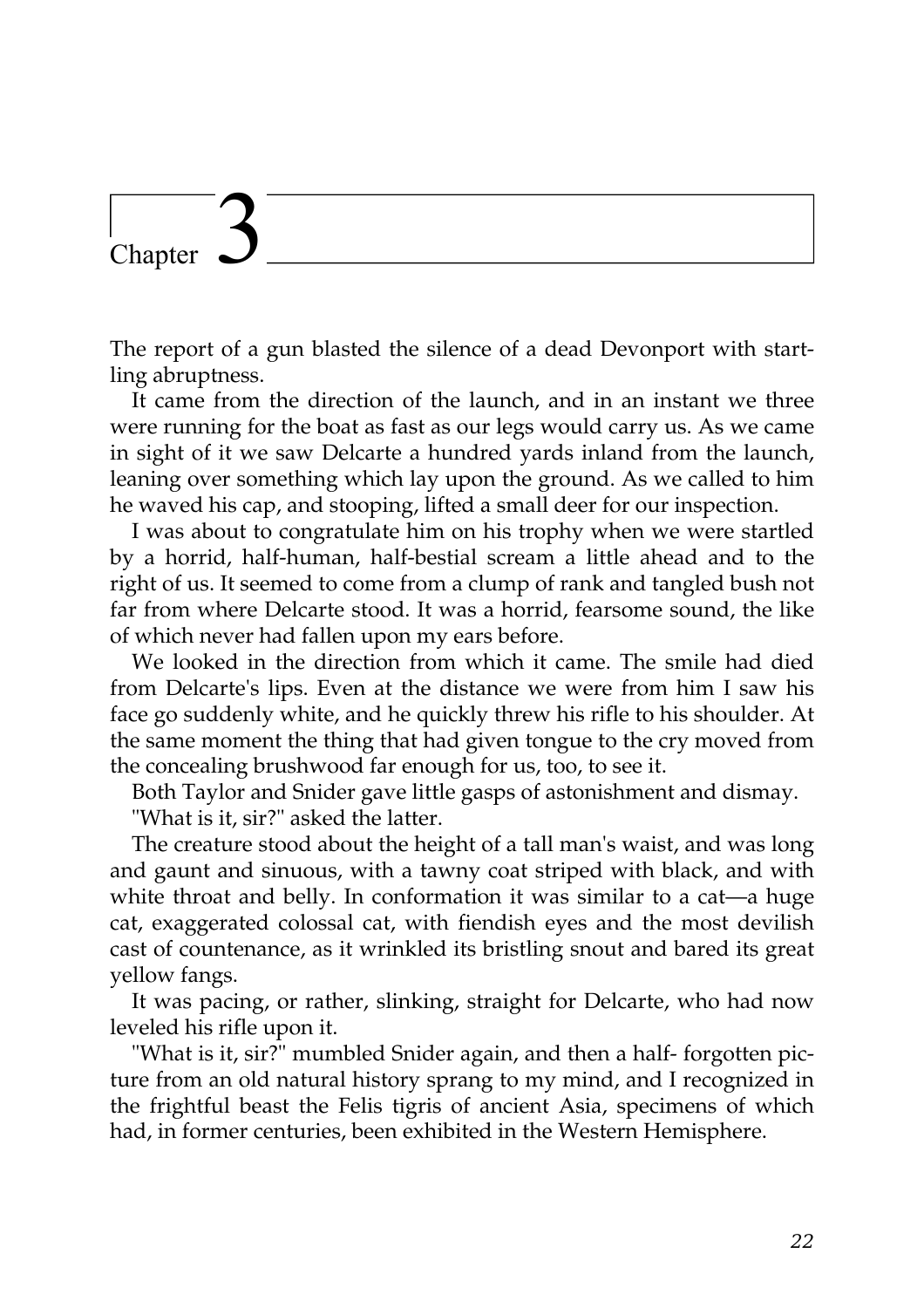Snider and Taylor were armed with rifles and revolvers, while I carried only a revolver. Seizing Snider's rifle from his trembling hands, I called to Taylor to follow me, and together we ran forward, shouting, to attract the beast's attention from Delcarte until we should all be quite close enough to attack with the greatest assurance of success.

I cried to Delcarte not to fire until we reached his side, for I was fearful lest our small caliber, steel-jacketed bullets should, far from killing the beast, tend merely to enrage it still further. But he misunderstood me, thinking that I had ordered him to fire.

With the report of his rifle the tiger stopped short in apparent surprise, then turned and bit savagely at its shoulder for an instant, after which it wheeled again toward Delcarte, issuing the most terrific roars and screams, and launched itself, with incredible speed, toward the brave fellow, who now stood his ground pumping bullets from his automatic rifle as rapidly as the weapon would fire.

Taylor and I also opened up on the creature, and as it was broadside to us it offered a splendid target, though for all the impression we appeared to make upon the great cat we might as well have been launching soap bubbles at it.

Straight as a torpedo it rushed for Delcarte, and, as Taylor and I stumbled on through the tall grass toward our unfortunate comrade, we saw the tiger rear upon him and crush him to the earth.

Not a backward step had the noble Delcarte taken. Two hundred years of peace had not sapped the red blood from his courageous line. He went down beneath that avalanche of bestial savagery still working his gun and with his face toward his antagonist. Even in the instant that I thought him dead I could not help but feel a thrill of pride that he was one of my men, one of my class, a Pan-American gentleman of birth. And that he had demonstrated one of the principal contentions of the army-and-navy adherents—that military training was necessary for the salvation of personal courage in the Pan-American race which for generations had had to face no dangers more grave than those incident to ordinary life in a highly civilized community, safeguarded by every means at the disposal of a perfectly organized and all- powerful government utilizing the best that advanced science could suggest.

As we ran toward Delcarte, both Taylor and I were struck by the fact that the beast upon him appeared not to be mauling him, but lay quiet and motionless upon its prey, and when we were quite close, and the muzzles of our guns were at the animal's head, I saw the explanation of this sudden cessation of hostilities—Felis tigris was dead.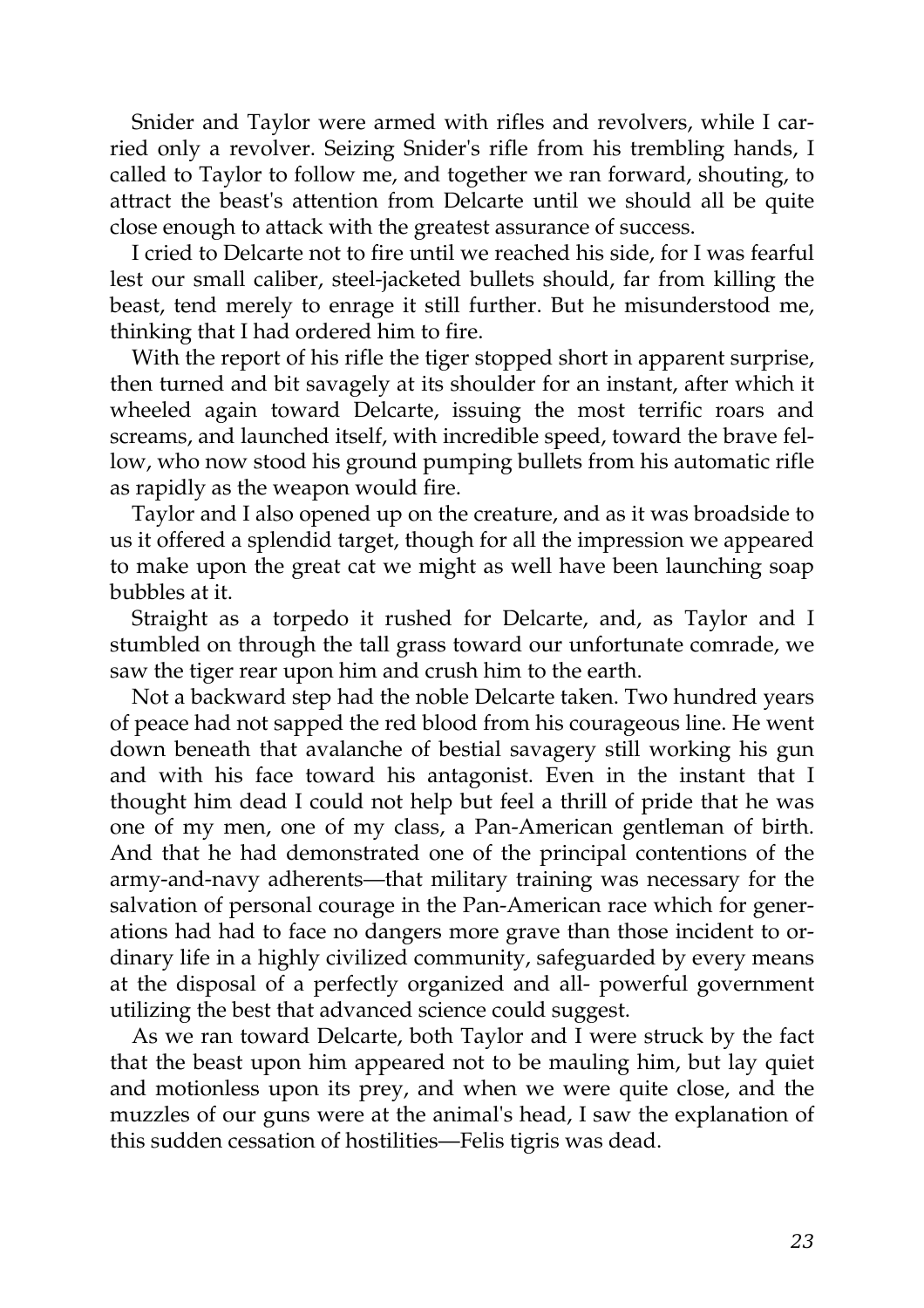One of our bullets, or one of the last that Delcarte fired, had penetrated the heart, and the beast had died even as it sprawled forward crushing Delcarte to the ground.

A moment later, with our assistance, the man had scrambled from beneath the carcass of his would-be slayer, without a scratch to indicate how close to death he had been.

Delcarte's buoyance was entirely unruffled. He came from under the tiger with a broad grin on his handsome face, nor could I perceive that a muscle trembled or that his voice showed the least indication of nervousness or excitement.

With the termination of the adventure, we began to speculate upon the explanation of the presence of this savage brute at large so great a distance from its native habitat. My readings had taught me that it was practically unknown outside of Asia, and that, so late as the twentieth century, at least, there had been no savage beasts outside captivity in England.

As we talked, Snider joined us, and I returned his rifle to him. Taylor and Delcarte picked up the slain deer, and we all started down toward the launch, walking slowly. Delcarte wanted to fetch the tiger's skin, but I had to deny him permission, since we had no means to properly cure it.

Upon the beach, we skinned the deer and cut away as much meat as we thought we could dispose of, and as we were again embarking to continue up the river for fresh water and fuel, we were startled by a series of screams from the bushes a short distance away.

"Another Felis tigris," said Taylor.

"Or a dozen of them," supplemented Delcarte, and, even as he spoke, there leaped into sight, one after another, eight of the beasts, full grown—magnificent specimens.

At the sight of us, they came charging down like infuriated demons. I saw that three rifles would be no match for them, and so I gave the word to put out from shore, hoping that the "tiger," as the ancients called him, could not swim.

Sure enough, they all halted at the beach, pacing back and forth, uttering fiendish cries, and glaring at us in the most malevolent manner.

As we motored away, we presently heard the calls of similar animals far inland. They seemed to be answering the cries of their fellows at the water's edge, and from the wide distribution and great volume of the sound we came to the conclusion that enormous numbers of these beasts must roam the adjacent country.

"They have eaten up the inhabitants," murmured Snider, shuddering.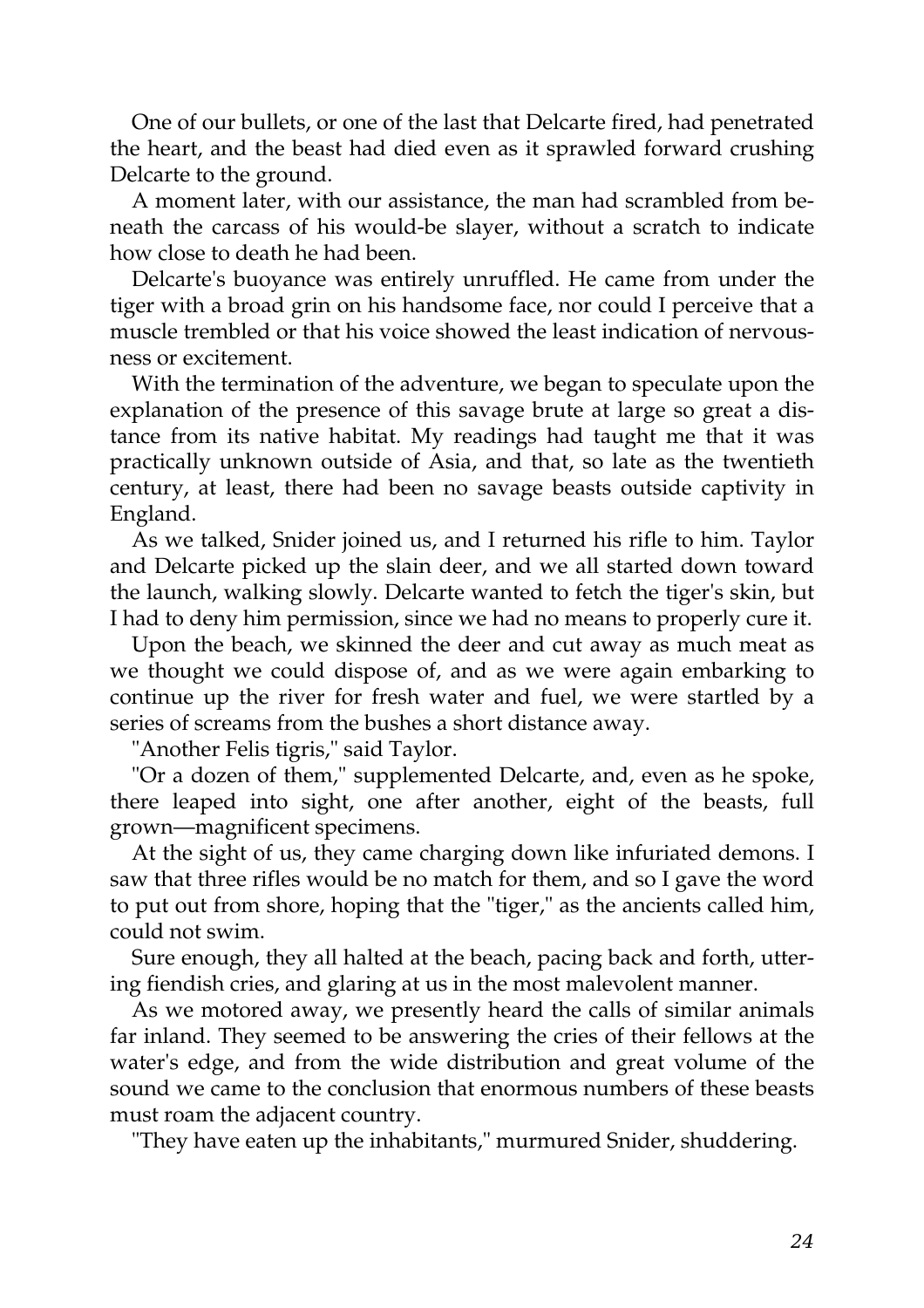"I imagine you are right," I agreed, "for their extreme boldness and fearlessness in the presence of man would suggest either that man is entirely unknown to them, or that they are extremely familiar with him as their natural and most easily procured prey."

"But where did they come from?" asked Delcarte. "Could they have traveled here from Asia?"

I shook my head. The thing was a puzzle to me. I knew that it was practically beyond reason to imagine that tigers had crossed the mountain ranges and rivers and all the great continent of Europe to travel this far from their native lairs, and entirely impossible that they should have crossed the English Channel at all. Yet here they were, and in great numbers.

We continued up the Tamar several miles, filled our casks, and then landed to cook some of our deer steak, and have the first square meal that had fallen to our lot since the Coldwater deserted us. But scarce had we built our fire and prepared the meat for cooking than Snider, whose eyes had been constantly roving about the landscape from the moment that we left the launch, touched me on the arm and pointed to a clump of bushes which grew a couple of hundred yards away.

Half concealed behind their screening foliage I saw the yellow and black of a big tiger, and, as I looked, the beast stalked majestically toward us. A moment later, he was followed by another and another, and it is needless to state that we beat a hasty retreat to the launch.

The country was apparently infested by these huge Carnivora, for after three other attempts to land and cook our food we were forced to abandon the idea entirely, as each time we were driven off by hunting tigers.

It was also equally impossible to obtain the necessary ingredients for our chemical fuel, and, as we had very little left aboard, we determined to step our folding mast and proceed under sail, hoarding our fuel supply for use in emergencies.

I may say that it was with no regret that we bid adieu to Tigerland, as we rechristened the ancient Devon, and, beating out into the Channel, turned the launch's nose southeast, to round Bolt Head and continue up the coast toward the Strait of Dover and the North Sea.

I was determined to reach London as soon as possible, that we might obtain fresh clothing, meet with cultured people, and learn from the lips of Englishmen the secrets of the two centuries since the East had been divorced from the West.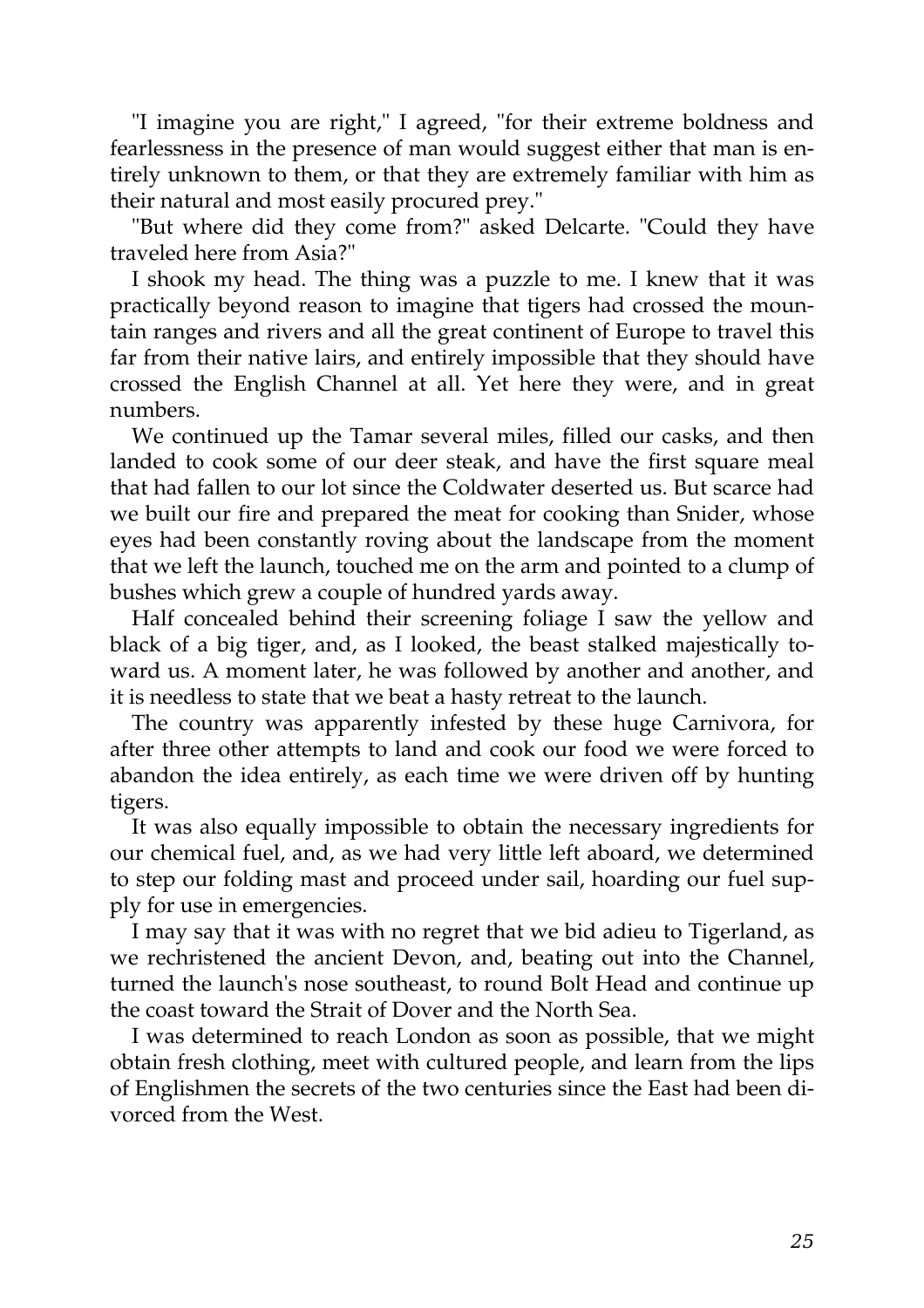Our first stopping place was the Isle of Wight. We entered the Solent about ten o'clock one morning, and I must confess that my heart sank as we came close to shore. No lighthouse was visible, though one was plainly indicated upon my map. Upon neither shore was sign of human habitation. We skirted the northern shore of the island in fruitless search for man, and then at last landed upon an eastern point, where Newport should have stood, but where only weeds and great trees and tangled wild wood rioted, and not a single manmade thing was visible to the eye.

Before landing, I had the men substitute soft bullets for the steel-jacketed projectiles with which their belts and magazines were filled. Thus equipped, we felt upon more even terms with the tigers, but there was no sign of the tigers, and I decided that they must be confined to the mainland.

After eating, we set out in search of fuel, leaving Taylor to guard the launch. For some reason I could not trust Snider alone. I knew that he looked with disapproval upon my plan to visit England, and I did not know but what at his first opportunity, he might desert us, taking the launch with him, and attempt to return to Pan-America.

That he would be fool enough to venture it, I did not doubt.

We had gone inland for a mile or more, and were passing through a park-like wood, when we came suddenly upon the first human beings we had seen since we sighted the English coast.

There were a score of men in the party. Hairy, half-naked men they were, resting in the shade of a great tree. At the first sight of us they sprang to their feet with wild yells, seizing long spears that had lain beside them as they rested.

For a matter of fifty yards they ran from us as rapidly as they could, and then they turned and surveyed us for a moment. Evidently emboldened by the scarcity of our numbers, they commenced to advance upon us, brandishing their spears and shouting horribly.

They were short and muscular of build, with long hair and beards tangled and matted with filth. Their heads, however, were shapely, and their eyes, though fierce and warlike, were intelligent.

Appreciation of these physical attributes came later, of course, when I had better opportunity to study the men at close range and under circumstances less fraught with danger and excitement. At the moment I saw, and with unmixed wonder, only a score of wild savages charging down upon us, where I had expected to find a community of civilized and enlightened people.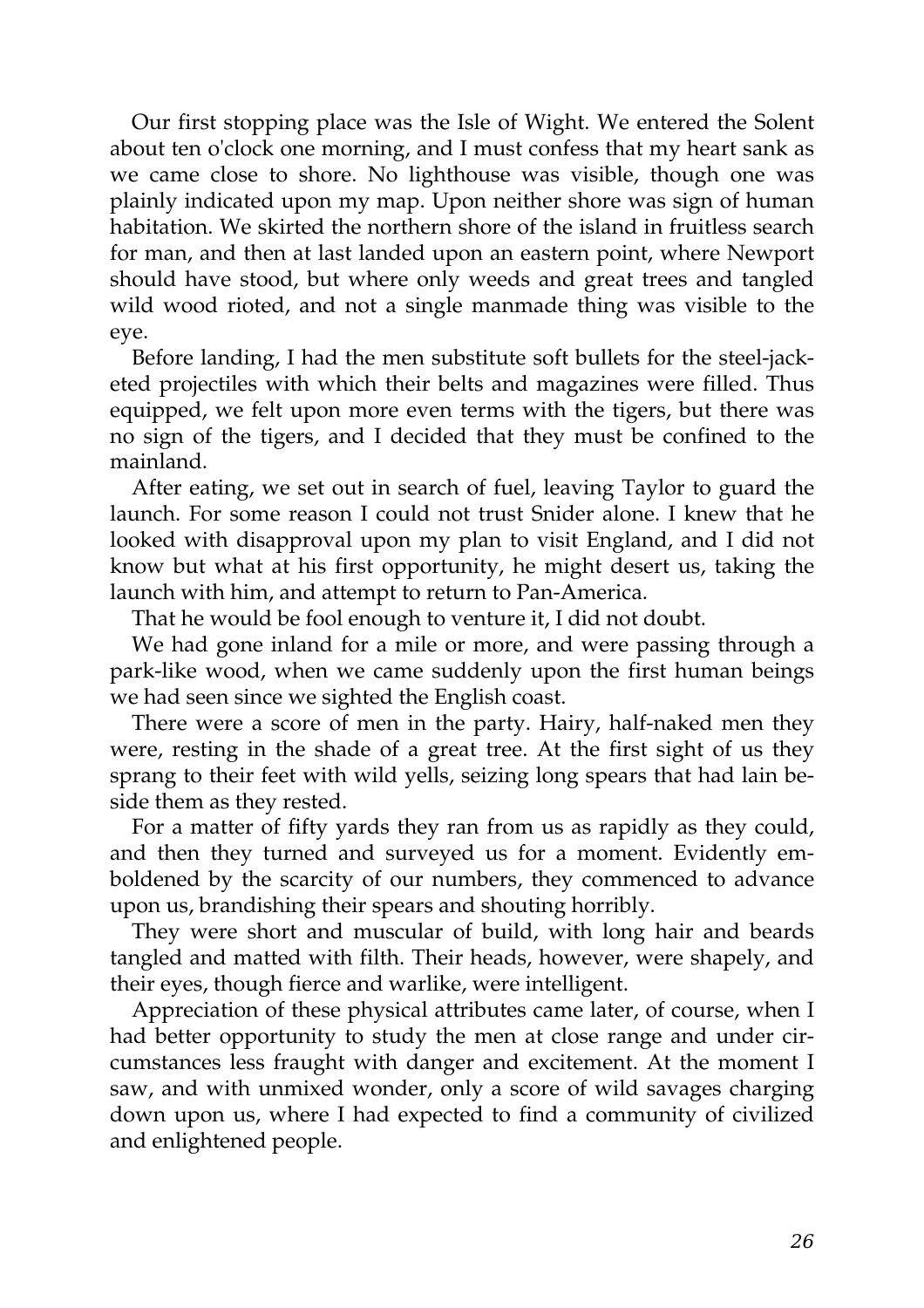Each of us was armed with rifle, revolver, and cutlass, but as we stood shoulder to shoulder facing the wild men I was loath to give the command to fire upon them, inflicting death or suffering upon strangers with whom we had no quarrel, and so I attempted to restrain them for the moment that we might parley with them.

To this end I raised my left hand above my head with the palm toward them as the most natural gesture indicative of peaceful intentions which occurred to me. At the same time I called aloud to them that we were friends, though, from their appearance, there was nothing to indicate that they might understand Pan-American, or ancient English, which are of course practically identical.

At my gesture and words they ceased their shouting and came to a halt a few paces from us. Then, in deep tones, one who was in advance of the others and whom I took to be the chief or leader of the party replied in a tongue which while intelligible to us, was so distorted from the English language from which it evidently had sprung, that it was with difficulty that we interpreted it.

"Who are you," he asked, "and from what country?"

I told him that we were from Pan-America, but he only shook his head and asked where that was. He had never heard of it, or of the Atlantic Ocean which I told him separated his country from mine.

"It has been two hundred years," I told him, "since a Pan- American visited England."

"England?" he asked. "What is England?"

"Why this is a part of England!" I exclaimed.

"This is Grubitten," he assured me. "I know nothing about England, and I have lived here all my life."

It was not until long after that the derivation of Grubitten occurred to me. Unquestionably it is a corruption of Great Britain, a name formerly given to the large island comprising England, Scotland and Wales. Subsequently we heard it pronounced Grabrittin and Grubritten.

I then asked the fellow if he could direct us to Ryde or Newport; but again he shook his head, and said that he never had heard of such countries. And when I asked him if there were any cities in this country he did not know what I meant, never having heard the word cities.

I explained my meaning as best I could by stating that by city I referred to a place where many people lived together in houses.

"Oh," he exclaimed, "you mean a camp! Yes, there are two great camps here, East Camp and West Camp. We are from East Camp."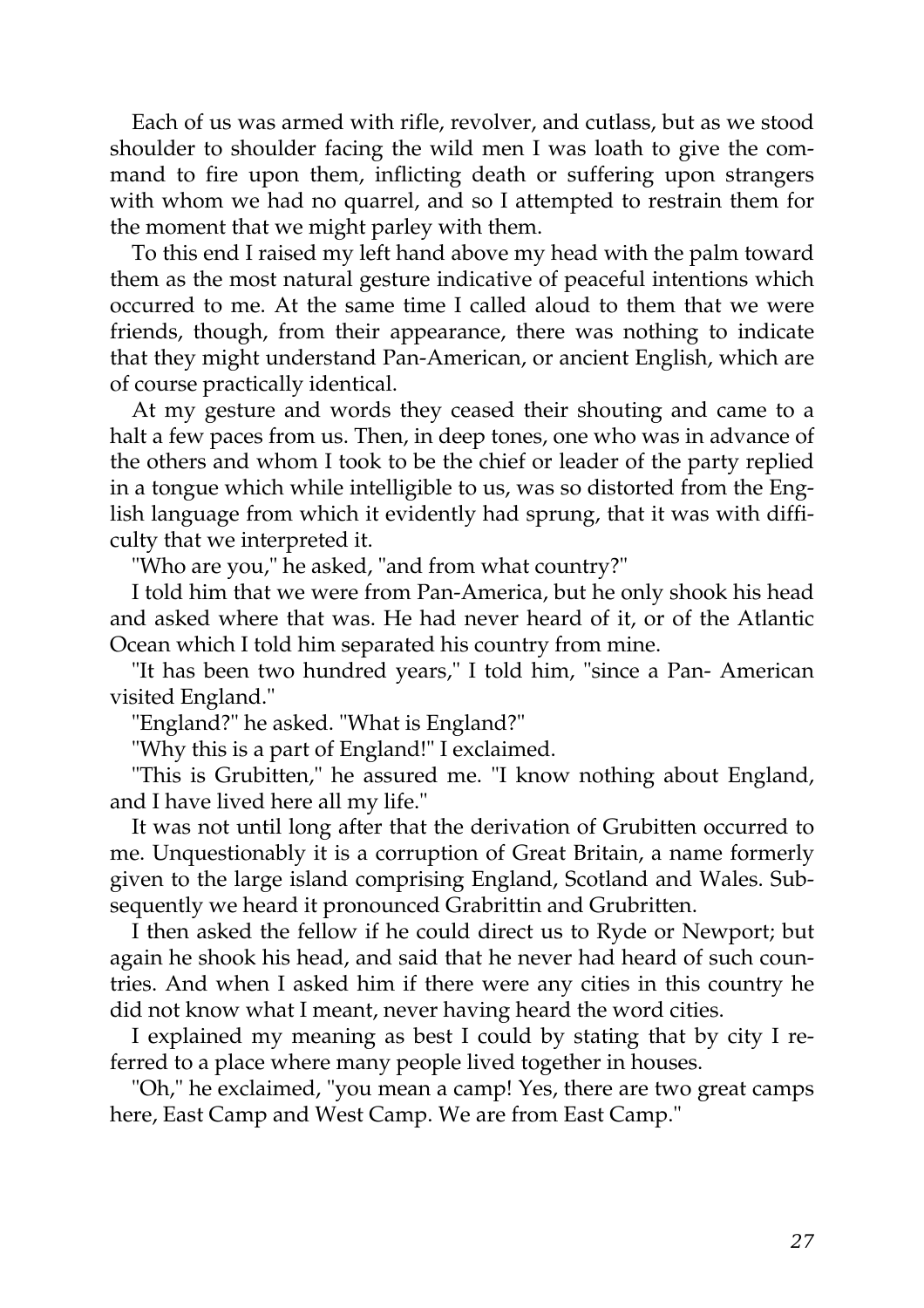The use of the word camp to describe a collection of habitations naturally suggested war to me, and my next question was as to whether the war was over, and who had been victorious.

"No," he replied to this question. "The war is not yet over. But it soon will be, and it will end, as it always does, with the Westenders running away. We, the Eastenders, are always victorious."

"No," I said, seeing that he referred to the petty tribal wars of his little island, "I mean the Great War, the war with Germany. Is it ended—and who was victorious?"

He shook his head impatiently.

"I never heard," he said, "of any of these strange countries of which you speak."

It seemed incredible, and yet it was true. These people living at the very seat of the Great War knew nothing of it, though but two centuries had passed since, to our knowledge, it had been running in the height of its titanic frightfulness all about them, and to us upon the far side of the Atlantic still was a subject of keen interest.

Here was a lifelong inhabitant of the Isle of Wight who never had heard of either Germany or England! I turned to him quite suddenly with a new question.

"What people live upon the mainland?" I asked, and pointed in the direction of the Hants coast.

"No one lives there," he replied.

"Long ago, it is said, my people dwelt across the waters upon that other land; but the wild beasts devoured them in such numbers that finally they were driven here, paddling across upon logs and driftwood, nor has any dared return since, because of the frightful creatures which dwell in that horrid country."

"Do no other peoples ever come to your country in ships?" I asked.

He never heard the word ship before, and did not know its meaning. But he assured me that until we came he had thought that there were no other peoples in the world other than the Grubittens, who consist of the Eastenders and the Westenders of the ancient Isle of Wight.

Assured that we were inclined to friendliness, our new acquaintances led us to their village, or, as they call it, camp. There we found a thousand people, perhaps, dwelling in rude shelters, and living upon the fruits of the chase and such sea food as is obtainable close to shore, for they had no boats, nor any knowledge of such things.

Their weapons were most primitive, consisting of rude spears tipped with pieces of metal pounded roughly into shape. They had no literature,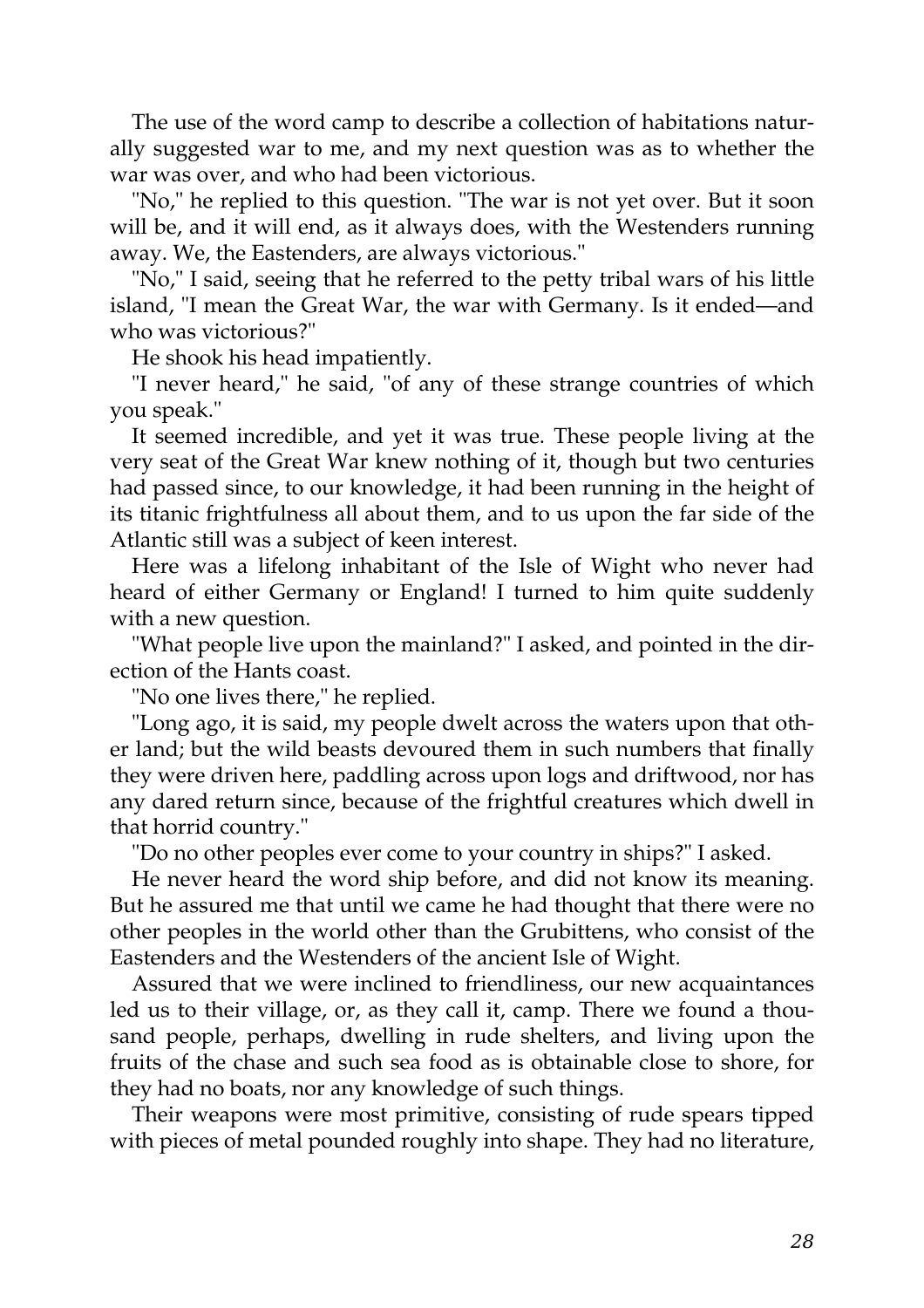no religion, and recognized no law other than the law of might. They produced fire by striking a bit of flint and steel together, but for the most part they ate their food raw. Marriage is unknown among them, and while they have the word, mother, they did not know what I meant by "father." The males fight for the favor of the females. They practice infanticide, and kill the aged and physically unfit.

The family consists of the mother and the children, the men dwelling sometimes in one hut and sometimes in another. Owing to their bloody duels, they are always numerically inferior to the women, so there is shelter for them all.

We spent several hours in the village, where we were objects of the greatest curiosity. The inhabitants examined our clothing and all our belongings, and asked innumerable questions concerning the strange country from which we had come and the manner of our coming.

I questioned many of them concerning past historical events, but they knew nothing beyond the narrow limits of their island and the savage, primitive life they led there. London they had never heard of, and they assured me that I would find no human beings upon the mainland.

Much saddened by what I had seen, I took my departure from them, and the three of us made our way back to the launch, accompanied by about five hundred men, women, girls, and boys.

As we sailed away, after procuring the necessary ingredients of our chemical fuel, the Grubittens lined the shore in silent wonder at the strange sight of our dainty craft dancing over the sparkling waters, and watched us until we were lost to their sight.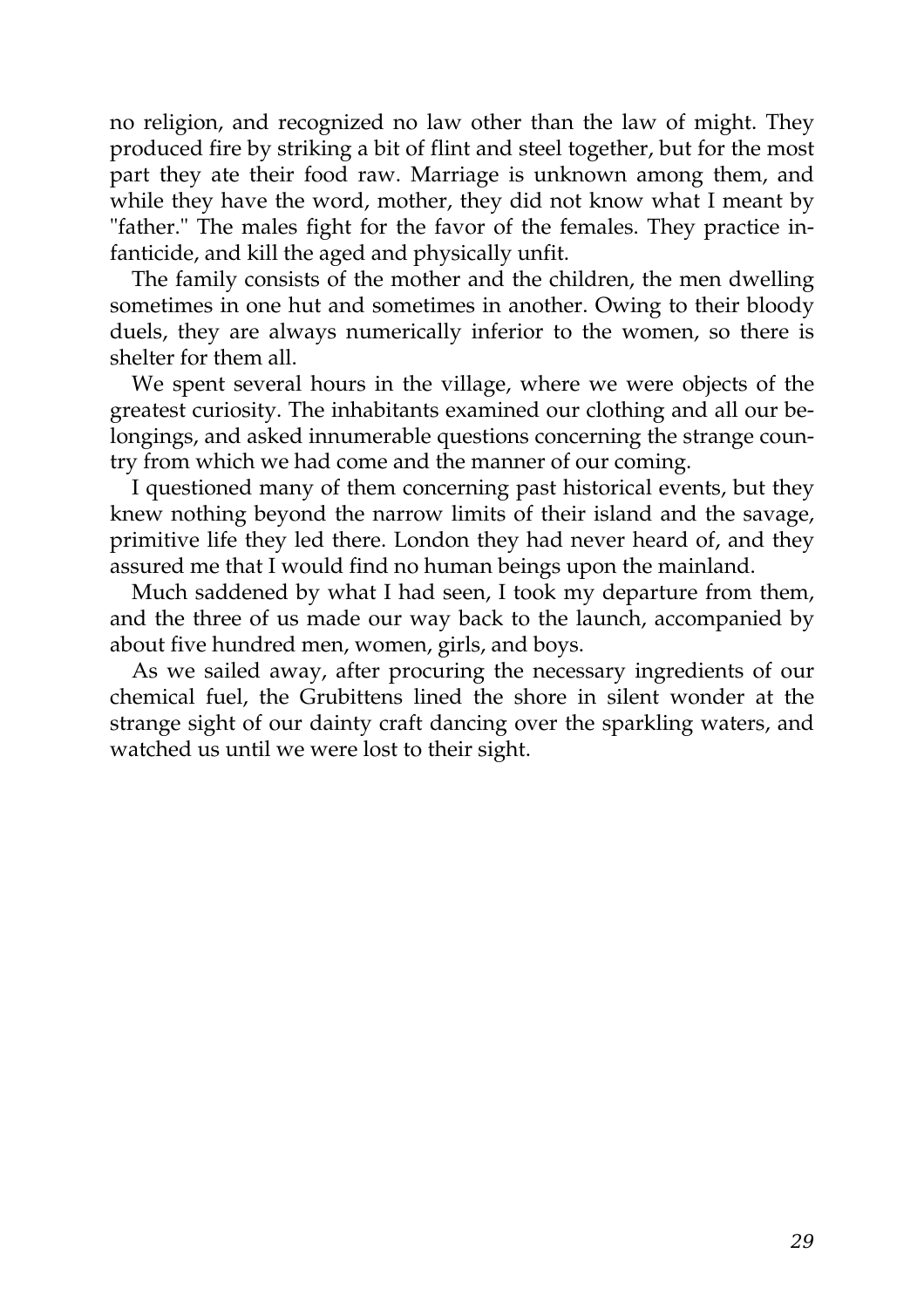# Chapter

It was during the morning of July 6, 2137, that we entered the mouth of the Thames—to the best of my knowledge the first Western keel to cut those historic waters for two hundred and twenty-one years!

But where were the tugs and the lighters and the barges, the lightships and the buoys, and all those countless attributes which went to make up the myriad life of the ancient Thames?

Gone! All gone! Only silence and desolation reigned where once the commerce of the world had centered.

I could not help but compare this once great water-way with the waters about our New York, or Rio, or San Diego, or Valparaiso. They had become what they are today during the two centuries of the profound peace which we of the navy have been prone to deplore. And what, during this same period, had shorn the waters of the Thames of their pristine grandeur?

Militarist that I am, I could find but a single word of explanation—war!

I bowed my head and turned my eyes downward from the lonely and depressing sight, and in a silence which none of us seemed willing to break, we proceeded up the deserted river.

We had reached a point which, from my map, I imagined must have been about the former site of Erith, when I discovered a small band of antelope a short distance inland. As we were now entirely out of meat once more, and as I had given up all expectations of finding a city upon the site of ancient London, I determined to land and bag a couple of the animals.

Assured that they would be timid and easily frightened, I decided to stalk them alone, telling the men to wait at the boat until I called to them to come and carry the carcasses back to the shore.

Crawling carefully through the vegetation, making use of such trees and bushes as afforded shelter, I came at last almost within easy range of my quarry, when the antlered head of the buck went suddenly into the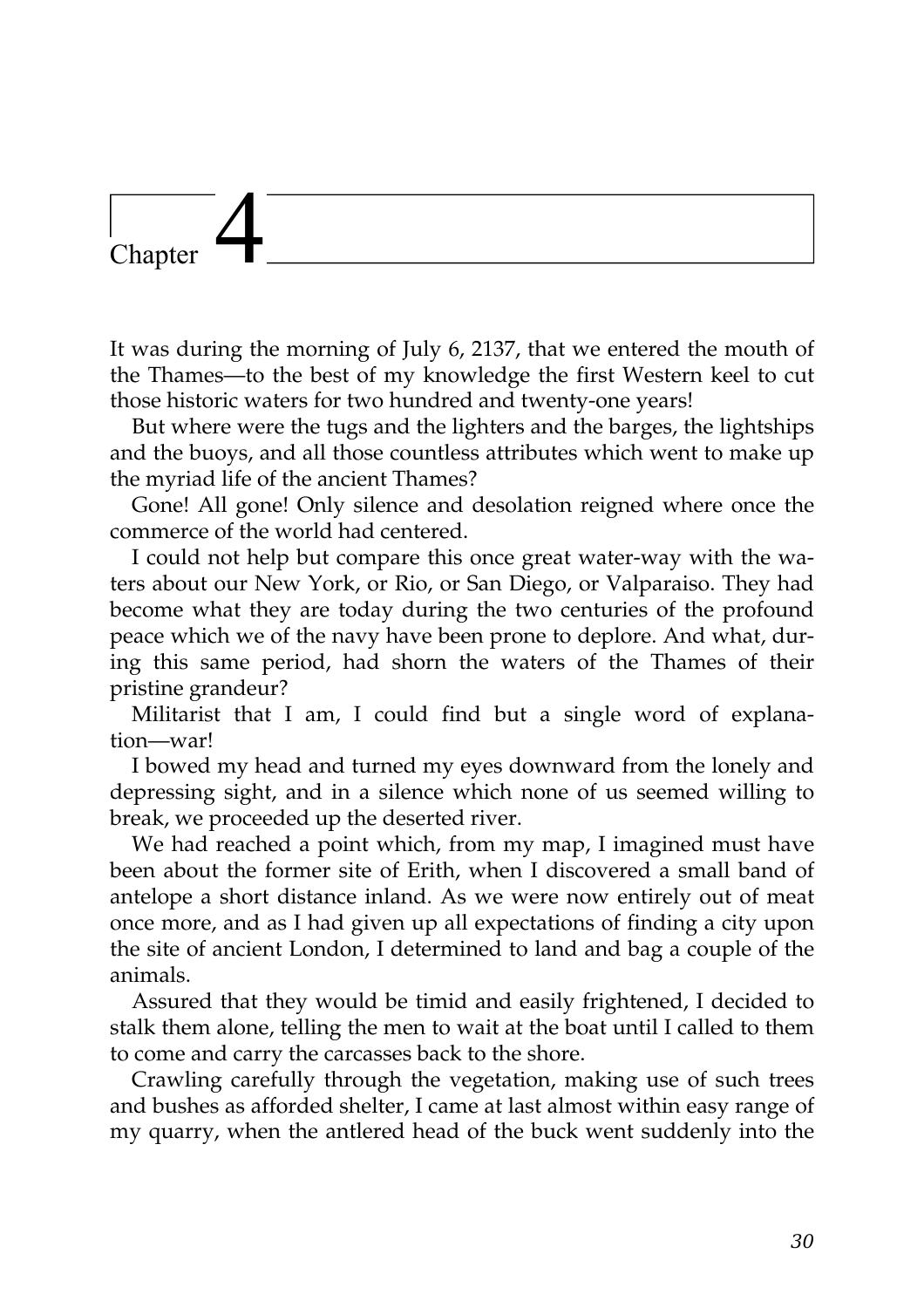air, and then, as though in accordance with a prearranged signal, the whole band moved slowly off, farther inland.

As their pace was leisurely, I determined to follow them until I came again within range, as I was sure that they would stop and feed in a short time.

They must have led me a mile or more at least before they again halted and commenced to browse upon the rank, luxuriant grasses. All the time that I had followed them I had kept both eyes and ears alert for sign or sound that would indicate the presence of Felis tigris; but so far not the slightest indication of the beast had been apparent.

As I crept closer to the antelope, sure this time of a good shot at a large buck, I suddenly saw something that caused me to forget all about my prey in wonderment.

It was the figure of an immense grey-black creature, rearing its colossal shoulders twelve or fourteen feet above the ground. Never in my life had I seen such a beast, nor did I at first recognize it, so different in appearance is the live reality from the stuffed, unnatural specimens preserved to us in our museums.

But presently I guessed the identity of the mighty creature as Elephas africanus, or, as the ancients commonly described it, African elephant.

The antelope, although in plain view of the huge beast, paid not the slightest attention to it, and I was so wrapped up in watching the mighty pachyderm that I quite forgot to shoot at the buck and presently, and in quite a startling manner, it became impossible to do so.

The elephant was browsing upon the young and tender shoots of some low bushes, waving his great ears and switching his short tail. The antelope, scarce twenty paces from him, continued their feeding, when suddenly, from close beside the latter, there came a most terrifying roar, and I saw a great, tawny body shoot, from the concealing verdure beyond the antelope, full upon the back of a small buck.

Instantly the scene changed from one of quiet and peace to indescribable chaos. The startled and terrified buck uttered cries of agony. His fellows broke and leaped off in all directions. The elephant raised his trunk, and, trumpeting loudly, lumbered off through the wood, crushing down small trees and trampling bushes in his mad flight.

Growling horribly, a huge lion stood across the body of his prey—such a creature as no Pan-American of the twenty- second century had ever beheld until my eyes rested upon this lordly specimen of "the king of beasts." But what a different creature was this fierce-eyed demon, palpitating with life and vigor, glossy of coat, alert, growling, magnificent,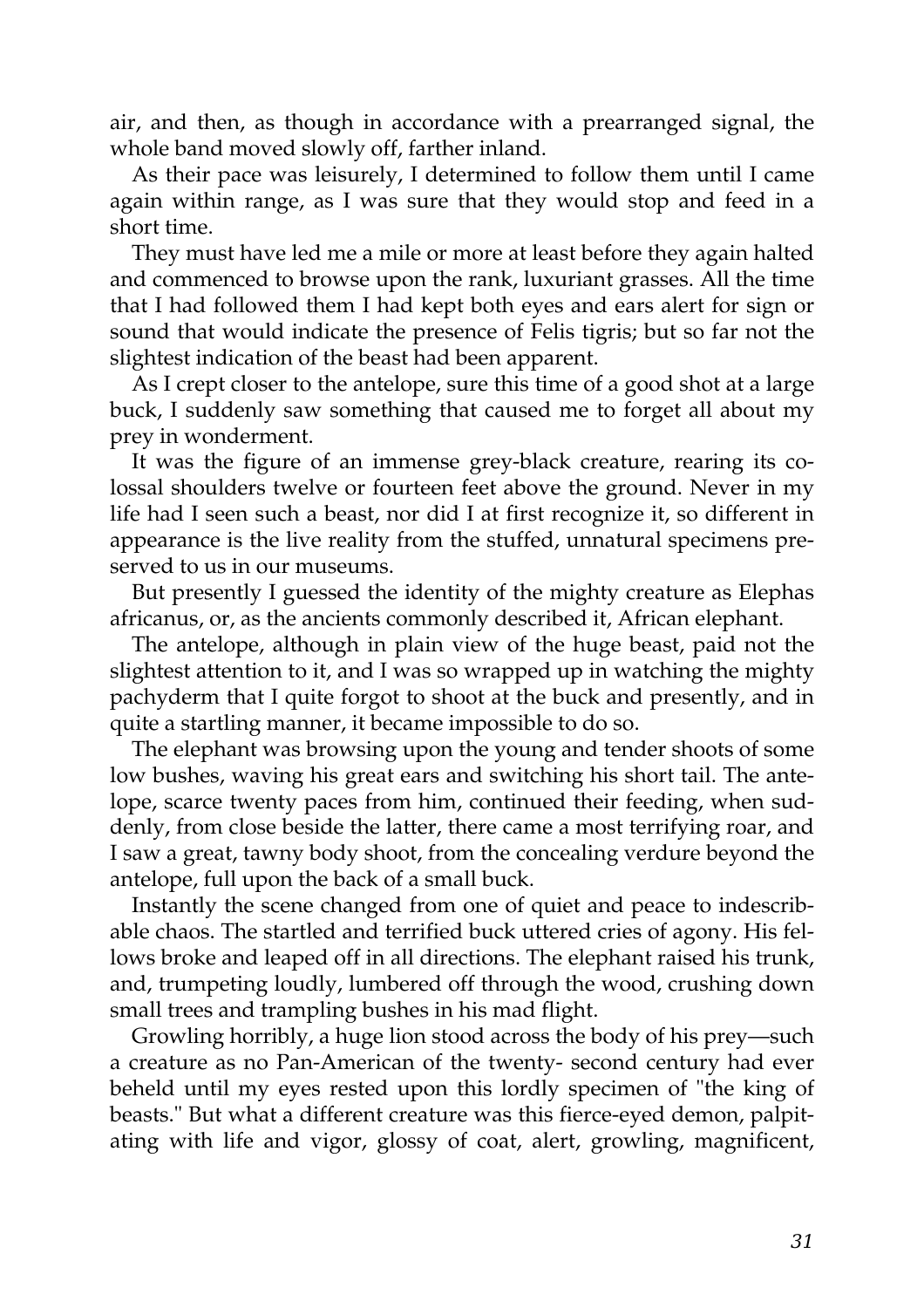from the dingy, moth-eaten replicas beneath their glass cases in the stuffy halls of our public museums.

I had never hoped or expected to see a living lion, tiger, or elephant—using the common terms that were familiar to the ancients, since they seem to me less unwieldy than those now in general use among us—and so it was with sentiments not unmixed with awe that I stood gazing at this regal beast as, above the carcass of his kill, he roared out his challenge to the world.

So enthralled was I by the spectacle that I quite forgot myself, and the better to view him, the great lion, I had risen to my feet and stood, not fifty paces from him, in full view.

For a moment he did not see me, his attention being directed toward the retreating elephant, and I had ample time to feast my eyes upon his splendid proportions, his great head, and his thick black mane.

Ah, what thoughts passed through my mind in those brief moments as I stood there in rapt fascination! I had come to find a wondrous civilization, and instead I found a wild- beast monarch of the realm where English kings had ruled. A lion reigned, undisturbed, within a few miles of the seat of one of the greatest governments the world has ever known, his domain a howling wilderness, where yesterday fell the shadows of the largest city in the world.

It was appalling; but my reflections upon this depressing subject were doomed to sudden extinction. The lion had discovered me.

For an instant he stood silent and motionless as one of the mangy effigies at home, but only for an instant. Then, with a most ferocious roar, and without the slightest hesitancy or warning, he charged upon me.

He forsook the prey already dead beneath him for the pleasures of the delectable tidbit, man. From the remorselessness with which the great Carnivora of modern England hunted man, I am constrained to believe that, whatever their appetites in times past, they have cultivated a gruesome taste for human flesh.

As I threw my rifle to my shoulder, I thanked God, the ancient God of my ancestors, that I had replaced the hard- jacketed bullets in my weapon with soft-nosed projectiles, for though this was my first experience with Felis leo, I knew the moment that I faced that charge that even my wonderfully perfected firearm would be as futile as a peashooter unless I chanced to place my first bullet in a vital spot.

Unless you had seen it you could not believe credible the speed of a charging lion. Apparently the animal is not built for speed, nor can he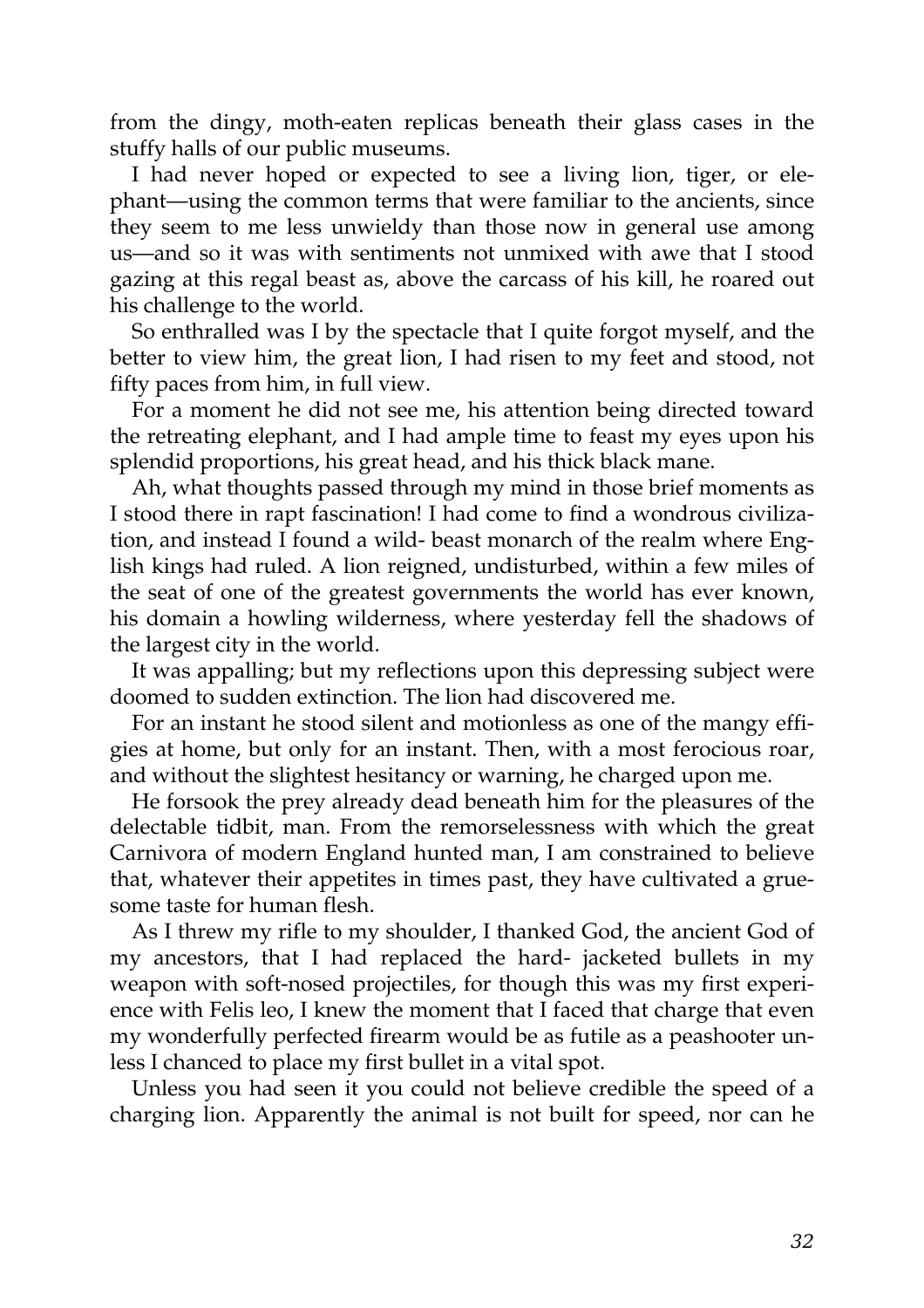maintain it for long. But for a matter of forty or fifty yards there is, I believe, no animal on earth that can overtake him.

Like a bolt he bore down upon me, but, fortunately for me, I did not lose my head. I guessed that no bullet would kill him instantly. I doubted that I could pierce his skull. There was hope, though, in finding his heart through his exposed chest, or, better yet, of breaking his shoulder or foreleg, and bringing him up long enough to pump more bullets into him and finish him.

I covered his left shoulder and pulled the trigger as he was almost upon me. It stopped him. With a terrific howl of pain and rage, the brute rolled over and over upon the ground almost to my feet. As he came I pumped two more bullets into him, and as he struggled to rise, clawing viciously at me, I put a bullet in his spine.

That finished him, and I am free to admit that I was mighty glad of it. There was a great tree close behind me, and, stepping within its shade, I leaned against it, wiping the perspiration from my face, for the day was hot, and the exertion and excitement left me exhausted.

I stood there, resting, for a moment, preparatory to turning and retracing my steps to the launch, when, without warning, something whizzed through space straight toward me. There was a dull thud of impact as it struck the tree, and as I dodged to one side and turned to look at the thing I saw a heavy spear imbedded in the wood not three inches from where my head had been.

The thing had come from a little to one side of me, and, without waiting to investigate at the instant, I leaped behind the tree, and, circling it, peered around the other side to get a sight of my would-be murderer.

This time I was pitted against men—the spear told me that all too plainly—but so long as they didn't take me unawares or from behind I had little fear of them.

Cautiously I edged about the far side of the trees until I could obtain a view of the spot from which the spear must have come, and when I did I saw the head of a man just emerging from behind a bush.

The fellow was quite similar in type to those I had seen upon the Isle of Wight. He was hairy and unkempt, and as he finally stepped into view I saw that he was garbed in the same primitive fashion.

He stood for a moment gazing about in search of me, and then he advanced. As he did so a number of others, precisely like him, stepped from the concealing verdure of nearby bushes and followed in his wake. Keeping the trees between them and me, I ran back a short distance until I found a clump of underbrush that would effectually conceal me, for I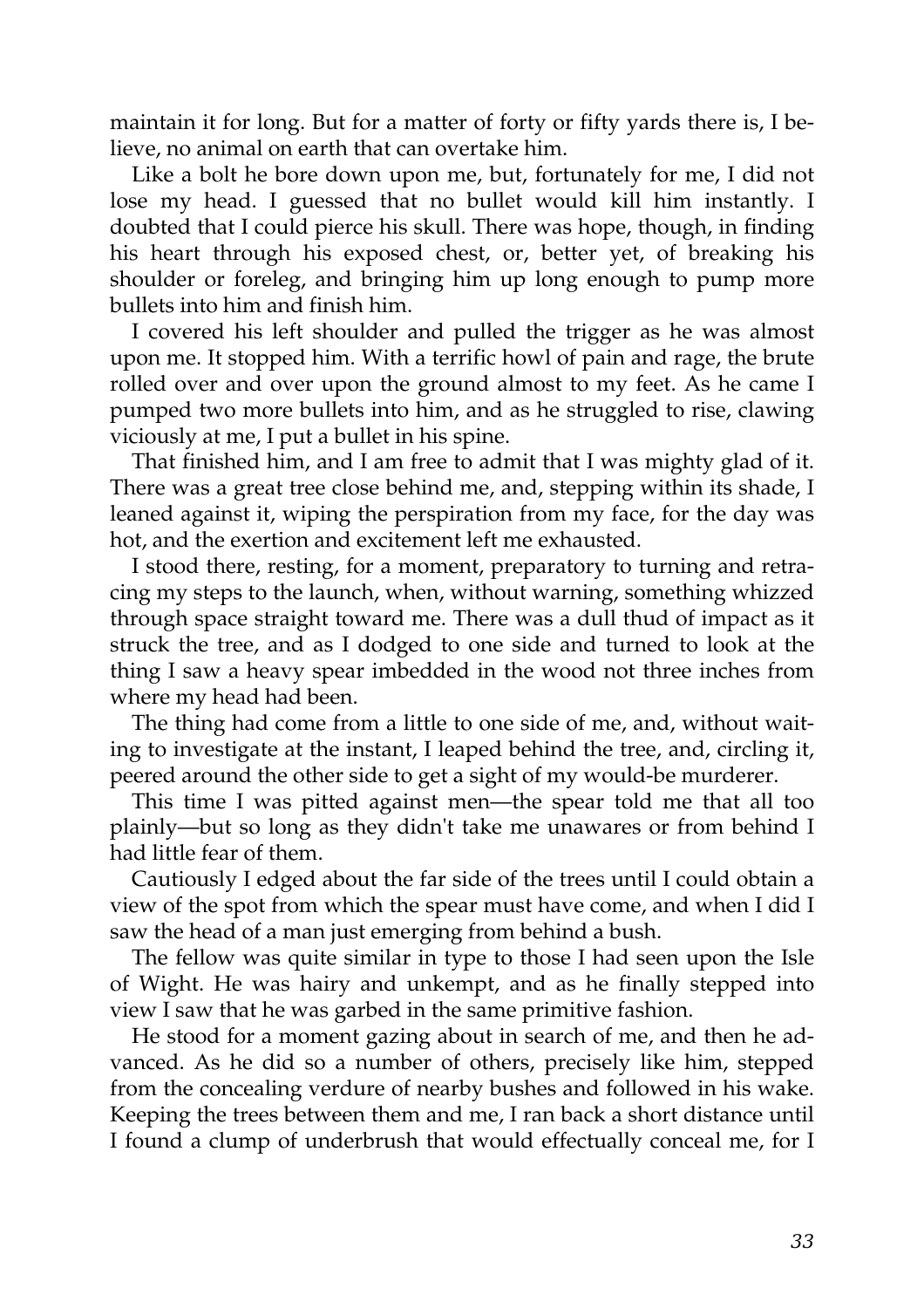wished to discover the strength of the party and its armament before attempting to parley with it.

The useless destruction of any of these poor creatures was the farthest idea from my mind. I should have liked to have spoken with them, but I did not care to risk having to use my high-powered rifle upon them other than in the last extremity.

Once in my new place of concealment, I watched them as they approached the tree. There were about thirty men in the party and one woman—a girl whose hands seemed to be bound behind her and who was being pulled along by two of the men.

They came forward warily, peering cautiously into every bush and halting often. At the body of the lion, they paused, and I could see from their gesticulations and the higher pitch of their voices that they were much excited over my kill.

But presently they resumed their search for me, and as they advanced I became suddenly aware of the unnecessary brutality with which the girl's guards were treating her. She stumbled once, not far from my place of concealment, and after the balance of the party had passed me. As she did so one of the men at her side jerked her roughly to her feet and struck her across the mouth with his fist.

Instantly my blood boiled, and forgetting every consideration of caution, I leaped from my concealment, and, springing to the man's side, felled him with a blow.

So unexpected had been my act that it found him and his fellow unprepared; but instantly the latter drew the knife that protruded from his belt and lunged viciously at me, at the same time giving voice to a wild cry of alarm.

The girl shrank back at sight of me, her eyes wide in astonishment, and then my antagonist was upon me. I parried his first blow with my forearm, at the same time delivering a powerful blow to his jaw that sent him reeling back; but he was at me again in an instant, though in the brief interim I had time to draw my revolver.

I saw his companion crawling slowly to his feet, and the others of the party racing down upon me. There was no time to argue now, other than with the weapons we wore, and so, as the fellow lunged at me again with the wicked-looking knife, I covered his heart and pulled the trigger.

Without a sound, he slipped to the earth, and then I turned the weapon upon the other guard, who was now about to attack me. He, too, collapsed, and I was alone with the astonished girl.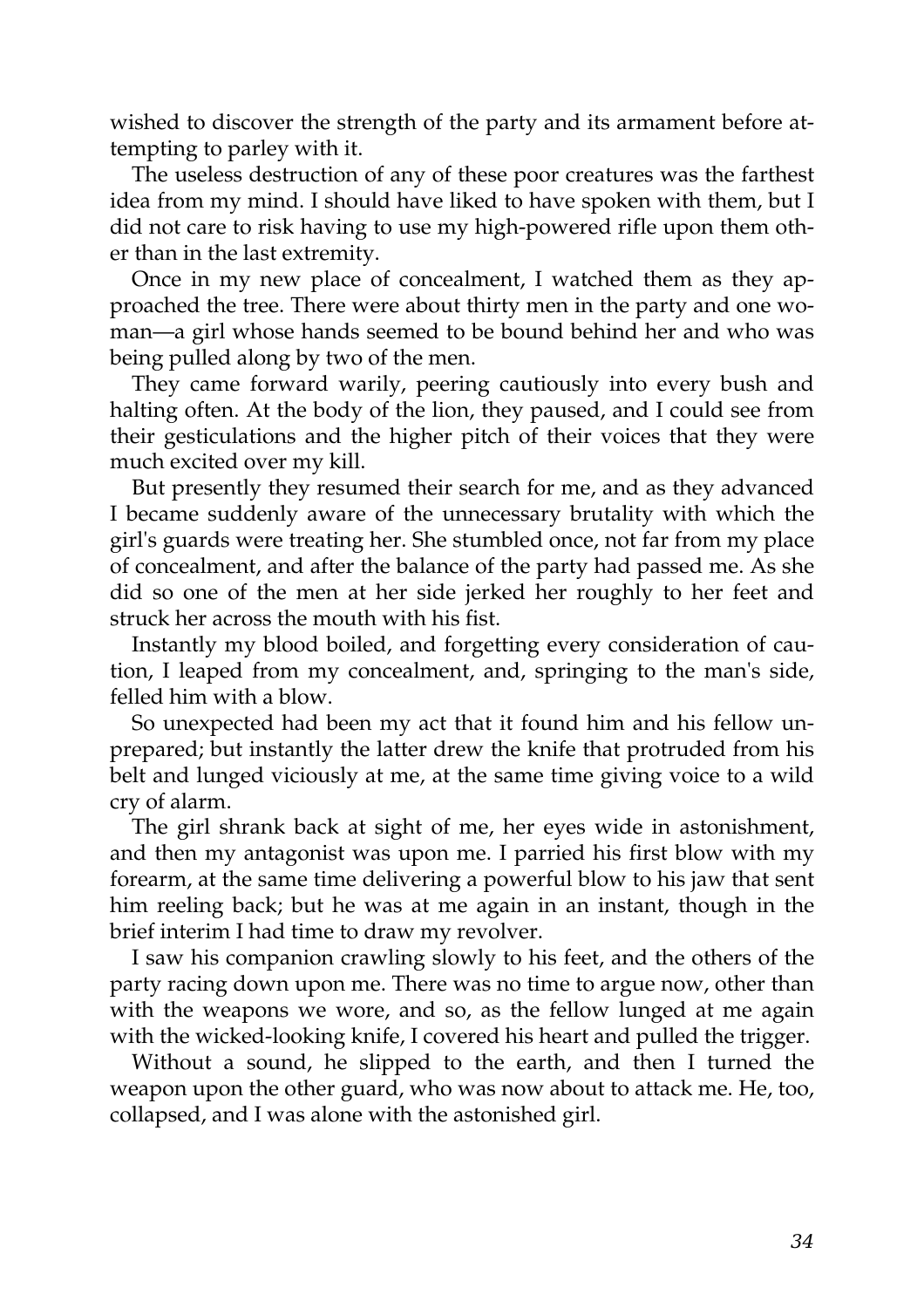The balance of the party was some twenty paces from us, but coming rapidly. I seized her arm and drew her after me behind a nearby tree, for I had seen that with both their comrades down the others were preparing to launch their spears.

With the girl safe behind the tree, I stepped out in sight of the advancing foe, shouting to them that I was no enemy, and that they should halt and listen to me. But for answer they only yelled in derision and launched a couple of spears at me, both of which missed.

I saw then that I must fight, yet still I hated to slay them, and it was only as a final resort that I dropped two of them with my rifle, bringing the others to a temporary halt. Again, I appealed to them to desist. But they only mistook my solicitude for them for fear, and, with shouts of rage and derision, leaped forward once again to overwhelm me.

It was now quite evident that I must punish them severely, or—myself—die and relinquish the girl once more to her captors. Neither of these things had I the slightest notion of doing, and so I again stepped from behind the tree, and, with all the care and deliberation of target practice, I commenced picking off the foremost of my assailants.

One by one the wild men dropped, yet on came the others, fierce and vengeful, until, only a few remaining, these seemed to realize the futility of combating my modern weapon with their primitive spears, and, still howling wrathfully, withdrew toward the west.

Now, for the first time, I had an opportunity to turn my attention toward the girl, who had stood, silent and motionless, behind me as I pumped death into my enemies and hers from my automatic rifle.

She was of medium height, well formed, and with fine, clear- cut features. Her forehead was high, and her eyes both intelligent and beautiful. Exposure to the sun had browned a smooth and velvety skin to a shade which seemed to enhance rather than mar an altogether lovely picture of youthful femininity.

A trace of apprehension marked her expression—I cannot call it fear since I have learned to know her—and astonishment was still apparent in her eyes. She stood quite erect, her hands still bound behind her, and met my gaze with level, proud return.

"What language do you speak?" I asked. "Do you understand mine?"

"Yes," she replied. "It is similar to my own. I am Grabritin. What are you?"

"I am a Pan-American," I answered. She shook her head. "What is that?"

I pointed toward the west. "Far away, across the ocean."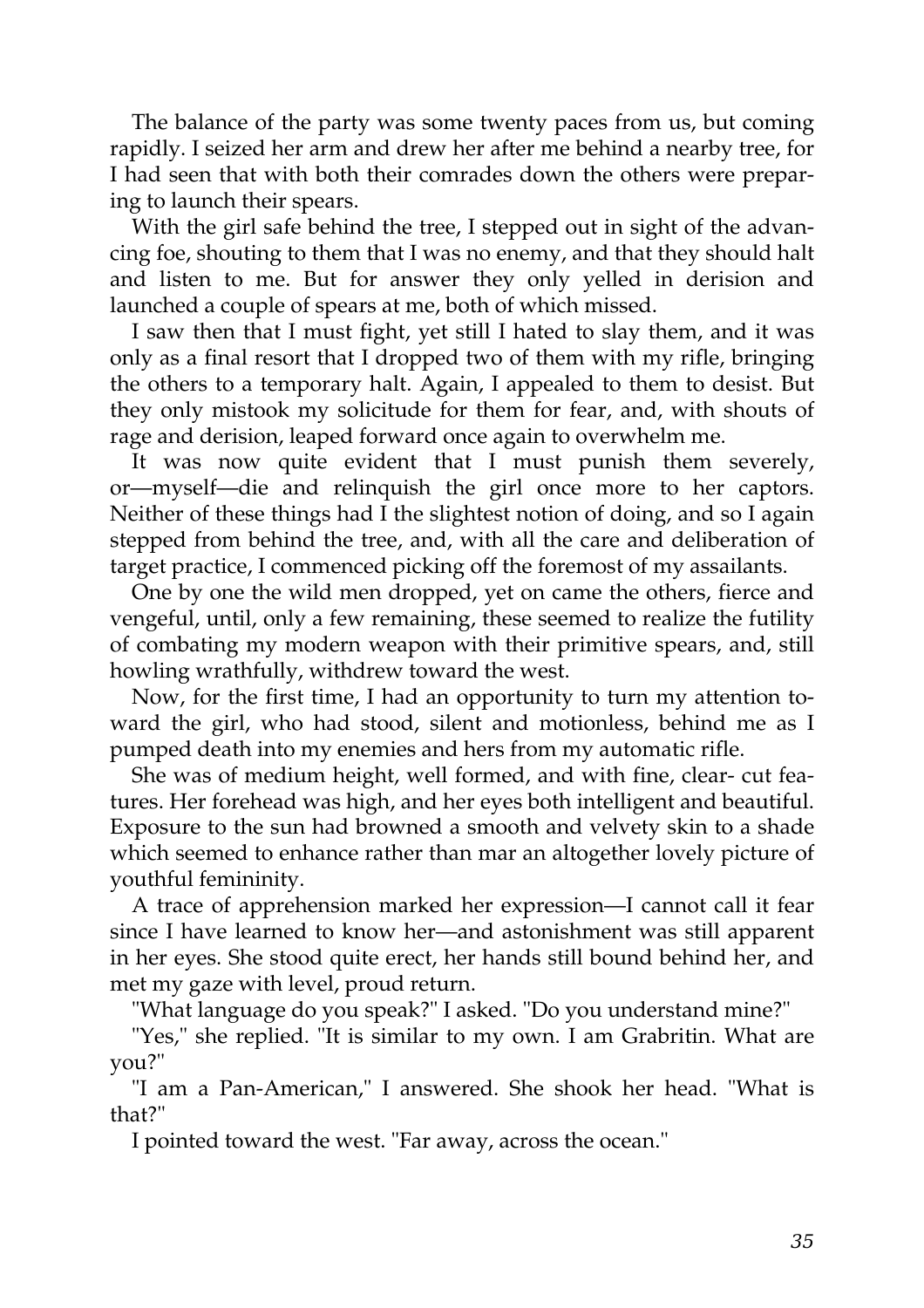Her expression altered a trifle. A slight frown contracted her brow. The expression of apprehension deepened.

"Take off your cap," she said, and when, to humor her strange request, I did as she bid, she appeared relieved. Then she edged to one side and leaned over seemingly to peer behind me. I turned quickly to see what she discovered, but finding nothing, wheeled about to see that her expression was once more altered.

"You are not from there?" and she pointed toward the east. It was a half question. "You are not from across the water there?"

"No," I assured her. "I am from Pan-America, far away to the west. Have you ever heard of Pan-America?"

She shook her head in negation. "I do not care where you are from," she explained, "if you are not from there, and I am sure you are not, for the men from there have horns and tails."

It was with difficulty that I restrained a smile.

"Who are the men from there?" I asked.

"They are bad men," she replied. "Some of my people do not believe that there are such creatures. But we have a legend—a very old, old legend, that once the men from there came across to Grabritin. They came upon the water, and under the water, and even in the air. They came in great numbers, so that they rolled across the land like a great gray fog. They brought with them thunder and lightning and smoke that killed, and they fell upon us and slew our people by the thousands and the hundreds of thousands. But at last we drove them back to the water's edge, back into the sea, where many were drowned. Some escaped, and these our people followed—men, women, and even children, we followed them back. That is all. The legend says our people never returned. Maybe they were all killed. Maybe they are still there. But this, also, is in the legend, that as we drove the men back across the water they swore that they would return, and that when they left our shores they would leave no human being alive behind them. I was afraid that you were from there."

"By what name were these men called?" I asked.

"We call them only the 'men from there,'" she replied, pointing toward the east. "I have never heard that they had another name."

In the light of what I knew of ancient history, it was not difficult for me to guess the nationality of those she described simply as "the men from over there." But what utter and appalling devastation the Great War must have wrought to have erased not only every sign of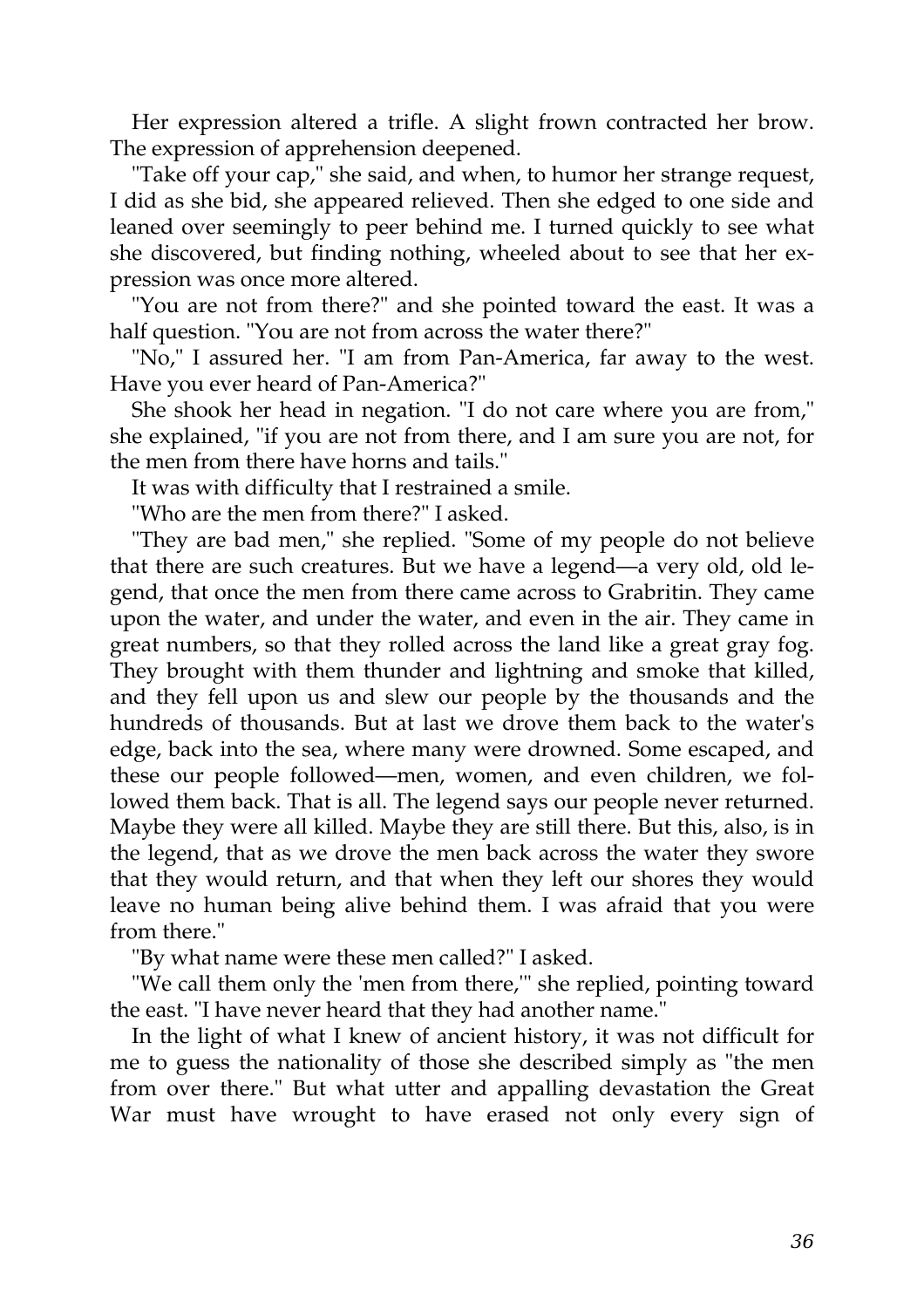civilization from the face of this great land, but even the name of the enemy from the knowledge and language of the people.

I could only account for it on the hypothesis that the country had been entirely depopulated except for a few scattered and forgotten children, who, in some marvelous manner, had been preserved by Providence to re-populate the land. These children had, doubtless, been too young to retain in their memories to transmit to their children any but the vaguest suggestion of the cataclysm which had overwhelmed their parents.

Professor Cortoran, since my return to Pan-America, has suggested another theory which is not entirely without claim to serious consideration. He points out that it is quite beyond the pale of human instinct to desert little children as my theory suggests the ancient English must have done. He is more inclined to believe that the expulsion of the foe from England was synchronous with widespread victories by the allies upon the continent, and that the people of England merely emigrated from their ruined cities and their devastated, blood-drenched fields to the mainland, in the hope of finding, in the domain of the conquered enemy, cities and farms which would replace those they had lost.

The learned professor assumes that while a long-continued war had strengthened rather than weakened the instinct of paternal devotion, it had also dulled other humanitarian instincts, and raised to the first magnitude the law of the survival of the fittest, with the result that when the exodus took place the strong, the intelligent, and the cunning, together with their offspring, crossed the waters of the Channel or the North Sea to the continent, leaving in unhappy England only the helpless inmates of asylums for the feebleminded and insane.

My objections to this, that the present inhabitants of England are mentally fit, and could therefore not have descended from an ancestry of undiluted lunacy he brushes aside with the assertion that insanity is not necessarily hereditary; and that even though it was, in many cases a return to natural conditions from the state of high civilization, which is thought to have induced mental disease in the ancient world, would, after several generations, have thoroughly expunged every trace of the affliction from the brains and nerves of the descendants of the original maniacs.

Personally, I do not place much stock in Professor Cortoran's theory, though I admit that I am prejudiced. Naturally one does not care to believe that the object of his greatest affection is descended from a gibbering idiot and a raving maniac.

But I am forgetting the continuity of my narrative—a continuity which I desire to maintain, though I fear that I shall often be led astray, so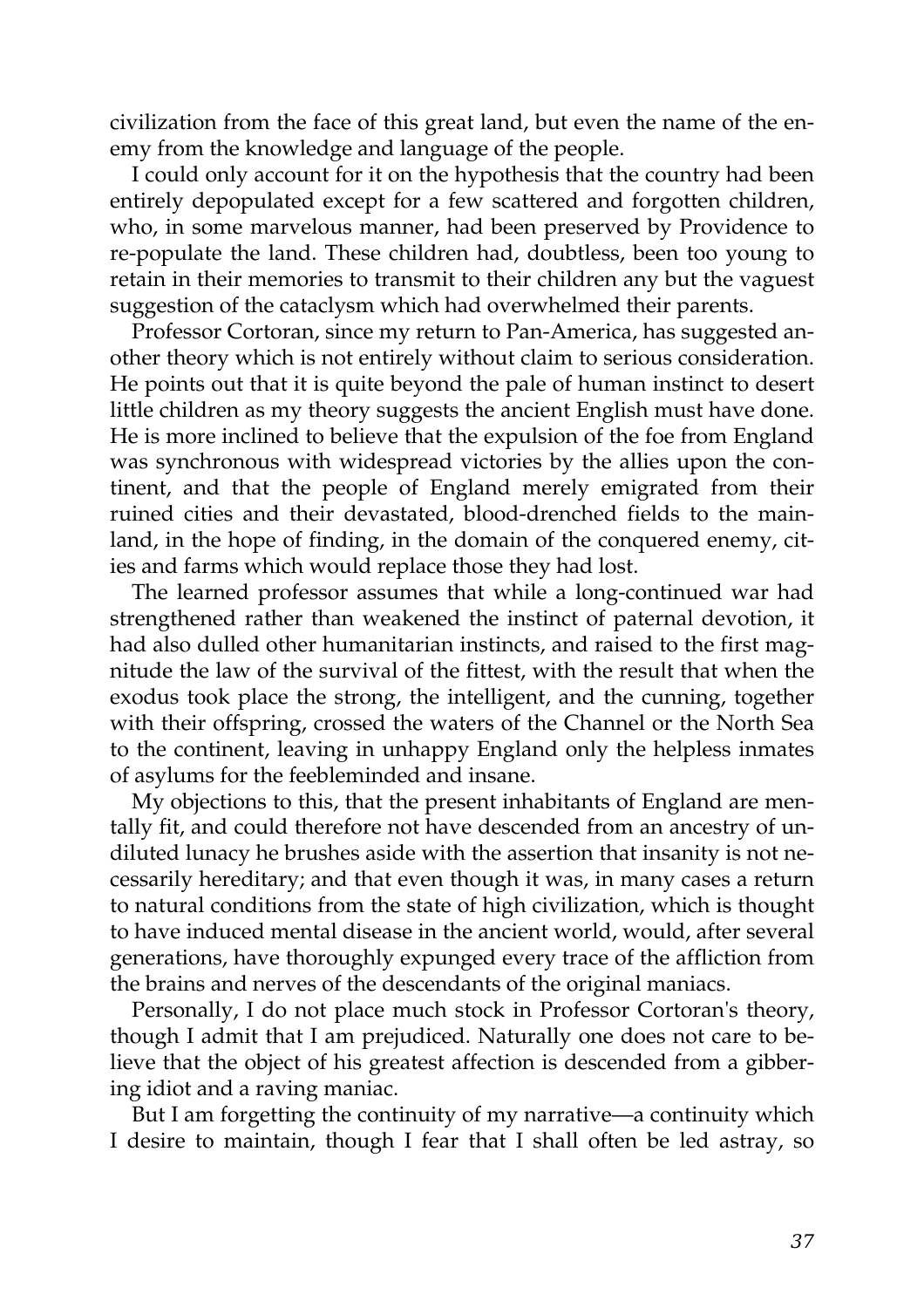numerous and varied are the bypaths of speculation which lead from the present day story of the Grabritins into the mysterious past of their forbears.

As I stood talking with the girl I presently recollected that she still was bound, and with a word of apology, I drew my knife and cut the rawhide thongs which confined her wrists at her back.

She thanked me, and with such a sweet smile that I should have been amply repaid by it for a much more arduous service.

"And now," I said, "let me accompany you to your home and see you safely again under the protection of your friends."

"No," she said, with a hint of alarm in her voice; "you must not come with me—Buckingham will kill you."

Buckingham. The name was famous in ancient English history. Its survival, with many other illustrious names, is one of the strongest arguments in refutal of Professor Cortoran's theory; yet it opens no new doors to the past, and, on the whole, rather adds to than dissipates the mystery.

"And who is Buckingham," I asked, "and why should he wish to kill me?"

"He would think that you had stolen me," she replied, "and as he wishes me for himself, he will kill any other whom he thinks desires me. He killed Wettin a few days ago. My mother told me once that Wettin was my father. He was king. Now Buckingham is king."

Here, evidently, were a people slightly superior to those of the Isle of Wight. These must have at least the rudiments of civilized government since they recognized one among them as ruler, with the title, king. Also, they retained the word father. The girl's pronunciation, while far from identical with ours, was much closer than the tortured dialect of the Eastenders of the Isle of Wight. The longer I talked with her the more hopeful I became of finding here, among her people, some records, or traditions, which might assist in clearing up the historic enigma of the past two centuries. I asked her if we were far from the city of London, but she did not know what I meant. When I tried to explain, describing mighty buildings of stone and brick, broad avenues, parks, palaces, and countless people, she but shook her head sadly.

"There is no such place near by," she said. "Only the Camp of the Lions has places of stone where the beasts lair, but there are no people in the Camp of the Lions. Who would dare go there!" And she shuddered.

"The Camp of the Lions," I repeated. "And where is that, and what?"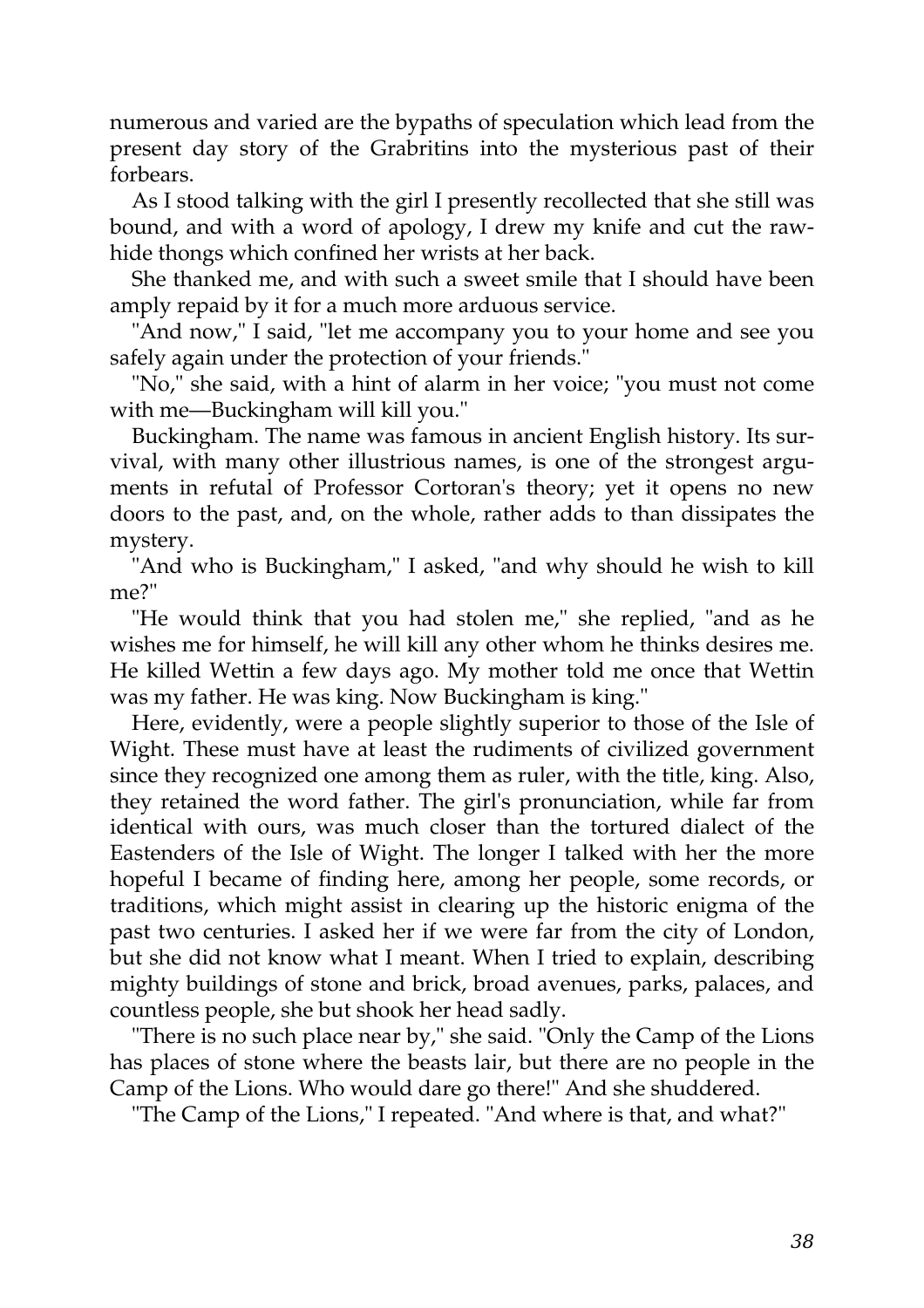"It is there," she said, pointing up the river toward the west. "I have seen it from a great distance, but I have never been there. We are much afraid of the lions, for this is their country, and they are angry that man has come to live here.

"Far away there," and she pointed toward the south-west, "is the land of tigers, which is even worse than this, the land of the lions, for the tigers are more numerous than the lions and hungrier for human flesh. There were tigers here long ago, but both the lions and the men set upon them and drove them off."

"Where did these savage beasts come from?" I asked.

"Oh," she replied, "they have been here always. It is their country."

"Do they not kill and eat your people?" I asked.

"Often, when we meet them by accident, and we are too few to slay them, or when one goes too close to their camp. But seldom do they hunt us, for they find what food they need among the deer and wild cattle, and, too, we make them gifts, for are we not intruders in their country? Really we live upon good terms with them, though I should not care to meet one were there not many spears in my party."

"I should like to visit this Camp of the Lions," I said.

"Oh, no, you must not!" cried the girl. "That would be terrible. They would eat you." For a moment, then, she seemed lost in thought, but presently she turned upon me with: "You must go now, for any minute Buckingham may come in search of me. Long since should they have learned that I am gone from the camp—they watch over me very closely—and they will set out after me. Go! I shall wait here until they come in search of me."

"No," I told her. "I'll not leave you alone in a land infested by lions and other wild beasts. If you won't let me go as far as your camp with you, then I'll wait here until they come in search of you."

"Please go!" she begged. "You have saved me, and I would save you, but nothing will save you if Buckingham gets his hands on you. He is a bad man. He wishes to have me for his woman so that he may be king. He would kill anyone who befriended me, for fear that I might become another's."

"Didn't you say that Buckingham is already the king?" I asked.

"He is. He took my mother for his woman after he had killed Wettin. But my mother will die soon—she is very old—and then the man to whom I belong will become king."

Finally, after much questioning, I got the thing through my head. It appears that the line of descent is through the women. A man is merely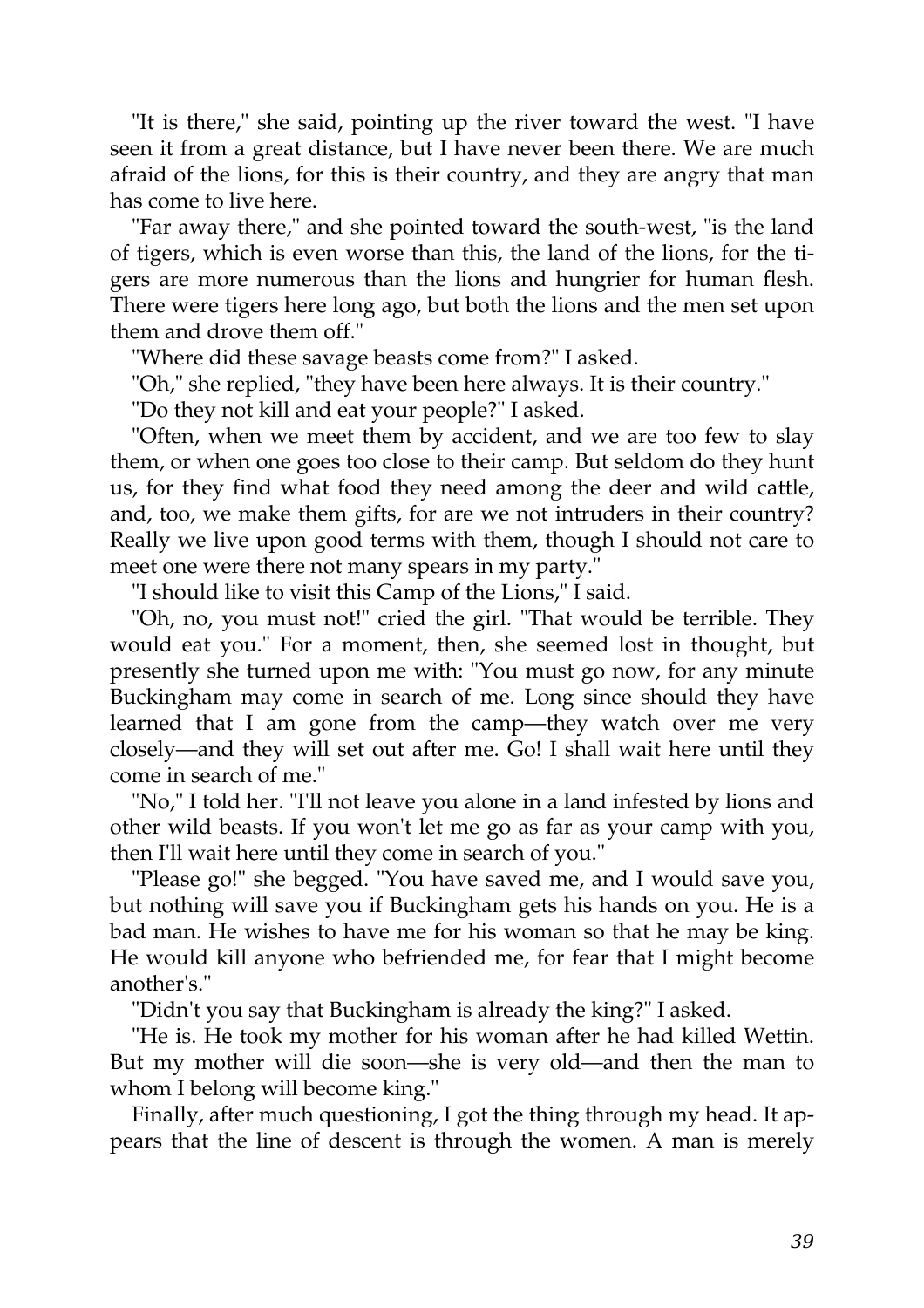head of his wife's family—that is all. If she chances to be the oldest female member of the "royal" house, he is king. Very naively the girl explained that there was seldom any doubt as to whom a child's mother was.

This accounted for the girl's importance in the community and for Buckingham's anxiety to claim her, though she told me that she did not wish to become his woman, for he was a bad man and would make a bad king. But he was powerful, and there was no other man who dared dispute his wishes.

"Why not come with me," I suggested, "if you do not wish to become Buckingham's?"

"Where would you take me?" she asked.

Where, indeed! I had not thought of that. But before I could reply to her question she shook her head and said, "No, I cannot leave my people. I must stay and do my best, even if Buckingham gets me, but you must go at once. Do not wait until it is too late. The lions have had no offering for a long time, and Buckingham would seize upon the first stranger as a gift to them."

I did not perfectly understand what she meant, and was about to ask her when a heavy body leaped upon me from behind, and great arms encircled my neck. I struggled to free myself and turn upon my antagonist, but in another instant I was overwhelmed by a half dozen powerful, half-naked men, while a score of others surrounded me, a couple of whom seized the girl.

I fought as best I could for my liberty and for hers, but the weight of numbers was too great, though I had the satisfaction at least of giving them a good fight.

When they had overpowered me, and I stood, my hands bound behind me, at the girl's side, she gazed commiseratingly at me.

"It is too bad that you did not do as I bid you," she said, "for now it has happened just as I feared—Buckingham has you."

"Which is Buckingham?" I asked.

"I am Buckingham," growled a burly, unwashed brute, swaggering truculently before me. "And who are you who would have stolen my woman?"

The girl spoke up then and tried to explain that I had not stolen her; but on the contrary I had saved her from the men from the "Elephant Country" who were carrying her away.

Buckingham only sneered at her explanation, and a moment later gave the command that started us all off toward the west. We marched for a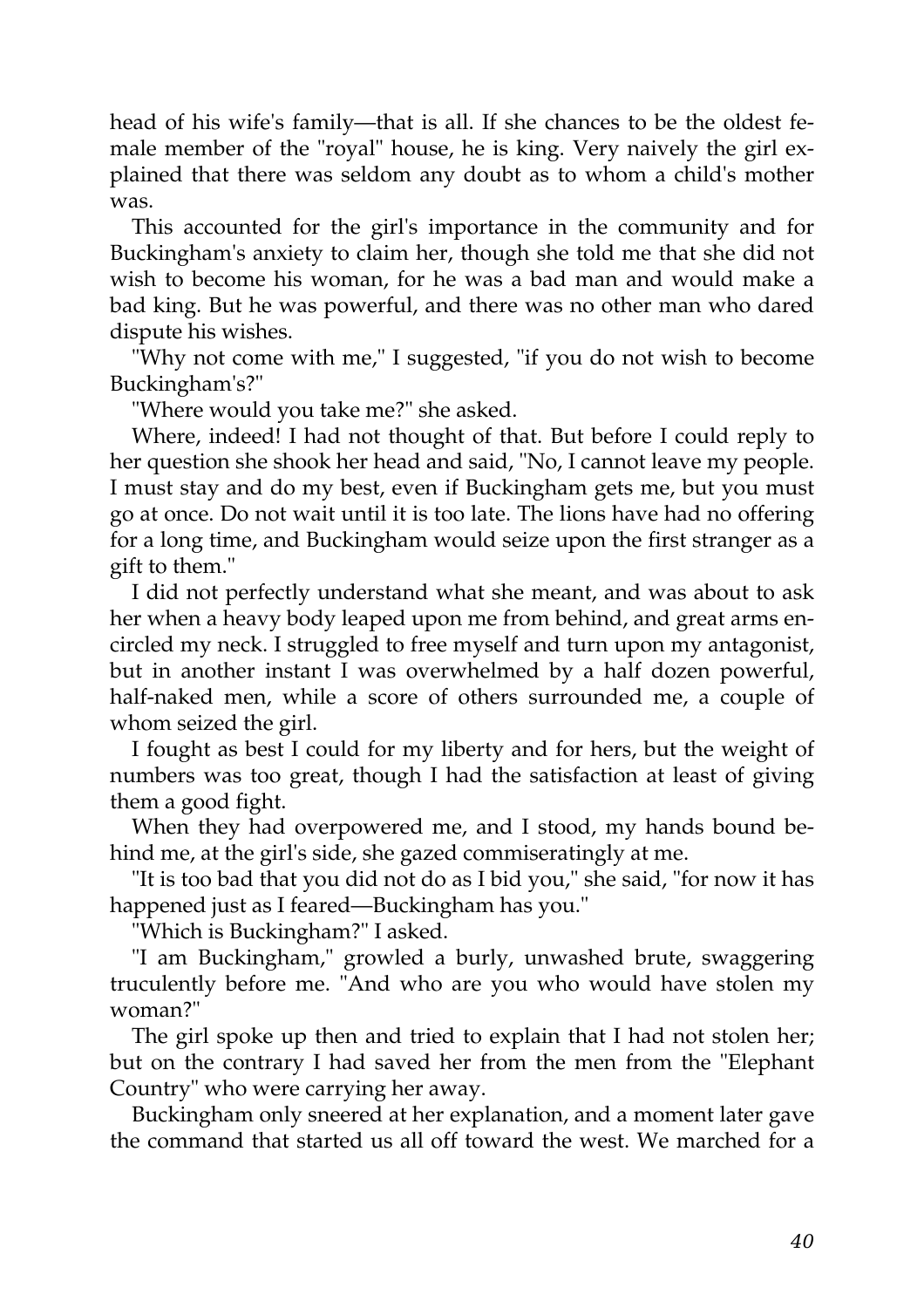matter of an hour or so, coming at last to a collection of rude huts, fashioned from branches of trees covered with skins and grasses and sometimes plastered with mud. All about the camp they had erected a wall of saplings pointed at the tops and fire hardened.

This palisade was a protection against both man and beasts, and within it dwelt upward of two thousand persons, the shelters being built very close together, and sometimes partially underground, like deep trenches, with the poles and hides above merely as protection from the sun and rain.

The older part of the camp consisted almost wholly of trenches, as though this had been the original form of dwellings which was slowly giving way to the drier and airier surface domiciles. In these trench habitations I saw a survival of the military trenches which formed so famous a part of the operation of the warring nations during the twentieth century.

The women wore a single light deerskin about their hips, for it was summer, and quite warm. The men, too, were clothed in a single garment, usually the pelt of some beast of prey. The hair of both men and women was confined by a rawhide thong passing about the forehead and tied behind. In this leathern band were stuck feathers, flowers, or the tails of small mammals. All wore necklaces of the teeth or claws of wild beasts, and there were numerous metal wristlets and anklets among them.

They wore, in fact, every indication of a most primitive people—a race which had not yet risen to the heights of agriculture or even the possession of domestic animals. They were hunters—the lowest plane in the evolution of the human race of which science takes cognizance.

And yet as I looked at their well shaped heads, their handsome features, and their intelligent eyes, it was difficult to believe that I was not among my own. It was only when I took into consideration their mode of living, their scant apparel, the lack of every least luxury among them, that I was forced to admit that they were, in truth, but ignorant savages.

Buckingham had relieved me of my weapons, though he had not the slightest idea of their purpose or uses, and when we reached the camp he exhibited both me and my arms with every indication of pride in this great capture.

The inhabitants flocked around me, examining my clothing, and exclaiming in wonderment at each new discovery of button, buckle, pocket, and flap. It seemed incredible that such a thing could be, almost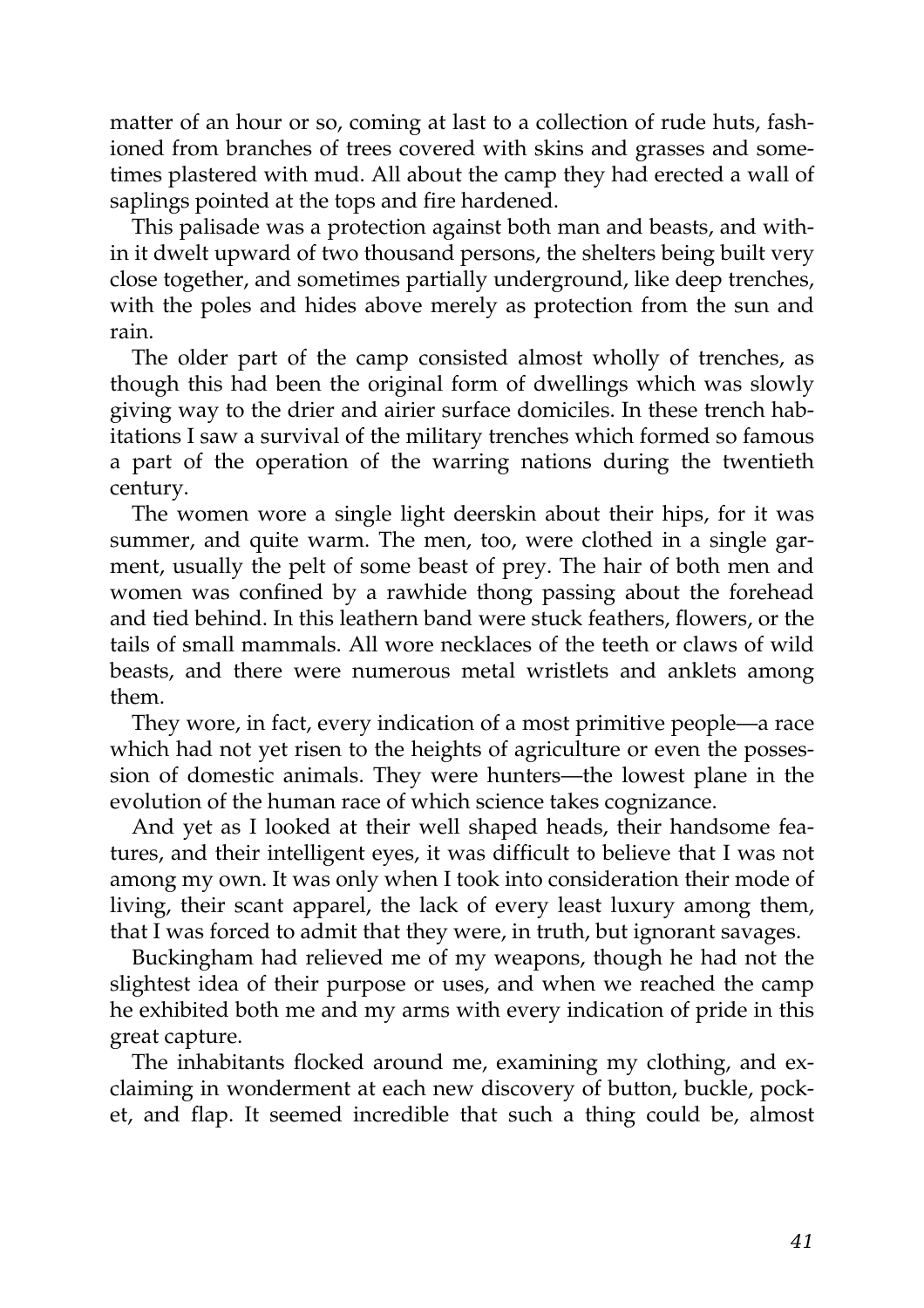within a stone's throw of the spot where but a brief two centuries before had stood the greatest city of the world.

They bound me to a small tree that grew in the middle of one of their crooked streets, but the girl they released as soon as we had entered the enclosure. The people greeted her with every mark of respect as she hastened to a large hut near the center of the camp.

Presently she returned with a fine looking, white-haired woman, who proved to be her mother. The older woman carried herself with a regal dignity that seemed quite remarkable in a place of such primitive squalor.

The people fell aside as she approached, making a wide way for her and her daughter. When they had come near and stopped before me the older woman addressed me.

"My daughter has told me," she said, "of the manner in which you rescued her from the men of the elephant country. If Wettin lived you would be well treated, but Buckingham has taken me now, and is king. You can hope for nothing from such a beast as Buckingham."

The fact that Buckingham stood within a pace of us and was an interested listener appeared not to temper her expressions in the slightest.

"Buckingham is a pig," she continued. "He is a coward. He came upon Wettin from behind and ran his spear through him. He will not be king for long. Some one will make a face at him, and he will run away and jump into the river."

The people began to titter and clap their hands. Buckingham became red in the face. It was evident that he was far from popular.

"If he dared," went on the old lady, "he would kill me now, but he does not dare. He is too great a coward. If I could help you I should gladly do so. But I am only queen—the vehicle that has helped carry down, unsullied, the royal blood from the days when Grabritin was a mighty country."

The old queen's words had a noticeable effect upon the mob of curious savages which surrounded me. The moment they discovered that the old queen was friendly to me and that I had rescued her daughter they commenced to accord me a more friendly interest, and I heard many words spoken in my behalf, and demands were made that I not be harmed.

But now Buckingham interfered. He had no intention of being robbed of his prey. Blustering and storming, he ordered the people back to their huts, at the same time directing two of his warriors to confine me in a dugout in one of the trenches close to his own shelter.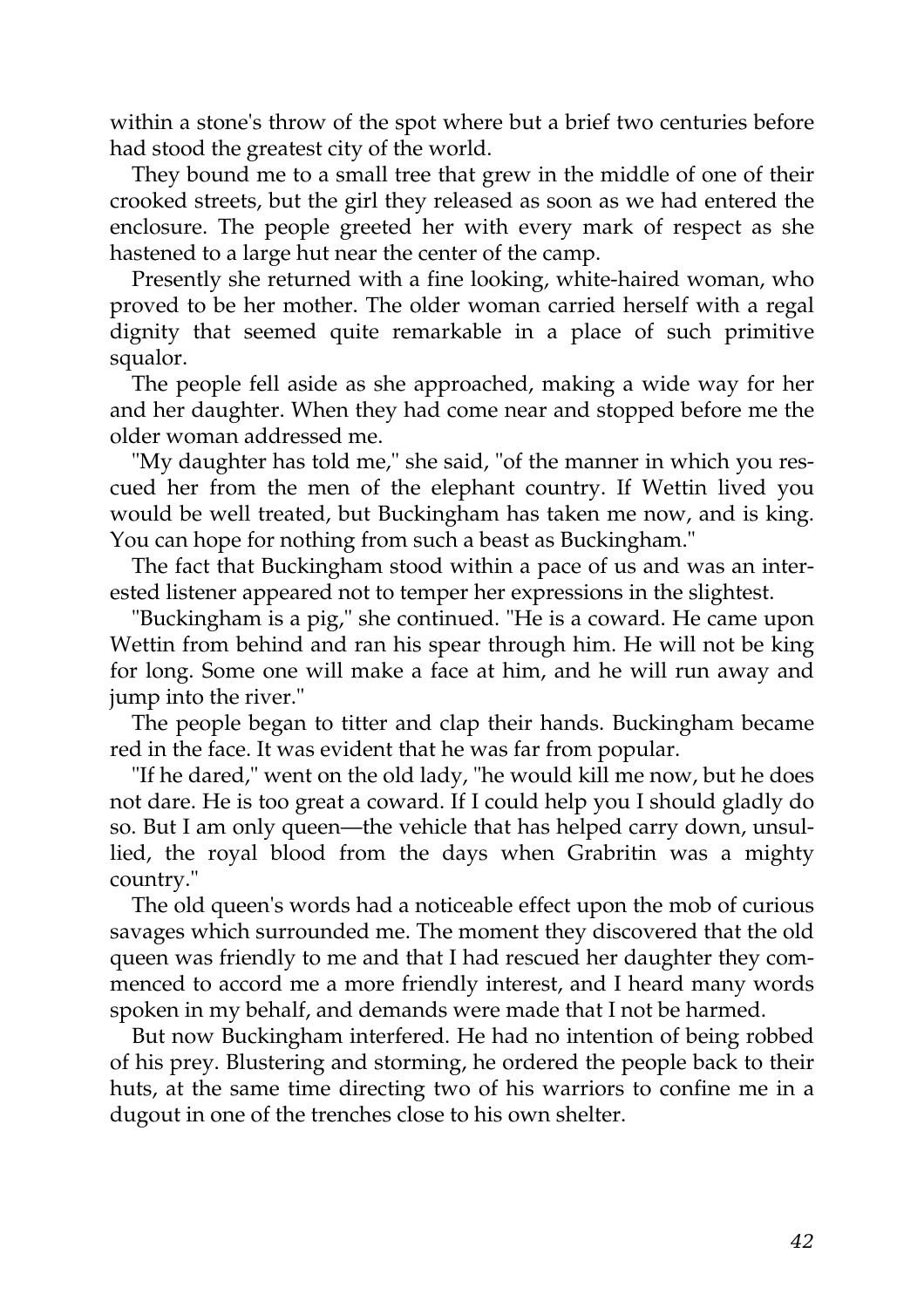Here they threw me upon the ground, binding my ankles together and trussing them up to my wrists behind. There they left me, lying upon my stomach—a most uncomfortable and strained position, to which was added the pain where the cords cut into my flesh.

Just a few days ago my mind had been filled with the anticipation of the friendly welcome I should find among the cultured Englishmen of London. Today I should be sitting in the place of honor at the banquet board of one of London's most exclusive clubs, feted and lionized.

The actuality! Here I lay, bound hand and foot, doubtless almost upon the very site of a part of ancient London, yet all about me was a primeval wilderness, and I was a captive of half-naked wild men.

I wondered what had become of Delcarte and Taylor and Snider. Would they search for me? They could never find me, I feared, yet if they did, what could they accomplish against this horde of savage warriors?

Would that I could warn them. I thought of the girl—doubtless she could get word to them, but how was I to communicate with her? Would she come to see me before I was killed? It seemed incredible that she should not make some slight attempt to befriend me; yet, as I recalled, she had made no effort to speak with me after we had reached the village. She had hastened to her mother the moment she had been liberated. Though she had returned with the old queen, she had not spoken to me, even then. I began to have my doubts.

Finally, I came to the conclusion that I was absolutely friendless except for the old queen. For some unaccountable reason my rage against the girl for her ingratitude rose to colossal proportions.

For a long time I waited for some one to come to my prison whom I might ask to bear word to the queen, but I seemed to have been forgotten. The strained position in which I lay became unbearable. I wriggled and twisted until I managed to turn myself partially upon my side, where I lay half facing the entrance to the dugout.

Presently my attention was attracted by the shadow of something moving in the trench without, and a moment later the figure of a child appeared, creeping upon all fours, as, wide-eyed, and prompted by childish curiosity, a little girl crawled to the entrance of my hut and peered cautiously and fearfully in.

I did not speak at first for fear of frightening the little one away. But when I was satisfied that her eyes had become sufficiently accustomed to the subdued light of the interior, I smiled.

Instantly the expression of fear faded from her eyes to be replaced with an answering smile.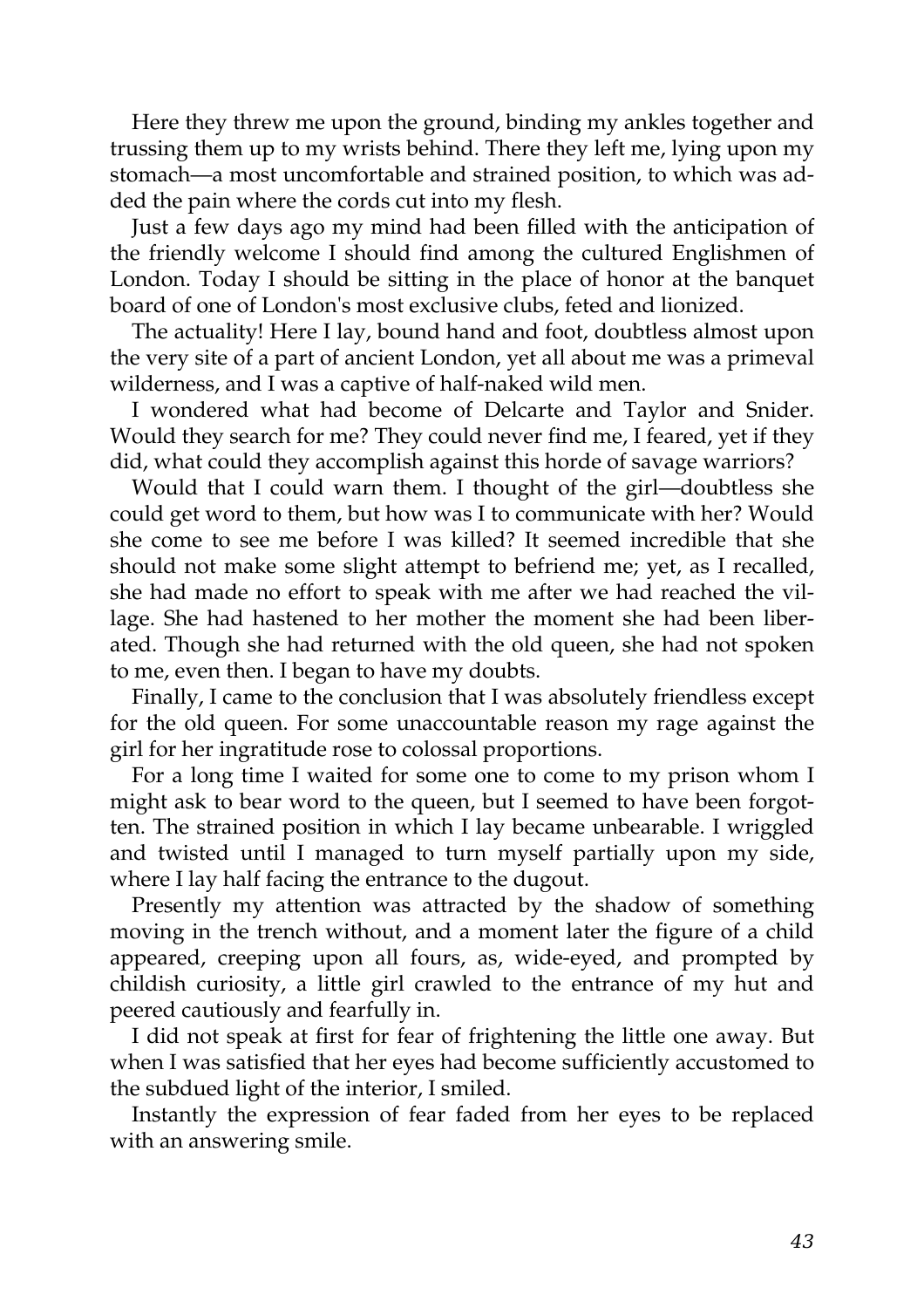"Who are you, little girl?" I asked.

"My name is Mary," she replied. "I am Victory's sister."

"And who is Victory?"

"You do not know who Victory is?" she asked, in astonishment.

I shook my head in negation.

"You saved her from the elephant country people, and yet you say you do not know her!" she exclaimed.

"Oh, so she is Victory, and you are her sister! I have not heard her name before. That is why I did not know whom you meant," I explained. Here was just the messenger for me. Fate was becoming more kind.

"Will you do something for me, Mary?" I asked.

"If I can."

"Go to your mother, the queen, and ask her to come to me," I said. "I have a favor to ask."

She said that she would, and with a parting smile she left me.

For what seemed many hours I awaited her return, chafing with impatience. The afternoon wore on and night came, and yet no one came near me. My captors brought me neither food nor water. I was suffering considerable pain where the rawhide thongs cut into my swollen flesh. I thought that they had either forgotten me, or that it was their intention to leave me here to die of starvation.

Once I heard a great uproar in the village. Men were shouting—women were screaming and moaning. After a time this subsided, and again there was a long interval of silence.

Half the night must have been spent when I heard a sound in the trench near the hut. It resembled muffled sobs. Presently a figure appeared, silhouetted against the lesser darkness beyond the doorway. It crept inside the hut.

"Are you here?" whispered a childlike voice.

It was Mary! She had returned. The thongs no longer hurt me. The pangs of hunger and thirst disappeared. I realized that it had been loneliness from which I suffered most.

"Mary!" I exclaimed. "You are a good girl. You have come back, after all. I had commenced to think that you would not. Did you give my message to the queen? Will she come? Where is she?"

The child's sobs increased, and she flung herself upon the dirt floor of the hut, apparently overcome by grief.

"What is it?" I asked. "Why do you cry?"

"The queen, my mother, will not come to you," she said, between sobs. "She is dead. Buckingham has killed her. Now he will take Victory, for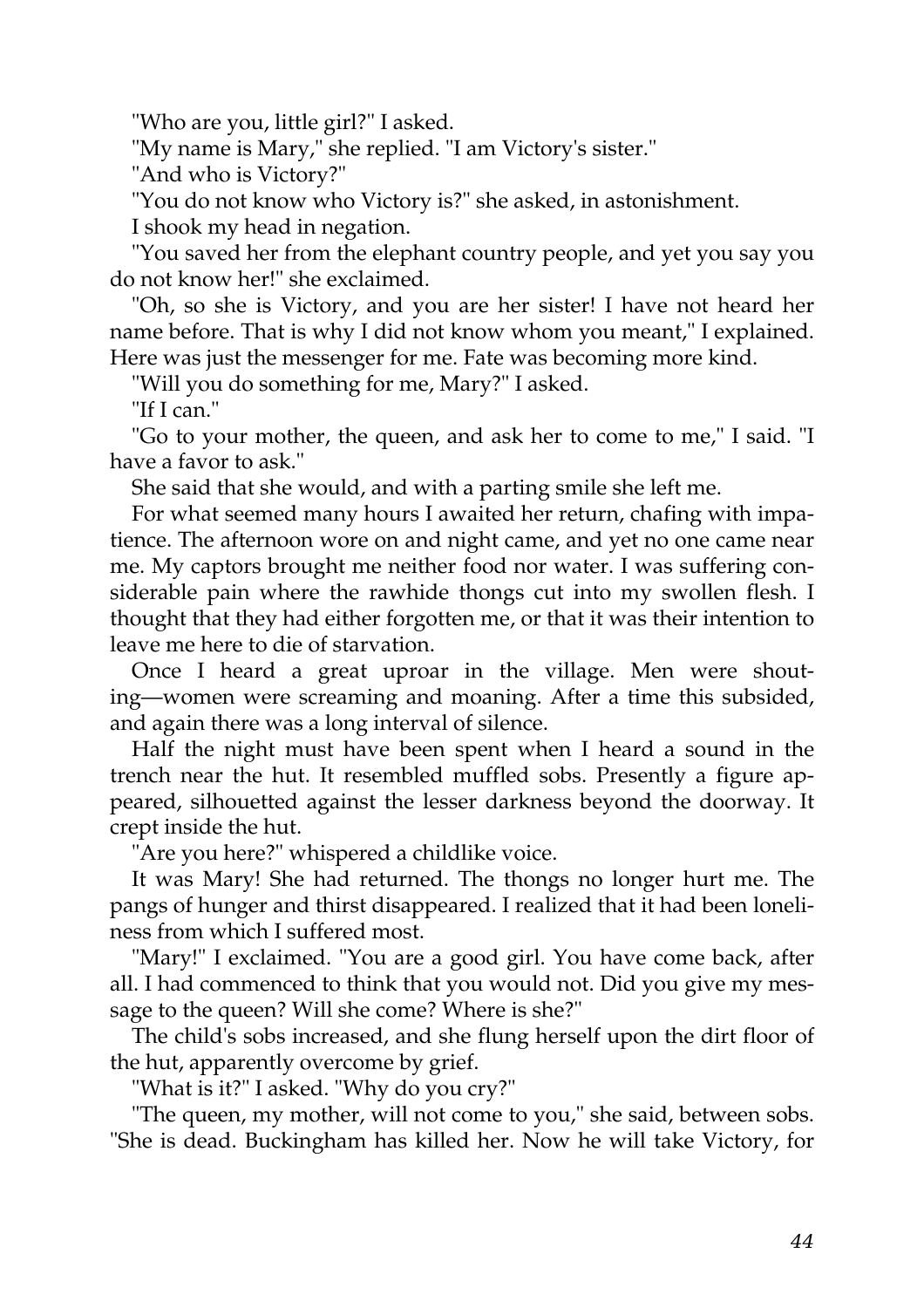Victory is queen. He kept us fastened up in our shelter, for fear that Victory would escape him, but I dug a hole beneath the back wall and got out. I came to you, because you saved Victory once before, and I thought that you might save her again, and me, also. Tell me that you will."

"I am bound and helpless, Mary," I replied. "Otherwise I would do what I could to save you and your sister."

"I will set you free!" cried the girl, creeping up to my side. "I will set you free, and then you may come and slay Buckingham."

"Gladly!" I assented.

"We must hurry," she went on, as she fumbled with the hard knots in the stiffened rawhide, "for Buckingham will be after you soon. He must make an offering to the lions at dawn before he can take Victory. The taking of a queen requires a human offering!"

"And I am to be the offering?" I asked.

"Yes," she said, tugging at a knot. "Buckingham has been wanting a sacrifice ever since he killed Wettin, that he might slay my mother and take Victory."

The thought was horrible, not solely because of the hideous fate to which I was condemned, but from the contemplation it engendered of the sad decadence of a once enlightened race. To these depths of ignorance, brutality, and superstition had the vaunted civilization of twentieth century England been plunged, and by what? War! I felt the structure of our time-honored militaristic arguments crumbling about me.

Mary labored with the thongs that confined me. They proved refractory—defying her tender, childish fingers. She assured me, however, that she would release me, if "they" did not come too soon.

But, alas, they came. We heard them coming down the trench, and I bade Mary hide in a corner, lest she be discovered and punished. There was naught else she could do, and so she crawled away into the Stygian blackness behind me.

Presently two warriors entered. The leader exhibited a unique method of discovering my whereabouts in the darkness. He advanced slowly, kicking out viciously before him. Finally he kicked me in the face. Then he knew where I was.

A moment later I had been jerked roughly to my feet. One of the fellows stopped and severed the bonds that held my ankles. I could scarcely stand alone. The two pulled and hauled me through the low doorway and along the trench. A party of forty or fifty warriors were awaiting us at the brink of the excavation some hundred yards from the hut.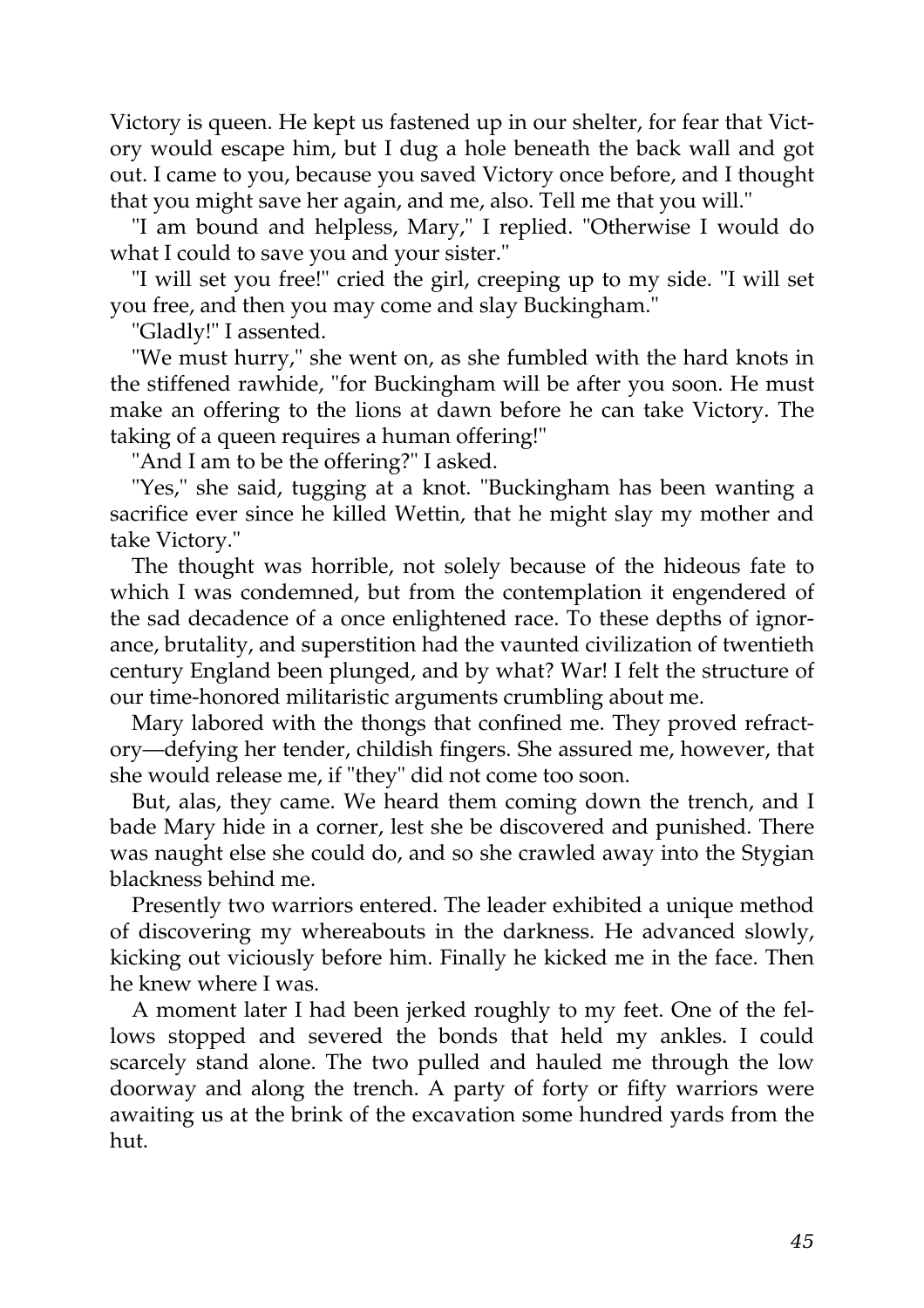Hands were lowered to us, and we were dragged to the surface. Then commenced a long march. We stumbled through the underbrush wet with dew, our way lighted by a score of torchbearers who surrounded us. But the torches were not to light the way—that was but incidental. They were carried to keep off the huge Carnivora that moaned and coughed and roared about us.

The noises were hideous. The whole country seemed alive with lions. Yellow-green eyes blazed wickedly at us from out the surrounding darkness. My escort carried long, heavy spears. These they kept ever pointed toward the beast of prey, and I learned from snatches of the conversation I overheard that occasionally there might be a lion who would brave even the terrors of fire to leap in upon human prey. It was for such that the spears were always couched.

But nothing of the sort occurred during this hideous death march, and with the first pale heralding of dawn we reached our goal—an open place in the midst of a tangled wildwood. Here rose in crumbling grandeur the first evidences I had seen of the ancient civilization which once had graced fair Albion—a single, time-worn arch of masonry.

"The entrance to the Camp of the Lions!" murmured one of the party in a voice husky with awe.

Here the party knelt, while Buckingham recited a weird, prayer-like chant. It was rather long, and I recall only a portion of it, which ran, if my memory serves me, somewhat as follows:

Lord of Grabritin, we

Fall on our knees to thee,

This gift to bring.

Greatest of kings are thou!

To thee we humbly bow!

Peace to our camp allow.

God save thee, king!

Then the party rose, and dragging me to the crumbling arch, made me fast to a huge, corroded, copper ring which was dangling from an eyebolt imbedded in the masonry.

None of them, not even Buckingham, seemed to feel any personal animosity toward me. They were naturally rough and brutal, as primitive men are supposed to have been since the dawn of humanity, but they did not go out of their way to maltreat me.

With the coming of dawn the number of lions about us seemed to have greatly diminished—at least they made less noise—and as Buckingham and his party disappeared into the woods, leaving me alone to my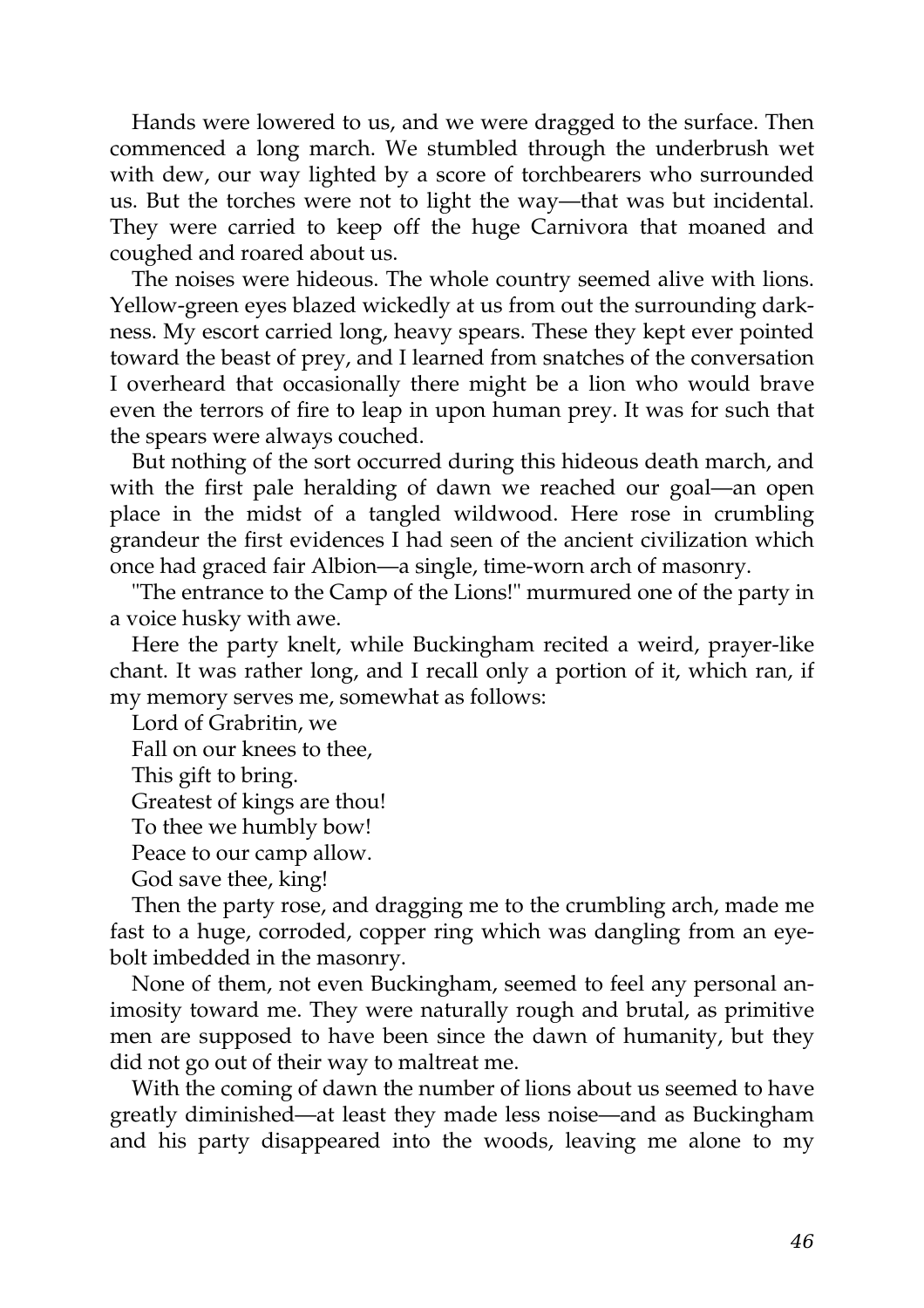terrible fate, I could hear the grumblings and growlings of the beasts diminishing with the sound of the chant, which the party still continued. It appeared that the lions had failed to note that I had been left for their breakfast, and had followed off after their worshippers instead.

But I knew the reprieve would be but for a short time, and though I had no wish to die, I must confess that I rather wished the ordeal over and the peace of oblivion upon me.

The voices of the men and the lions receded in the distance, until finally quiet reigned about me, broken only by the sweet voices of birds and the sighing of the summer wind in the trees.

It seemed impossible to believe that in this peaceful woodland setting the frightful thing was to occur which must come with the passing of the next lion who chanced within sight or smell of the crumbling arch.

I strove to tear myself loose from my bonds, but succeeded only in tightening them about my arms. Then I remained passive for a long time, letting the scenes of my lifetime pass in review before my mind's eye.

I tried to imagine the astonishment, incredulity, and horror with which my family and friends would be overwhelmed if, for an instant, space could be annihilated and they could see me at the gates of London.

The gates of London! Where was the multitude hurrying to the marts of trade after a night of pleasure or rest? Where was the clang of tramcar gongs, the screech of motor horns, the vast murmur of a dense throng?

Where were they? And as I asked the question a lone, gaunt lion strode from the tangled jungle upon the far side of the clearing. Majestically and noiselessly upon his padded feet the king of beasts moved slowly toward the gates of London and toward me.

Was I afraid? I fear that I was almost afraid. I know that I thought that fear was coming to me, and so I straightened up and squared my shoulders and looked the lion straight in the eyes—and waited.

It is not a nice way to die—alone, with one's hands fast bound, beneath the fangs and talons of a beast of prey. No, it is not a nice way to die, not a pretty way.

The lion was halfway across the clearing when I heard a slight sound behind me. The great cat stopped in his tracks. He lashed his tail against his sides now, instead of simply twitching its tip, and his low moan became a thunderous roar.

As I craned my neck to catch a glimpse of the thing that had aroused the fury of the beast before me, it sprang through the arched gateway and was at my side—with parted lips and heaving bosom and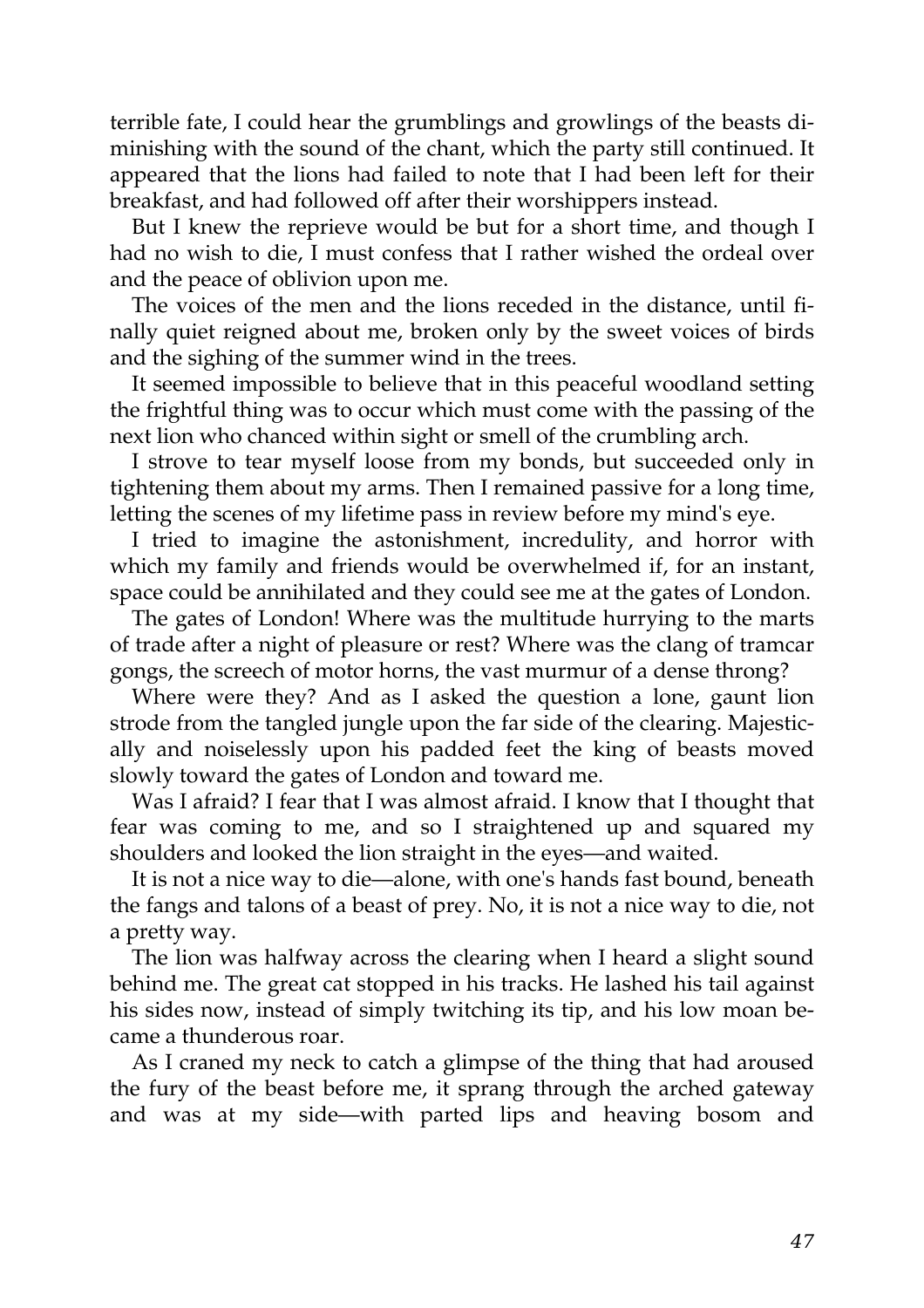disheveled hair—a bronzed and lovely vision to eyes that had never harbored hope of rescue.

It was Victory, and in her arms she clutched my rifle and revolver. A long knife was in the doeskin belt that supported the doeskin skirt tightly about her lithe limbs. She dropped my weapons at my feet, and, snatching the knife from its resting place, severed the bonds that held me. I was free, and the lion was preparing to charge.

"Run!" I cried to the girl, as I bent and seized my rifle. But she only stood there at my side, her bared blade ready in her hand.

The lion was bounding toward us now in prodigious leaps. I raised the rifle and fired. It was a lucky shot, for I had no time to aim carefully, and when the beast crumpled and rolled, lifeless, to the ground, I went upon my knees and gave thanks to the God of my ancestors.

And, still upon my knees, I turned, and taking the girl's hand in mine, I kissed it. She smiled at that, and laid her other hand upon my head.

"You have strange customs in your country," she said.

I could not but smile at that when I thought how strange it would seem to my countrymen could they but see me kneeling there on the site of London, kissing the hand of England's queen.

"And now," I said, as I rose, "you must return to the safety of your camp. I will go with you until you are near enough to continue alone in safety. Then I shall try to return to my comrades."

"I will not return to the camp," she replied.

"But what shall you do?" I asked.

"I do not know. Only I shall never go back while Buckingham lives. I should rather die than go back to him. Mary came to me, after they had taken you from the camp, and told me. I found your strange weapons and followed with them. It took me a little longer, for often I had to hide in the trees that the lions might not get me, but I came in time, and now you are free to go back to your friends."

"And leave you here?" I exclaimed.

She nodded, but I could see through all her brave front that she was frightened at the thought. I could not leave her, of course, but what in the world I was to do, cumbered with the care of a young woman, and a queen at that, I was at a loss to know. I pointed out that phase of it to her, but she only shrugged her shapely shoulders and pointed to her knife.

It was evident that she felt entirely competent to protect herself.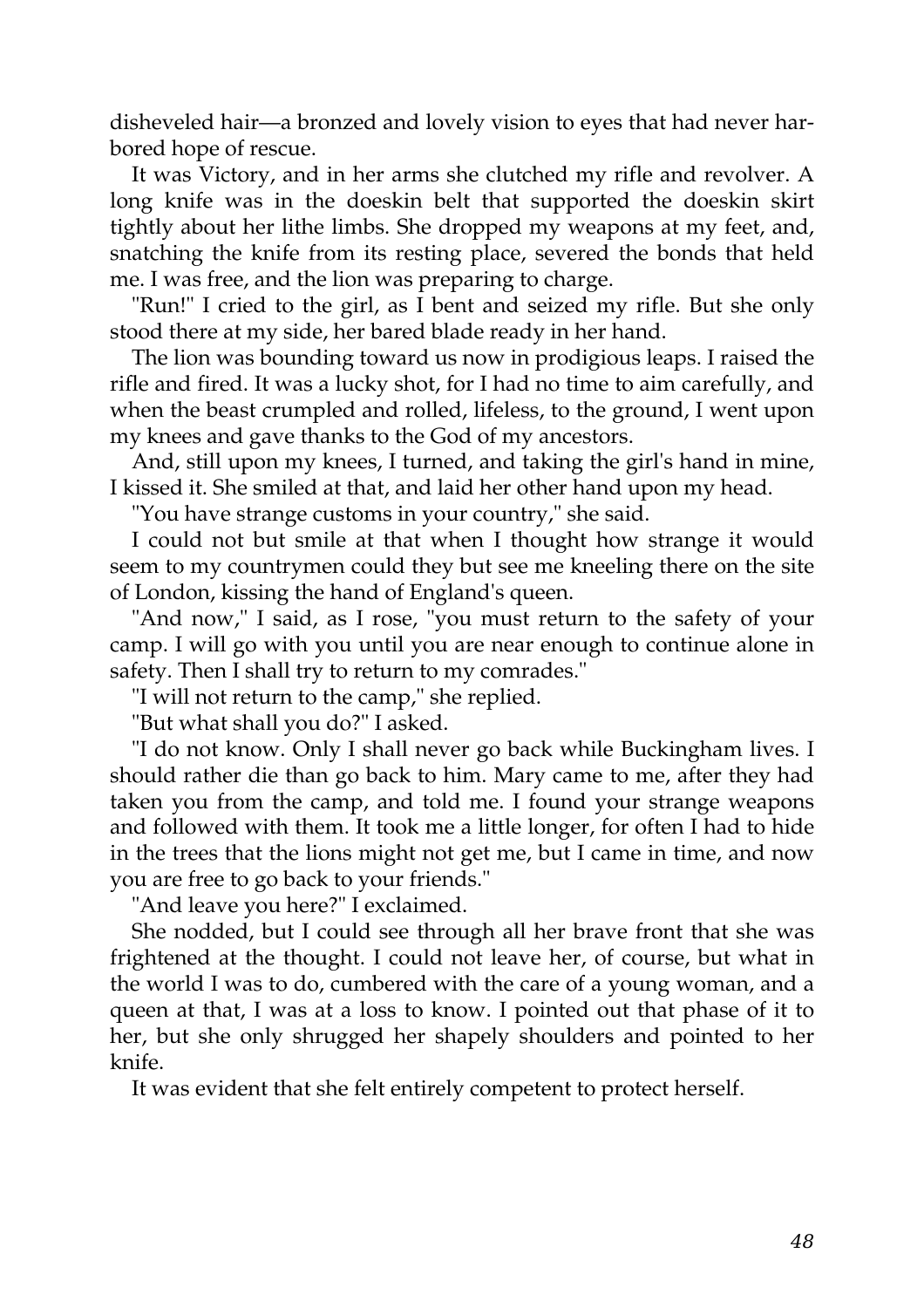As we stood there we heard the sound of voices. They were coming from the forest through which we had passed when we had come from camp.

"They are searching for me," said the girl. "Where shall we hide?"

I didn't relish hiding. But when I thought of the innumerable dangers which surrounded us and the comparatively small amount of ammunition that I had with me, I hesitated to provoke a battle with Buckingham and his warriors when, by flight, I could avoid them and preserve my cartridges against emergencies which could not be escaped.

"Would they follow us there?" I asked, pointing through the archway into the Camp of the Lions.

"Never," she replied, "for, in the first place, they would know that we would not dare go there, and in the second they themselves would not dare."

"Then we shall take refuge in the Camp of the Lions," I said.

She shuddered and drew closer to me.

"You dare?" she asked.

"Why not?" I returned. "We shall be safe from Buckingham, and you have seen, for the second time in two days, that lions are harmless before my weapons. Then, too, I can find my friends easiest in this direction, for the River Thames runs through this place you call the Camp of the Lions, and it is farther down the Thames that my friends are awaiting me. Do you not dare come with me?"

"I dare follow wherever you lead," she answered simply.

And so I turned and passed beneath the great arch into the city of London.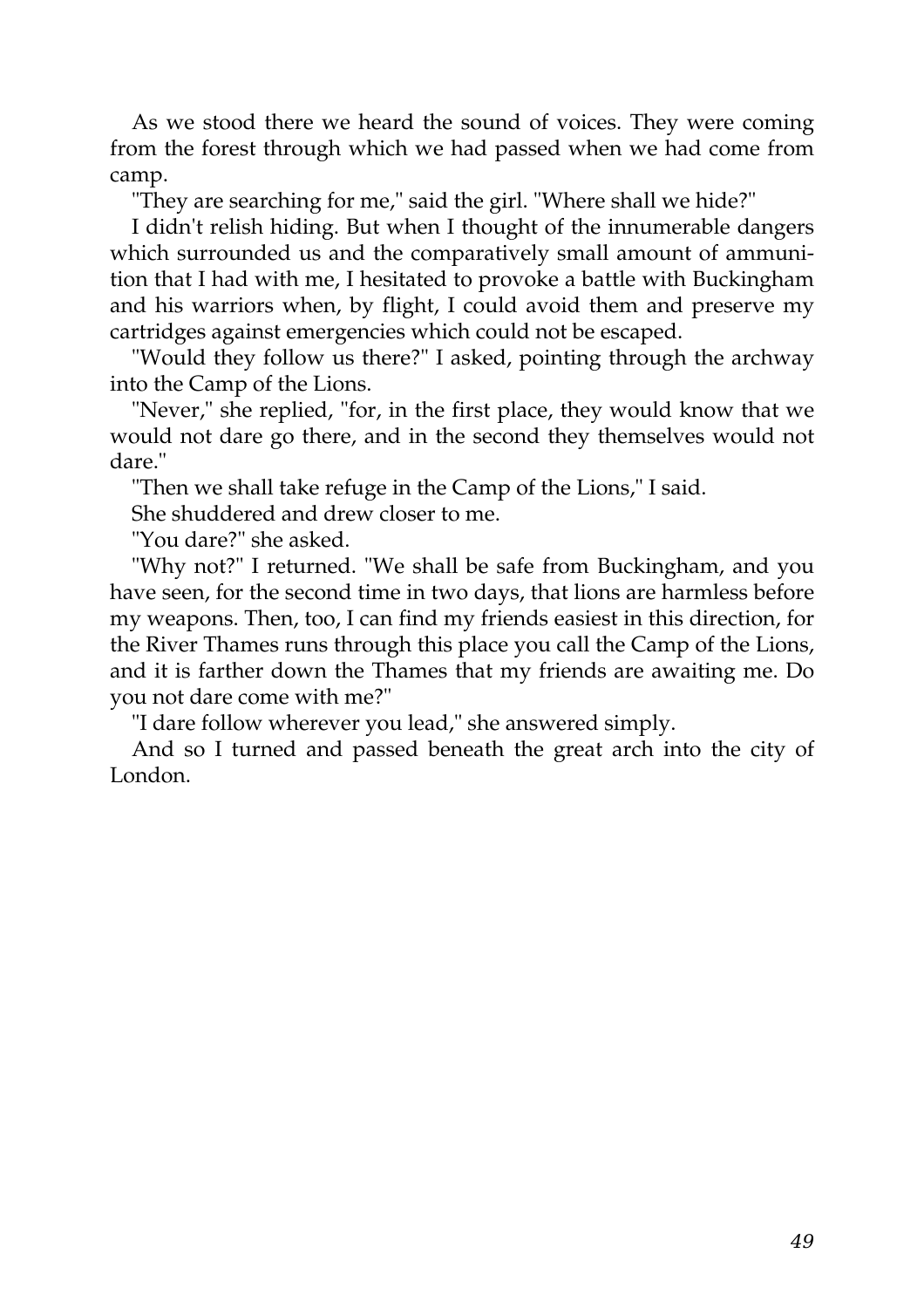## Chapter

As we entered deeper into what had once been the city, the evidences of man's past occupancy became more frequent. For a mile from the arch there was only a riot of weeds and undergrowth and trees covering small mounds and little hillocks that, I was sure, were formed of the ruins of stately buildings of the dead past.

But presently we came upon a district where shattered walls still raised their crumbling tops in sad silence above the grass-grown sepulchers of their fallen fellows. Softened and mellowed by ancient ivy stood these sentinels of sorrow, their scarred faces still revealing the rents and gashes of shrapnel and of bomb.

Contrary to our expectations, we found little indication that lions in any great numbers laired in this part of ancient London. Well-worn pathways, molded by padded paws, led through the cavernous windows or doorways of a few of the ruins we passed, and once we saw the savage face of a great, black-maned lion scowling down upon us from a shattered stone balcony.

We followed down the bank of the Thames after we came upon it. I was anxious to look with my own eyes upon the famous bridge, and I guessed, too, that the river would lead me into the part of London where stood Westminster Abbey and the Tower.

Realizing that the section through which we had been passing was doubtless outlying, and therefore not so built up with large structures as the more centrally located part of the old town, I felt sure that farther down the river I should find the ruins larger. The bridge would be there in part, at least, and so would remain the walls of many of the great edifices of the past. There would be no such complete ruin of large structures as I had seen among the smaller buildings.

But when I had come to that part of the city which I judged to have contained the relics I sought I found havoc that had been wrought there even greater than elsewhere.

At one point upon the bosom of the Thames there rises a few feet above the water a single, disintegrating mound of masonry. Opposite it,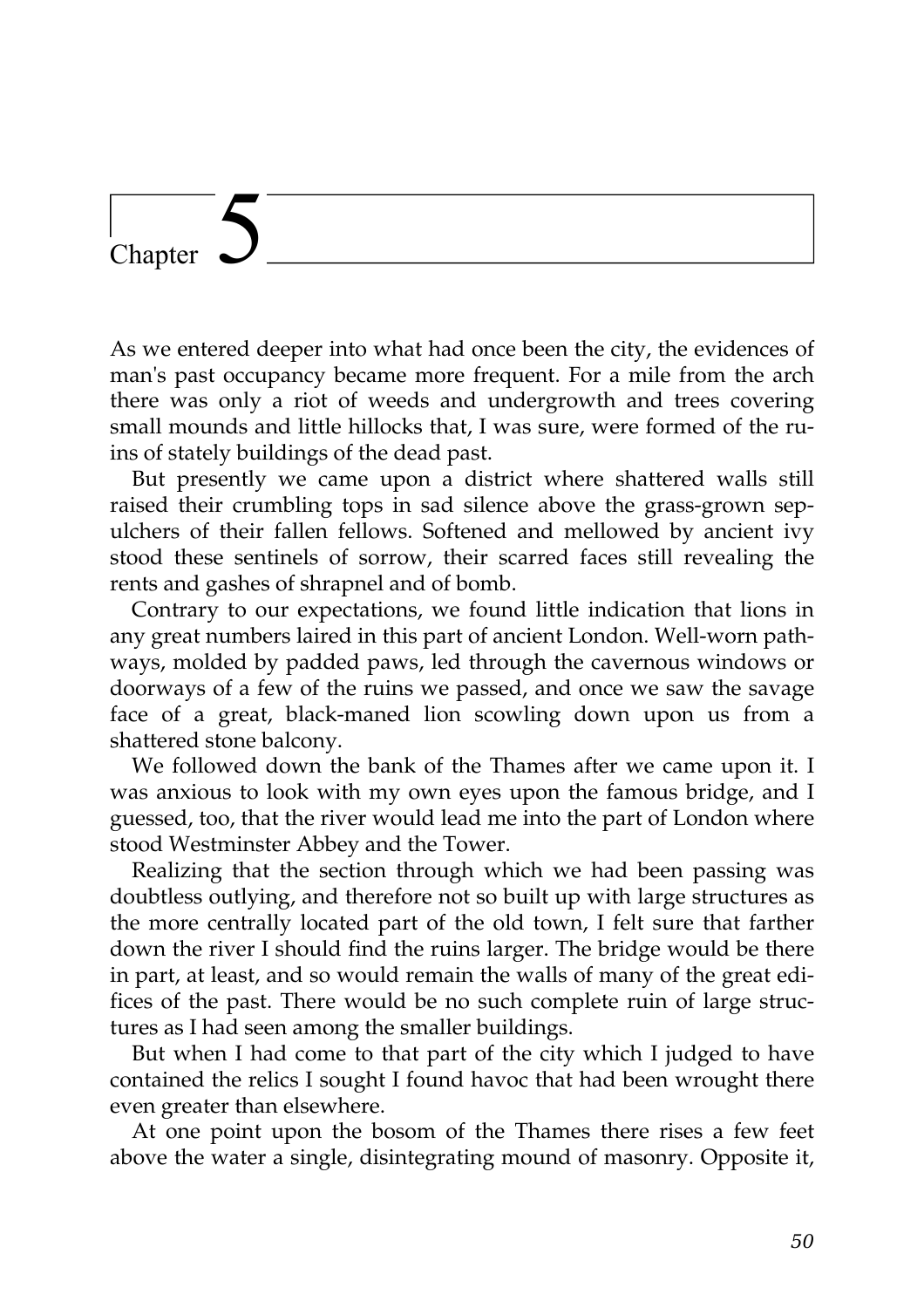upon either bank of the river, are tumbled piles of ruins overgrown with vegetation.

These, I am forced to believe, are all that remain of London Bridge, for nowhere else along the river is there any other slightest sign of pier or abutment.

Rounding the base of a large pile of grass-covered debris, we came suddenly upon the best preserved ruin we had yet discovered. The entire lower story and part of the second story of what must once have been a splendid public building rose from a great knoll of shrubbery and trees, while ivy, thick and luxuriant, clambered upward to the summit of the broken walls.

In many places the gray stone was still exposed, its smoothly chiseled face pitted with the scars of battle. The massive portal yawned, somber and sorrowful, before us, giving a glimpse of marble halls within.

The temptation to enter was too great. I wished to explore the interior of this one remaining monument of civilization now dead beyond recall. Through this same portal, within these very marble halls, had Gray and Chamberlin and Kitchener and Shaw, perhaps, come and gone with the other great ones of the past.

I took Victory's hand in mine.

"Come!" I said. "I do not know the name by which this great pile was known, nor the purposes it fulfilled. It may have been the palace of your sires, Victory. From some great throne within, your forebears may have directed the destinies of half the world. Come!"

I must confess to a feeling of awe as we entered the rotunda of the great building. Pieces of massive furniture of another day still stood where man had placed them centuries ago. They were littered with dust and broken stone and plaster, but, otherwise, so perfect was their preservation I could hardly believe that two centuries had rolled by since human eyes were last set upon them.

Through one great room after another we wandered, hand in hand, while Victory asked many questions and for the first time I began to realize something of the magnificence and power of the race from whose loins she had sprung.

Splendid tapestries, now mildewed and rotting, hung upon the walls. There were mural paintings, too, depicting great historic events of the past. For the first time Victory saw the likeness of a horse, and she was much affected by a huge oil which depicted some ancient cavalry charge against a battery of field guns.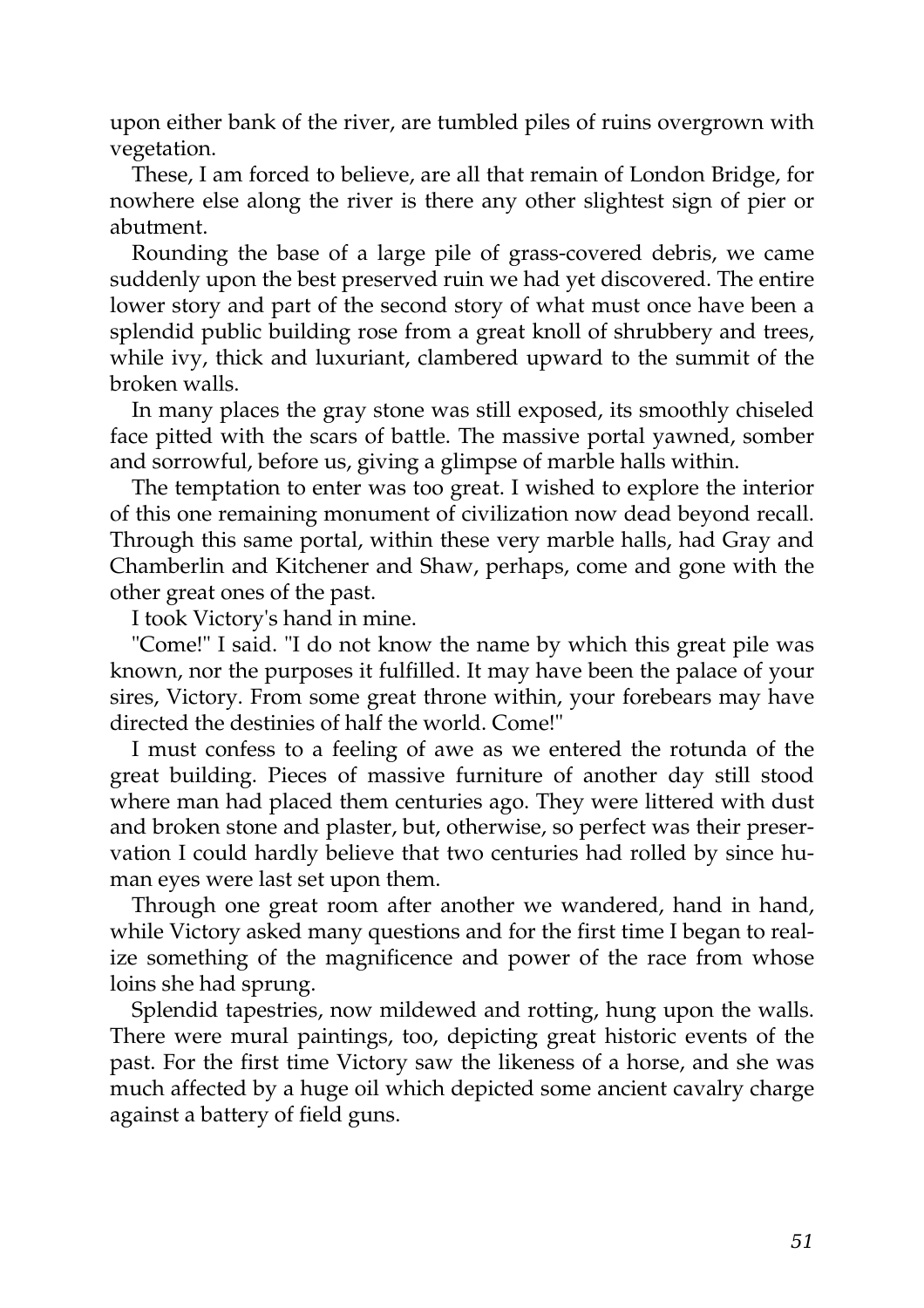In other pictures there were steamships, battleships, submarines, and quaint looking railway trains—all small and antiquated in appearance to me, but wonderful to Victory. She told me that she would like to remain for the rest of her life where she could look at those pictures daily.

From room to room we passed until presently we emerged into a mighty chamber, dark and gloomy, for its high and narrow windows were choked and clogged by ivy. Along one paneled wall we groped, our eyes slowly becoming accustomed to the darkness. A rank and pungent odor pervaded the atmosphere.

We had made our way about half the distance across one end of the great apartment when a low growl from the far end brought us to a startled halt.

Straining my eyes through the gloom, I made out a raised dais at the extreme opposite end of the hall. Upon the dais stood two great chairs, highbacked and with great arms.

The throne of England! But what were those strange forms about it?

Victory gave my hand a quick, excited little squeeze.

"The lions!" she whispered.

Yes, lions indeed! Sprawled about the dais were a dozen huge forms, while upon the seat of one of the thrones a small cub lay curled in slumber.

As we stood there for a moment, spellbound by the sight of those fearsome creatures occupying the very thrones of the sovereigns of England, the low growl was repeated, and a great male rose slowly to his feet.

His devilish eyes bored straight through the semi-darkness toward us. He had discovered the interloper. What right had man within this palace of the beasts? Again he opened his giant jaws, and this time there rumbled forth a warning roar.

Instantly eight or ten of the other beasts leaped to their feet. Already the great fellow who had spied us was advancing slowly in our direction. I held my rifle ready, but how futile it appeared in the face of this savage horde.

The foremost beast broke into a slow trot, and at his heels came the others. All were roaring now, and the din of their great voices reverberating through the halls and corridors of the palace formed the most frightful chorus of thunderous savagery imaginable to the mind of man.

And then the leader charged, and upon the hideous pandemonium broke the sharp crack of my rifle, once, twice, thrice. Three lions rolled, struggling and biting, to the floor. Victory seized my arm, with a quick,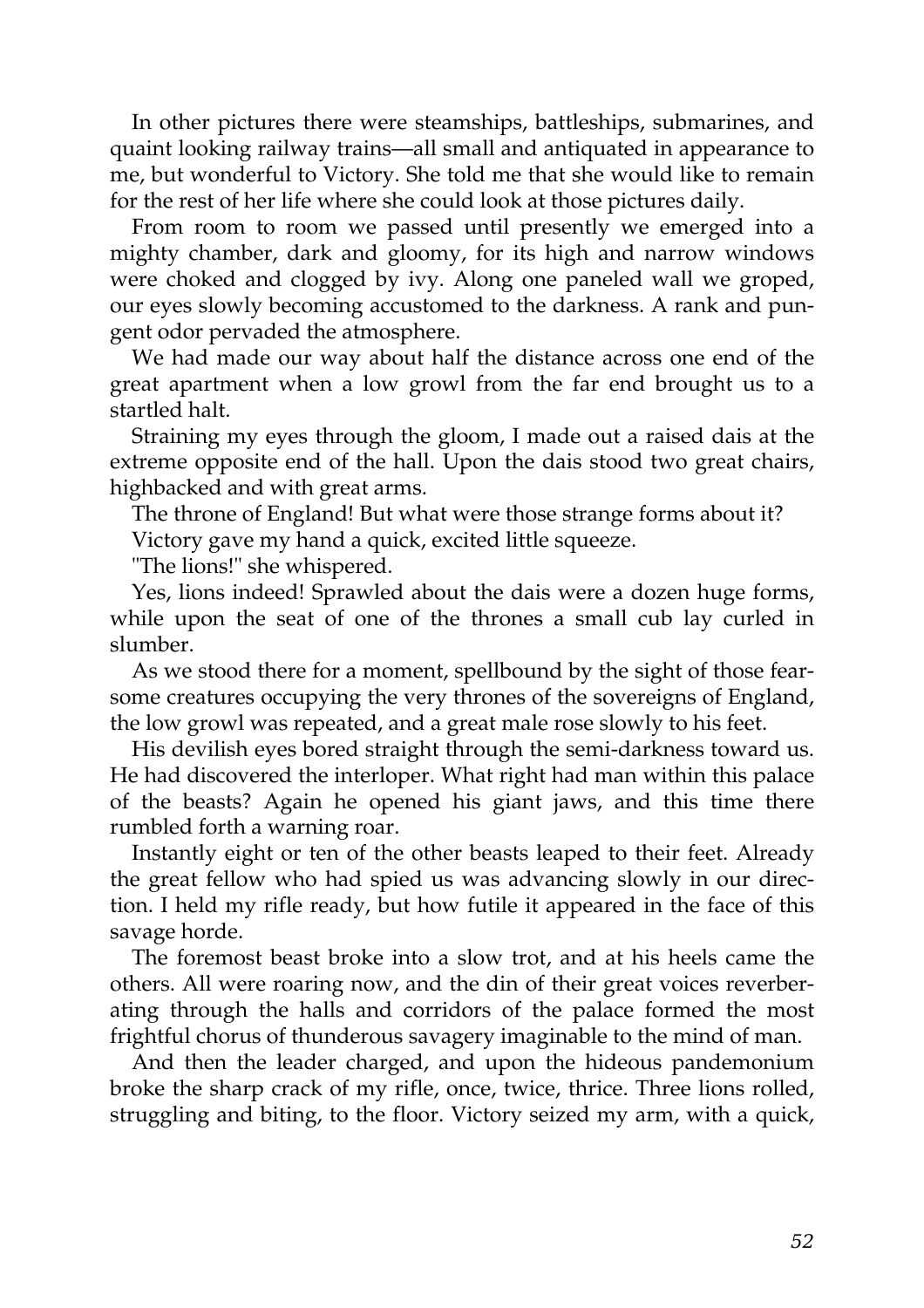"This way! Here is a door," and a moment later we were in a tiny antechamber at the foot of a narrow stone staircase.

Up this we backed, Victory just behind me, as the first of the remaining lions leaped from the throne room and sprang for the stairs. Again I fired, but others of the ferocious beasts leaped over their fallen fellows and pursued us.

The stairs were very narrow—that was all that saved us—for as I backed slowly upward, but a single lion could attack me at a time, and the carcasses of those I slew impeded the rushes of the others.

At last we reached the top. There was a long corridor from which opened many doorways. One, directly behind us, was tight closed. If we could open it and pass into the chamber behind we might find a respite from attack.

The remaining lions were roaring horribly. I saw one sneaking very slowly up the stairs toward us.

"Try that door," I called to Victory. "See if it will open."

She ran up to it and pushed.

"Turn the knob!" I cried, seeing that she did not know how to open a door, but neither did she know what I meant by knob.

I put a bullet in the spine of the approaching lion and leaped to Victory's side. The door resisted my first efforts to swing it inward. Rusted hinges and swollen wood held it tightly closed. But at last it gave, and just as another lion mounted to the top of the stairway it swung in, and I pushed Victory across the threshold.

Then I turned to meet the renewed attack of the savage foe. One lion fell in his tracks, another stumbled to my very feet, and then I leaped within and slammed the portal to.

A quick glance showed me that this was the only door to the small apartment in which we had found sanctuary, and, with a sigh of relief, I leaned for a moment against the panels of the stout barrier that separated us from the ramping demons without.

Across the room, between two windows, stood a flat-topped desk. A little pile of white and brown lay upon it close to the opposite edge. After a moment of rest I crossed the room to investigate. The white was the bleached human bones—the skull, collar bones, arms, and a few of the upper ribs of a man. The brown was the dust of a decayed military cap and blouse. In a chair before the desk were other bones, while more still strewed the floor beneath the desk and about the chair. A man had died sitting there with his face buried in his arms—two hundred years ago.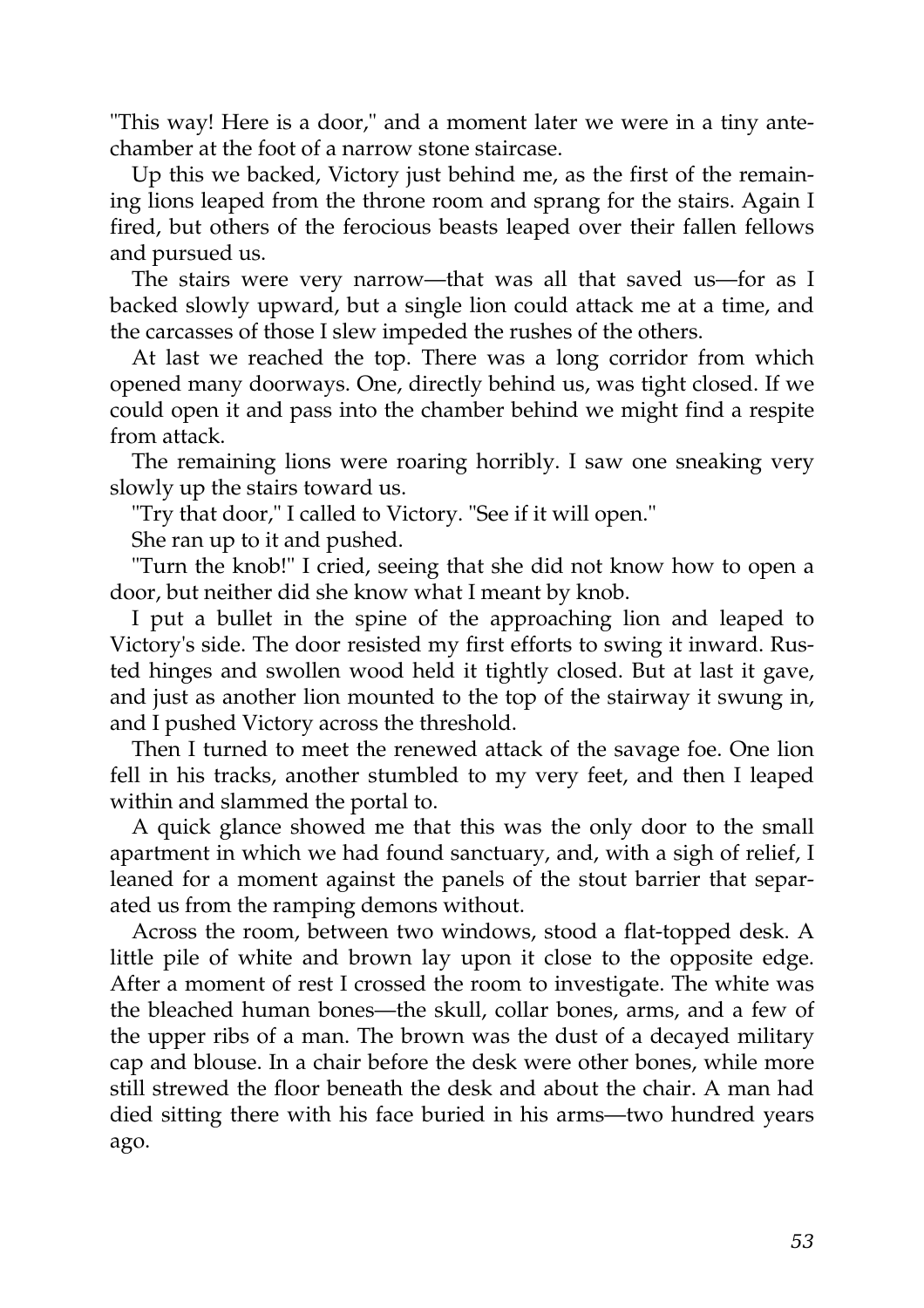Beneath the desk were a pair of spurred military boots, green and rotten with decay. In them were the leg bones of a man. Among the tiny bones of the hands was an ancient fountain pen, as good, apparently, as the day it was made, and a metal covered memoranda book, closed over the bones of an index finger.

It was a gruesome sight—a pitiful sight—this lone inhabitant of mighty London.

I picked up the metal covered memoranda book. Its pages were rotten and stuck together. Only here and there was a sentence or a part of a sentence legible. The first that I could read was near the middle of the little volume:

"His majesty left for Tunbridge Wells today, he … jesty was stricken … terday. God give she does not die … am military governor of Lon … "

And farther on:

"It is awful … hundred deaths today … worse than the bombardm … " Nearer the end I picked out the following:

"I promised his maj … e will find me here when he ret … alone."

The most legible passage was on the next page:

"Thank God we drove them out. There is not a single … man on British soil today; but at what awful cost. I tried to persuade Sir Phillip to urge the people to remain. But they are mad with fear of the Death, and rage at our enemies. He tells me that the coast cities are packed … waiting to be taken across. What will become of England, with none left to rebuild her shattered cities!"

And the last entry:

"… alone. Only the wild beasts … A lion is roaring now beneath the palace windows. I think the people feared the beasts even more than they did the Death. But they are gone, all gone, and to what? How much better conditions will they find on the continent? All gone—only I remain. I promised his majesty, and when he returns he will find that I was true to my trust, for I shall be awaiting him. God save the King!"

That was all. This brave and forever nameless officer died nobly at his post—true to his country and his king. It was the Death, no doubt, that took him.

Some of the entries had been dated. From the few legible letters and figures which remained I judge the end came some time in August, 1937, but of that I am not at all certain.

The diary has cleared up at least one mystery that had puzzled me not a little, and now I am surprised that I had not guessed its solution myself—the presence of African and Asiatic beasts in England.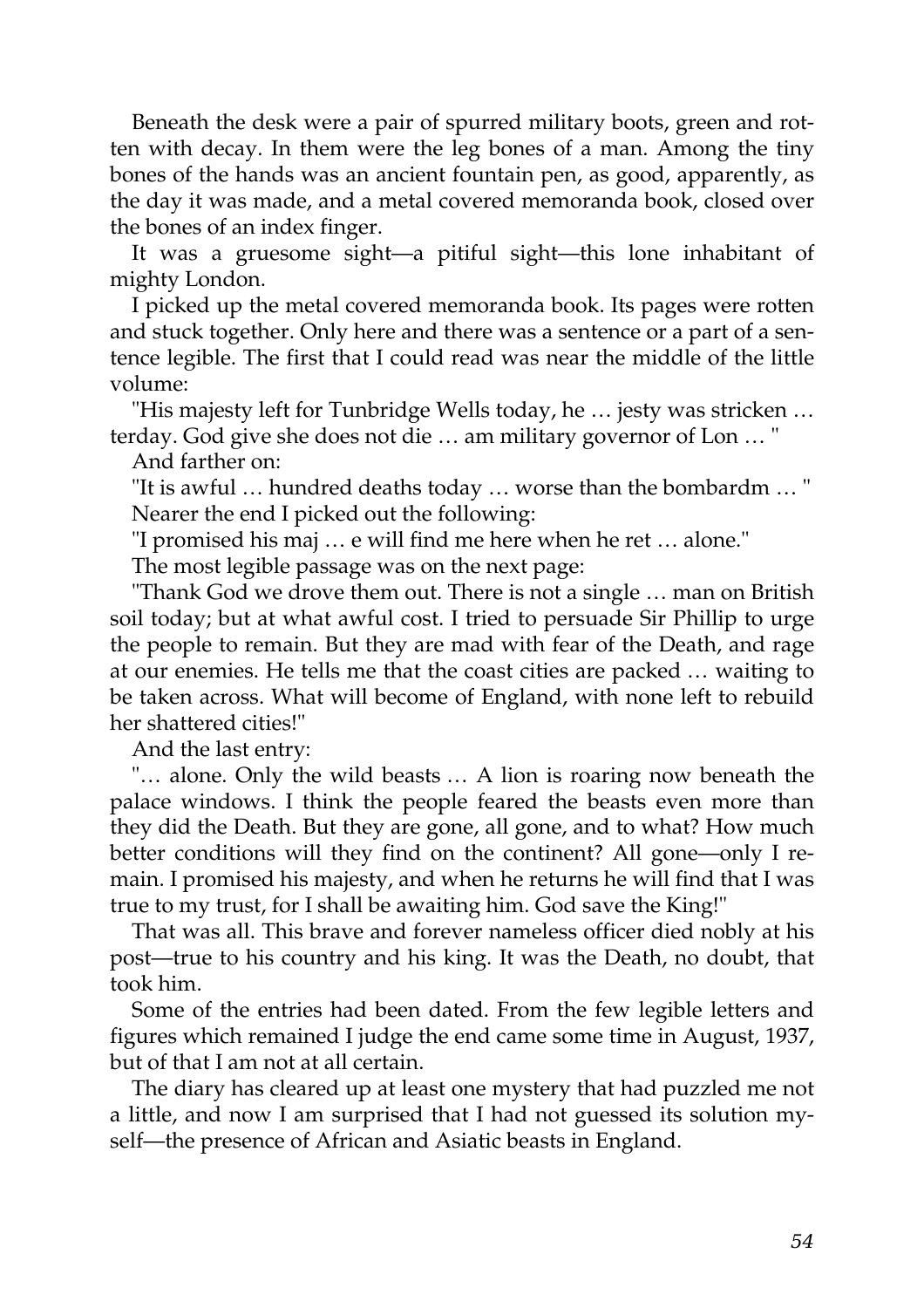Acclimated by years of confinement in the zoological gardens, they were fitted to resume in England the wild existence for which nature had intended them, and once free, had evidently bred prolifically, in marked contrast to the captive exotics of twentieth century Pan-America, which had gradually become fewer until extinction occurred some time during the twenty-first century.

The palace, if such it was, lay not far from the banks of the Thames. The room in which we were imprisoned overlooked the river, and I determined to attempt to escape in this direction.

To descend through the palace was out of the question, but outside we could discover no lions. The stems of the ivy which clambered upward past the window of the room were as large around as my arm. I knew that they would support our weight, and as we could gain nothing by remaining longer in the palace, I decided to descend by way of the ivy and follow along down the river in the direction of the launch.

Naturally I was much handicapped by the presence of the girl. But I could not abandon her, though I had no idea what I should do with her after rejoining my companions. That she would prove a burden and an embarrassment I was certain, but she had made it equally plain to me that she would never return to her people to mate with Buckingham.

I owed my life to her, and, all other considerations aside, that was sufficient demand upon my gratitude and my honor to necessitate my suffering every inconvenience in her service. Too, she was queen of England. But, by far the most potent argument in her favor, she was a woman in distress—and a young and very beautiful one.

And so, though I wished a thousand times that she was back in her camp, I never let her guess it, but did all that lay within my power to serve and protect her. I thank God now that I did so.

With the lions still padding back and forth beyond the closed door, Victory and I crossed the room to one of the windows. I had outlined my plan to her, and she had assured me that she could descend the ivy without assistance. In fact, she smiled a trifle at my question.

Swinging myself outward, I began the descent, and had come to within a few feet of the ground, being just opposite a narrow window, when I was startled by a savage growl almost in my ear, and then a great taloned paw darted from the aperture to seize me, and I saw the snarling face of a lion within the embrasure.

Releasing my hold upon the ivy, I dropped the re-maining distance to the ground, saved from laceration only because the lion's paw struck the thick stem of ivy.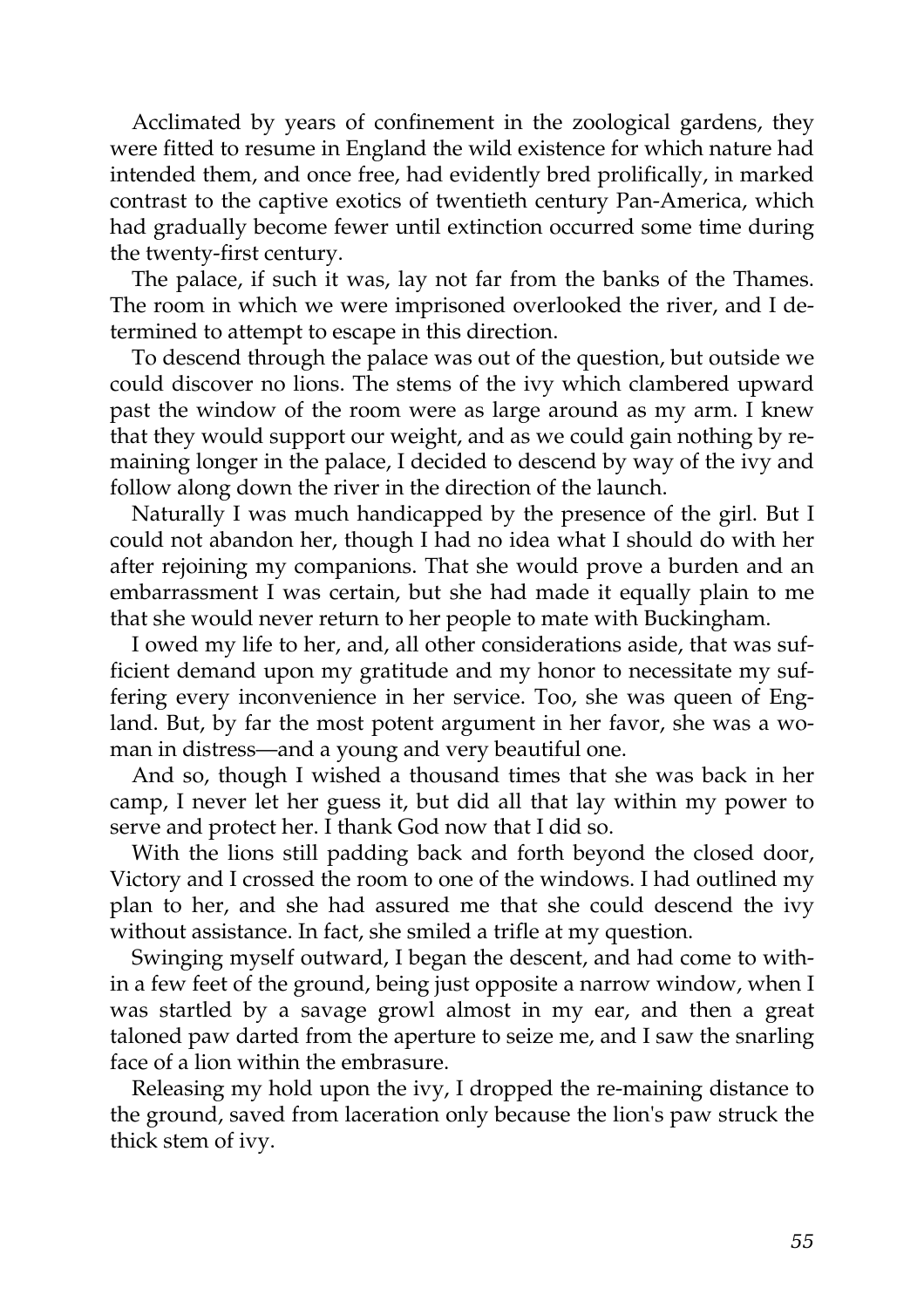The creature was making a frightful racket now, leaping back and forth from the floor at the broad window ledge, tearing at the masonry with his claws in vain attempts to reach me. But the opening was too narrow, and the masonry too solid.

Victory had commenced the descent, but I called to her to stop just above the window, and, as the lion reappeared, growling and snarling, I put a .33 bullet in his face, and at the same moment Victory slipped quickly past him, dropping into my upraised arms that were awaiting her.

The roaring of the beasts that had discovered us, together with the report of my rifle, had set the balance of the fierce inmates of the palace into the most frightful uproar I have ever heard.

I feared that it would not be long before intelligence or instinct would draw them from the interiors and set them upon our trail, the river. Nor had we much more than reached it when a lion bounded around the corner of the edifice we had just quitted and stood looking about as though in search of us.

Following, came others, while Victory and I crouched in hiding behind a clump of bushes close to the bank of the river. The beasts sniffed about the ground for a while, but they did not chance to go near the spot where we had stood beneath the window that had given us escape.

Presently a black-maned male raised his head, and, with cocked ears and glaring eyes, gazed straight at the bush behind which we lay. I could have sworn that he had discovered us, and when he took a few short and stately steps in our direction I raised my rifle and covered him. But, after a long, tense moment he looked away, and turned to glare in another direction.

I breathed a sigh of relief, and so did Victory. I could feel her body quiver as she lay pressed close to me, our cheeks almost touching as we both peered through the same small opening in the foliage.

I turned to give her a reassuring smile as the lion indicated that he had not seen us, and as I did so she, too, turned her face toward mine, for the same purpose, doubtless. Anyway, as our heads turned simultaneously, our lips brushed together. A startled expression came into Victory's eyes as she drew back in evident confusion.

As for me, the strangest sensation that I have ever experienced claimed me for an instant. A peculiar, tingling thrill ran through my veins, and my head swam. I could not account for it.

Naturally, being a naval officer and consequently in the best society of the federation, I have seen much of women. With others, I have laughed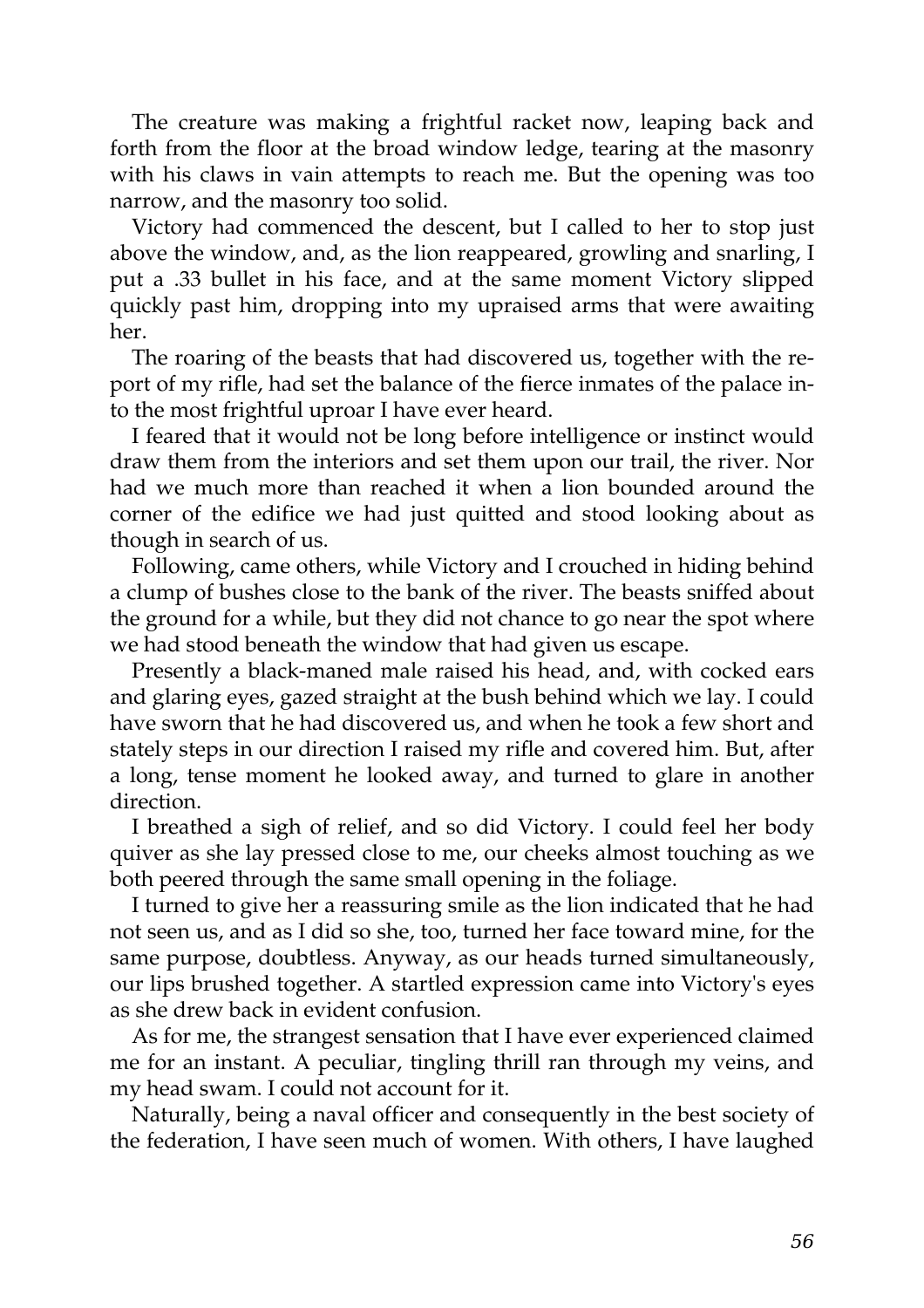at the assertions of the savants that modern man is a cold and passionless creation in comparison with the males of former ages—in a word, that love, as the one grand passion, had ceased to exist.

I do not know, now, but that they were more nearly right than we have guessed, at least in so far as modern civilized woman is concerned. I have kissed many women—young and beautiful and middle aged and old, and many that I had no business kissing—but never before had I experienced that remarkable and altogether delightful thrill that followed the accidental brushing of my lips against the lips of Victory.

The occurrence interested me, and I was tempted to experiment further. But when I would have essayed it another new and entirely unaccountable force restrained me. For the first time in my life I felt embarrassment in the presence of a woman.

What further might have developed I cannot say, for at that moment a perfect she-devil of a lioness, with keener eyes than her lord and master, discovered us. She came trotting toward our place of concealment, growling and baring her yellow fangs.

I waited for an instant, hoping that I might be mistaken, and that she would turn off in some other direction. But no—she increased her trot to a gallop, and then I fired at her, but the bullet, though it struck her full in the breast, didn't stop her.

Screaming with pain and rage, the creature fairly flew toward us. Behind her came other lions. Our case looked hopeless. We were upon the brink of the river. There seemed no avenue of escape, and I knew that even my modern automatic rifle was inadequate in the face of so many of these fierce beasts.

To remain where we were would have been suicidal. We were both standing now, Victory keeping her place bravely at my side, when I reached the only decision open to me.

Seizing the girl's hand, I turned, just as the lioness crashed into the opposite side of the bushes, and, dragging Victory after me, leaped over the edge of the bank into the river.

I did not know that lions are not fond of water, nor did I know if Victory could swim, but death, immediate and terrible, stared us in the face if we remained, and so I took the chance.

At this point the current ran close to the shore, so that we were immediately in deep water, and, to my intense satisfaction, Victory struck out with a strong, overhand stroke and set all my fears on her account at rest.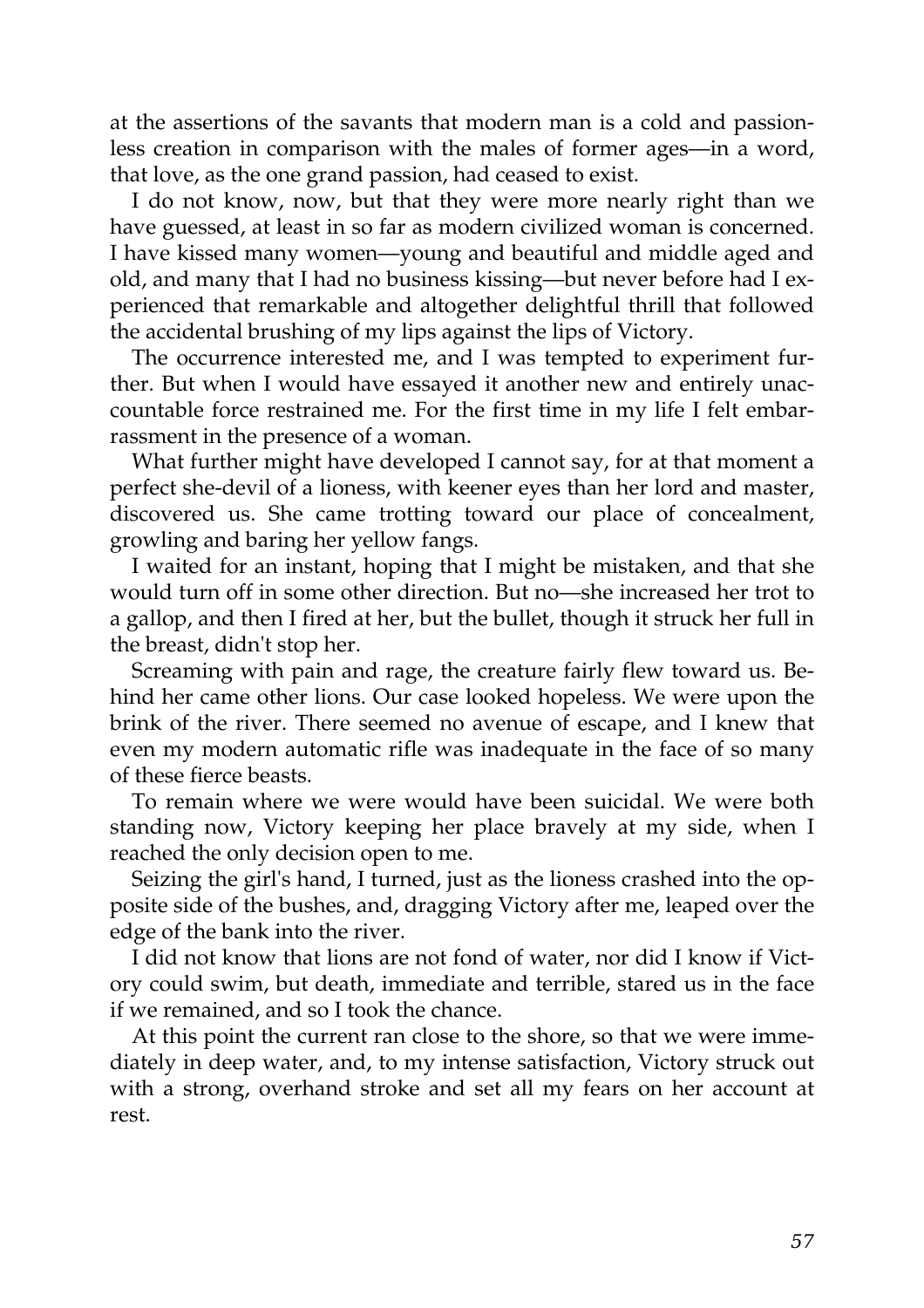But my relief was short-lived. That lioness, as I have said before, was a veritable devil. She stood for a moment glaring at us, then like a shot she sprang into the river and swam swiftly after us.

Victory was a length ahead of me.

"Swim for the other shore!" I called to her.

I was much impeded by my rifle, having to swim with one hand while I clung to my precious weapon with the other. The girl had seen the lioness take to the water, and she had also seen that I was swimming much more slowly than she, and what did she do? She started to drop back to my side.

"Go on!" I cried. "Make for the other shore, and then follow down until you find my friends. Tell them that I sent you, and with orders that they are to protect you. Go on! Go on!"

But she only waited until we were again swimming side by side, and I saw that she had drawn her long knife, and was holding it between her teeth.

"Do as I tell you!" I said to her sharply, but she shook her head.

The lioness was overhauling us rapidly. She was swimming silently, her chin just touching the water, but blood was streaming from between her lips. It was evident that her lungs were pierced.

She was almost upon me. I saw that in a moment she would take me under her forepaws, or seize me in those great jaws. I felt that my time had come, but I meant to die fighting. And so I turned, and, treading water, raised my rifle above my head and awaited her.

Victory, animated by a bravery no less ferocious than that of the dumb beast assailing us, swam straight for me. It all happened so swiftly that I cannot recall the details of the kaleidoscopic action which ensued. I knew that I rose high out of the water, and, with clubbed rifle, dealt the animal a terrific blow upon the skull, that I saw Victory, her long blade flashing in her hand, close, striking, upon the beast, that a great paw fell upon her shoulder, and that I was swept beneath the surface of the water like a straw before the prow of a freighter.

Still clinging to my rifle, I rose again, to see the lioness struggling in her death throes but an arm's length from me. Scarcely had I risen than the beast turned upon her side, struggled frantically for an instant, and then sank.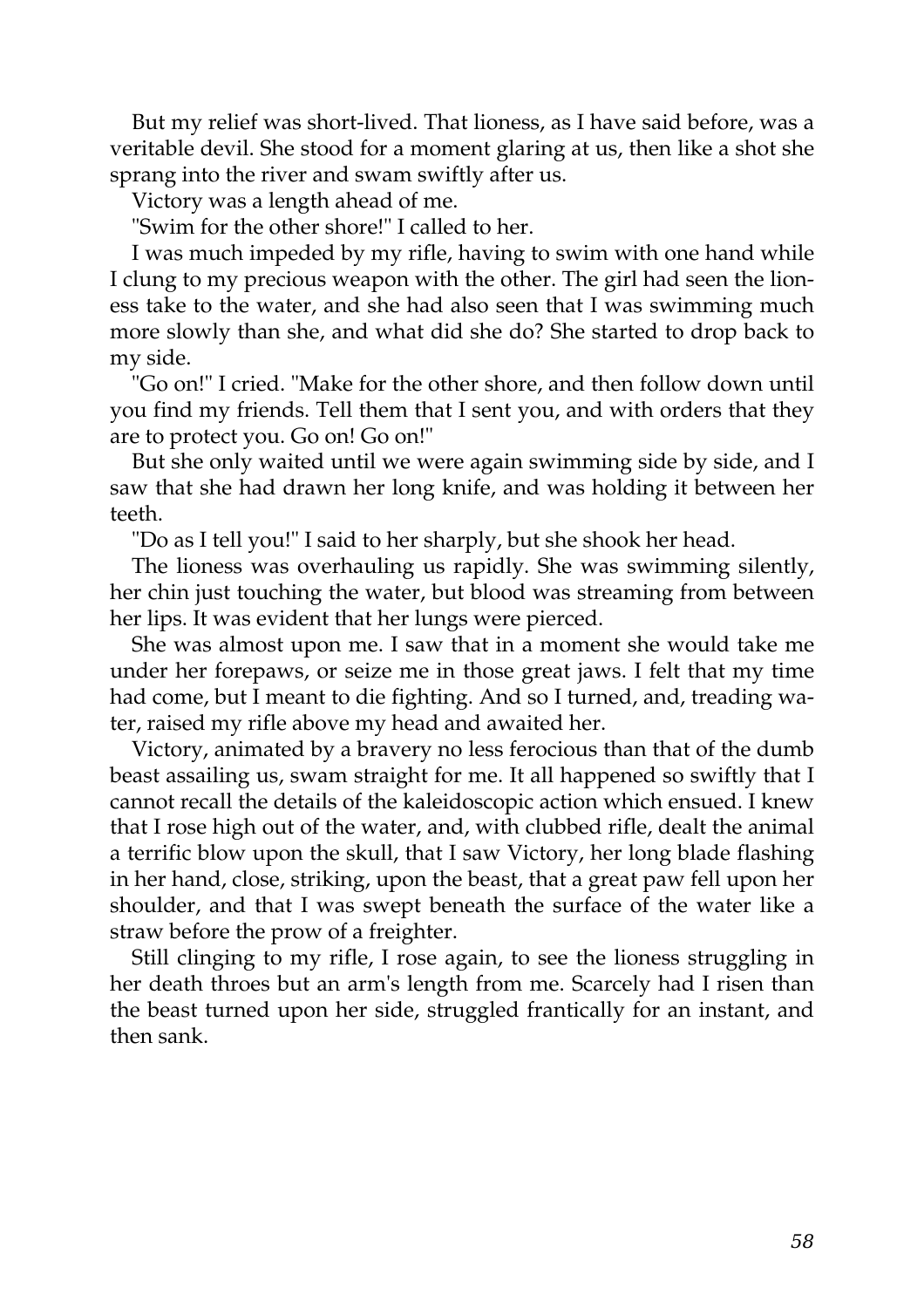## Chapter

Victory was nowhere in sight. Alone, I floated upon the bosom of the Thames. In that brief instant I believe that I suffered more mental anguish than I have crowded into all the balance of my life before or since. A few hours before, I had been wishing that I might be rid of her, and now that she was gone I would have given my life to have her back again.

Wearily I turned to swim about the spot where she had disappeared, hoping that she might rise once at least, and I would be given the opportunity to save her, and, as I turned, the water boiled before my face and her head shot up before me. I was on the point of striking out to seize her, when a happy smile illumined her features.

"You are not dead!" she cried. "I have been searching the bottom for you. I was sure that the blow she gave you must have disabled you," and she glanced about for the lioness.

"She has gone?" she asked.

"Dead," I replied.

"The blow you struck her with the thing you call rifle stunned her," she explained, "and then I swam in close enough to get my knife into her heart."

Ah, such a girl! I could not but wonder what one of our own Pan-American women would have done under like circumstances. But then, of course, they have not been trained by stern necessity to cope with the emergencies and dangers of savage primeval life.

Along the bank we had just quitted, a score of lions paced to and fro, growling menacingly. We could not return, and we struck out for the opposite shore. I am a strong swimmer, and had no doubt as to my ability to cross the river, but I was not so sure about Victory, so I swam close behind her, to be ready to give her assistance should she need it.

She did not, however, reaching the opposite bank as fresh, apparently, as when she entered the water. Victory is a wonder. Each day that we were together brought new proofs of it. Nor was it her courage or vitality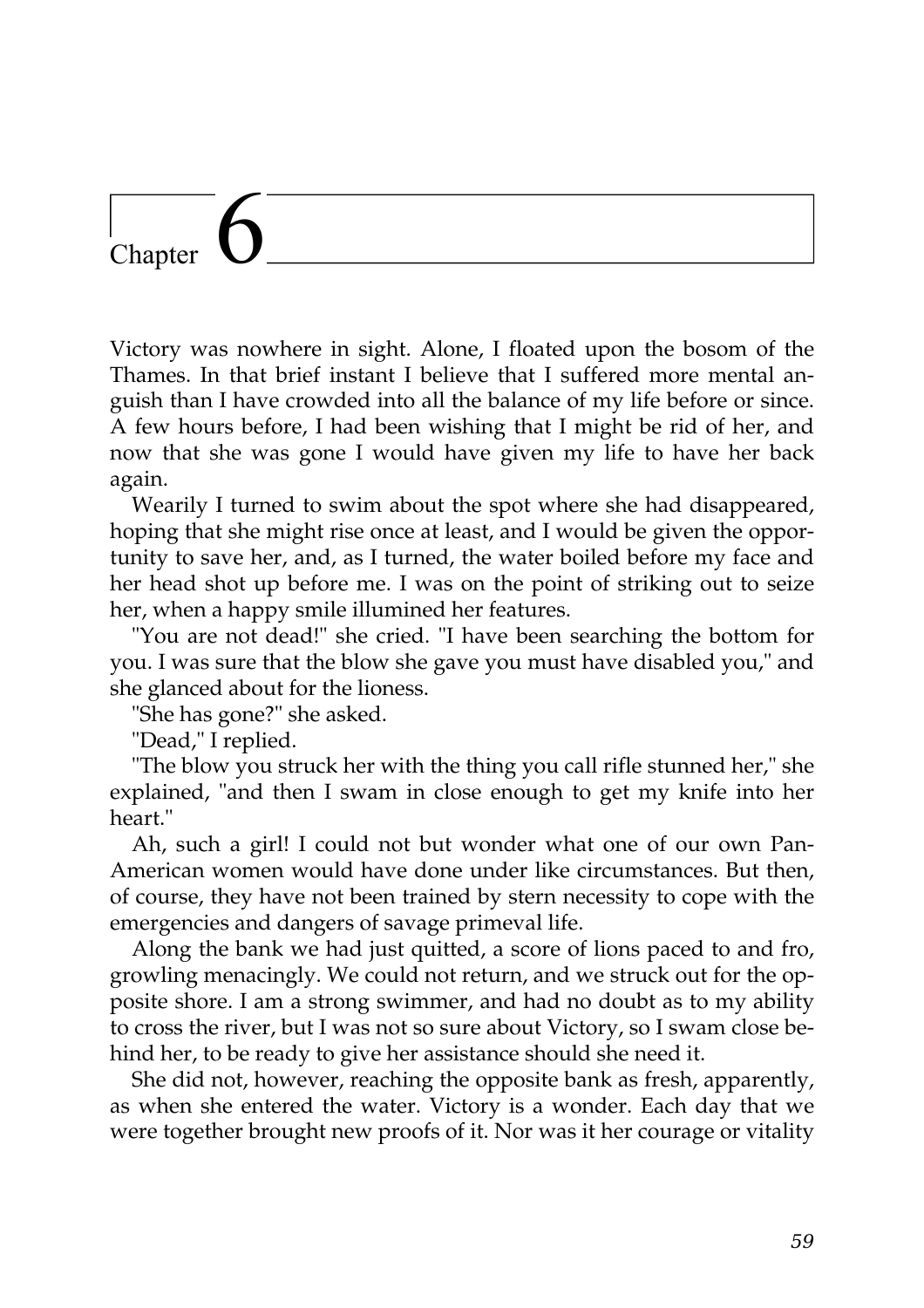only which amazed me. She had a head on those shapely shoulders of hers, and dignity! My, but she could be regal when she chose!

She told me that the lions were fewer upon this side of the river, but that there were many wolves, running in great packs later in the year. Now they were north somewhere, and we should have little to fear from them, though we might meet with a few.

My first concern was to take my weapons apart and dry them, which was rather difficult in the face of the fact that every rag about me was drenched. But finally, thanks to the sun and much rubbing, I succeeded, though I had no oil to lubricate them.

We ate some wild berries and roots that Victory found, and then we set off again down the river, keeping an eye open for game on one side and the launch on the other, for I thought that Delcarte, who would be the natural leader during my absence, might run up the Thames in search of me.

The balance of that day we sought in vain for game or for the launch, and when night came we lay down, our stomachs empty, to sleep beneath the stars. We were entirely unprotected from attack from wild beasts, and for this reason I remained awake most of the night, on guard. But nothing approached us, though I could hear the lions roaring across the river, and once I thought I heard the howl of a beast north of us—it might have been a wolf.

Altogether, it was a most unpleasant night, and I determined then that if we were forced to sleep out again that I should provide some sort of shelter which would protect us from attack while we slept.

Toward morning I dozed, and the sun was well up when Victory aroused me by gently shaking my shoulder.

"Antelope!" she whispered in my ear, and, as I raised my head, she pointed up-river. Crawling to my knees, I looked in the direction she indicated, to see a buck standing upon a little knoll some two hundred yards from us. There was good cover between the animal and me, and so, though I might have hit him at two hundred yards, I preferred to crawl closer to him and make sure of the meat we both so craved.

I had covered about fifty yards of the distance, and the beast was still feeding peacefully, so I thought that I would make even surer of a hit by going ahead another fifty yards, when the animal suddenly raised his head and looked away, up-river. His whole attitude proclaimed that he was startled by something beyond him that I could not see.

Realizing that he might break and run and that I should then probably miss him entirely, I raised my rifle to my shoulder. But even as I did so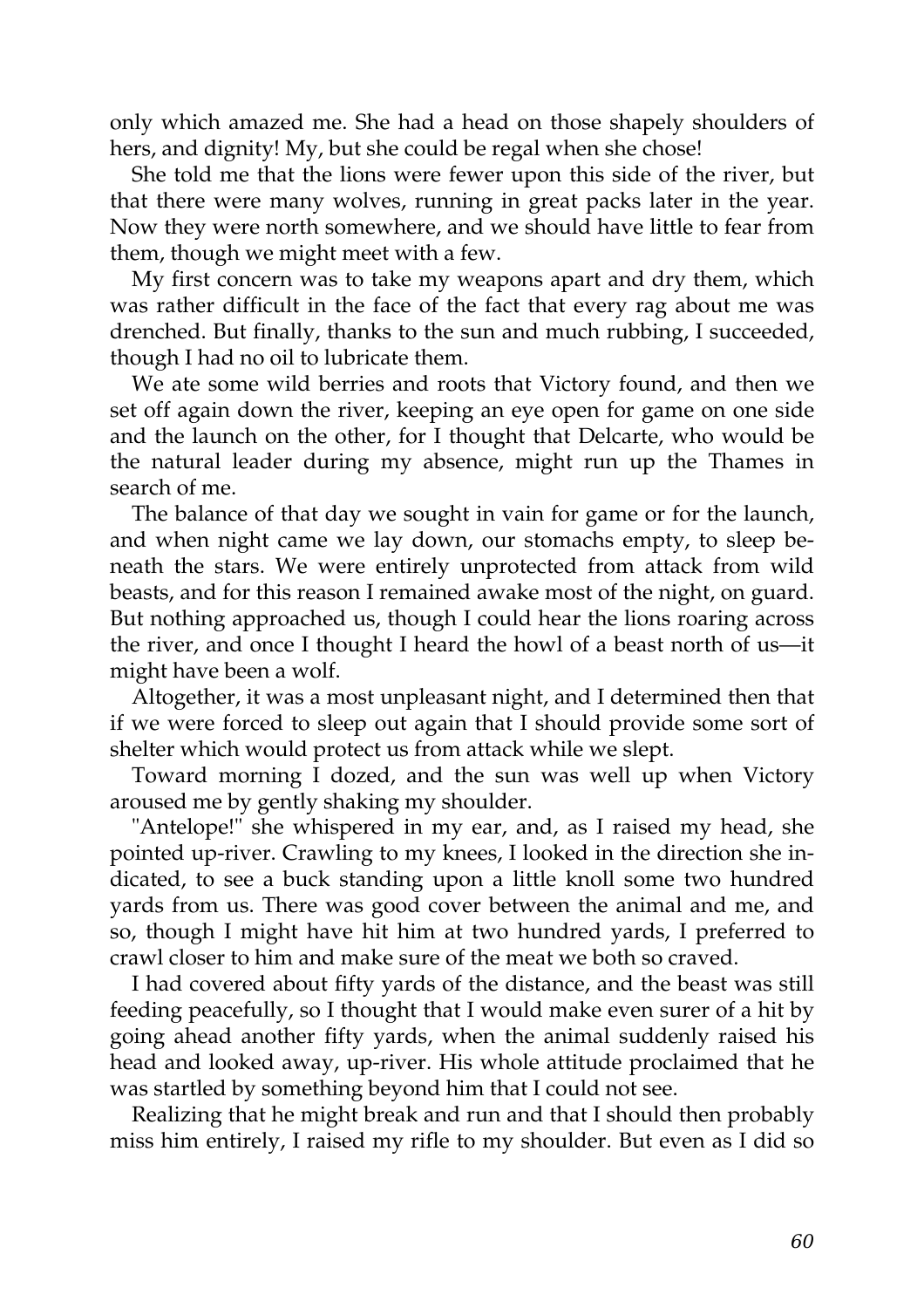the animal leaped into the air, and simultaneously there was a sound of a shot from beyond the knoll.

For an instant I was dumbfounded. Had the report come from downriver, I should have instantly thought that one of my own men had fired. But coming from up-river it puzzled me considerably. Who could there be with firearms in primitive England other than we of the Coldwater?

Victory was directly behind me, and I motioned for her to lie down, as I did, behind the bush from which I had been upon the point of firing at the antelope. We could see that the buck was quite dead, and from our hiding place we waited to discover the identity of his slayer when the latter should approach and claim his kill.

We had not long to wait, and when I saw the head and shoulders of a man appear above the crest of the knoll, I sprang to my feet, with a heartfelt cry of joy, for it was Delcarte.

At the sound of my voice, Delcarte half raised his rifle in readiness for the attack of an enemy, but a moment later he recognized me, and was coming rapidly to meet us. Behind him was Snider. They both were astounded to see me upon the north bank of the river, and much more so at the sight of my companion.

Then I introduced them to Victory, and told them that she was queen of England. They thought, at first, that I was joking. But when I had recounted my adventures and they realized that I was in earnest, they believed me.

They told me that they had followed me inshore when I had not returned from the hunt, that they had met the men of the elephant country, and had had a short and one-sided battle with the fellows. And that afterward they had returned to the launch with a prisoner, from whom they had learned that I had probably been captured by the men of the lion country.

With the prisoner as a guide they had set off up-river in search of me, but had been much delayed by motor trouble, and had finally camped after dark a half mile above the spot where Victory and I had spent the night. They must have passed us in the dark, and why I did not hear the sound of the propeller I do not know, unless it passed me at a time when the lions were making an unusually earsplitting din upon the opposite side.

Taking the antelope with us, we all returned to the launch, where we found Taylor as delighted to see me alive again as Delcarte had been. I cannot say truthfully that Snider evinced much enthusiasm at my rescue.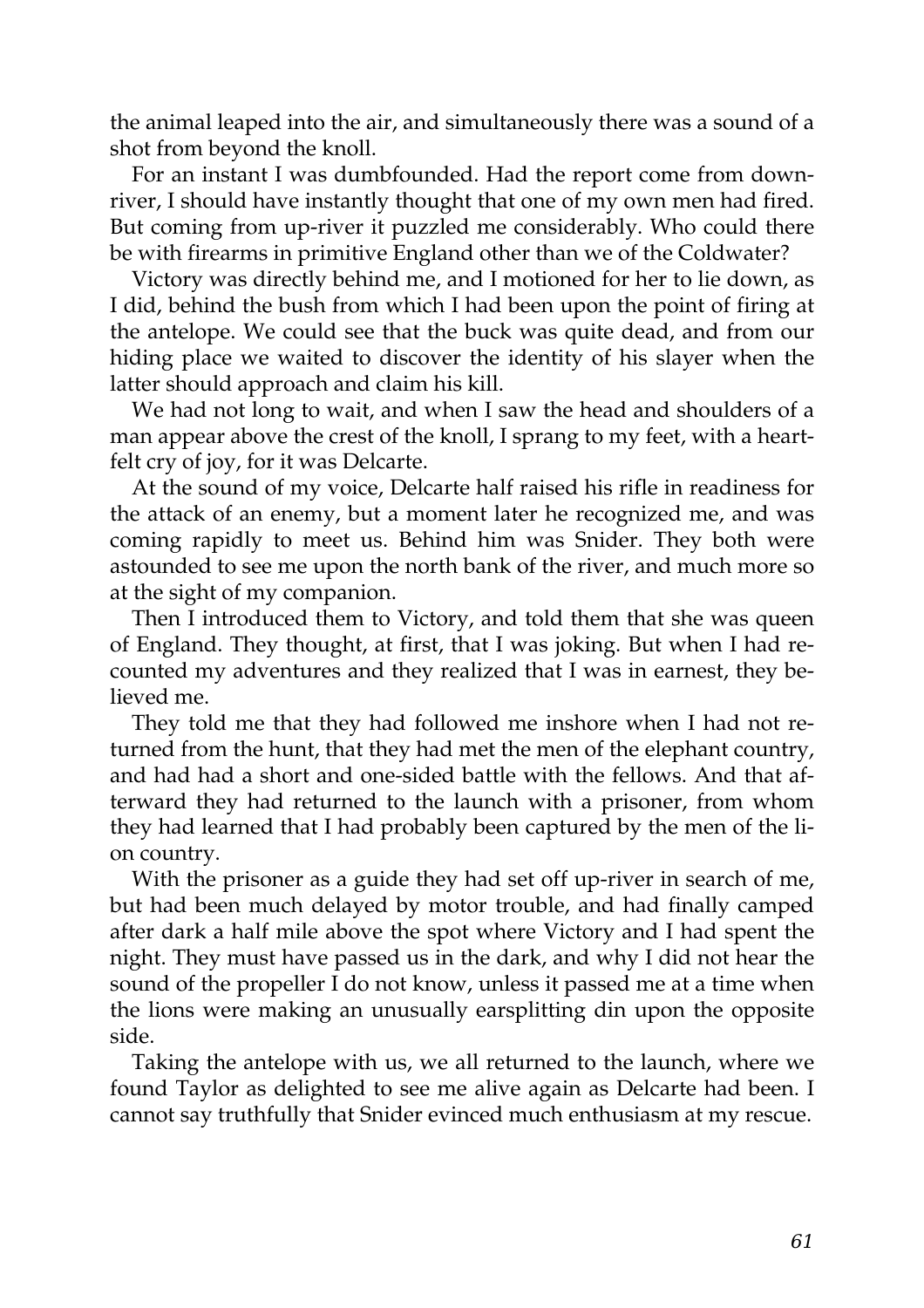Taylor had found the ingredients for chemical fuel, and the distilling of them had, with the motor trouble, accounted for their delay in setting out after me.

The prisoner that Delcarte and Snider had taken was a powerful young fellow from the elephant country. Notwithstanding the fact that they had all assured him to the contrary, he still could not believe that we would not kill him.

He assured us that his name was Thirty-six, and, as he could not count above ten, I am sure that he had no conception of the correct meaning of the word, and that it may have been handed down to him either from the military number of an ancestor who had served in the English ranks during the Great War, or that originally it was the number of some famous regiment with which a forbear fought.

Now that we were reunited, we held a council to determine what course we should pursue in the immediate future. Snider was still for setting out to sea and returning to Pan-America, but the better judgment of Delcarte and Taylor ridiculed the suggestion—we should not have lived a fortnight.

To remain in England, constantly menaced by wild beasts and men equally as wild, seemed about as bad. I suggested that we cross the Channel and ascertain if we could not discover a more enlightened and civilized people upon the continent. I was sure that some trace of the ancient culture and greatness of Europe must remain. Germany, probably, would be much as it was during the twentieth century, for, in common with most Pan-Americans, I was positive that Germany had been victorious in the Great War.

Snider demurred at the suggestion. He said that it was bad enough to have come this far. He did not want to make it worse by going to the continent. The outcome of it was that I finally lost my patience, and told him that from then on he would do what I thought best—that I proposed to assume command of the party, and that they might all consider themselves under my orders, as much so as though we were still aboard the Coldwater and in Pan-American waters.

Delcarte and Taylor immediately assured me that they had not for an instant assumed anything different, and that they were as ready to follow and obey me here as they would be upon the other side of thirty.

Snider said nothing, but he wore a sullen scowl. And I wished then, as I had before, and as I did to a much greater extent later, that fate had not decreed that he should have chanced to be a member of the launch's party upon that memorable day when last we quitted the Coldwater.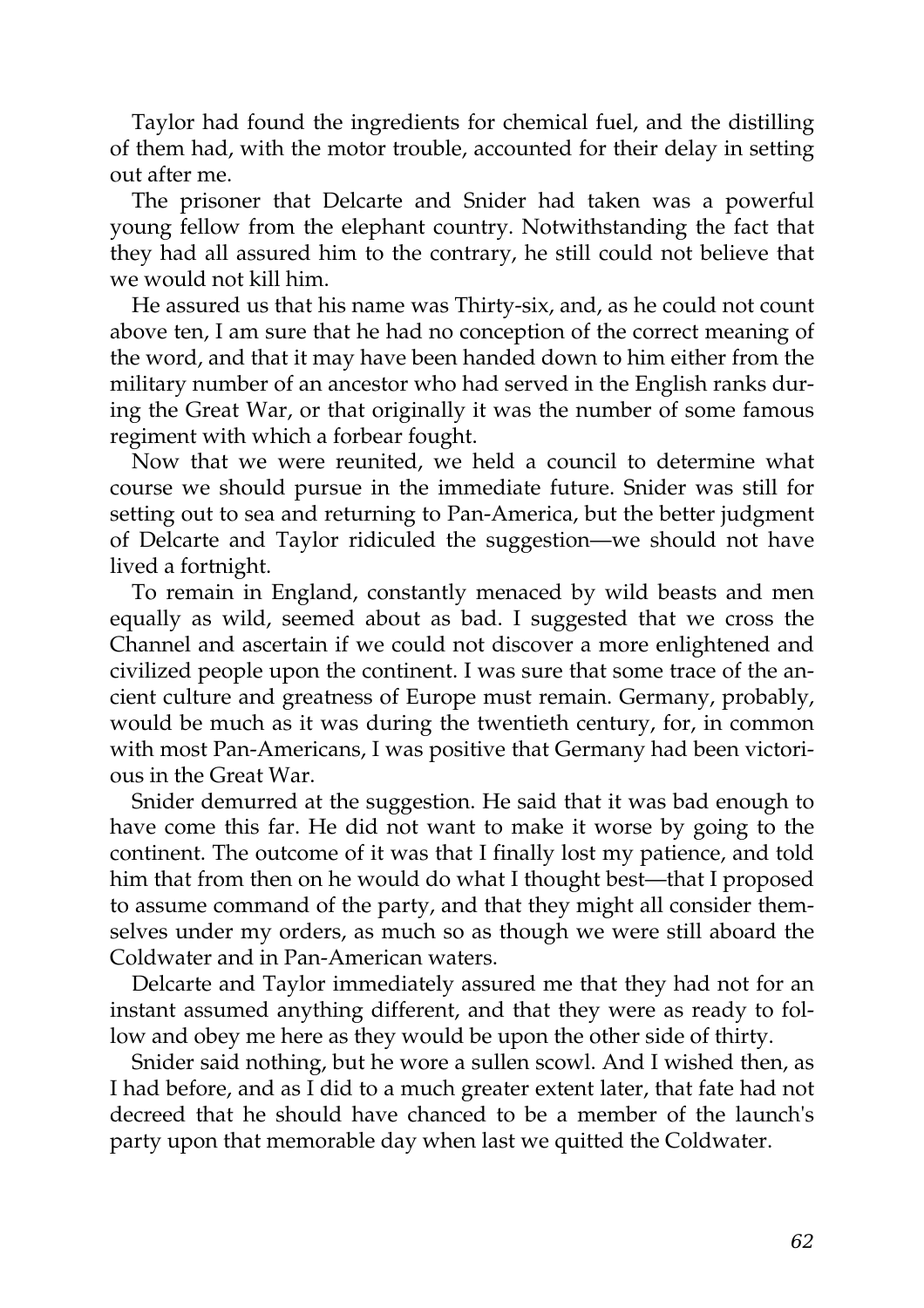Victory, who was given a voice in our councils, was all for going to the continent, or anywhere else, in fact, where she might see new sights and experience new adventures.

"Afterward we can come back to Grabritin," she said, "and if Buckingham is not dead and we can catch him away from his men and kill him, then I can return to my people, and we can all live in peace and happiness."

She spoke of killing Buckingham with no greater concern than one might evince in the contemplated destruction of a sheep; yet she was neither cruel nor vindictive. In fact, Victory is a very sweet and womanly woman. But human life is of small account beyond thirty—a legacy from the bloody days when thousands of men perished in the trenches between the rising and the setting of a sun, when they laid them lengthwise in these same trenches and sprinkled dirt over them, when the Germans corded their corpses like wood and set fire to them, when women and children and old men were butchered, and great passenger ships were torpedoed without warning.

Thirty-six, finally assured that we did not intend slaying him, was as keen to accompany us as was Victory.

The crossing to the continent was uneventful, its monotony being relieved, however, by the childish delight of Victory and Thirty-six in the novel experience of riding safely upon the bosom of the water, and of being so far from land.

With the possible exception of Snider, the little party appeared in the best of spirits, laughing and joking, or interestedly discussing the possibilities which the future held for us: what we should find upon the continent, and whether the inhabitants would be civilized or barbarian peoples.

Victory asked me to explain the difference between the two, and when I had tried to do so as clearly as possible, she broke into a gay little laugh.

"Oh," she cried, "then I am a barbarian!"

I could not but laugh, too, as I admitted that she was, indeed, a barbarian. She was not offended, taking the matter as a huge joke. But some time thereafter she sat in silence, apparently deep in thought. Finally she looked up at me, her strong white teeth gleaming behind her smiling lips.

"Should you take that thing you call 'razor,'" she said, "and cut the hair from the face of Thirty-six, and exchange garments with him, you would be the barbarian and Thirty-six the civilized man. There is no other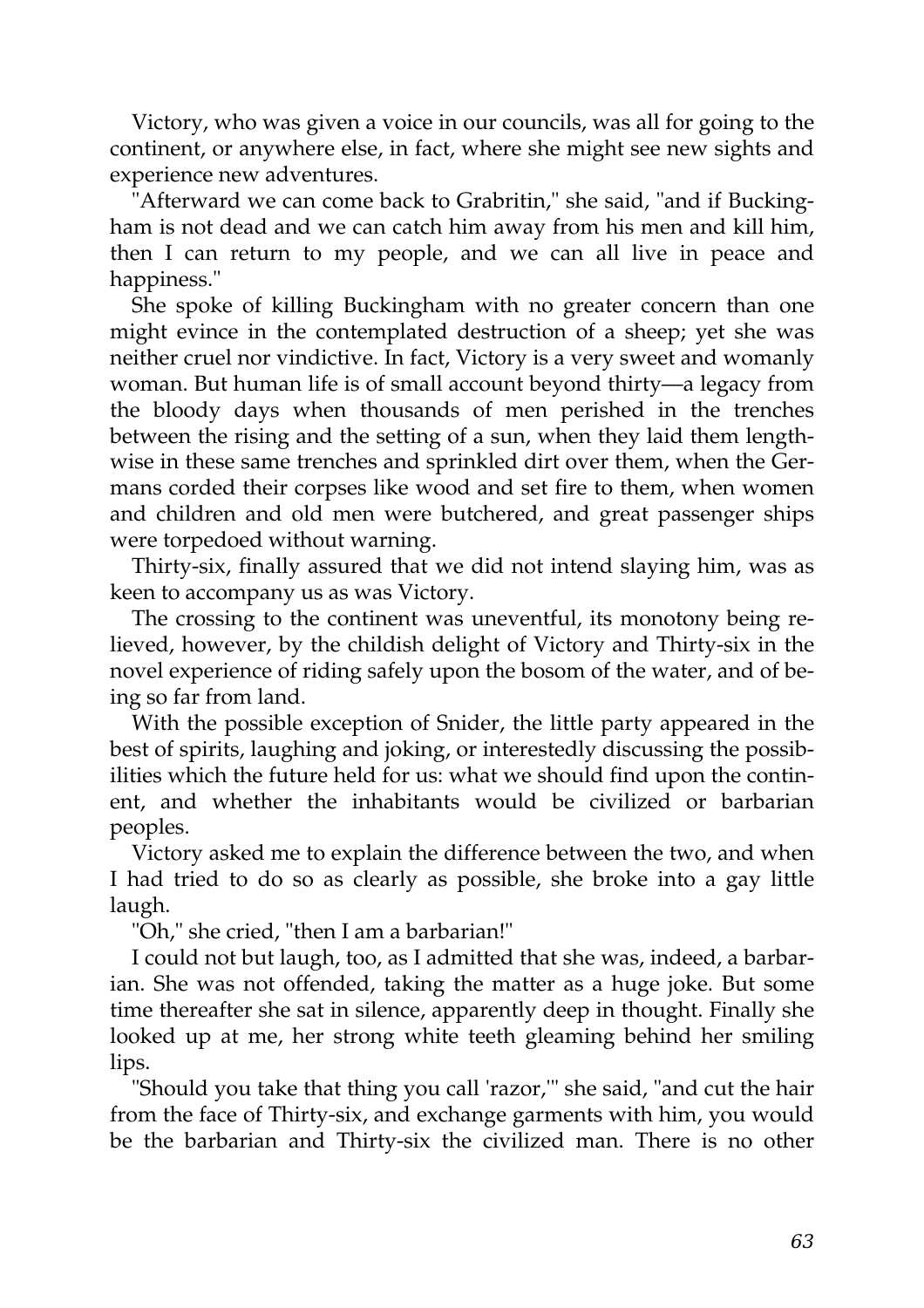difference between you, except your weapons. Clothe you in a wolfskin, give you a knife and a spear, and set you down in the woods of Grabritin—of what service would your civilization be to you?"

Delcarte and Taylor smiled at her reply, but Thirty-six and Snider laughed uproariously. I was not surprised at Thirty- six, but I thought that Snider laughed louder than the occasion warranted. As a matter of fact, Snider, it seemed to me, was taking advantage of every opportunity, however slight, to show insubordination, and I determined then that at the first real breach of discipline I should take action that would remind Snider, ever after, that I was still his commanding officer.

I could not help but notice that his eyes were much upon Victory, and I did not like it, for I knew the type of man he was. But as it would not be necessary ever to leave the girl alone with him I felt no apprehension for her safety.

After the incident of the discussion of barbarians I thought that Victory's manner toward me changed perceptibly. She held aloof from me, and when Snider took his turn at the wheel, sat beside him, upon the pretext that she wished to learn how to steer the launch. I wondered if she had guessed the man's antipathy for me, and was seeking his company solely for the purpose of piquing me.

Snider was, too, taking full advantage of his opportunity. Often he leaned toward the girl to whisper in her ear, and he laughed much, which was unusual with Snider.

Of course, it was nothing at all to me; yet, for some unaccountable reason, the sight of the two of them sitting there so close to one another and seeming to be enjoying each other's society to such a degree irritated me tremendously, and put me in such a bad humor that I took no pleasure whatsoever in the last few hours of the crossing.

We aimed to land near the site of ancient Ostend. But when we neared the coast we discovered no indication of any human habitations whatever, let alone a city. After we had landed, we found the same howling wilderness about us that we had discovered on the British Isle. There was no slightest indication that civilized man had ever set a foot upon that portion of the continent of Europe.

Although I had feared as much, since our experience in England, I could not but own to a feeling of marked disappointment, and to the gravest fears of the future, which induced a mental depression that was in no way dissipated by the continued familiarity between Victory and Snider.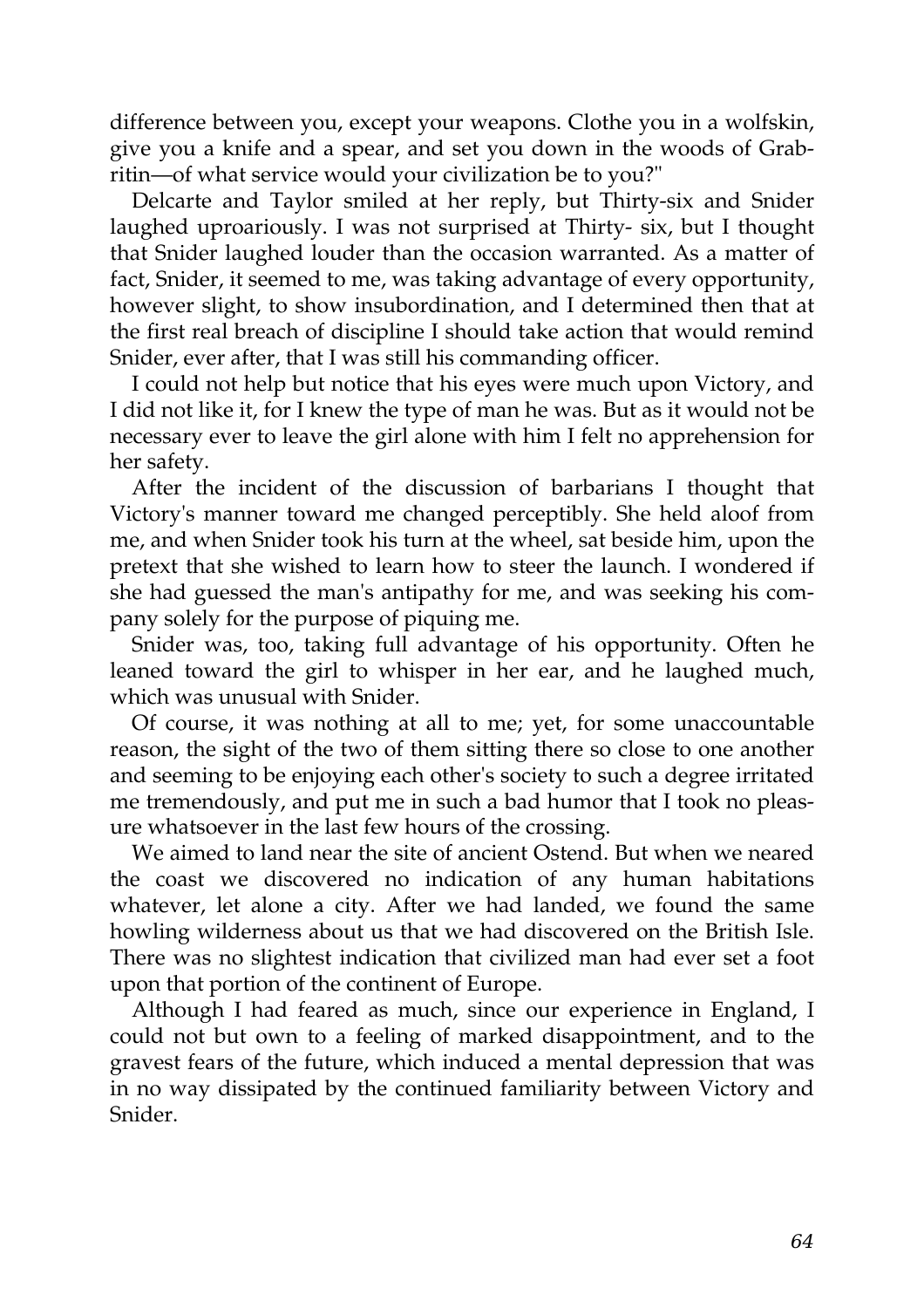I was angry with myself that I permitted that matter to affect me as it had. I did not wish to admit to myself that I was angry with this uncultured little savage, that it made the slightest difference to me what she did or what she did not do, or that I could so lower myself as to feel personal enmity towards a common sailor. And yet, to be honest, I was doing both.

Finding nothing to detain us about the spot where Ostend once had stood, we set out up the coast in search of the mouth of the River Rhine, which I purposed ascending in search of civilized man. It was my intention to explore the Rhine as far up as the launch would take us. If we found no civilization there we would return to the North Sea, continue up the coast to the Elbe, and follow that river and the canals of Berlin. Here, at least, I was sure that we should find what we sought—and, if not, then all Europe had reverted to barbarism.

The weather remained fine, and we made excellent progress, but everywhere along the Rhine we met with the same disappointment—no sign of civilized man, in fact, no sign of man at all.

I was not enjoying the exploration of modern Europe as I had anticipated—I was unhappy. Victory seemed changed, too. I had enjoyed her company at first, but since the trip across the Channel I had held aloof from her.

Her chin was in the air most of the time, and yet I rather think that she regretted her friendliness with Snider, for I noticed that she avoided him entirely. He, on the contrary, emboldened by her former friendliness, sought every opportunity to be near her. I should have liked nothing better than a reasonably good excuse to punch his head; yet, paradoxically, I was ashamed of myself for harboring him any ill will. I realized that there was something the matter with me, but I did not know what it was.

Matters remained thus for several days, and we continued our journey up the Rhine. At Cologne, I had hoped to find some reassuring indications, but there was no Cologne. And as there had been no other cities along the river up to that point, the devastation was infinitely greater than time alone could have wrought. Great guns, bombs, and mines must have leveled every building that man had raised, and then nature, unhindered, had covered the ghastly evidence of human depravity with her beauteous mantle of verdure. Splendid trees reared their stately tops where splendid cathedrals once had reared their domes, and sweet wild flowers blossomed in simple serenity in soil that once was drenched with human blood.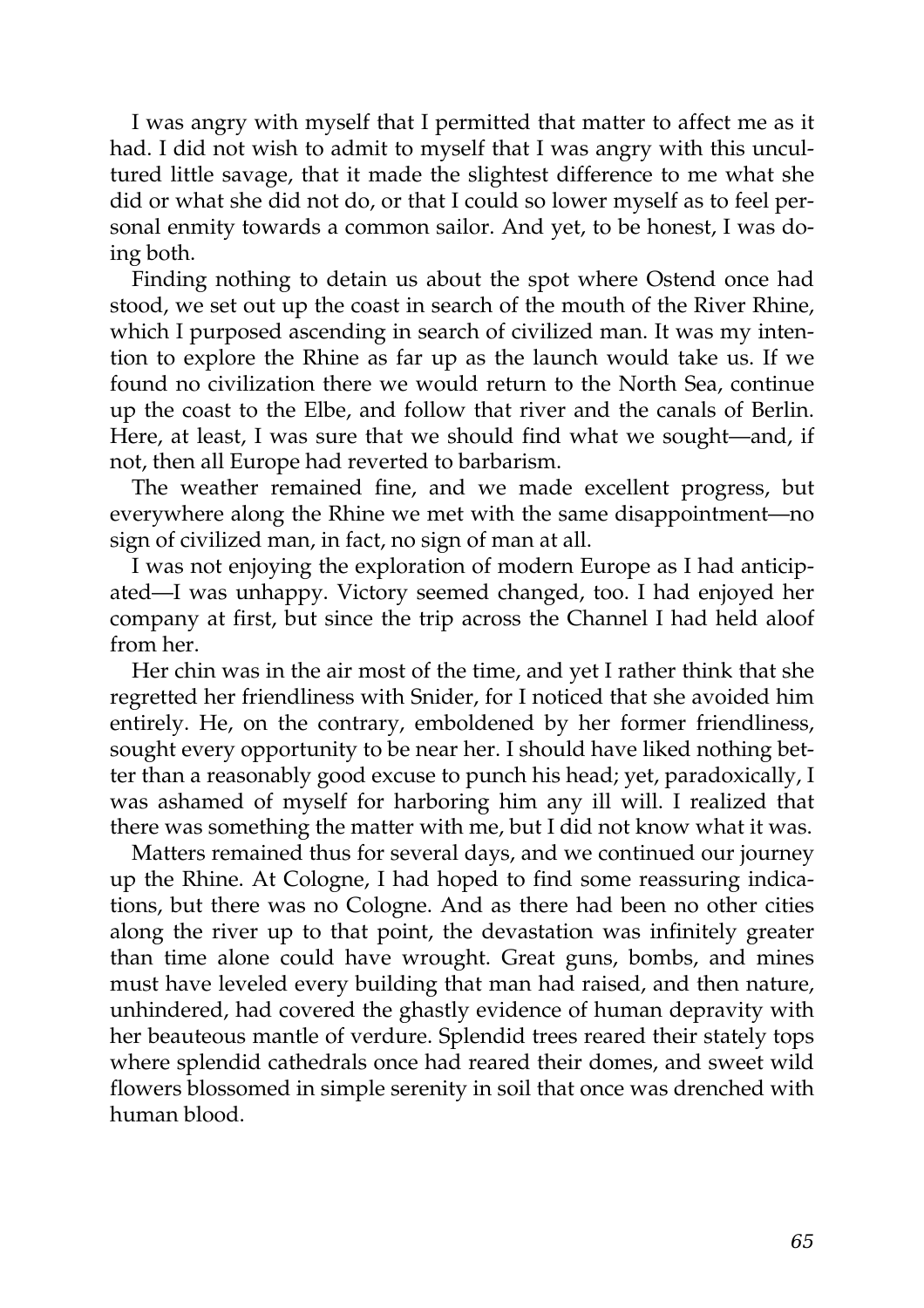Nature had reclaimed what man had once stolen from her and defiled. A herd of zebras grazed where once the German kaiser may have reviewed his troops. An antelope rested peacefully in a bed of daisies where, perhaps, two hundred years ago a big gun belched its terrorladen messages of death, of hate, of destruction against the works of man and God alike.

We were in need of fresh meat, yet I hesitated to shatter the quiet and peaceful serenity of the view with the crack of a rifle and the death of one of those beautiful creatures before us. But it had to be done—we must eat. I left the work to Delcarte, however, and in a moment we had two antelope and the landscape to ourselves.

After eating, we boarded the launch and continued up the river. For two days we passed through a primeval wilderness. In the afternoon of the second day we landed upon the west bank of the river, and, leaving Snider and Thirty-six to guard Victory and the launch, Delcarte, Taylor, and I set out after game.

We tramped away from the river for upwards of an hour before discovering anything, and then only a small red deer, which Taylor brought down with a neat shot of two hundred yards. It was getting too late to proceed farther, so we rigged a sling, and the two men carried the deer back toward the launch while I walked a hundred yards ahead, in the hope of bagging something further for our larder.

We had covered about half the distance to the river, when I suddenly came face to face with a man. He was as primitive and uncouth in appearance as the Grabritins—a shaggy, unkempt savage, clothed in a shirt of skin cured with the head on, the latter surmounting his own head to form a bonnet, and giving to him a most fearful and ferocious aspect.

The fellow was armed with a long spear and a club, the latter dangling down his back from a leathern thong about his neck. His feet were incased in hide sandals.

At sight of me, he halted for an instant, then turned and dove into the forest, and, though I called reassuringly to him in English he did not return nor did I again see him.

The sight of the wild man raised my hopes once more that elsewhere we might find men in a higher state of civilization—it was the society of civilized man that I craved—and so, with a lighter heart, I continued on toward the river and the launch.

I was still some distance ahead of Delcarte and Taylor, when I came in sight of the Rhine again. But I came to the water's edge before I noticed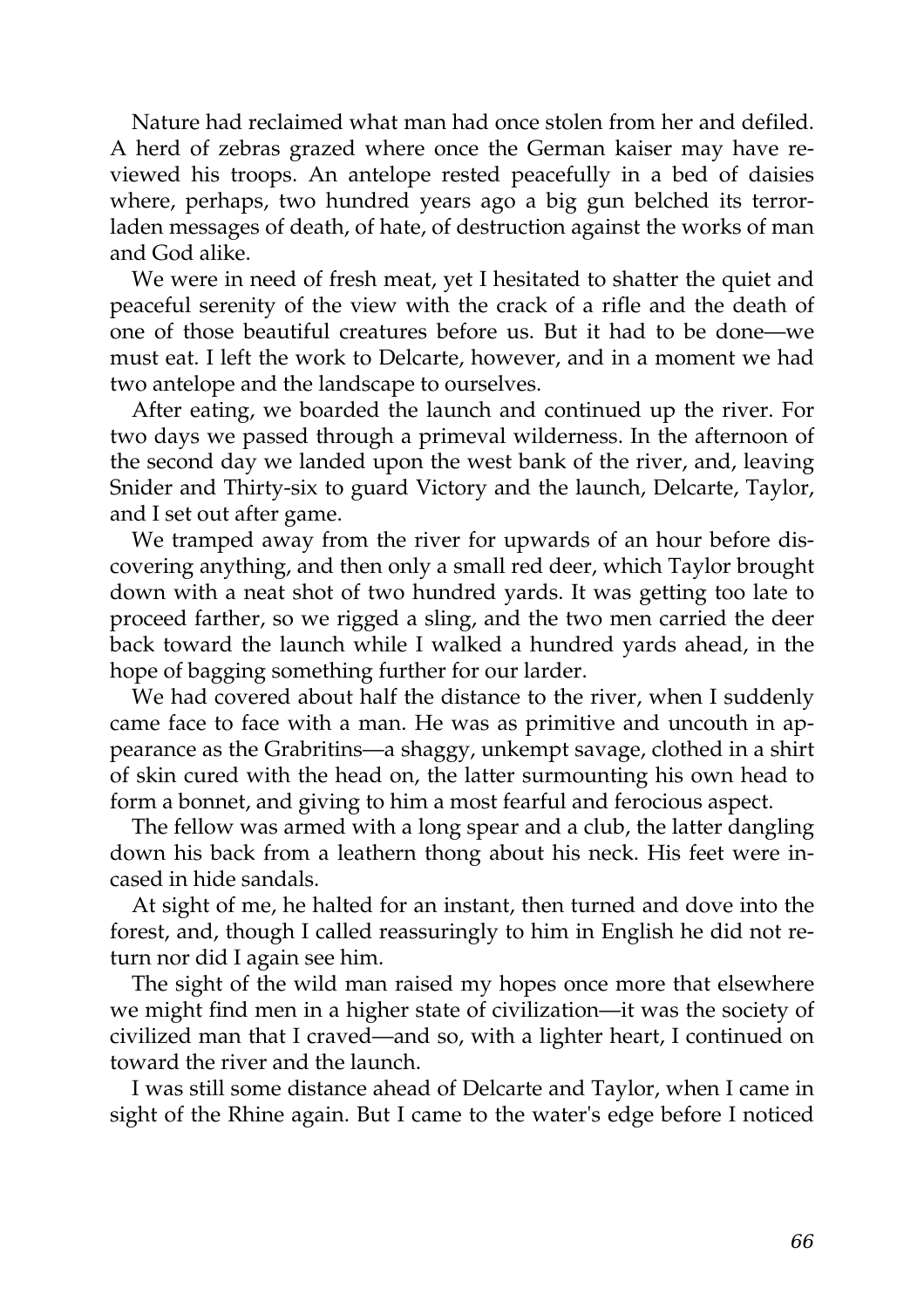that anything was amiss with the party we had left there a few hours before.

My first intimation of disaster was the absence of the launch from its former moorings. And then, a moment later—I discovered the body of a man lying upon the bank. Running toward it, I saw that it was Thirty-six, and as I stopped and raised the Grabritin's head in my arms, I heard a faint moan break from his lips. He was not dead, but that he was badly injured was all too evident.

Delcarte and Taylor came up a moment later, and the three of us worked over the fellow, hoping to revive him that he might tell us what had happened, and what had become of the others. My first thought was prompted by the sight I had recently had of the savage native. The little party had evidently been surprised, and in the attack Thirty-six had been wounded and the others taken prisoners. The thought was almost like a physical blow in the face—it stunned me. Victory in the hands of these abysmal brutes! It was frightful. I almost shook poor Thirty-six in my efforts to revive him.

I explained my theory to the others, and then Delcarte shattered it by a single movement of the hand. He drew aside the lion's skin that covered half of the Grabritin's breast, revealing a neat, round hole in Thirty-six's chest—a hole that could have been made by no other weapon than a rifle.

"Snider!" I exclaimed. Delcarte nodded. At about the same time the eyelids of the wounded man fluttered, and raised. He looked up at us, and very slowly the light of consciousness returned to his eyes.

"What happened, Thirty-six?" I asked him.

He tried to reply, but the effort caused him to cough, bringing about a hemorrhage of the lungs and again he fell back exhausted. For several long minutes he lay as one dead, then in an almost inaudible whisper he spoke.

"Snider—" He paused, tried to speak again, raised a hand, and pointed down-river. "They—went—back," and then he shuddered convulsively and died.

None of us voiced his belief. But I think they were all alike: Victory and Snider had stolen the launch, and deserted us.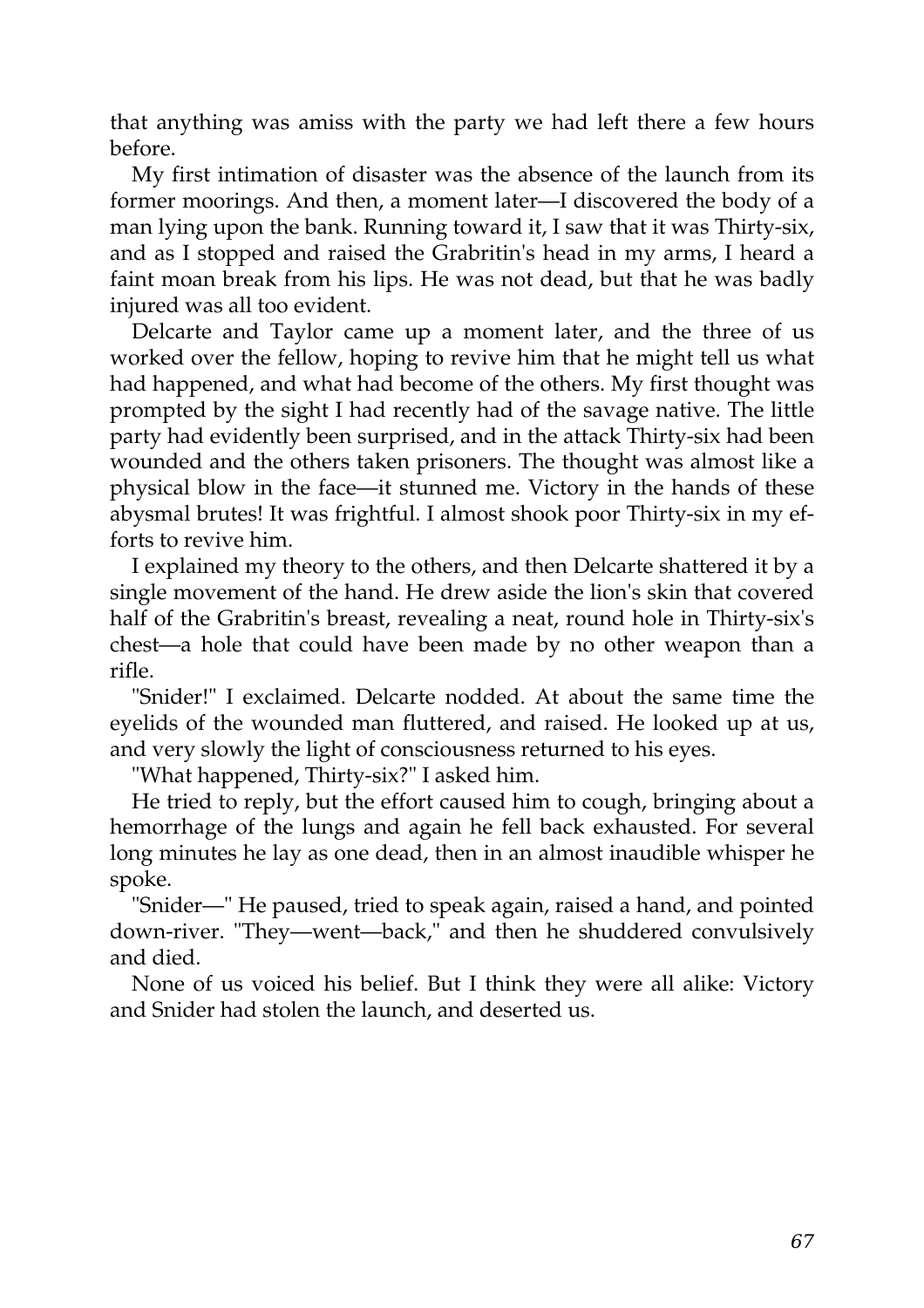## Chapter

We stood there, grouped about the body of the dead Grabritin, looking futilely down the river to where it made an abrupt curve to the west, a quarter of a mile below us, and was lost to sight, as though we expected to see the truant returning to us with our precious launch—the thing that meant life or death to us in this unfriendly, savage world.

I felt, rather than saw, Taylor turn his eyes slowly toward my profile, and, as mine swung to meet them, the expression upon his face recalled me to my duty and responsibility as an officer.

The utter hopelessness that was reflected in his face must have been the counterpart of what I myself felt, but in that brief instant I determined to hide my own misgivings that I might bolster up the courage of the others.

"We are lost!" was written as plainly upon Taylor's face as though his features were the printed words upon an open book. He was thinking of the launch, and of the launch alone. Was I? I tried to think that I was. But a greater grief than the loss of the launch could have engendered in me, filled my heart—a sullen, gnawing misery which I tried to deny—which I refused to admit—but which persisted in obsessing me until my heart rose and filled my throat, and I could not speak when I would have uttered words of reassurance to my companions.

And then rage came to my relief—rage against the vile traitor who had deserted three of his fellow countrymen in so frightful a position. I tried to feel an equal rage against the woman, but somehow I could not, and kept searching for excuses for her—her youth, her inexperience, her savagery.

My rising anger swept away my temporary helplessness. I smiled, and told Taylor not to look so glum.

"We will follow them," I said, "and the chances are that we shall overtake them. They will not travel as rapidly as Snider probably hopes. He will be forced to halt for fuel and for food, and the launch must follow the windings of the river; we can take short cuts while they are traversing the detour. I have my map—thank God! I always carry it upon my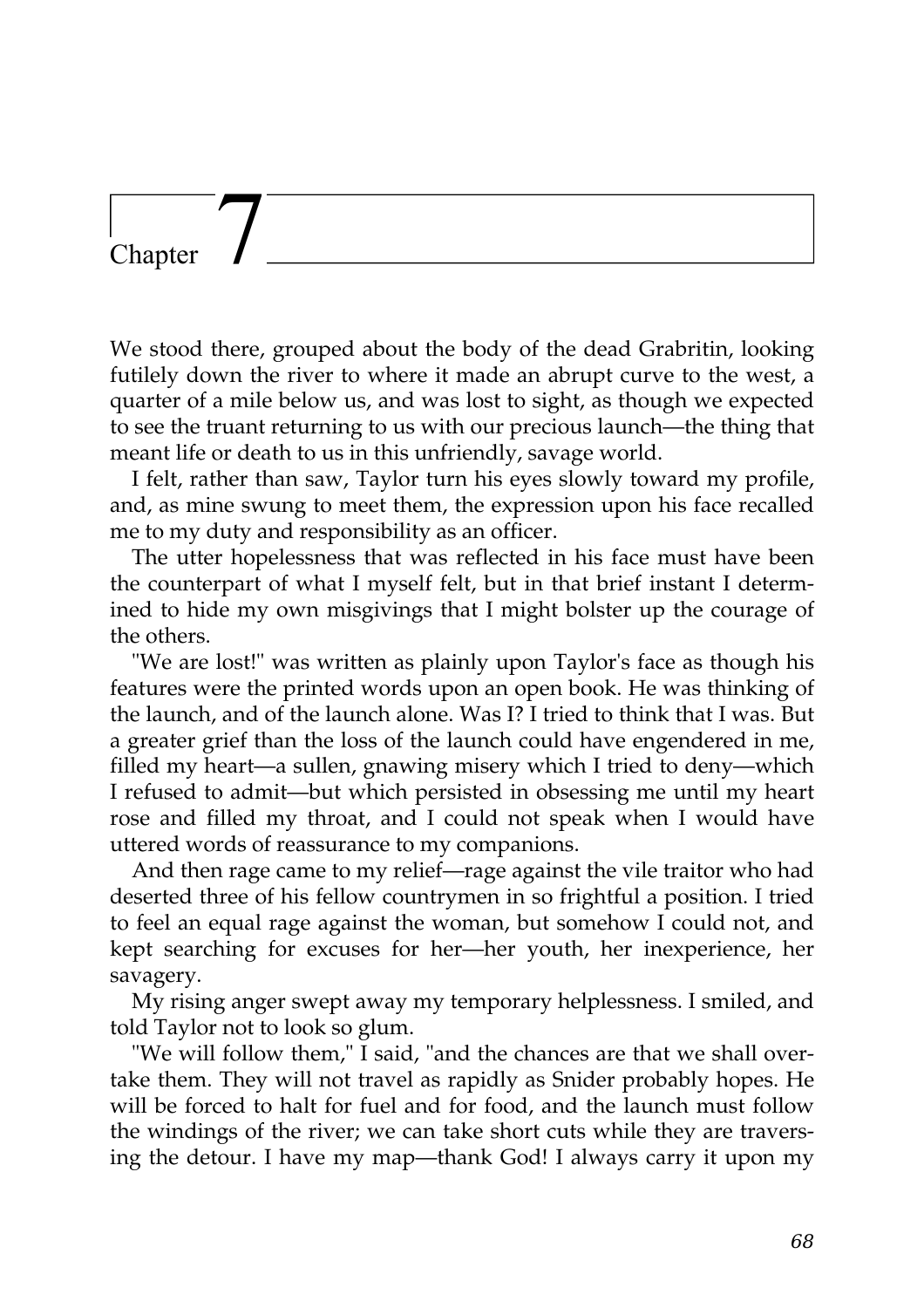person—and with that and the compass we will have an advantage over them."

My words seemed to cheer them both, and they were for starting off at once in pursuit. There was no reason why we should delay, and we set forth down the river. As we tramped along, we discussed a question that was uppermost in the mind of each—what we should do with Snider when we had captured him, for with the action of pursuit had come the optimistic conviction that we should succeed. As a matter of fact, we had to succeed. The very thought of remaining in this utter wilderness for the rest of our lives was impossible.

We arrived at nothing very definite in the matter of Snider's punishment, since Taylor was for shooting him, Delcarte insisting that he should be hanged, while I, although fully conscious of the gravity of his offense, could not bring myself to give the death penalty.

I fell to wondering what charm Victory had found in such a man as Snider, and why I insisted upon finding excuses for her and trying to defend her indefensible act. She was nothing to me. Aside from the natural gratitude I felt for her since she had saved my life, I owed her nothing. She was a half-naked little savage—I, a gentleman, and an officer in the world's greatest navy. There could be no close bonds of interest between us.

This line of reflection I discovered to be as distressing as the former, but, though I tried to turn my mind to other things, it persisted in returning to the vision of an oval face, sun-tanned; of smiling lips, revealing white and even teeth; of brave eyes that harbored no shadow of guile; and of a tumbling mass of wavy hair that crowned the loveliest picture on which my eyes had ever rested.

Every time this vision presented itself I felt myself turn cold with rage and hate against Snider. I could forgive the launch, but if he had wronged her he should die—he should die at my own hands; in this I was determined.

For two days we followed the river northward, cutting off where we could, but confined for the most part to the game trails that paralleled the stream. One afternoon, we cut across a narrow neck of land that saved us many miles, where the river wound to the west and back again.

Here we decided to halt, for we had had a hard day of it, and, if the truth were known, I think that we had all given up hope of overtaking the launch other than by the merest accident.

We had shot a deer just before our halt, and, as Taylor and Delcarte were preparing it, I walked down to the water to fill our canteens. I had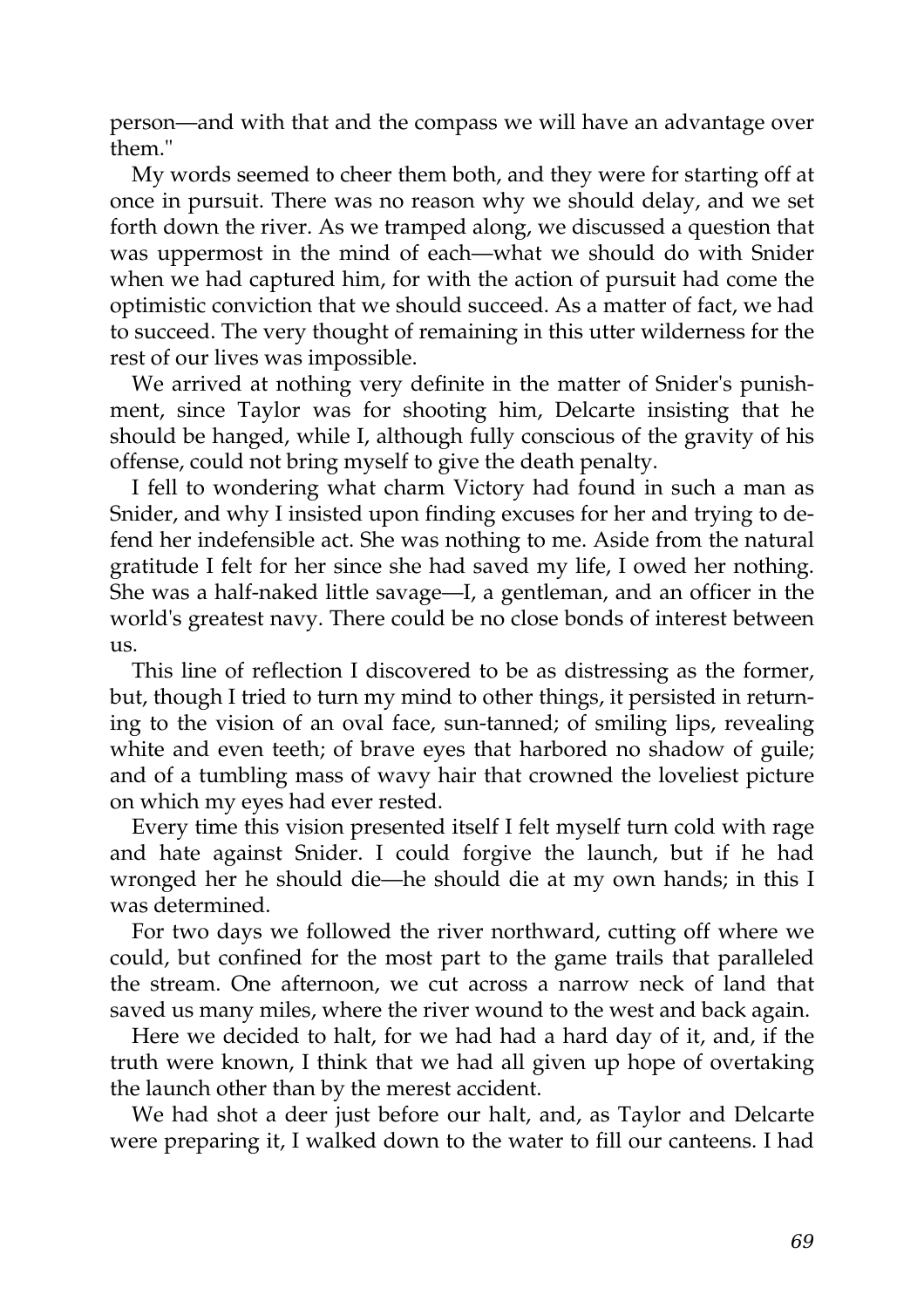just finished, and was straightening up, when something floating around a bend above me caught my eye. For a moment I could not believe the testimony of my own senses. It was a boat.

I shouted to Delcarte and Taylor, who came running to my side.

"The launch!" cried Delcarte; and, indeed, it was the launch, floating down-river from above us. Where had it been? How had we passed it? And how were we to reach it now, should Snider and the girl discover us?

"It's drifting," said Taylor. "I see no one in it."

I was stripping off my clothes, and Delcarte soon followed my example. I told Taylor to remain on shore with the clothing and rifles. He might also serve us better there, since it would give him an opportunity to take a shot at Snider should the man discover us and show himself.

With powerful strokes we swam out in the path of the oncoming launch. Being a stronger swimmer than Delcarte, I soon was far in the lead, reaching the center of the channel just as the launch bore down upon me. It was drifting broadside on. I seized the gunwale and raised myself quickly, so that my chin topped the side. I expected a blow the moment that I came within the view of the occupants, but no blow fell.

Snider lay upon his back in the bottom of the boat alone. Even before I had clambered in and stooped above him I knew that he was dead. Without examining him further, I ran forward to the control board and pressed the starting button. To my relief, the mechanism responded—the launch was uninjured. Coming about, I picked up Delcarte. He was astounded at the sight that met his eyes, and immediately fell to examining Snider's body for signs of life or an explanation of the manner in which he met his death.

The fellow had been dead for hours—he was cold and still. But Delcarte's search was not without results, for above Snider's heart was a wound, a slit about an inch in length—such a slit as a sharp knife would make, and in the dead fingers of one hand was clutched a strand of long brown hair—Victory's hair was brown.

They say that dead men tell no tales, but Snider told the story of his end as clearly as though the dead lips had parted and poured forth the truth. The beast had attacked the girl, and she had defended her honor.

We buried Snider beside the Rhine, and no stone marks his last resting place. Beasts do not require headstones.

Then we set out in the launch, turning her nose upstream. When I had told Delcarte and Taylor that I intended searching for the girl, neither had demurred.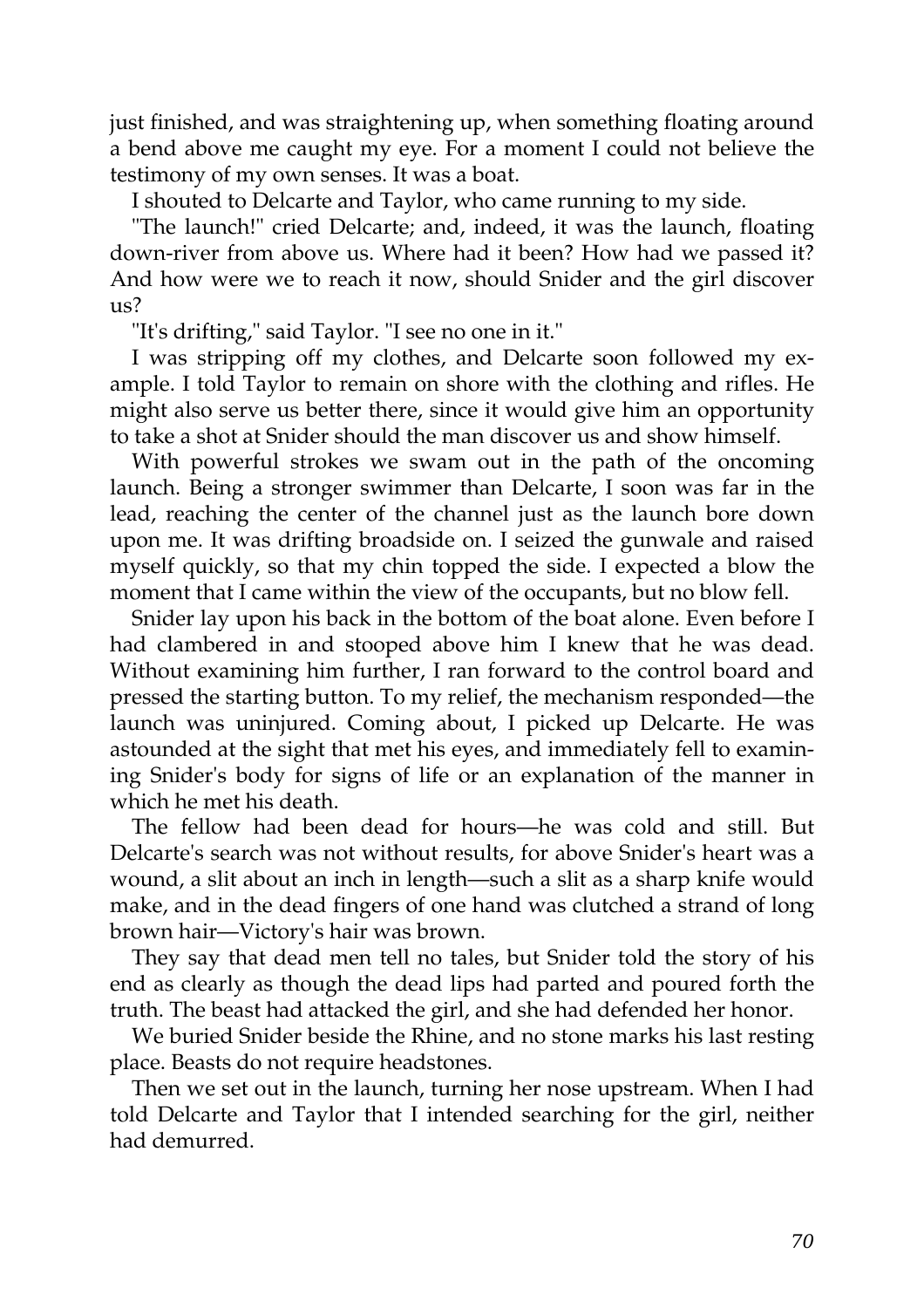"We had her wrong in our thoughts," said Delcarte, "and the least that we can do in expiation is to find and rescue her."

We called her name aloud every few minutes as we motored up the river, but, though we returned all the way to our former camping place, we did not find her. I then decided to retrace our journey, letting Taylor handle the launch, while Delcarte and I, upon opposite sides of the river, searched for some sign of the spot where Victory had landed.

We found nothing until we had reached a point a few miles above the spot where I had first seen the launch drifting down toward us, and there I discovered the remnants of a recent camp fire.

That Victory carried flint and steel I was aware, and that it was she who built the fire I was positive. But which way had she gone since she stopped here?

Would she go on down the river, that she might thus bring herself nearer her own Grabritin, or would she have sought to search for us upstream, where she had seen us last?

I had hailed Taylor, and sent him across the river to take in Delcarte, that the two might join me and discuss my discovery and our future plans.

While waiting for them, I stood looking out over the river, my back toward the woods that stretched away to the east behind me. Delcarte was just stepping into the launch upon the opposite side of the stream, when, without the least warning, I was violently seized by both arms and about the waist—three or four men were upon me at once; my rifle was snatched from my hands and my revolver from my belt.

I struggled for an instant, but finding my efforts of no avail, I ceased them, and turned my head to have a look at my assailants. At the same time several others of them walked around in front of me, and, to my astonishment, I found myself looking upon uniformed soldiery, armed with rifles, revolvers, and sabers, but with faces as black as coal.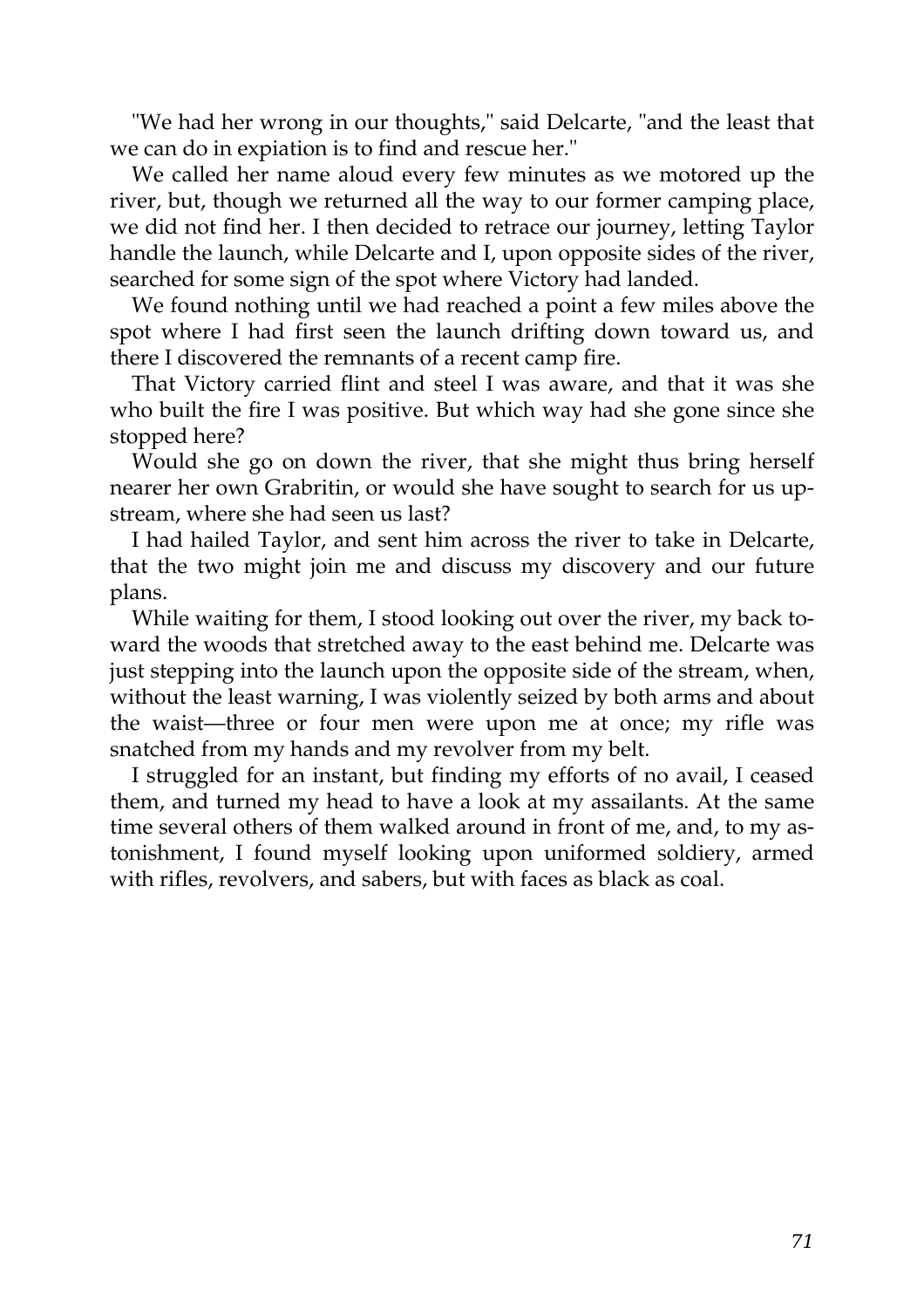## Chapter

Delcarte and Taylor were now in mid-stream, coming toward us, and I called to them to keep aloof until I knew whether the intentions of my captors were friendly or otherwise. My good men wanted to come on and annihilate the blacks. But there were upward of a hundred of the latter, all well armed, and so I commanded Delcarte to keep out of harm's way, and stay where he was till I needed him.

A young officer called and beckoned to them. But they refused to come, and so he gave orders that resulted in my hands being secured at my back, after which the company marched away, straight toward the east.

I noticed that the men wore spurs, which seemed strange to me. But when, late in the afternoon, we arrived at their encampment, I discovered that my captors were cavalrymen.

In the center of a plain stood a log fort, with a block- house at each of its four corners. As we approached, I saw a herd of cavalry horses grazing under guard outside the walls of the post. They were small, stocky horses, but the telltale saddle galls proclaimed their calling. The flag flying from a tall staff inside the palisade was one which I had never before seen nor heard of.

We marched directly into the compound, where the company was dismissed, with the exception of a guard of four privates, who escorted me in the wake of the young officer. The latter led us across a small parade ground, where a battery of light field guns was parked, and toward a log building, in front of which rose the flagstaff.

I was escorted within the building into the presence of an old negro, a fine looking man, with a dignified and military bearing. He was a colonel, I was to learn later, and to him I owe the very humane treatment that was accorded me while I remained his prisoner.

He listened to the report of his junior, and then turned to question me, but with no better results than the former had accomplished. Then he summoned an orderly, and gave some instructions. The soldier saluted, and left the room, returning in about five minutes with a hairy old white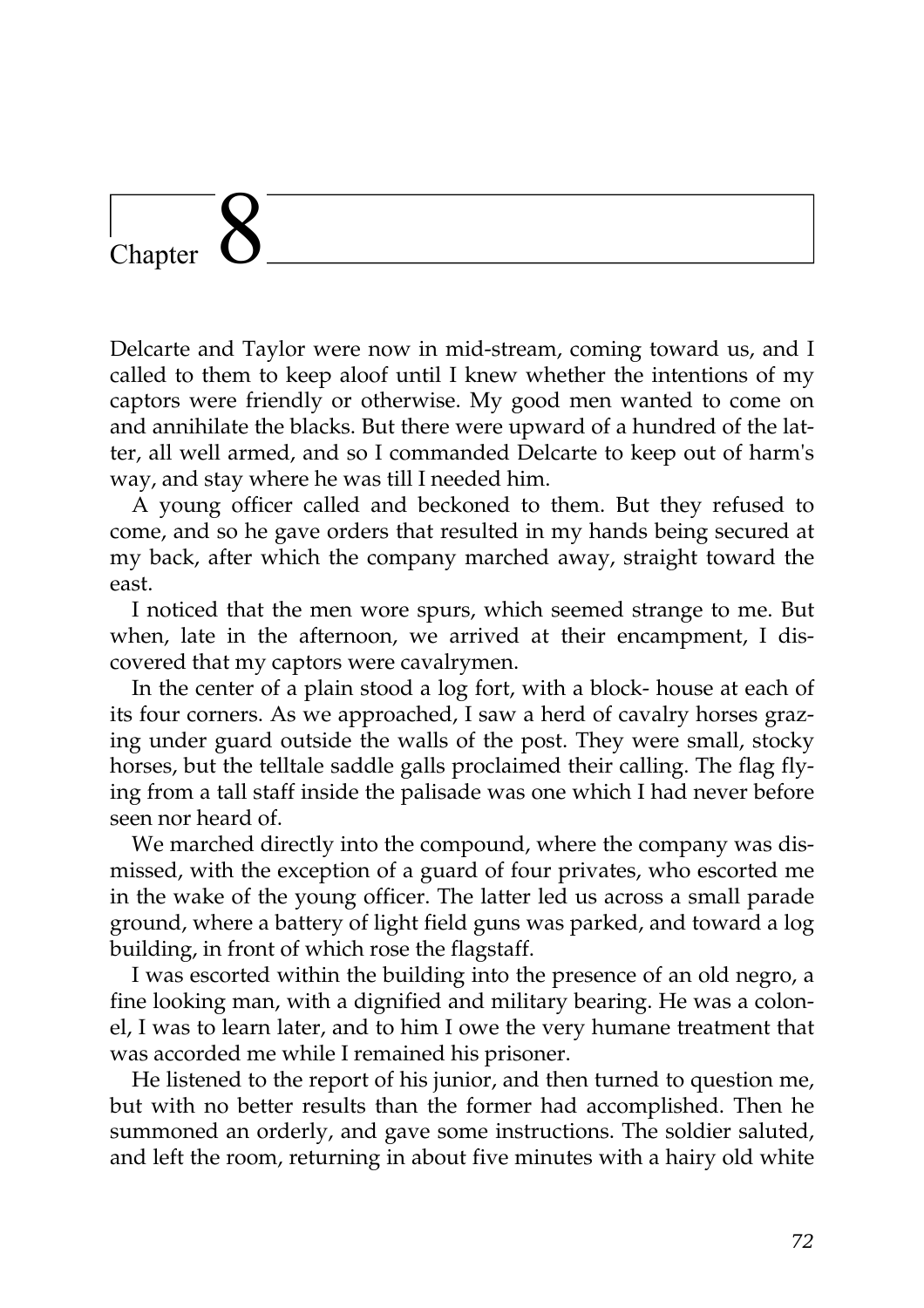man—just such a savage, primeval-looking fellow as I had discovered in the woods the day that Snider had disappeared with the launch.

The colonel evidently expected to use the fellow as interpreter, but when the savage addressed me it was in a language as foreign to me as was that of the blacks. At last the old officer gave it up, and, shaking his head, gave instructions for my removal.

From his office I was led to a guardhouse, in which I found about fifty half-naked whites, clad in the skins of wild beasts. I tried to converse with them, but not one of them could understand Pan-American, nor could I make head or tail of their jargon.

For over a month I remained a prisoner there, working from morning until night at odd jobs about the headquarters building of the commanding officer. The other prisoners worked harder than I did, and I owe my better treatment solely to the kindliness and discrimination of the old colonel.

What had become of Victory, of Delcarte, of Taylor I could not know; nor did it seem likely that I should ever learn. I was most depressed. But I whiled away my time in performing the duties given me to the best of my ability and attempting to learn the language of my captors.

Who they were or where they came from was a mystery to me. That they were the outpost of some pow-erful black nation seemed likely, yet where the seat of that nation lay I could not guess.

They looked upon the whites as their inferiors, and treated us accordingly. They had a literature of their own, and many of the men, even the common soldiers, were omnivorous readers. Every two weeks a dustcovered trooper would trot his jaded mount into the post and deliver a bulging sack of mail at headquarters. The next day he would be away again upon a fresh horse toward the south, carrying the soldiers' letters to friends in the far off land of mystery from whence they all had come.

Troops, sometimes mounted and sometimes afoot, left the post daily for what I assumed to be patrol duty. I judged the little force of a thousand men were detailed here to maintain the authority of a distant government in a conquered country. Later, I learned that my surmise was correct, and this was but one of a great chain of similar posts that dotted the new frontier of the black nation into whose hands I had fallen.

Slowly I learned their tongue, so that I could understand what was said before me, and make myself understood. I had seen from the first that I was being treated as a slave—that all whites that fell into the hands of the blacks were thus treated.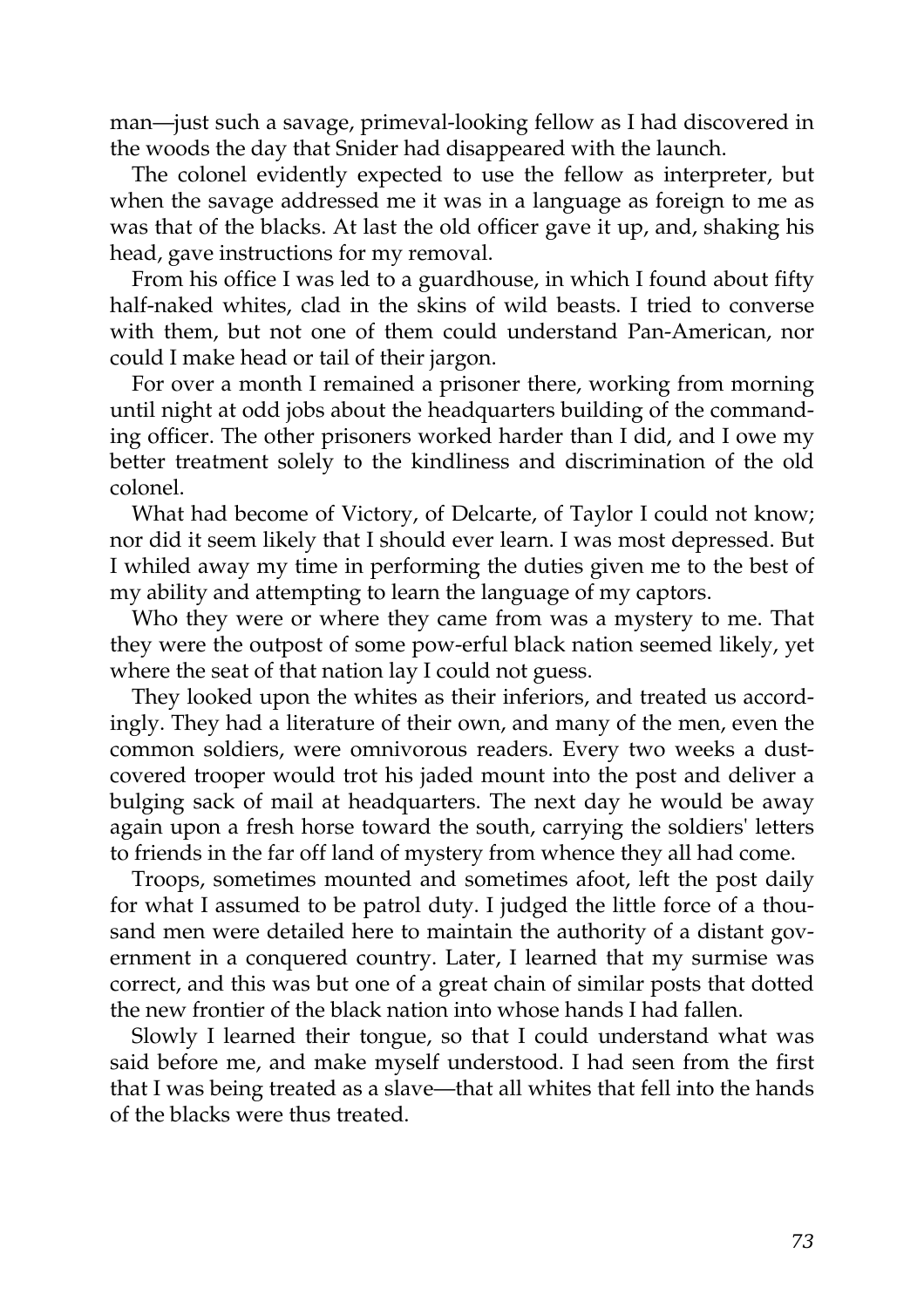Almost daily new prisoners were brought in, and about three weeks after I was brought in to the post a troop of cavalry came from the south to relieve one of the troops stationed there. There was great jubilation in the encampment after the arrival of the newcomers, old friendships were renewed and new ones made. But the happiest men were those of the troop that was to be relieved.

The next morning they started away, and as they were forced upon the parade ground we prisoners were marched from our quarters and lined up before them. A couple of long chains were brought, with rings in the links every few feet. At first I could not guess the purpose of these chains. But I was soon to learn.

A couple of soldiers snapped the first ring around the neck of a powerful white slave, and one by one the rest of us were herded to our places, and the work of shackling us neck to neck commenced.

The colonel stood watching the procedure. Presently his eyes fell upon me, and he spoke to a young officer at his side. The latter stepped toward me and motioned me to follow him. I did so, and was led back to the colonel.

By this time I could understand a few words of their strange language, and when the colonel asked me if I would prefer to remain at the post as his body servant, I signified my willingness as emphatically as possible, for I had seen enough of the brutality of the common soldiers toward their white slaves to have no desire to start out upon a march of unknown length, chained by the neck, and driven on by the great whips that a score of the soldiers carried to accelerate the speed of their charges.

About three hundred prisoners who had been housed in six prisons at the post marched out of the gates that morning, toward what fate and what future I could not guess. Neither had the poor devils themselves more than the most vague conception of what lay in store for them, except that they were going elsewhere to continue in the slavery that they had known since their capture by their black conquerors—a slavery that was to continue until death released them.

My position was altered at the post. From working about the headquarters office, I was transferred to the colonel's living quarters. I had greater freedom, and no longer slept in one of the prisons, but had a little room to myself off the kitchen of the colonel's log house.

My master was always kind to me, and under him I rapidly learned the language of my captors, and much concerning them that had been a mystery to me before. His name was Abu Belik. He was a colonel in the cavalry of Abyssinia, a country of which I do not remember ever hearing,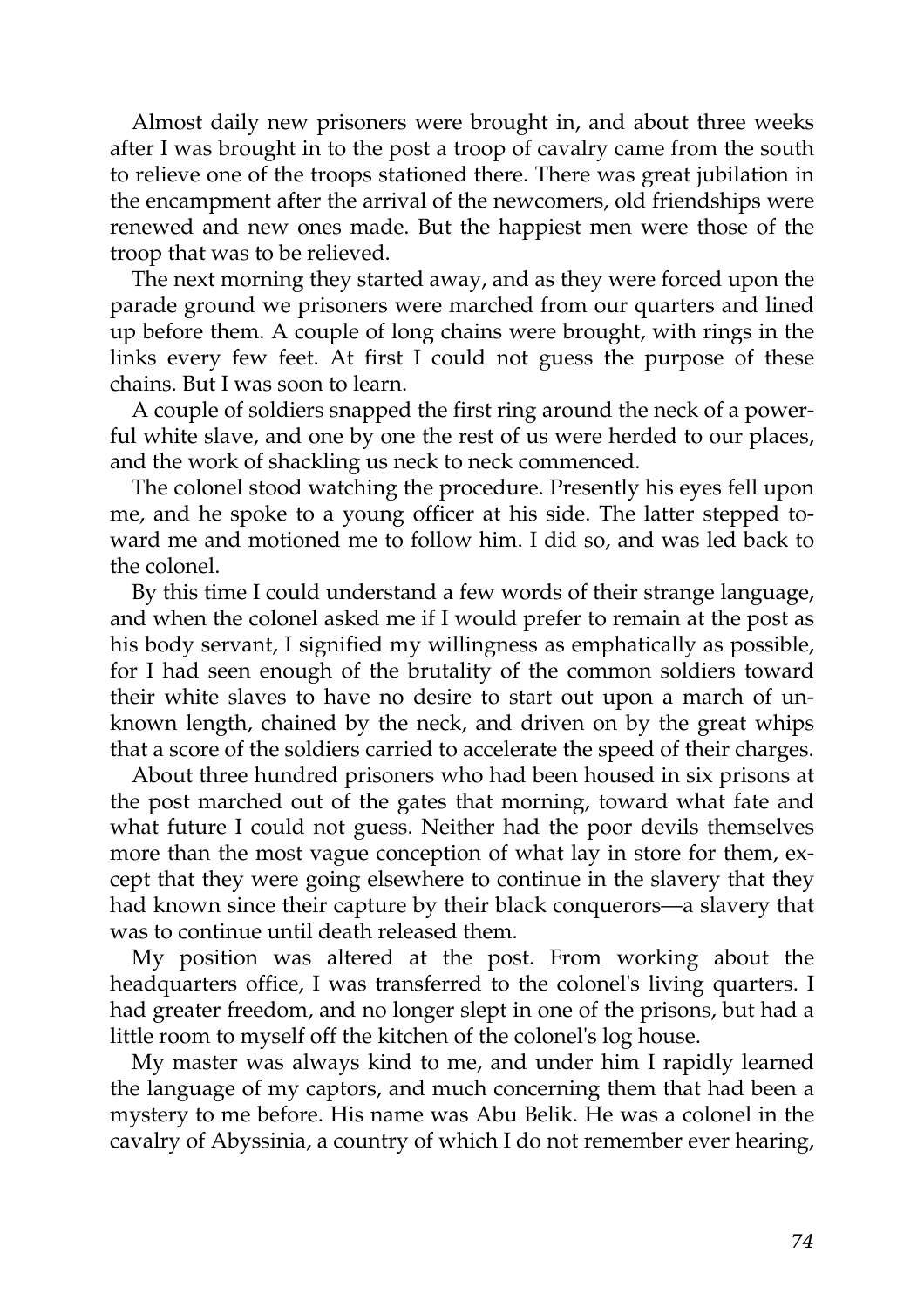but which Colonel Belik assured me is the oldest civilized country in the world.

Colonel Belik was born in Adis Abeba, the capital of the empire, and until recently had been in command of the emperor's palace guard. Jealousy and the ambition and intrigue of another officer had lost him the favor of his emperor, and he had been detailed to this frontier post as a mark of his sovereign's displeasure.

Some fifty years before, the young emperor, Menelek XIV, was ambitious. He knew that a great world lay across the waters far to the north of his capital. Once he had crossed the desert and looked out upon the blue sea that was the northern boundary of his dominions.

There lay another world to conquer. Menelek busied himself with the building of a great fleet, though his people were not a maritime race. His army crossed into Europe. It met with little resistance, and for fifty years his soldiers had been pushing his boundaries farther and farther toward the north.

"The yellow men from the east and north are contesting our rights here now," said the colonel, "but we shall win—we shall conquer the world, carrying Christianity to all the benighted heathen of Europe, and Asia as well."

"You are a Christian people?" I asked.

He looked at me in surprise, nodding his head affirmatively.

"I am a Christian," I said. "My people are the most powerful on earth."

He smiled, and shook his head indulgently, as a father to a child who sets up his childish judgment against that of his elders.

Then I set out to prove my point. I told him of our cities, of our army, of our great navy. He came right back at me asking for figures, and when he was done I had to admit that only in our navy were we numerically superior.

Menelek XIV is the undisputed ruler of all the continent of Africa, of all of ancient Europe except the British Isles, Scandinavia, and eastern Russia, and has large possessions and prosperous colonies in what once were Arabia and Turkey in Asia.

He has a standing army of ten million men, and his people possess slaves—white slaves—to the number of ten or fifteen million.

Colonel Belik was much surprised, however, upon his part to learn of the great nation which lay across the ocean, and when he found that I was a naval officer, he was inclined to accord me even greater consideration than formerly. It was difficult for him to believe my assertion that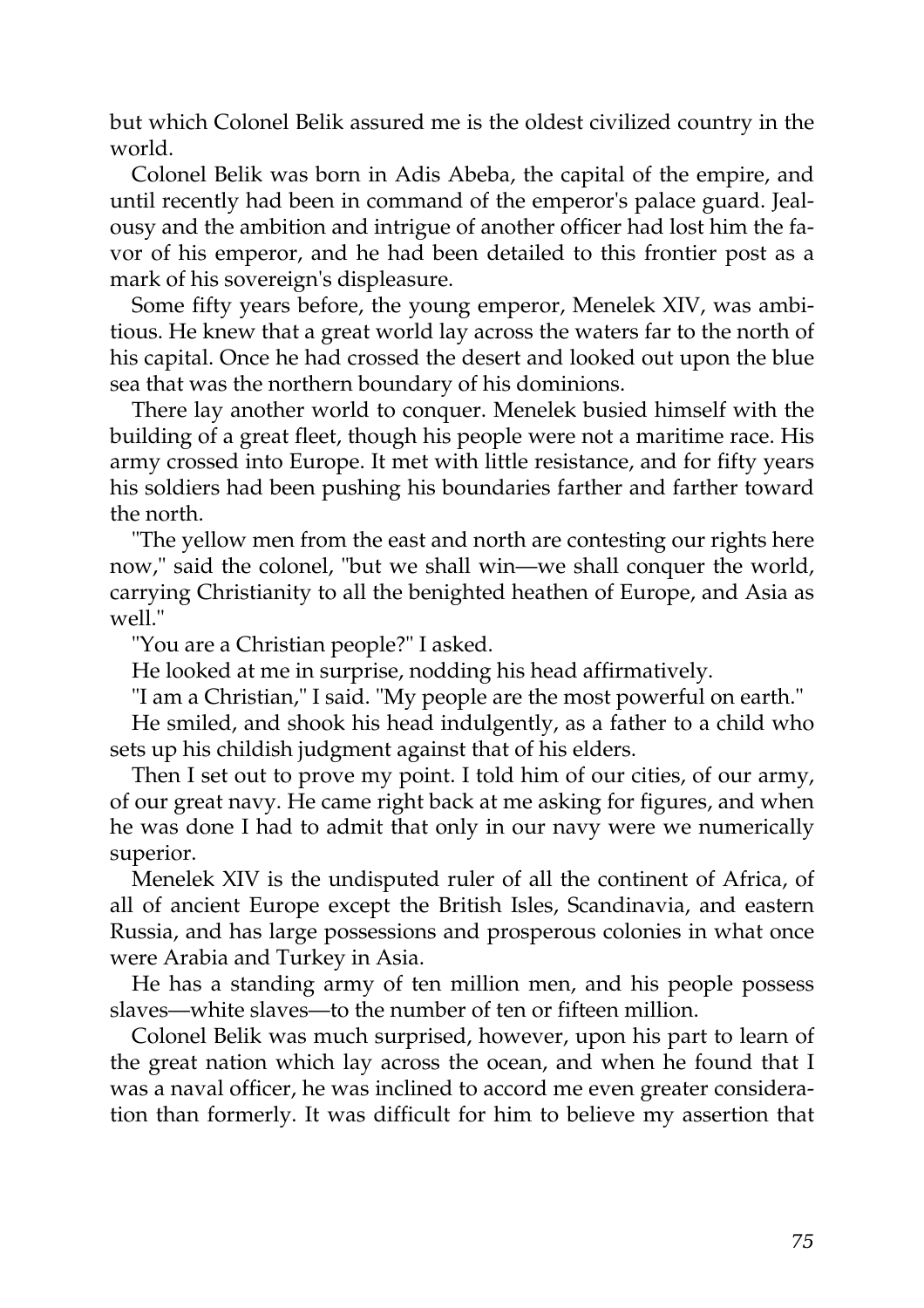there were but few blacks in my country, and that these occupied a lower social plane than the whites.

Just the reverse is true in Colonel Belik's land. He considered whites inferior beings, creatures of a lower order, and assuring me that even the few white freemen of Abyssinia were never accorded anything approximating a position of social equality with the blacks. They live in the poorer districts of the cities, in little white colonies, and a black who marries a white is socially ostracized.

The arms and ammunition of the Abyssinians are greatly inferior to ours, yet they are tremendously effective against the ill-armed barbarians of Europe. Their rifles are of a type similar to the magazine rifles of twentieth century Pan-America, but carrying only five cartridges in the magazine, in addition to the one in the chamber. They are of extraordinary length, even those of the cavalry, and are of extreme accuracy.

The Abyssinians themselves are a fine looking race of black men—tall, muscular, with fine teeth, and regular features, which incline distinctly toward Semitic mold—I refer to the full-blooded natives of Abyssinia. They are the patricians—the aristocracy. The army is officered almost exclusively by them. Among the soldiery a lower type of negro predominates, with thicker lips and broader, flatter noses. These men are recruited, so the colonel told me, from among the conquered tribes of Africa. They are good soldiers—brave and loyal. They can read and write, and they are endowed with a self-confidence and pride which, from my readings of the words of ancient African explorers, must have been wanting in their earliest progenitors. On the whole, it is apparent that the black race has thrived far better in the past two centuries under men of its own color than it had under the domination of whites during all previous history.

I had been a prisoner at the little frontier post for over a month, when orders came to Colonel Belik to hasten to the eastern frontier with the major portion of his command, leaving only one troop to garrison the fort. As his body servant, I accompanied him mounted upon a fiery little Abyssinian pony.

We marched rapidly for ten days through the heart of the ancient German empire, halting when night found us in proximity to water. Often we passed small posts similar to that at which the colonel's regiment had been quartered, finding in each instance that only a single company or troop remained for defence, the balance having been withdrawn toward the northeast, in the same direction in which we were moving.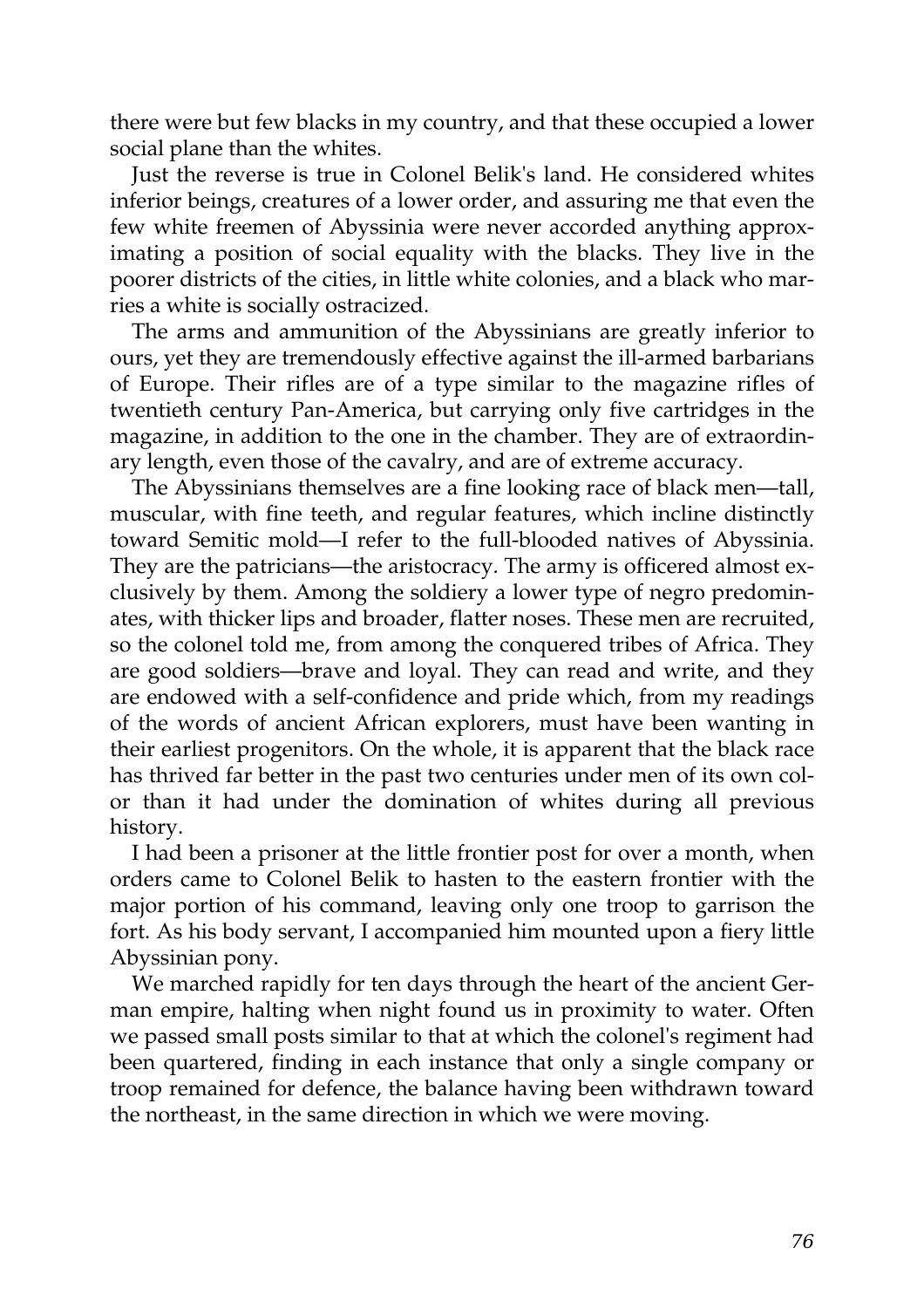Naturally, the colonel had not confided to me the nature of his orders. But the rapidity of our march and the fact that all available troops were being hastened toward the northeast assured me that a matter of vital importance to the dominion of Menelek XIV in that part of Europe was threatening or had already broken.

I could not believe that a simple rising of the savage tribes of whites would necessitate the mobilizing of such a force as we presently met with converging from the south into our trail. There were large bodies of cavalry and infantry, endless streams of artillery wagons and guns, and countless horse-drawn covered vehicles laden with camp equipage, munitions, and provisions.

Here, for the first time, I saw camels, great caravans of them, bearing all sorts of heavy burdens, and miles upon miles of elephants doing similar service. It was a scene of wondrous and barbaric splendor, for the men and beasts from the south were gaily caparisoned in rich colors, in marked contrast to the gray uniformed forces of the frontier, with which I had been familiar.

The rumor reached us that Menelek himself was coming, and the pitch of excitement to which this announcement raised the troops was little short of miraculous—at least, to one of my race and nationality whose rulers for centuries had been but ordinary men, holding office at the will of the people for a few brief years.

As I witnessed it, I could not but speculate upon the moral effect upon his troops of a sovereign's presence in the midst of battle. All else being equal in war between the troops of a republic and an empire, could not this exhilarated mental state, amounting almost to hysteria on the part of the imperial troops, weigh heavily against the soldiers of a president? I wonder.

But if the emperor chanced to be absent? What then? Again I wonder.

On the eleventh day we reached our destination—a walled frontier city of about twenty thousand. We passed some lakes, and crossed some old canals before entering the gates. Within, beside the frame buildings, were many built of ancient brick and well-cut stone. These, I was told, were of material taken from the ruins of the ancient city which, once, had stood upon the site of the present town.

The name of the town, translated from the Abyssinian, is New Gondar. It stands, I am convinced, upon the ruins of ancient Berlin, the one time capital of the old German empire, but except for the old building material used in the new town there is no sign of the former city.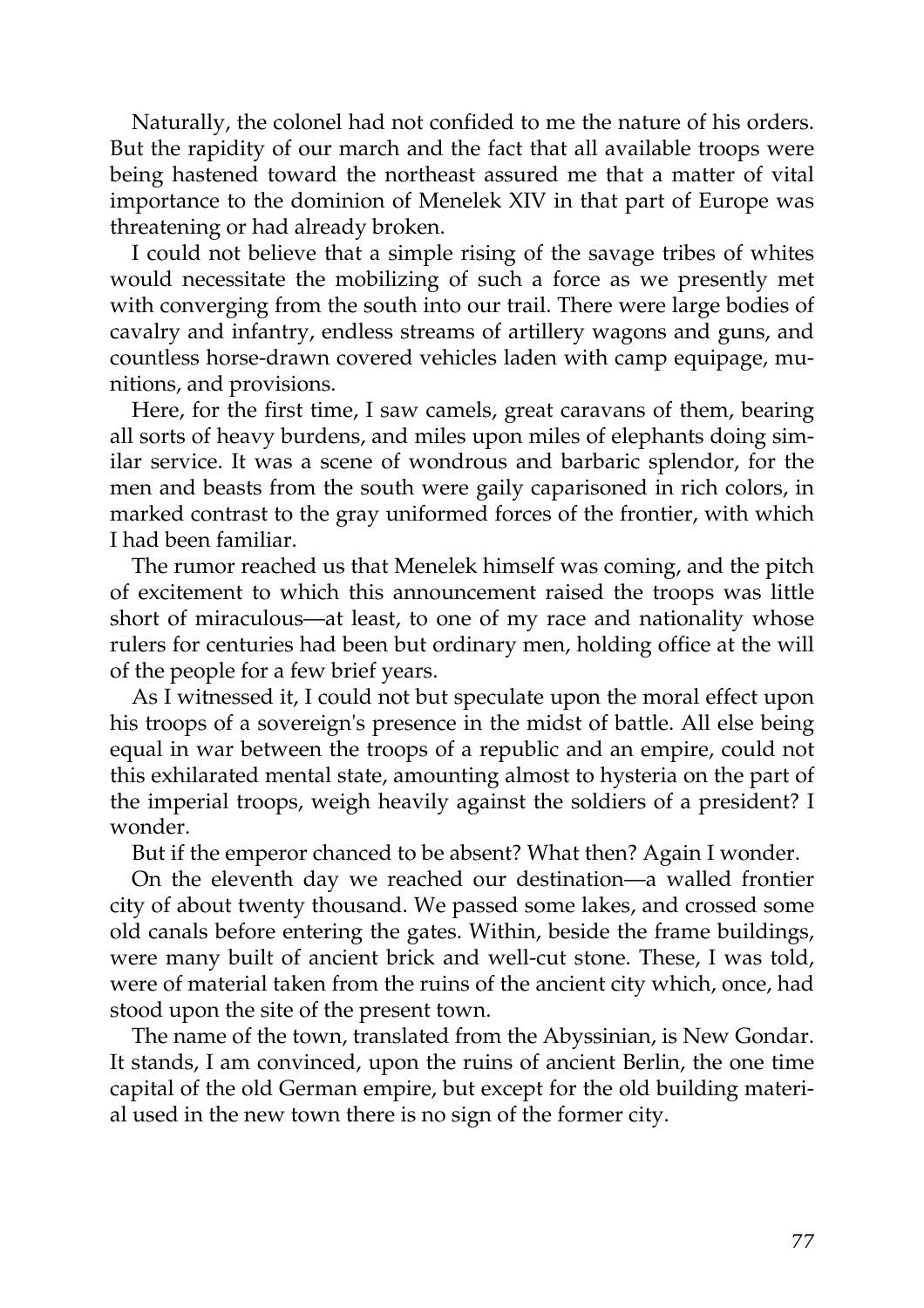The day after we arrived, the town was gaily decorated with flags, streamers, gorgeous rugs, and banners, for the rumor had proved true—the emperor was coming.

Colonel Belik had accorded me the greatest liberty, permitting me to go where I pleased, after my few duties had been performed. As a result of his kindness, I spent much time wandering about New Gondar, talking with the inhabitants, and exploring the city of black men.

As I had been given a semi-military uniform which bore insignia indicating that I was an officer's body servant, even the blacks treated me with a species of respect, though I could see by their manner that I was really as the dirt beneath their feet. They answered my questions civilly enough, but they would not enter into conversation with me. It was from other slaves that I learned the gossip of the city.

Troops were pouring in from the west and south, and pouring out toward the east. I asked an old slave who was sweeping the dirt into little piles in the gutters of the street where the soldiers were going. He looked at me in surprise.

"Why, to fight the yellow men, of course," he said. "They have crossed the border, and are marching toward New Gondar."

"Who will win?" I asked.

He shrugged his shoulders. "Who knows?" he said. "I hope it will be the yellow men, but Menelek is powerful—it will take many yellow men to defeat him."

Crowds were gathering along the sidewalks to view the emperor's entry into the city. I took my place among them, although I hate crowds, and I am glad that I did, for I witnessed such a spectacle of barbaric splendor as no other Pan-American has ever looked upon.

Down the broad main thoroughfare, which may once have been the historic Unter den Linden, came a brilliant cortege. At the head rode a regiment of red-coated hussars—enormous men, black as night. There were troops of riflemen mounted on camels. The emperor rode in a golden howdah upon the back of a huge elephant so covered with rich hangings and embellished with scintillating gems that scarce more than the beast's eyes and feet were visible.

Menelek was a rather gross-looking man, well past middle age, but he carried himself with an air of dignity befitting one descended in unbroken line from the Prophet—as was his claim.

His eyes were bright but crafty, and his features denoted both sensuality and cruelness. In his youth he may have been a rather fine looking black, but when I saw him his appearance was revolting—to me, at least.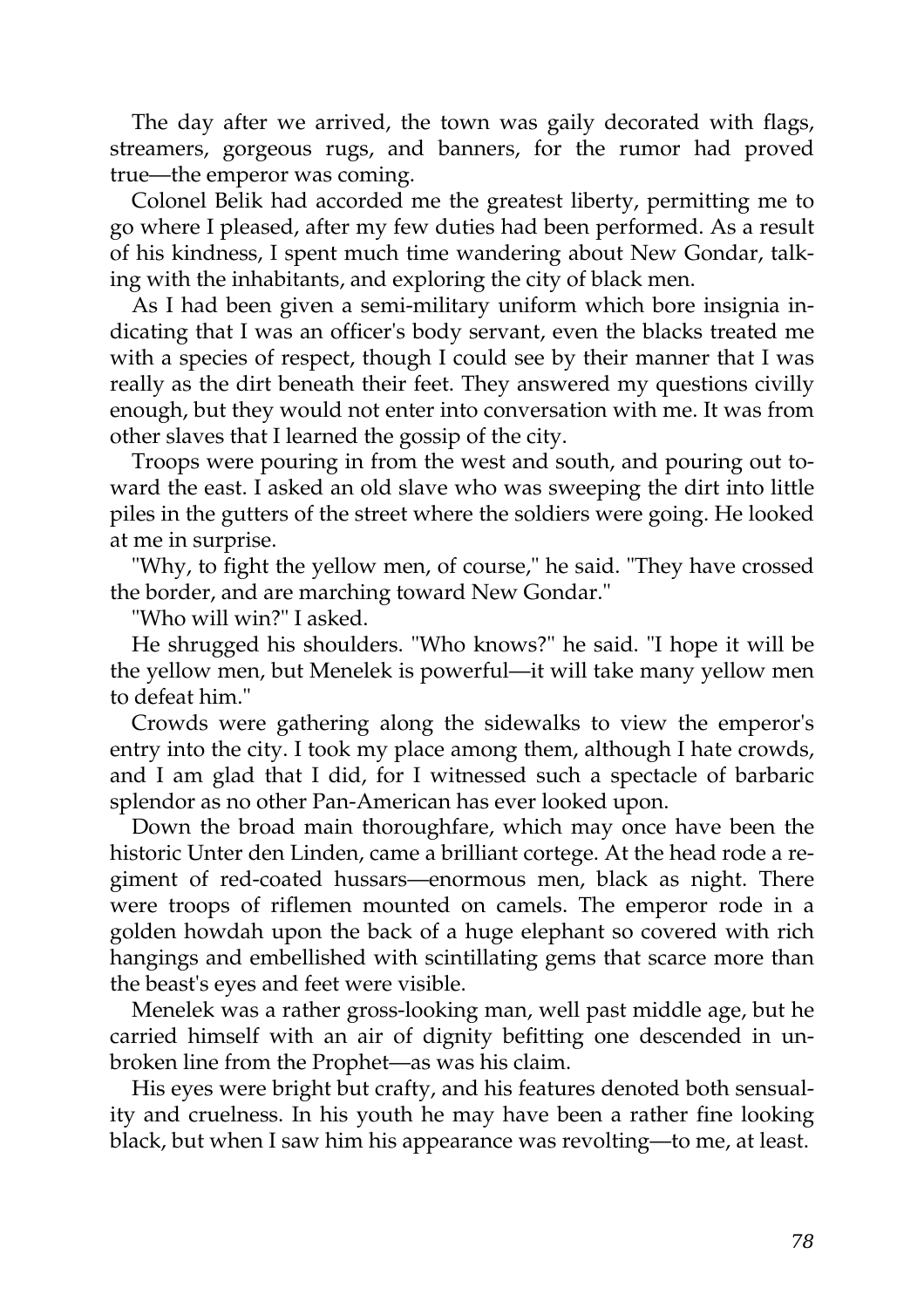Following the emperor came regiment after regiment from the various branches of the service, among them batteries of field guns mounted on elephants.

In the center of the troops following the imperial elephant marched a great caravan of slaves. The old street sweeper at my elbow told me that these were the gifts brought in from the far outlying districts by the commanding officers of the frontier posts. The majority of them were women, destined, I was told, for the harems of the emperor and his favorites. It made my old companion clench his fists to see those poor white women marching past to their horrid fates, and, though I shared his sentiments, I was as powerless to alter their destinies as he.

For a week the troops kept pouring in and out of New Gondar—in, always, from the south and west, but always toward the east. Each new contingent brought its gifts to the emperor. From the south they brought rugs and ornaments and jewels; from the west, slaves; for the commanding officers of the western frontier posts had naught else to bring.

From the number of women they brought, I judged that they knew the weakness of their imperial master.

And then soldiers commenced coming in from the east, but not with the gay assurance of those who came from the south and west—no, these others came in covered wagons, blood-soaked and suffering. They came at first in little parties of eight or ten, and then they came in fifties, in hundreds, and one day a thousand maimed and dying men were carted into New Gondar.

It was then that Menelek XIV became uneasy. For fifty years his armies had conquered wherever they had marched. At first he had led them in person, lately his presence within a hundred miles of the battle line had been sufficient for large engagements—for minor ones only the knowledge that they were fighting for the glory of their sovereign was necessary to win victories.

One morning, New Gondar was awakened by the booming of cannon. It was the first intimation that the townspeople had received that the enemy was forcing the imperial troops back upon the city. Dust covered couriers galloped in from the front. Fresh troops hastened from the city, and about noon Menelek rode out surrounded by his staff.

For three days thereafter we could hear the cannonading and the spitting of the small arms, for the battle line was scarce two leagues from New Gondar. The city was filled with wounded. Just outside, soldiers were engaged in throwing up earthworks. It was evident to the least enlightened that Menelek expected further reverses.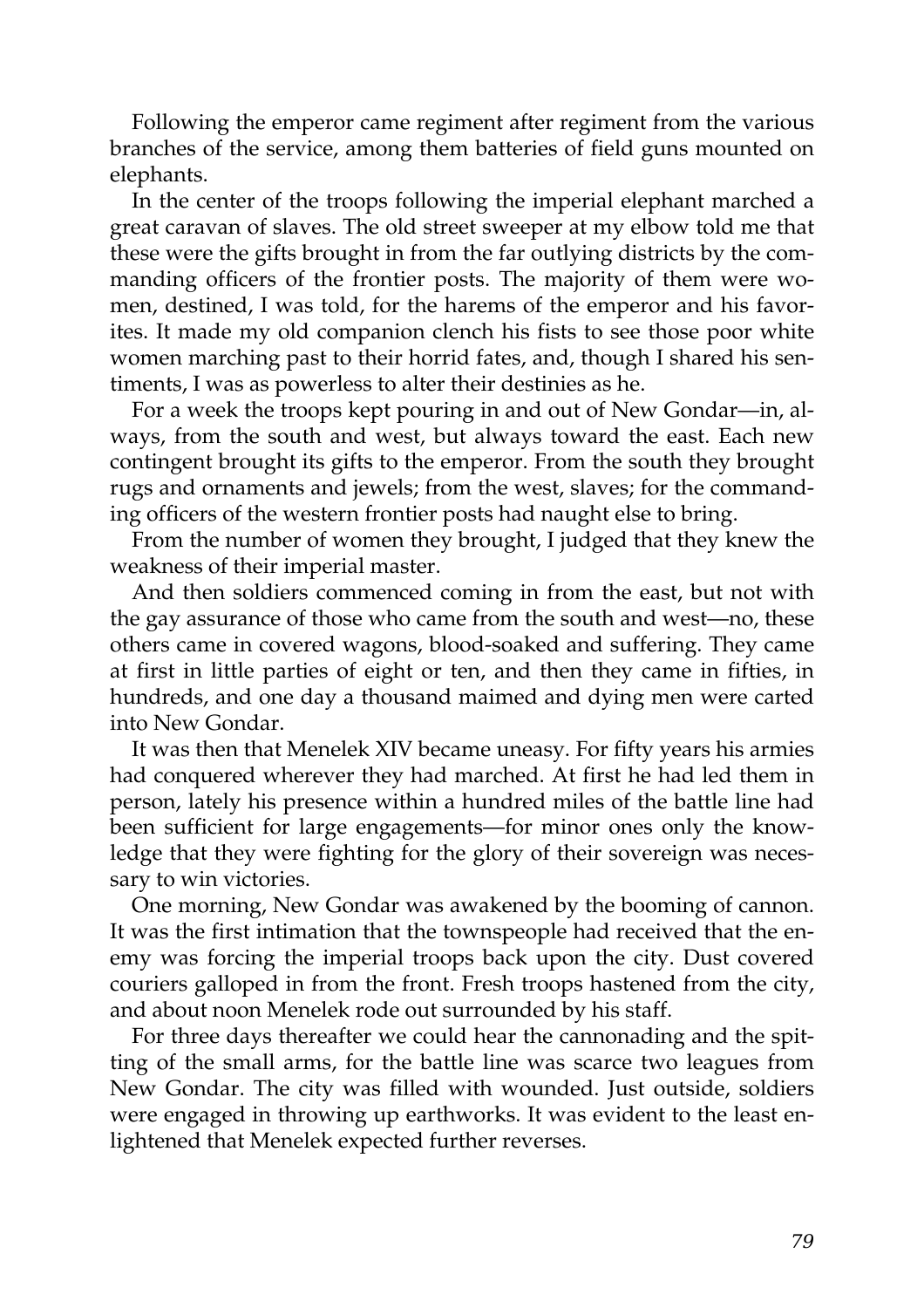And then the imperial troops fell back upon these new defenses, or, rather, they were forced back by the enemy. Shells commenced to fall within the city. Menelek returned and took up his headquarters in the stone building that was called the palace. That night came a lull in the hostilities—a truce had been arranged.

Colonel Belik summoned me about seven o'clock to dress him for a function at the palace. In the midst of death and defeat the emperor was about to give a great banquet to his officers. I was to accompany my master and wait upon him—I, Jefferson Turck, lieutenant in the Pan-American navy!

In the privacy of the colonel's quarters I had become accustomed to my menial duties, lightened as they were by the natural kindliness of my master, but the thought of appearing in public as a common slave revolted every fine instinct within me. Yet there was nothing for it but to obey.

I cannot, even now, bring myself to a narration of the humiliation which I experienced that night as I stood behind my black master in silent servility, now pouring his wine, now cutting up his meats for him, now fanning him with a large, plumed fan of feathers.

As fond as I had grown of him, I could have thrust a knife into him, so keenly did I feel the affront that had been put upon me. But at last the long banquet was concluded. The tables were removed. The emperor ascended a dais at one end of the room and seated himself upon a throne, and the entertainment commenced. It was only what ancient history might have led me to expect—musicians, dancing girls, jugglers, and the like.

Near midnight, the master of ceremonies announced that the slave women who had been presented to the emperor since his arrival in New Gondar would be exhibited, that the royal host would select such as he wished, after which he would present the balance of them to his guests. Ah, what royal generosity!

A small door at one side of the room opened, and the poor creatures filed in and were ranged in a long line before the throne. Their backs were toward me. I saw only an occasional profile as now and then a bolder spirit among them turned to survey the apartment and the gorgeous assemblage of officers in their brilliant dress uniforms. They were profiles of young girls, and pretty, but horror was indelibly stamped upon them all. I shuddered as I contemplated their sad fate, and turned my eyes away.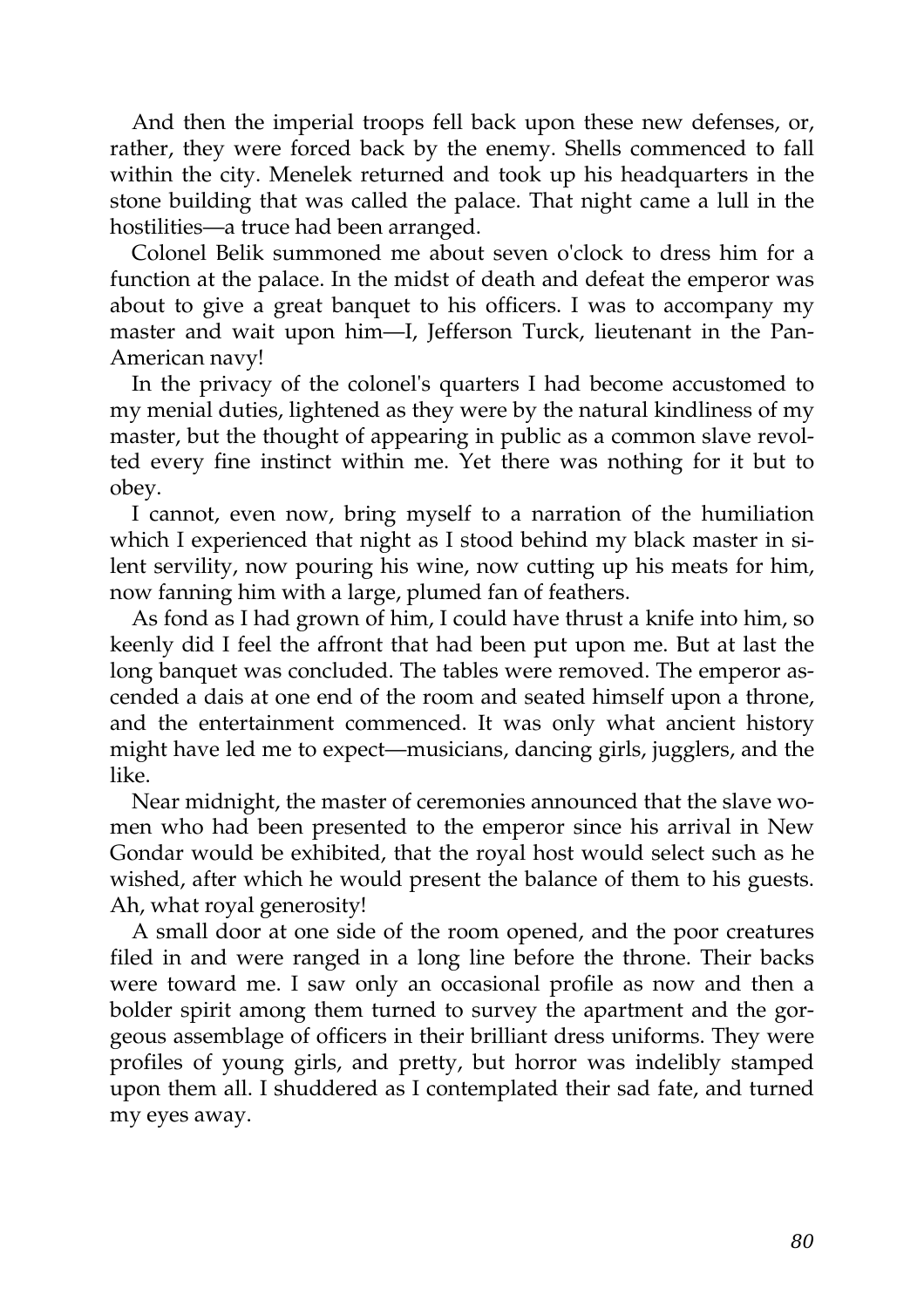I heard the master of ceremonies command them to prostrate themselves before the emperor, and the sounds as they went upon their knees before him, touching their foreheads to the floor. Then came the official's voice again, in sharp and peremptory command.

"Down, slave!" he cried. "Make obeisance to your sovereign!"

I looked up, attracted by the tone of the man's voice, to see a single, straight, slim figure standing erect in the center of the line of prostrate girls, her arms folded across her breast and little chin in the air. Her back was toward me—I could not see her face, though I should like to see the countenance of this savage young lioness, standing there defiant among that herd of terrified sheep.

"Down! Down!" shouted the master of ceremonies, taking a step toward her and half drawing his sword.

My blood boiled. To stand there, inactive, while a negro struck down that brave girl of my own race! Instinctively I took a forward step to place myself in the man's path. But at the same instant Menelek raised his hand in a gesture that halted the officer. The emperor seemed interested, but in no way angered at the girl's attitude.

"Let us inquire," he said in a smooth, pleasant voice, "why this young woman refuses to do homage to her sovereign," and he put the question himself directly to her.

She answered him in Abyssinian, but brokenly and with an accent that betrayed how recently she had acquired her slight knowledge of the tongue.

"I go on my knees to no one," she said. "I have no sovereign. I myself am sovereign in my own country."

Menelek, at her words, leaned back in his throne and laughed uproariously. Following his example, which seemed always the correct procedure, the assembled guests vied with one another in an effort to laugh more noisily than the emperor.

The girl but tilted her chin a bit higher in the air—even her back proclaimed her utter contempt for her captors. Finally Menelek restored quiet by the simple expedient of a frown, whereupon each loyal guest exchanged his mirthful mien for an emulative scowl.

"And who," asked Menelek, "are you, and by what name is your country called?"

"I am Victory, Queen of Grabritin," replied the girl so quickly and so unexpectedly that I gasped in astonishment.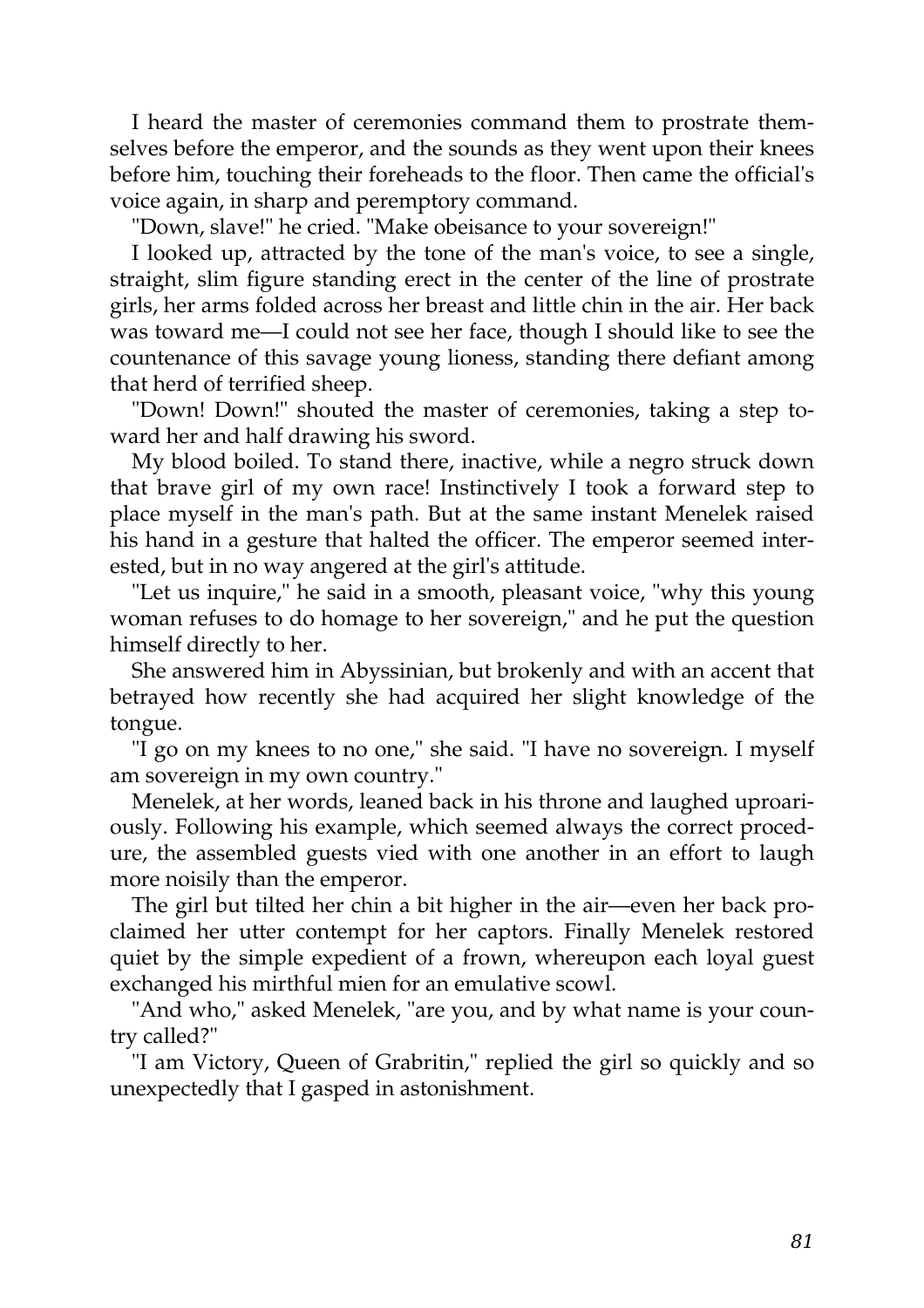## Chapter

Victory! She was here, a slave to these black conquerors. Once more I started toward her, but better judgment held me back—I could do nothing to help her other than by stealth. Could I even accomplish aught by this means? I did not know. It seemed beyond the pale of possibility, and yet I should try.

"And you will not bend the knee to me?" continued Menelek, after she had spoken. Victory shook her head in a most decided negation.

"You shall be my first choice, then," said the emperor. "I like your spirit, for the breaking of it will add to my pleasure in you, and never fear but that it shall be broken—this very night. Take her to my apartments," and he motioned to an officer at his side

I was surprised to see Victory follow the man off in apparent quiet submission. I tried to follow, that I might be near her against some opportunity to speak with her or assist in her escape. But, after I had followed them from the throne room, through several other apartments, and down a long corridor, I found my further progress barred by a soldier who stood guard before a doorway through which the officer conducted Victory.

Almost immediately the officer reappeared and started back in the direction of the throne room. I had been hiding in a doorway after the guard had turned me back, having taken refuge there while his back was turned, and, as the officer approached me, I withdrew into the room beyond, which was in darkness. There I remained for a long time, watching the sentry before the door of the room in which Victory was a prisoner, and awaiting some favorable circumstance which would give me entry to her.

I have not attempted to fully describe my sensations at the moment I recognized Victory, because, I can assure you, they were entirely indescribable. I should never have imagined that the sight of any human being could affect me as had this unexpected discovery of Victory in the same room in which I was, while I had thought of her for weeks either as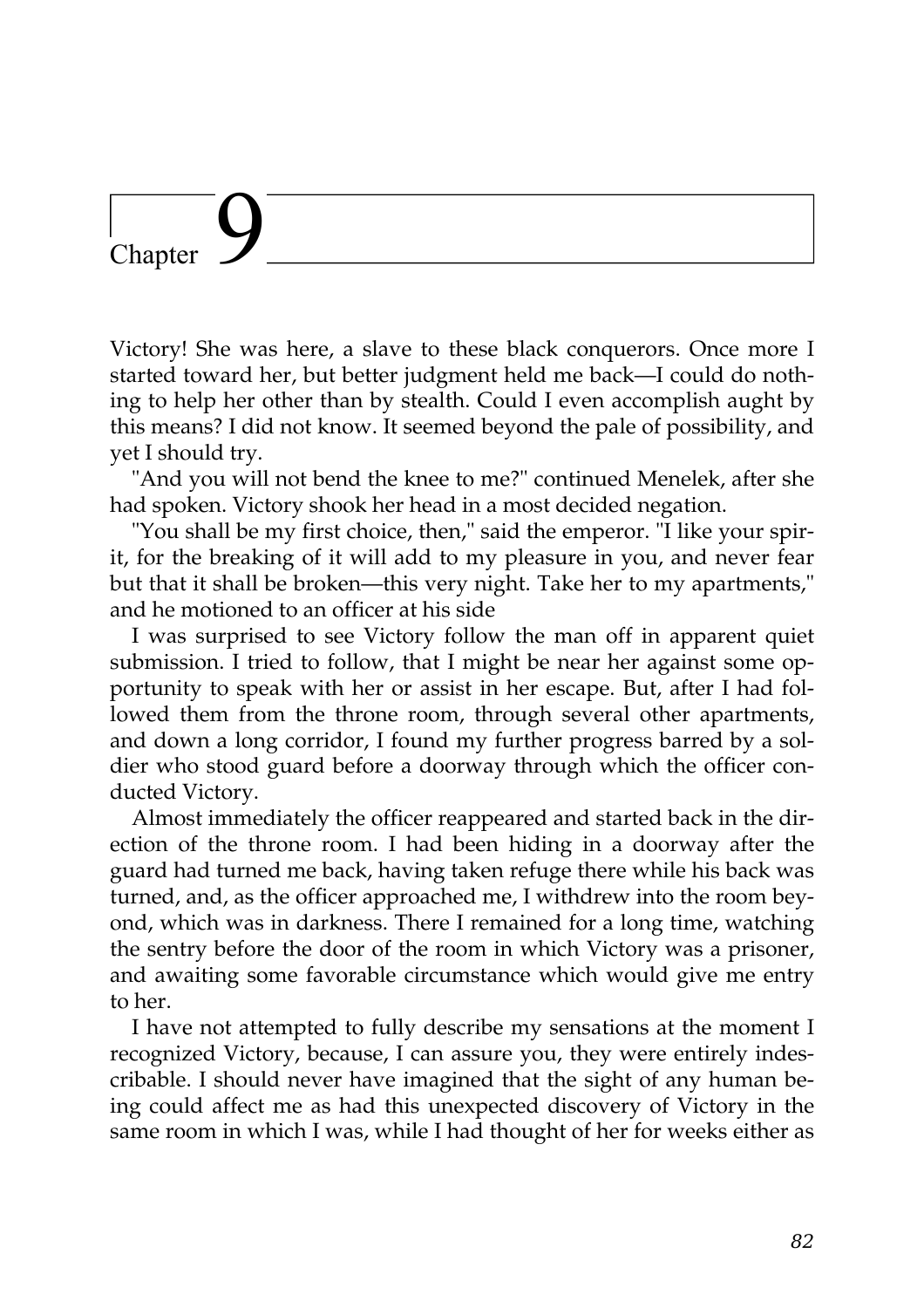dead, or at best hundreds of miles to the west, and as irretrievably lost to me as though she were, in truth, dead.

I was filled with a strange, mad impulse to be near her. It was not enough merely to assist her, or protect her—I desired to touch her—to take her in my arms. I was astounded at myself. Another thing puzzled me—it was my incomprehensible feeling of elation since I had again seen her. With a fate worse than death staring her in the face, and with the knowledge that I should probably die defending her within the hour, I was still happier than I had been for weeks—and all because I had seen again for a few brief minutes the figure of a little heathen maiden. I couldn't account for it, and it angered me; I had never before felt any such sensations in the presence of a woman, and I had made love to some very beautiful ones in my time.

It seemed ages that I stood in the shadow of that doorway, in the ill-lit corridor of the palace of Menelek XIV. A sickly gas jet cast a sad pallor upon the black face of the sentry. The fellow seemed rooted to the spot. Evidently he would never leave, or turn his back again.

I had been in hiding but a short time when I heard the sound of distant cannon. The truce had ended, and the battle had been resumed. Very shortly thereafter the earth shook to the explosion of a shell within the city, and from time to time thereafter other shells burst at no great distance from the palace. The yellow men were bombarding New Gondar again.

Presently officers and slaves commenced to traverse the corridor on matters pertaining to their duties, and then came the emperor, scowling and wrathful. He was followed by a few personal attendants, whom he dismissed at the doorway to his apartments—the same doorway through which Victory had been taken. I chafed to follow him, but the corridor was filled with people. At last they betook themselves to their own apartments, which lay upon either side of the corridor.

An officer and a slave entered the very room in which I hid, forcing me to flatten myself to one side in the darkness until they had passed. Then the slave made a light, and I knew that I must find another hiding place.

Stepping boldly into the corridor, I saw that it was now empty save for the single sentry before the emperor's door. He glanced up as I emerged from the room, the occupants of which had not seen me. I walked straight toward the soldier, my mind made up in an instant. I tried to simulate an expression of cringing servility, and I must have succeeded, for I entirely threw the man off his guard, so that he permitted me to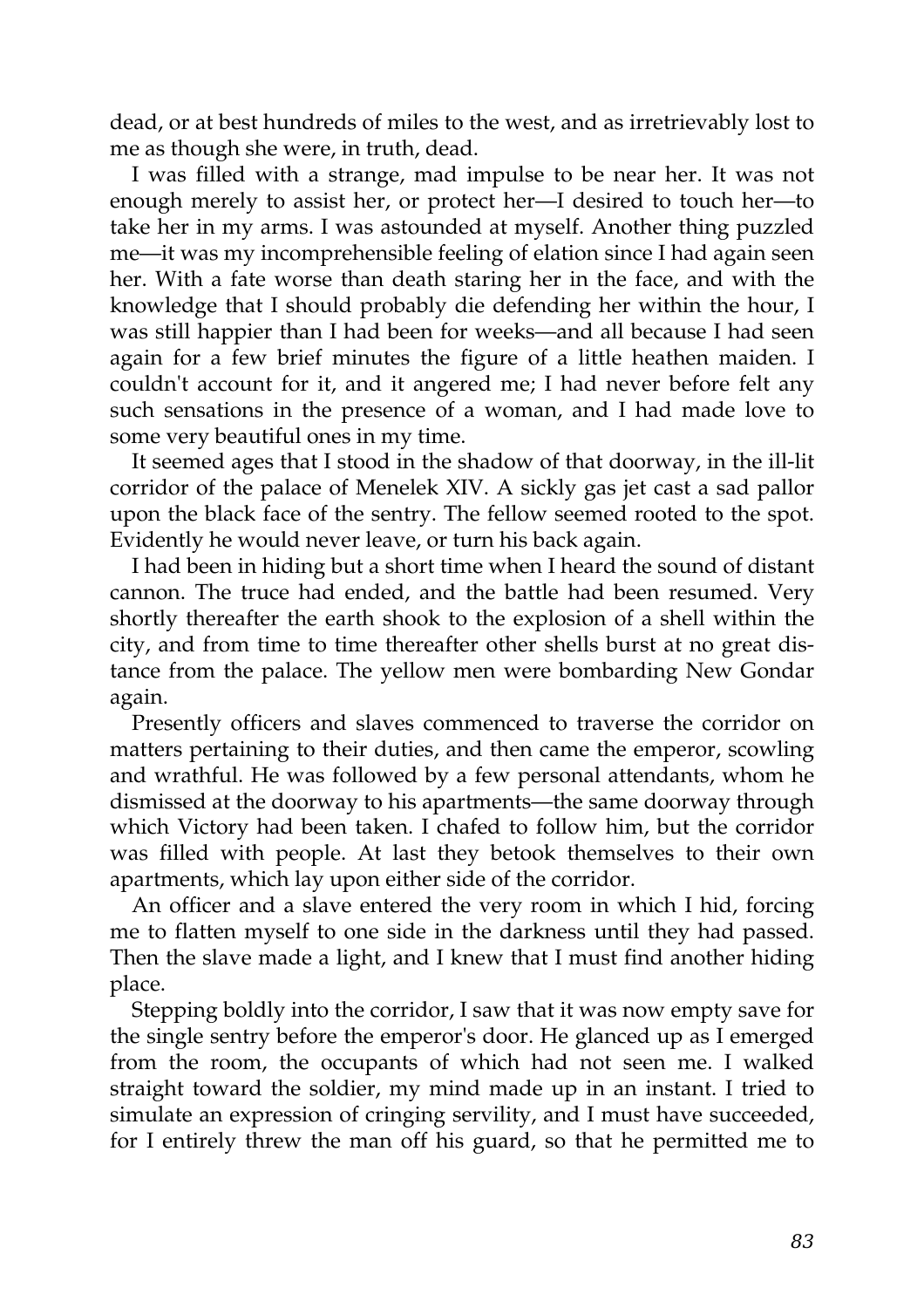approach within reach of his rifle before stopping me. Then it was too late—for him.

Without a word or a warning, I snatched the piece from his grasp, and, at the same time struck him a terrific blow between the eyes with my clenched fist. He staggered back in surprise, too dumbfounded even to cry out, and then I clubbed his rifle and felled him with a single mighty blow.

A moment later, I had burst into the room beyond. It was empty!

I gazed about, mad with disappointment. Two doors opened from this to other rooms. I ran to the nearer and listened. Yes, voices were coming from beyond and one was a woman's, level and cold and filled with scorn. There was no terror in it. It was Victory's.

I turned the knob and pushed the door inward just in time to see Menelek seize the girl and drag her toward the far end of the apartment. At the same instant there was a deafening roar just outside the palace—a shell had struck much nearer than any of its predecessors. The noise of it drowned my rapid rush across the room.

But in her struggles, Victory turned Menelek about so that he saw me. She was striking him in the face with her clenched fist, and now he was choking her.

At sight of me, he gave voice to a roar of anger.

"What means this, slave?" he cried. "Out of here! Out of here! Quick, before I kill you!"

But for answer I rushed upon him, striking him with the butt of the rifle. He staggered back, dropping Victory to the floor, and then he cried aloud for the guard, and came at me. Again and again I struck him; but his thick skull might have been armor plate, for all the damage I did it.

He tried to close with me, seizing the rifle, but I was stronger than he, and, wrenching the weapon from his grasp, tossed it aside and made for his throat with my bare hands. I had not dared fire the weapon for fear that its report would bring the larger guard stationed at the farther end of the corridor.

We struggled about the room, striking one another, knocking over furniture, and rolling upon the floor. Menelek was a powerful man, and he was fighting for his life. Continually he kept calling for the guard, until I succeeded in getting a grip upon his throat; but it was too late. His cries had been heard, and suddenly the door burst open, and a score of armed guardsmen rushed into the apartment.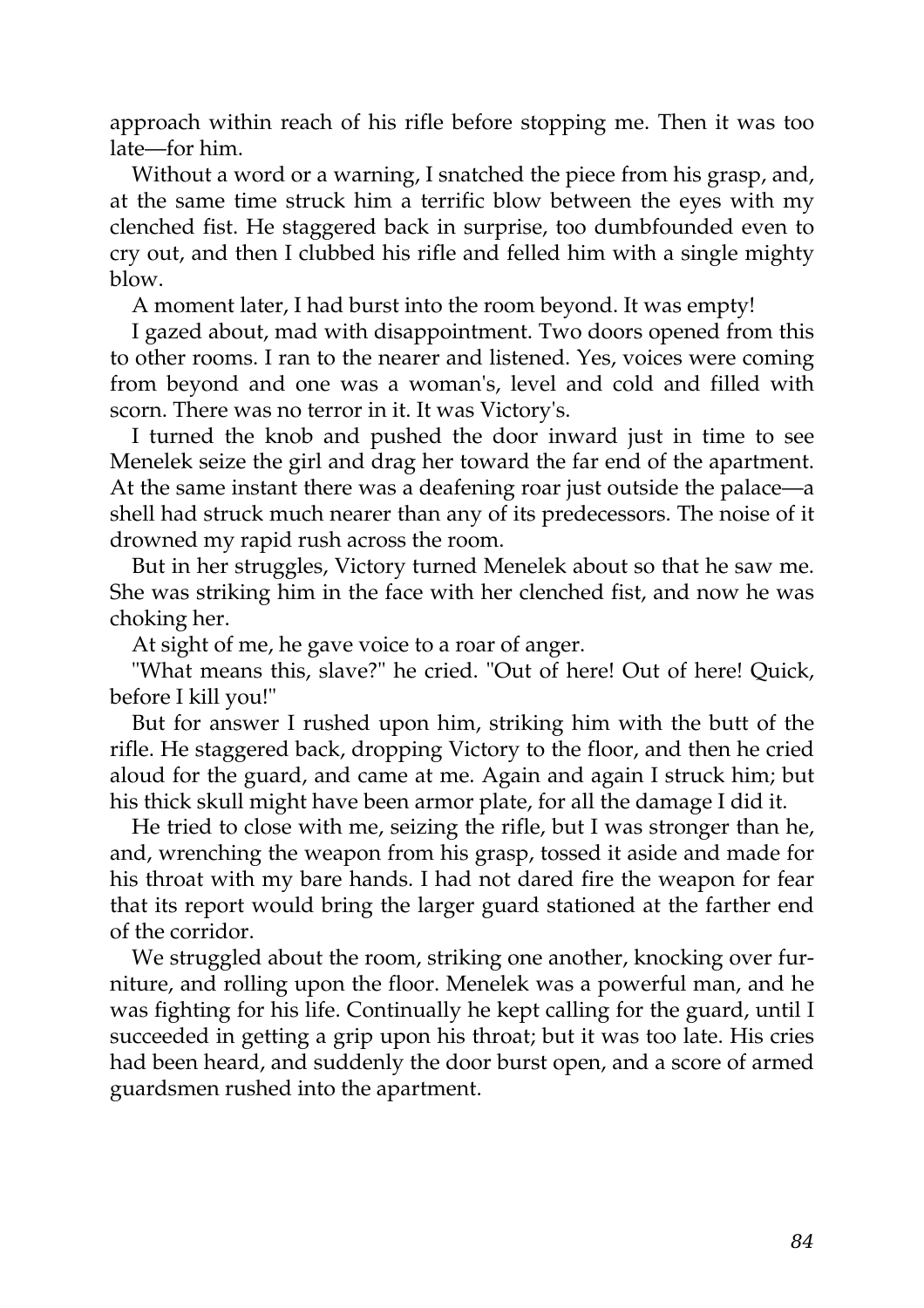Victory seized the rifle from the floor and leaped between me and them. I had the black emperor upon his back, and both my hands were at his throat, choking the life from him.

The rest happened in the fraction of a second. There was a rending crash above us, then a deafening explosion within the chamber. Smoke and powder fumes filled the room. Half stunned, I rose from the lifeless body of my antagonist just in time to see Victory stagger to her feet and turn toward me. Slowly the smoke cleared to reveal the shattered remnants of the guard. A shell had fallen through the palace roof and exploded just in the rear of the detachment of guardsmen who were coming to the rescue of their emperor. Why neither Victory nor I were struck is a miracle. The room was a wreck. A great, jagged hole was torn in the ceiling, and the wall toward the corridor had been blown entirely out.

As I rose, Victory had risen, too, and started toward me. But when she saw that I was uninjured she stopped, and stood there in the center of the demolished apartment looking at me. Her expression was inscrutable—I could not guess whether she was glad to see me, or not.

"Victory!" I cried. "Thank God that you are safe!" And I approached her, a greater gladness in my heart than I had felt since the moment that I knew the Coldwater must be swept beyond thirty.

There was no answering gladness in her eyes. Instead, she stamped her little foot in anger.

"Why did it have to be you who saved me!" she exclaimed. "I hate you!"

"Hate me?" I asked. "Why should you hate me, Victory? I do not hate you. I—I—" What was I about to say? I was very close to her as a great light broke over me. Why had I never realized it before? The truth accounted for a great many hitherto inexplicable moods that had claimed me from time to time since first I had seen Victory.

"Why should I hate you?" she repeated. "Because Snider told me—he told me that you had promised me to him, but he did not get me. I killed him, as I should like to kill you!"

"Snider lied!" I cried. And then I seized her and held her in my arms, and made her listen to me, though she struggled and fought like a young lioness. "I love you, Victory. You must know that I love you—that I have always loved you, and that I never could have made so base a promise."

She ceased her struggles, just a trifle, but still tried to push me from her. "You called me a barbarian!" she said.

Ah, so that was it! That still rankled. I crushed her to me.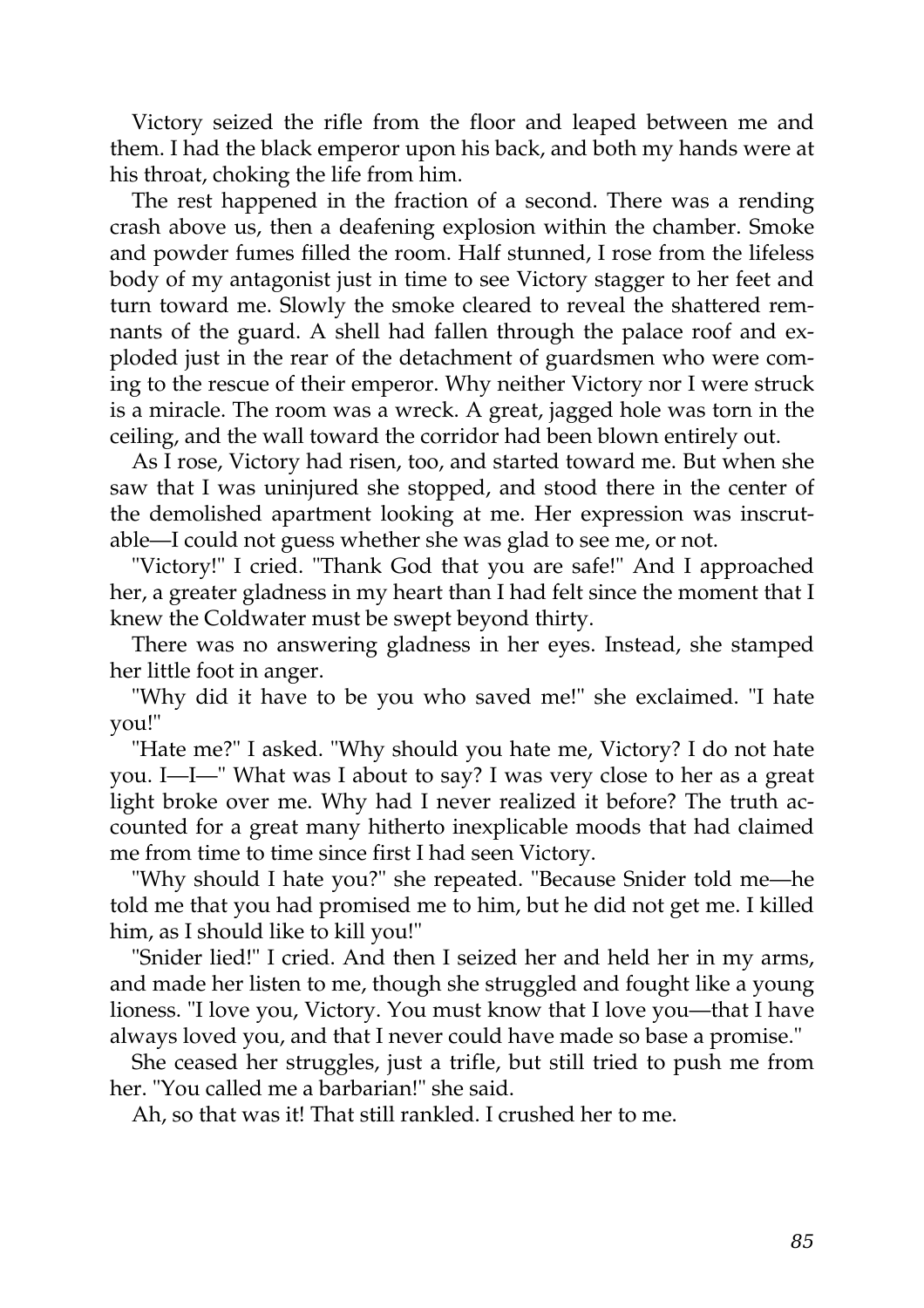"You could not love a barbarian," she went on, but she had ceased to struggle.

"But I do love a barbarian, Victory!" I cried, "the dearest barbarian in the world."

She raised her eyes to mine, and then her smooth, brown arms encircled my neck and drew my lips down to hers.

"I love you—I have loved you always!" she said, and then she buried her face upon my shoulder and sobbed. "I have been so unhappy," she said, "but I could not die while I thought that you might live."

As we stood there, momentarily forgetful of all else than our new found happiness, the ferocity of the bombardment increased until scarce thirty seconds elapsed between the shells that rained about the palace.

To remain long would be to invite certain death. We could not escape the way that we had entered the apartment, for not only was the corridor now choked with debris, but beyond the corridor there were doubtless many members of the emperor's household who would stop us.

Upon the opposite side of the room was another door, and toward this I led the way. It opened into a third apartment with windows overlooking an inner court. From one of these windows I surveyed the courtyard. Apparently it was empty, and the rooms upon the opposite side were unlighted.

Assisting Victory to the open, I followed, and together we crossed the court, discovering upon the opposite side a number of wide, wooden doors set in the wall of the palace, with small windows between. As we stood close behind one of the doors, listening, a horse within neighed.

"The stables!" I whispered, and, a moment later, had pushed back a door and entered. From the city about us we could hear the din of great commotion, and quite close the sounds of battle—the crack of thousands of rifles, the yells of the soldiers, the hoarse commands of officers, and the blare of bugles.

The bombardment had ceased as suddenly as it had commenced. I judged that the enemy was storming the city, for the sounds we heard were the sounds of hand-to-hand combat.

Within the stables I groped about until I had found saddles and bridles for two horses. But afterward, in the darkness, I could find but a single mount. The doors of the opposite side, leading to the street, were open, and we could see great multitudes of men, women, and children fleeing toward the west. Soldiers, afoot and mounted, were joining the mad exodus. Now and then a camel or an elephant would pass bearing some officer or dignitary to safety. It was evident that the city would fall at any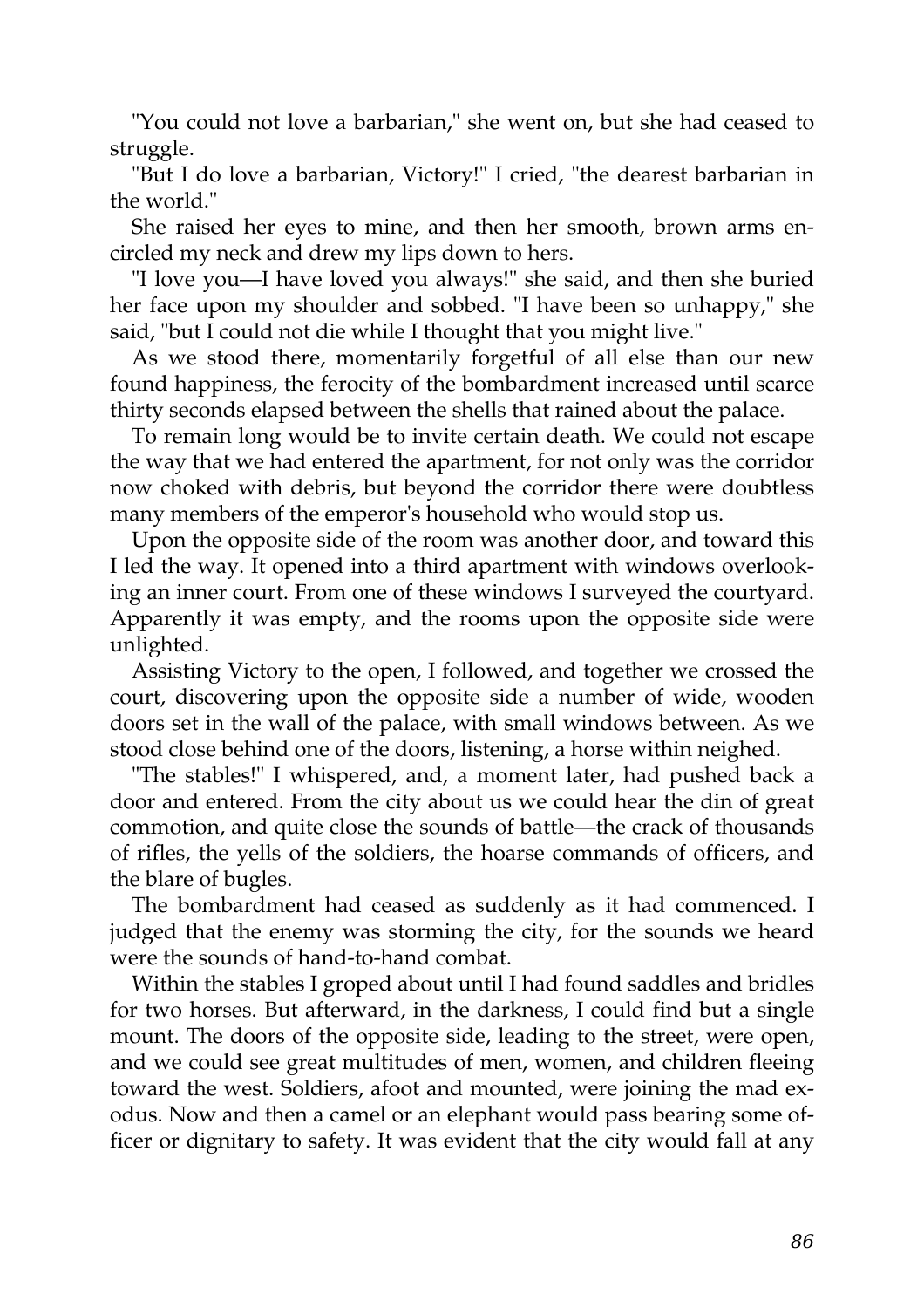moment—a fact which was amply proclaimed by the terror-stricken haste of the fear- mad mob.

Horse, camel, and elephant trod helpless women and children beneath their feet. A common soldier dragged a general from his mount, and, leaping to the animal's back, fled down the packed street toward the west. A woman seized a gun and brained a court dignitary, whose horse had trampled her child to death. Shrieks, curses, commands, supplications filled the air. It was a frightful scene—one that will be burned upon my memory forever.

I had saddled and bridled the single horse which had evidently been overlooked by the royal household in its flight, and, standing a little back in the shadow of the stable's interior, Victory and I watched the surging throng without.

To have entered it would have been to have courted greater danger than we were already in. We decided to wait until the stress of blacks thinned, and for more than an hour we stood there while the sounds of battle raged upon the eastern side of the city and the population flew toward the west. More and more numerous became the uniformed soldiers among the fleeing throng, until, toward the last, the street was packed with them. It was no orderly retreat, but a rout, complete and terrible.

The fighting was steadily approaching us now, until the crack of rifles sounded in the very street upon which we were looking. And then came a handful of brave men—a little rear guard backing slowly toward the west, working their smoking rifles in feverish haste as they fired volley after volley at the foe we could not see.

But these were pressed back and back until the first line of the enemy came opposite our shelter. They were men of medium height, with olive complexions and almond eyes. In them I recognized the descendants of the ancient Chinese race.

They were well uniformed and superbly armed, and they fought bravely and under perfect discipline. So rapt was I in the exciting events transpiring in the street that I did not hear the approach of a body of men from behind. It was a party of the conquerors who had entered the palace and were searching it.

They came upon us so unexpectedly that we were prisoners before we realized what had happened. That night we were held under a strong guard just outside the eastern wall of the city, and the next morning were started upon a long march toward the east.

Our captors were not unkind to us, and treated the women prisoners with respect. We marched for many days—so many that I lost count of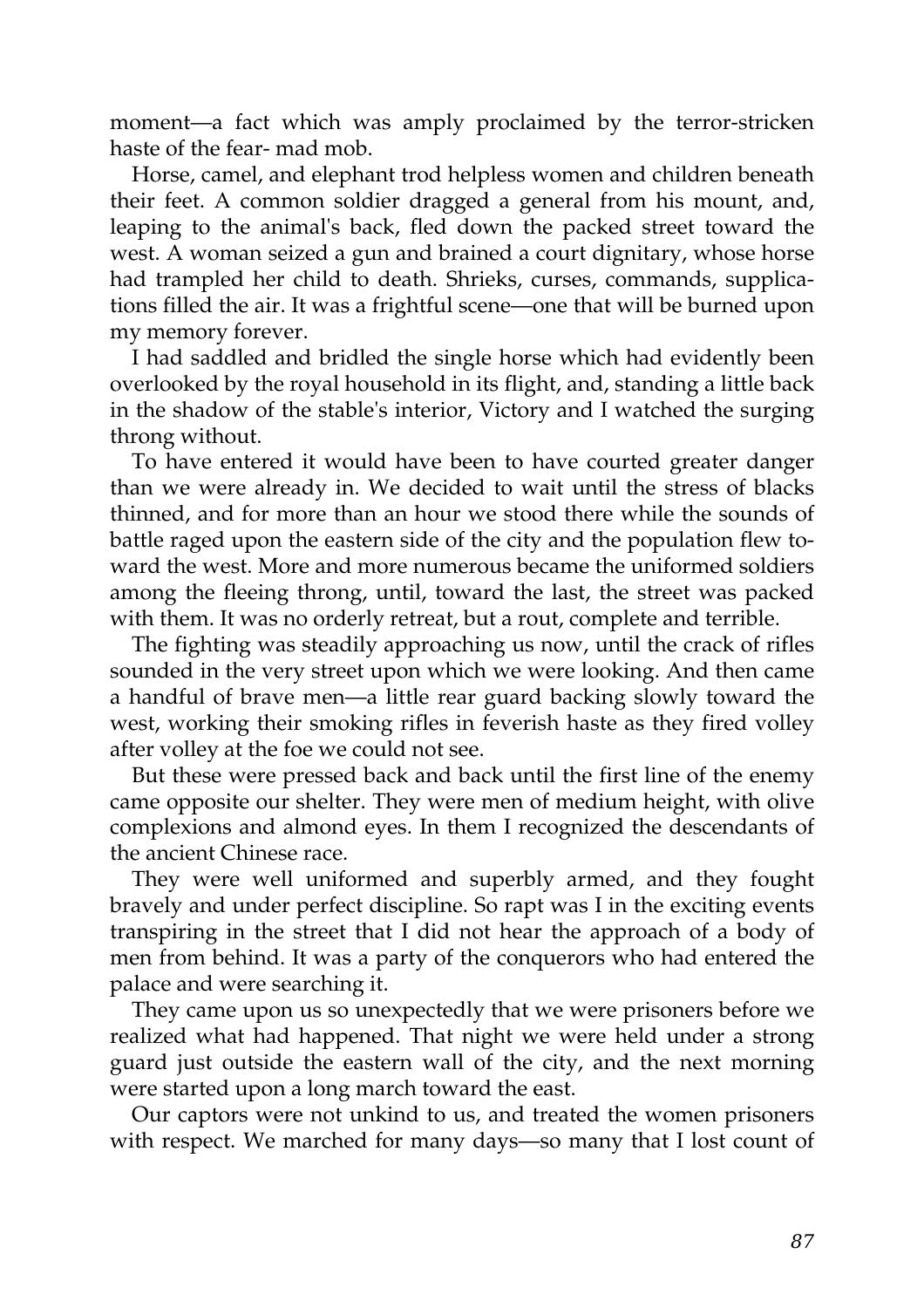them—and at last we came to another city—a Chinese city this time—which stands upon the site of ancient Moscow.

It is only a small frontier city, but it is well built and well kept. Here a large military force is maintained, and here also, is a terminus of the railroad that crosses modern China to the Pacific.

There was every evidence of a high civilization in all that we saw within the city, which, in connection with the humane treatment that had been accorded all prisoners upon the long and tiresome march, encouraged me to hope that I might appeal to some high officer here for the treatment which my rank and birth merited.

We could converse with our captors only through the medium of interpreters who spoke both Chinese and Abyssinian. But there were many of these, and shortly after we reached the city I persuaded one of them to carry a verbal message to the officer who had commanded the troops during the return from New Gondar, asking that I might be given a hearing by some high official.

The reply to my request was a summons to appear before the officer to whom I had addressed my appeal. A sergeant came for me along with the interpreter, and I managed to obtain his permission to let Victory accompany me—I had never left her alone with the prisoners since we had been captured.

To my delight I found that the officer into whose presence we were conducted spoke Abyssinian fluently. He was astounded when I told him that I was a Pan-American. Unlike all others whom I had spoken with since my arrival in Europe, he was well acquainted with ancient history—was familiar with twentieth century conditions in Pan-America, and after putting a half dozen questions to me was satisfied that I spoke the truth.

When I told him that Victory was Queen of England he showed little surprise, telling me that in their recent explorations in ancient Russia they had found many descendants of the old nobility and royalty.

He immediately set aside a comfortable house for us, furnished us with servants and with money, and in other ways showed us every attention and kindness.

He told me that he would telegraph his emperor at once, and the result was that we were presently commanded to repair to Peking and present ourselves before the ruler.

We made the journey in a comfortable railway carriage, through a country which, as we traveled farther toward the east, showed increasing evidence of prosperity and wealth.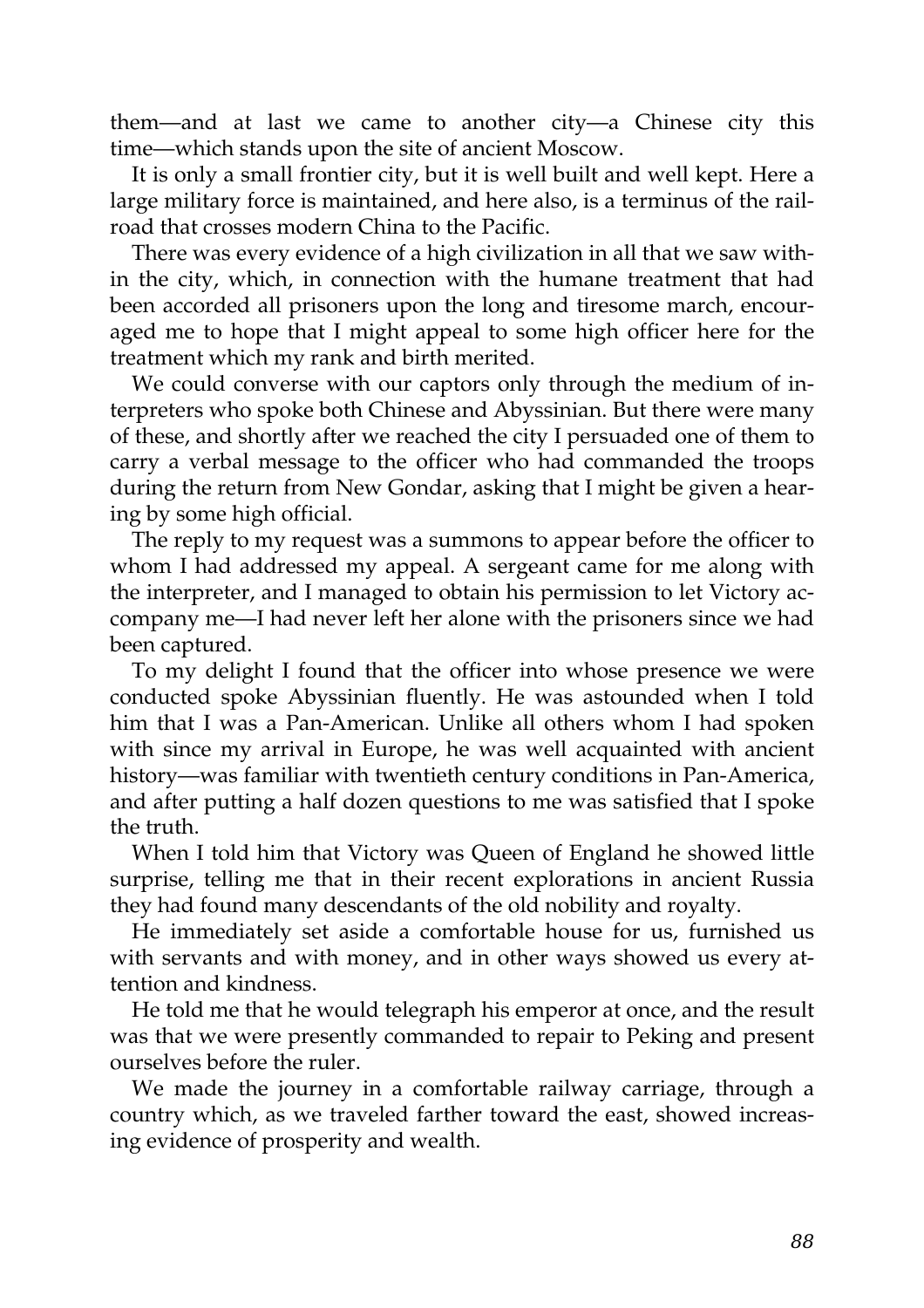At the imperial court we were received with great kindness, the emperor being most inquisitive about the state of modern Pan-America. He told me that while he personally deplored the existence of the strict regulations which had raised a barrier between the east and the west, he had felt, as had his predecessors, that recognition of the wishes of the great Pan-American federation would be most conducive to the continued peace of the world.

His empire includes all of Asia, and the islands of the Pacific as far east as 175dW. The empire of Japan no longer exists, having been conquered and absorbed by China over a hundred years ago. The Philippines are well administered, and constitute one of the most progressive colonies of the Chinese empire.

The emperor told me that the building of this great empire and the spreading of enlightenment among its diversified and savage peoples had required all the best efforts of nearly two hundred years. Upon his accession to the throne he had found the labor well nigh perfected and had turned his attention to the reclamation of Europe.

His ambition is to wrest it from the hands of the blacks, and then to attempt the work of elevating its fallen peoples to the high estate from which the Great War precipitated them.

I asked him who was victorious in that war, and he shook his head sadly as he replied:

"Pan-America, perhaps, and China, with the blacks of Abyssinia," he said. "Those who did not fight were the only ones to reap any of the rewards that are supposed to belong to victory. The combatants reaped naught but annihilation. You have seen—better than any man you must realize that there was no victory for any nation embroiled in that frightful war."

"When did it end?" I asked him.

Again he shook his head. "It has not ended yet. There has never been a formal peace declared in Europe. After a while there were none left to make peace, and the rude tribes which sprang from the survivors continued to fight among themselves because they knew no better condition of society. War razed the works of man—war and pestilence razed man. God give that there shall never be such another war!"

You all know how Porfirio Johnson returned to Pan-America with John Alvarez in chains; how Alvarez's trial raised a popular demonstration that the government could not ignore. His eloquent appeal—not for himself, but for me—is historic, as are its results. You know how a fleet was sent across the Atlantic to search for me, how the restrictions against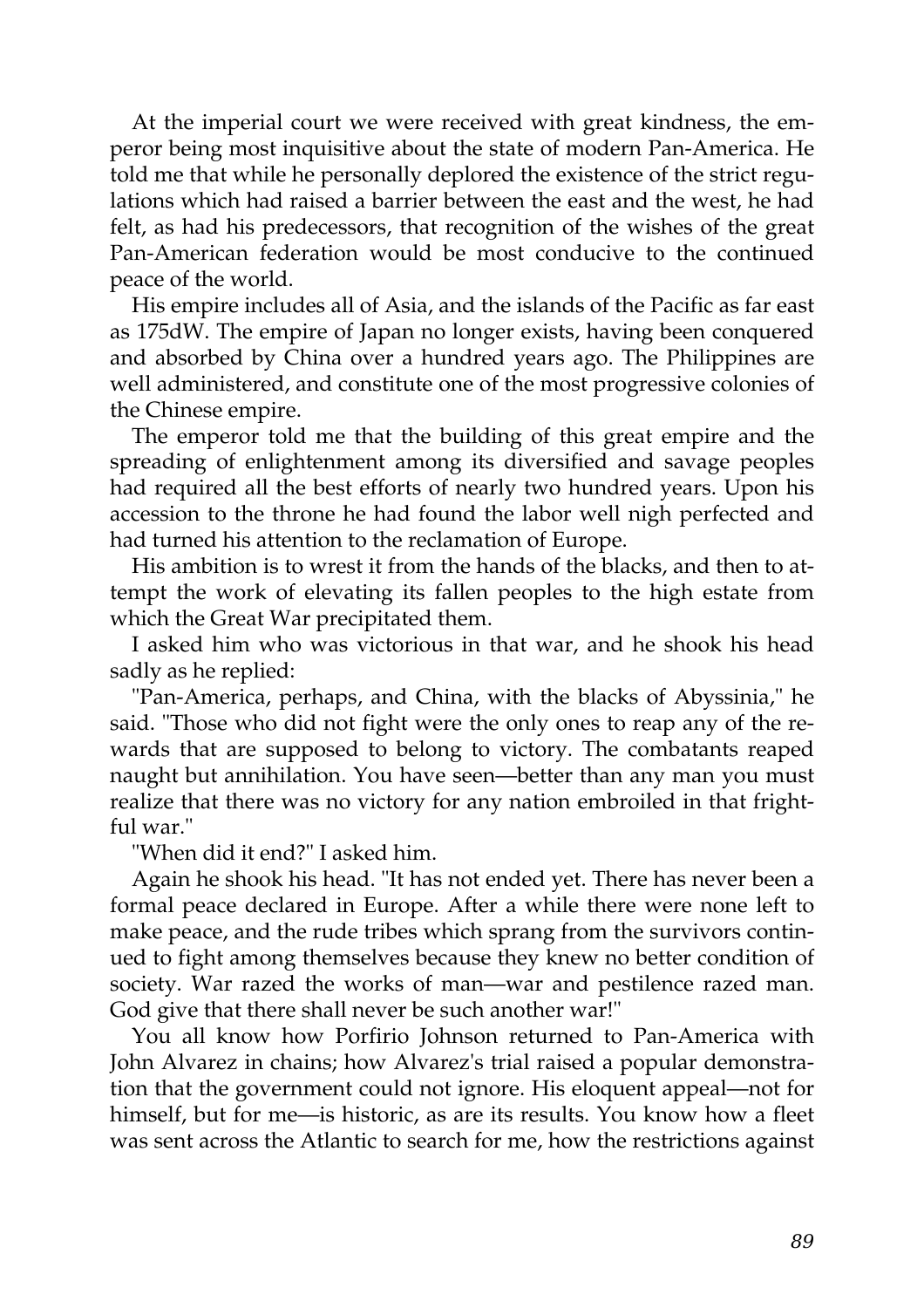crossing thirty to one hundred seventy-five were removed forever, and how the officers were brought to Peking, arriving upon the very day that Victory and I were married at the imperial court.

My return to Pan-America was very different from anything I could possibly have imagined a year before. Instead of being received as a traitor to my country, I was acclaimed a hero. It was good to get back again, good to witness the kindly treatment that was accorded my dear Victory, and when I learned that Delcarte and Taylor had been found at the mouth of the Rhine and were already back in Pan-America my joy was unalloyed.

And now we are going back, Victory and I, with the men and the munitions and power to reclaim England for her queen. Again I shall cross thirty, but under what altered conditions!

A new epoch for Europe is inaugurated, with enlightened China on the east and enlightened Pan-America on the west—the two great peace powers whom God has preserved to regenerate chastened and forgiven Europe. I have been through much—I have suffered much, but I have won two great laurel wreaths beyond thirty. One is the opportunity to rescue Europe from barbarism, the other is a little barbarian, and the greater of these is—Victory.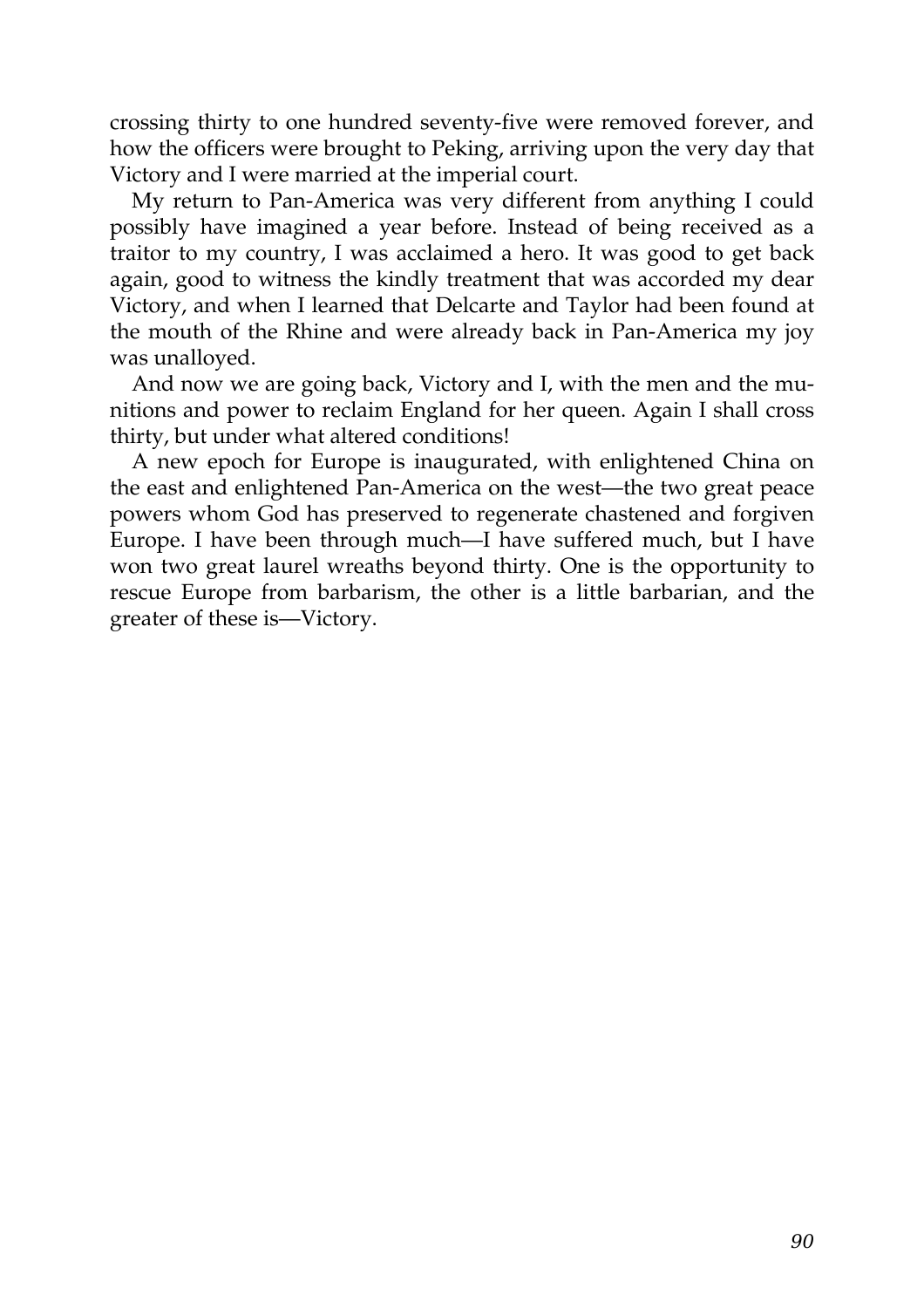## **Loved this book ? Similar users also downloaded**

Edgar Rice Burroughs

*[The Monster Men](http://generation.feedbooks.com/book/855.pdf)*

Professor Maxon performs secret experiments to make a "perfect race" of humans, finally succeeding with "Number Thirteen." Edgar Rice Burroughs

*[Land of Terror](http://generation.feedbooks.com/book/1228.pdf)*

Years ago David Innes and Abner Perry bored straight down through five hundred miles of the earth's crust and landed in Pellucidar, the savage, primeval world that lies at the center of the earth. This is the story of their continuing adventures in the timeless land of perpetual noon and their encounters with the hideous creatures and savage men who pursue them. Although they encounter enemies at every turn, David and Abner find a few loyal friends as they embark on exhilarating adventures.

Edgar Rice Burroughs

*[The Moon Maid](http://generation.feedbooks.com/book/1223.pdf)*

In the late twentieth century, Admiral Julian 3rd can get no rest, for he knows his future. He will be reborn as his grandson in the next century to journey through space and make an ominous discovery inside the moon; he will live again in the dark years of the twenty-second century as Julian 9th, who refuses to bow down to the victorious Moon Men; and as Julian 20th, the fierce Red Hawk, he will lead humanity's final battle against the alien invaders in the twenty-fifth century.

Edgar Rice Burroughs

*[The Cave Girl](http://generation.feedbooks.com/book/141.pdf)*

Blueblooded mama's boy Waldo Emerson Smith-Jones is swept overboard during a south seas voyage for his lifelong ill health. He finds himself on a jungle island. His bookish education has not prepared him to cope with these surroundings, and he is a coward. He is terrified when he encounters primitive, violent men, ape-like throwbacks in mankind's evolutionary history.

Edgar Rice Burroughs

*[Savage Pellucidar](http://generation.feedbooks.com/book/1229.pdf)*

When David Innes and Abner Perry set out to search for mineral deposits in Perry's newly invented Mechanical Prospectro, they never dreamed of discovering the beautiful, terrifying world of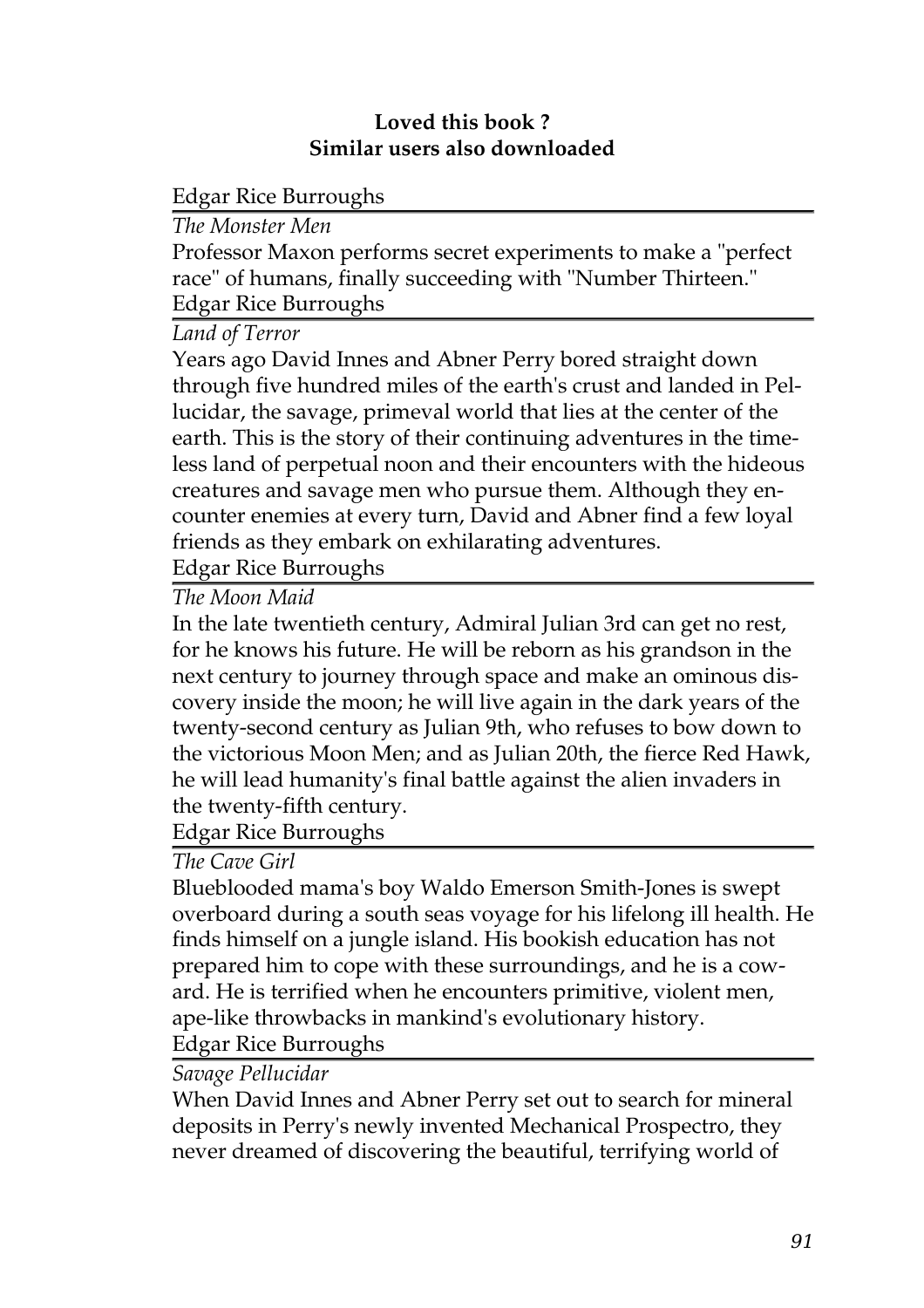Pellucidar five hundred miles beneath their feet. Cast into a country of fierce fighting men, beautiful women, and vicious beasts, David and Abner take sharply diverging paths. David and his mate, Dian the Beautiful, set out to teach Pellucidar the ways of civilization and succeed in gathering a number of primitive kingdoms into the Empire of Pellucidar. Meanwhile, Abner turns his inventive genius to the science of aeronautics, with dire results for both David and Dian.

Edgar Rice Burroughs

*[Tarzan the Untamed](http://generation.feedbooks.com/book/949.pdf)*

Edgar Rice Burroughs

*[Tanar of Pellucidar](http://generation.feedbooks.com/book/1226.pdf)*

Edgar Rice Burroughs

*[Tarzan the Magnificent](http://generation.feedbooks.com/book/1444.pdf)*

Edgar Rice Burroughs

*[The Tarzan Twins](http://generation.feedbooks.com/book/1431.pdf)*

Edgar Rice Burroughs

*[Tarzan and the Castaways](http://generation.feedbooks.com/book/1446.pdf)*